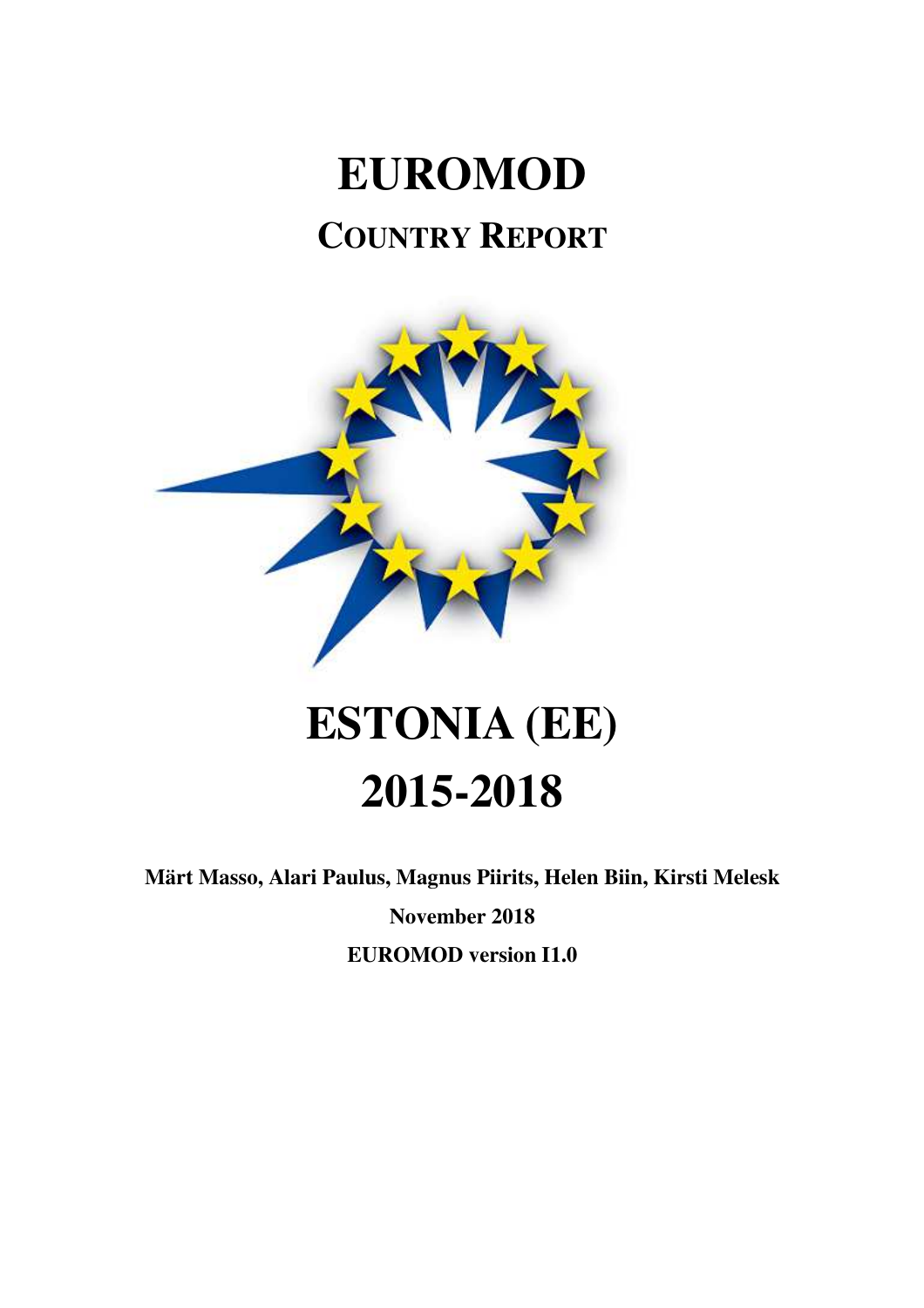





EUROMOD is a tax-benefit microsimulation model for the European Union (EU) that enables researchers and policy analysts to calculate, in a comparable manner, the effects of taxes and benefits on household incomes and work incentives for the population of each country and for the EU as a whole.

EUROMOD covers the 28 Member States and is updated to recent policy systems using data from the European Union Statistics on Income and Living Conditions (EU-SILC) as the input database, supported by DG-EMPL of the European Commission.

The European Commission is in the process of taking over responsibility for carrying out the annual update and release of EUROMOD. The transfer of responsibility is expected to be complete by the end of 2020 and the transition is being facilitated by close cooperation between the University of Essex and the Joint Research Centre (JRC) of the European Commission as well as Eurostat.

This report documents the work done in one annual update for Estonia. This work was carried out by the EUROMOD core developer team, based in ISER at the University of Essex and at JRC-Seville, in collaboration with a national team.

EUROMOD director: Matteo Richiardi EUROMOD executive director: Jack Kneeshaw EUROMOD coordination assistant: Cara McGenn EUROMOD developer responsible for Estonia: Alari Paulus (Essex) and Silvia De Poli (JRC) National team for Estonia: Märt Masso, Magnus Piirits, Helen Biin, Kirsti Melesk

The results presented in this report are derived using EUROMOD version I1.0. EUROMOD is continually being improved and the results presented here may not match those that would be obtained with later versions of EUROMOD. For more information, see: https://www.euromod.ac.uk

This document is supported by the European Union Programme for Employment and Social Innovation "Easi" (2014-2020). For further information please consult http://ec.europa.eu/social/easi. The information contained within this document does not necessarily reflect the position or opinion of the European Commission.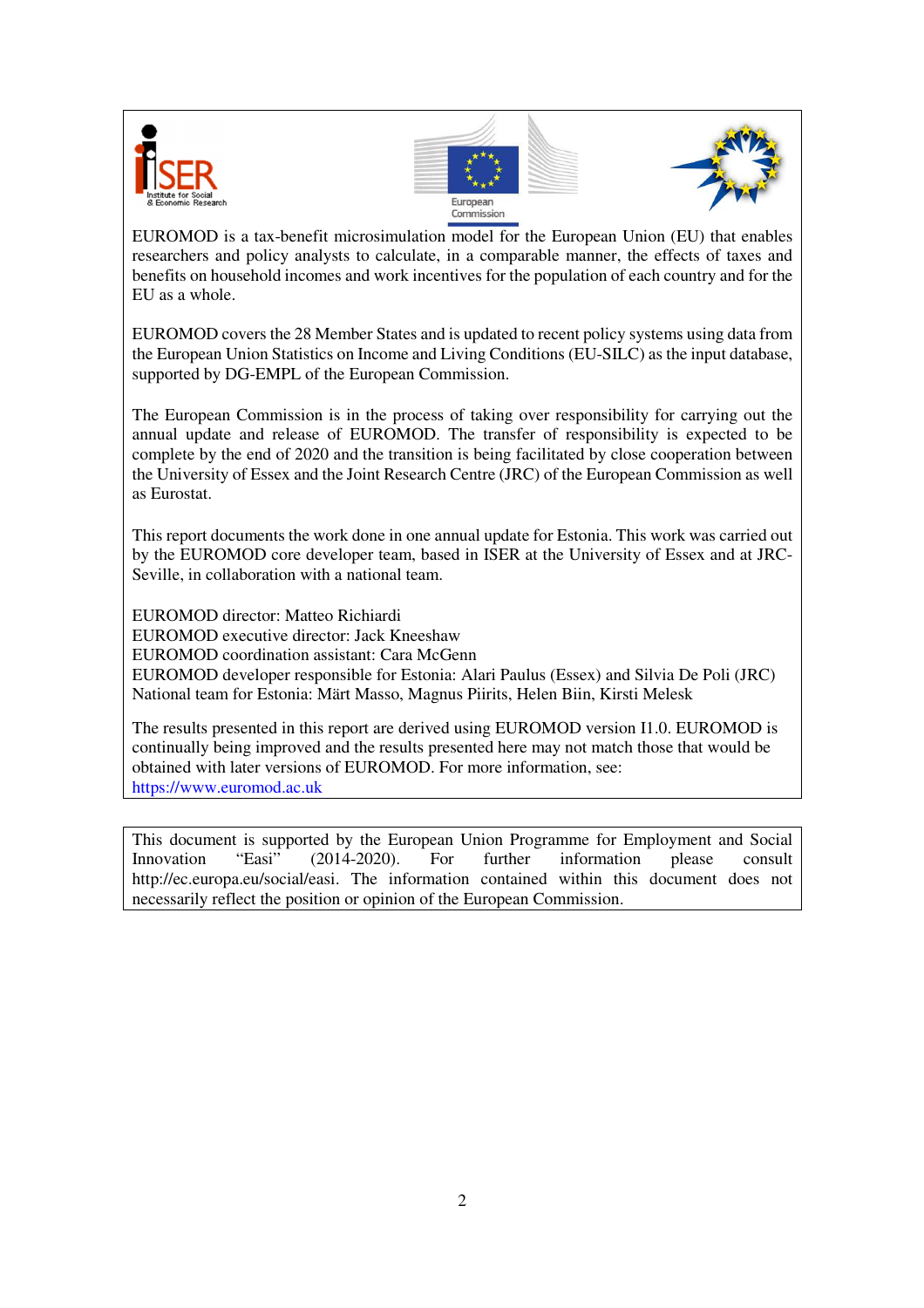#### **CONTENTS**

| 1. |        |                                                                                   |    |
|----|--------|-----------------------------------------------------------------------------------|----|
|    | 1.1    | Basic information about the tax-benefit system__________________________________5 |    |
|    | 1.2    |                                                                                   |    |
|    | 1.2.1  |                                                                                   |    |
|    | 1.2.2  |                                                                                   |    |
|    | 1.2.3  |                                                                                   |    |
|    | 1.2.4  |                                                                                   |    |
|    | 1.2.5  |                                                                                   |    |
|    | 1.2.6  |                                                                                   |    |
|    | 1.3    |                                                                                   |    |
|    | 1.4    |                                                                                   |    |
| 2. |        | SIMULATION OF TAXES AND BENEFITS IN EUROMOD __________________________14          |    |
|    | 2.1    |                                                                                   |    |
|    | 2.2    |                                                                                   |    |
|    | 2.3    | Policy constants 19                                                               |    |
|    | 2.4    |                                                                                   |    |
|    | 2.5    |                                                                                   |    |
|    | 2.5.1  |                                                                                   |    |
|    | 2.5.2  |                                                                                   |    |
|    | 2.5.3  |                                                                                   |    |
|    | 2.5.4  |                                                                                   |    |
|    | 2.5.5  |                                                                                   |    |
|    | 2.5.6  |                                                                                   |    |
|    | 2.5.7  |                                                                                   |    |
|    | 2.5.8  | Parent's allowance for families with 7 or more children (bcclg_ee) ______________ | 29 |
|    | 2.5.9  |                                                                                   |    |
|    | 2.5.10 |                                                                                   |    |
|    | 2.5.11 |                                                                                   |    |
|    | 2.6    |                                                                                   |    |
|    | 2.6.1  |                                                                                   |    |
|    | 2.6.2  |                                                                                   |    |
|    | 2.6.3  |                                                                                   |    |
|    | 2.6.4  |                                                                                   |    |
|    | 2.7    |                                                                                   |    |
|    | 2.7.1  |                                                                                   | 38 |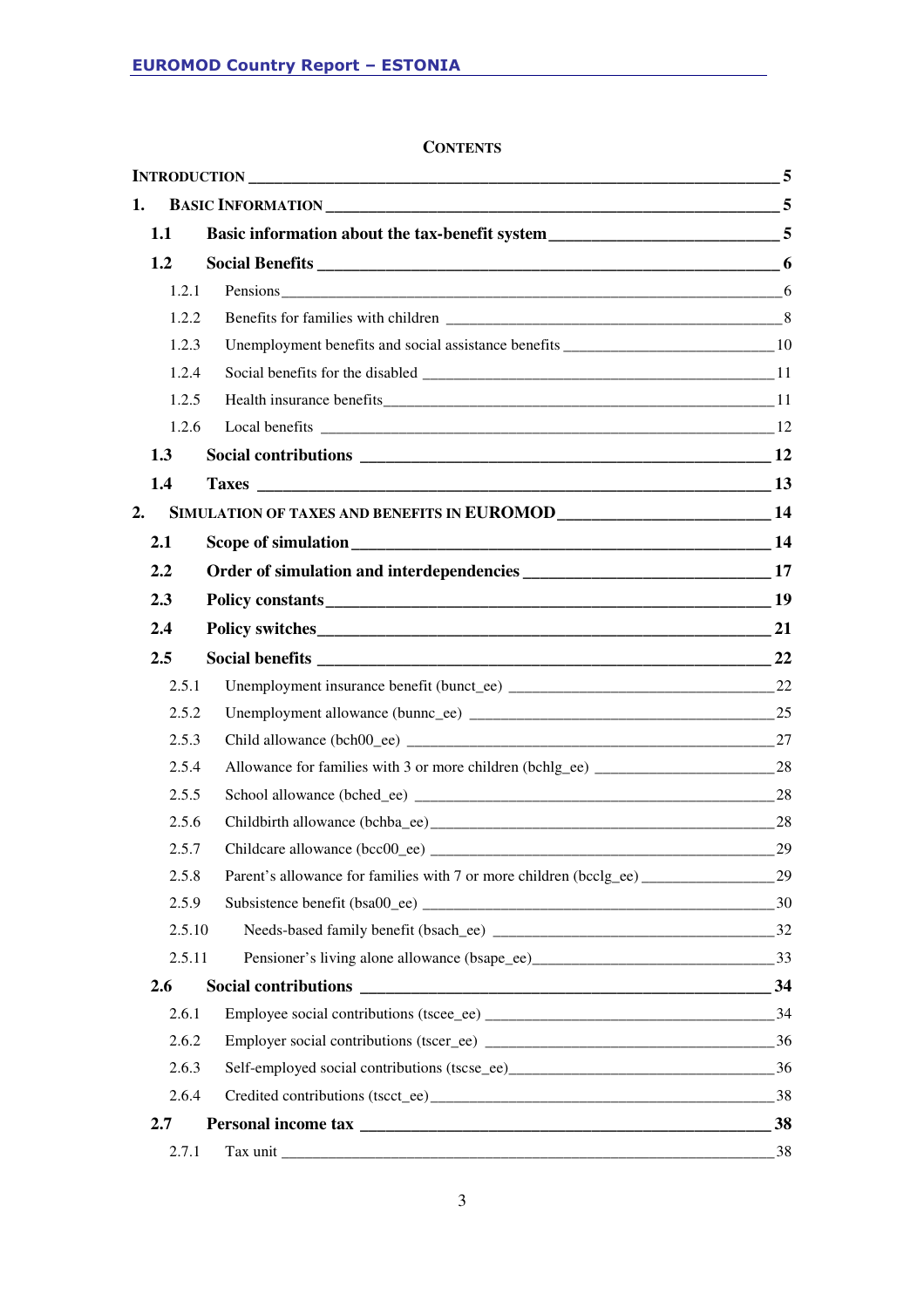### **EUROMOD Country Report – ESTONIA**

|    | 2.7.2                                                                                         |                                       | 38 |  |  |  |  |
|----|-----------------------------------------------------------------------------------------------|---------------------------------------|----|--|--|--|--|
|    | 2.7.3                                                                                         |                                       |    |  |  |  |  |
|    | 2.7.4                                                                                         |                                       |    |  |  |  |  |
|    | 2.7.5                                                                                         |                                       |    |  |  |  |  |
|    | 2.7.6                                                                                         |                                       |    |  |  |  |  |
|    | 2.8                                                                                           |                                       |    |  |  |  |  |
| 3. |                                                                                               |                                       |    |  |  |  |  |
|    | 3.1                                                                                           |                                       |    |  |  |  |  |
|    | 3.2                                                                                           |                                       |    |  |  |  |  |
|    | 3.3                                                                                           |                                       | 44 |  |  |  |  |
|    | 3.3.1                                                                                         |                                       | 44 |  |  |  |  |
|    | 3.3.2                                                                                         |                                       |    |  |  |  |  |
|    | 3.3.3                                                                                         |                                       |    |  |  |  |  |
|    | Additional imputations and net-to-gross conversions by country team_______________45<br>3.3.4 |                                       |    |  |  |  |  |
|    | 3.4                                                                                           |                                       |    |  |  |  |  |
| 4. |                                                                                               |                                       |    |  |  |  |  |
|    | 4.1                                                                                           |                                       |    |  |  |  |  |
|    | 4.1.1                                                                                         |                                       |    |  |  |  |  |
|    | 4.1.2                                                                                         |                                       |    |  |  |  |  |
|    | 4.1.3                                                                                         |                                       |    |  |  |  |  |
|    | 4.2                                                                                           |                                       |    |  |  |  |  |
|    | 4.2.1                                                                                         |                                       |    |  |  |  |  |
|    | 4.2.2                                                                                         |                                       |    |  |  |  |  |
|    | 4.3                                                                                           | Validation of minimum wage            |    |  |  |  |  |
|    | 4.4                                                                                           |                                       |    |  |  |  |  |
| 5. |                                                                                               | REFERENCES 51                         |    |  |  |  |  |
|    |                                                                                               |                                       |    |  |  |  |  |
|    |                                                                                               | ANNEX 2: POLICY EFFECTS IN 2017-18    | 56 |  |  |  |  |
|    |                                                                                               | <b>ANNEX 3: VALIDATION STATISTICS</b> | 58 |  |  |  |  |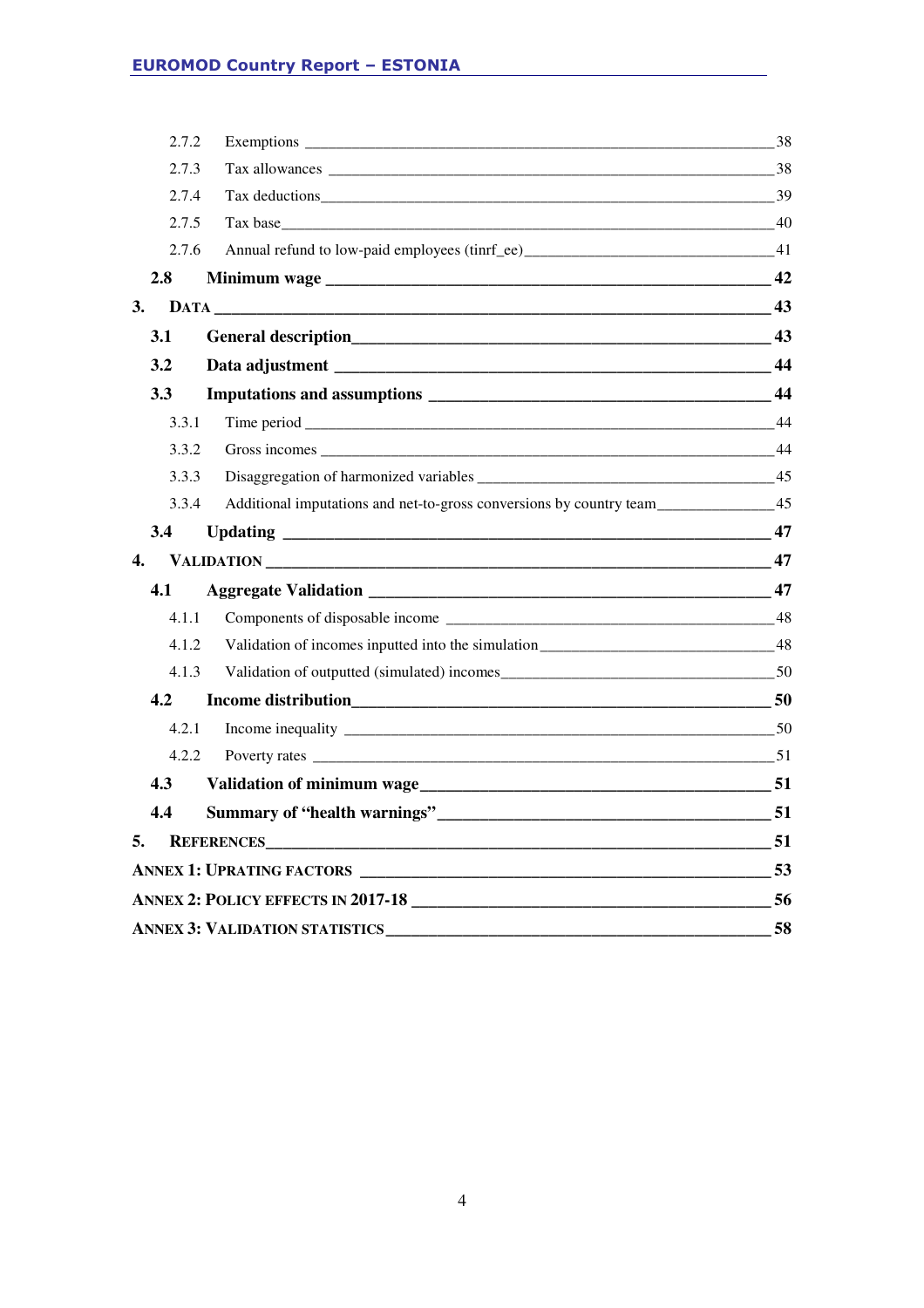#### **INTRODUCTION**

This country report gives an overview of the Estonian country component of EUROMOD. The report presents the basic information on the Estonian tax-benefit system valid in 2015-18 (as of  $30<sup>th</sup>$  June in corresponding year), it explains which taxes and benefits are simulated in EUROMOD, together with the key aspects of implementation, and how well the model represents actual income distribution and monetary aggregates.

The current Estonian country model uses European Union Survey of Income and Living Conditions 2015 (EU-SILC), complemented with a few extra variables from the Estonian Social Survey (Eesti Sotsiaaluuring, EE-SILC) 2015, which is a more detailed national version of the SILC survey from where the EU-SILC variables are derived.

The report adds to and builds on earlier reports: Lüpsik et al. (2008); Võrk et al. (2010); Võrk and Paulus (2011, 2012, 2013, 2014); Võrk et al. (2015, 2016) and Masso et al. (2017). The latter covered policy years 2011-2016 based on a single combined dataset (EU-SILC 2012 with selected variables from EE-SILC 2012). The current report uses a new combined dataset of EU-SILC 2015 and EE-SILC 2015, updating information on policy rules (adds 2017 policies) as well as validation results. No changes have been made in the structure of the report compared to Võrk et al. (2016).

### **1. BASIC INFORMATION**

#### **1.1 Basic information about the tax-benefit system**

- The tax system is largely a unified, national system consisting of income tax, value added tax, excise taxes, social tax and social insurance contributions. There are a few taxes set by local governments, such as land tax*,* motor vehicle tax*,* sales tax, but the share of these taxes in overall tax revenues is negligible.
- The benefit system is also a unified, national system. Municipalities provide a few local benefits, such as additional family and child benefits, and additional social assistance benefits*,* but the share in overall social expenditures is small. Social benefits and pensions are usually assessed and delivered on a monthly basis. Amounts are referred to in monthly terms.
- The fiscal year is  $1<sup>st</sup>$  January  $31<sup>st</sup>$  December. Taxes and benefits are not indexed, with the exception of state pensions, which are indexed to the weighted average of inflation and social tax revenues, though further ad hoc pension increases are also common. Indexation takes place on  $1<sup>st</sup>$  April every year. The tax system and other benefits are changed only in ad hoc manner, usually in the beginning of the year, though there have been also some occasional exceptions (e.g. changes in family benefits taking effect in July and September). Changes in indirect taxes have taken place more frequently, often within a year. Some thresholds of benefits (i.e. minimum or maximum levels) are linked to the minimum wage or average contribution base in the previous year. In addition, some parameters of benefit formulae are linked to past relative or absolute poverty lines.
- In 2014 and 2015, the statutory pension age was 63 for men and 62.5 for women (rounded to 63 in EUROMOD). For women it increased also to 63 in 2016. Furthermore, the pension age will increase to 65 between 2017-2026 for both sexes by 3-month steps. For those born between 1953 and 1961 the retirement age will depend on their birth year.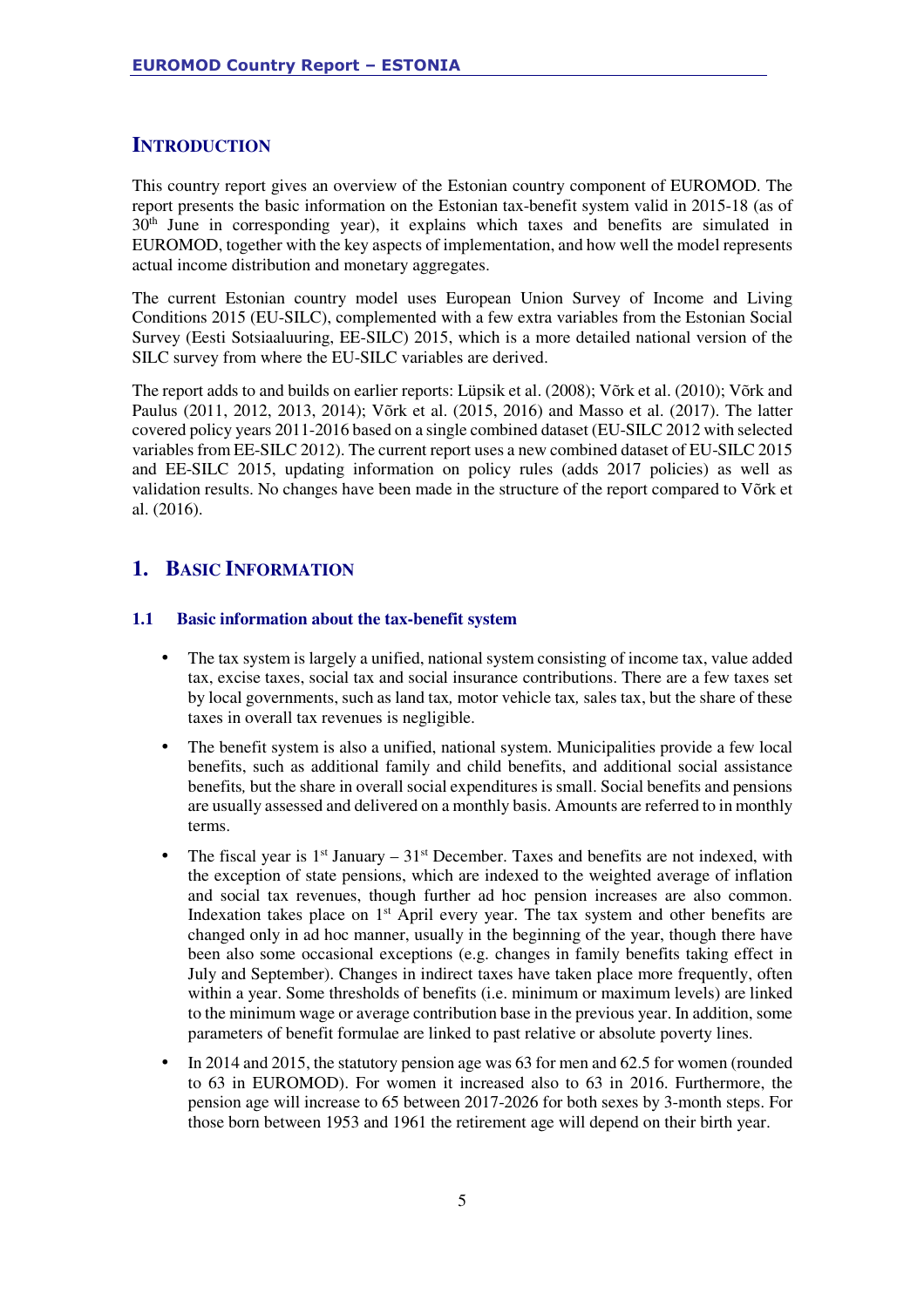- Children are obliged to attend school from age 7 and until they acquire basic education or reach the age of 17.
	- o Dependent children for family benefits, including needs-based family benefits (2013-2017), are defined as aged under 16, or under 19 and enrolled in basic school, upper secondary school or vocational school in daytime study or another form of study for medical reasons.
	- o Dependent children for the subsistence benefit are defined as aged under 18.
	- o For taxation purposes, dependent children are aged under 18. One of the parents may deduct an additional tax allowance from his or her income in the period of taxation depending on the number of children.
	- o For needs-based family benefits, modified OECD equivalence scale is used. In this calculation a child is defined as aged under 14.
- For family benefit purposes single parents are the parents of resident dependent children whose birth registration certificate does not have an entry concerning the father. For social assistance purposes, single adult household is a household with a single adult and dependents aged under 18.
- The income tax system is an individual system. Before 2017, a married couple also had an option to file a joint tax report (which was beneficial if one had unused tax allowances which they could have shared then). Since 2017, joint declarations were abolished though a few tax allowances could still be shared between spouses. Income tax liability is based on annual income and allowances are referred to in annual terms, although 1/12 of the annual basic, pension and sickness allowance can be applied on a monthly basis to calculate withholding income tax. To make use of other allowances and deductions these have to be claimed in the following year (by 31<sup>st</sup> March) when filing the tax report. The latter determines the final tax liability, taking into account tax already withheld. Overall, there are relatively few allowances and deductions in the system. Different income sources are taxed uniformly, except private pensions which have a lower income tax rate.
- The means-tested benefit system assesses entitlement according to household income. Household consists of persons living together and sharing their income and expenditures. Income is assessed either on a monthly basis (in the case of subsistence benefits) or based on the average income in the previous three months (in the case of needs-based family benefits in 2013-2017). Nearly all income sources are taken into account. Assets are taken into account in an ad hoc manner.
- The social tax is a payroll tax and is paid by employers, although all tax payments are linked to individuals when calculating pensions, sickness benefits or maternity benefits. Employers pay also part of the unemployment insurance contributions. There are a few additional social contributions paid by employees: employees' part of the unemployment insurance contributions and contributions to the mandatory pension scheme.

#### **1.2 Social Benefits**

#### **1.2.1 Pensions**

The Estonian pension system is based on three pillars: state pension insurance (the  $1<sup>st</sup>$  pillar) – a pay-as-you-go scheme; a mandatory funded pension scheme (the 2<sup>nd</sup> pillar); and a supplementary (voluntary) funded pension scheme (the  $3<sup>rd</sup>$  pillar). The first pillar provides protection against the risks of old age, disability and survivorship, and comprises two separate tiers: a) residence-based national pensions and b) employment-based old-age, work incapacity and survivors' pensions.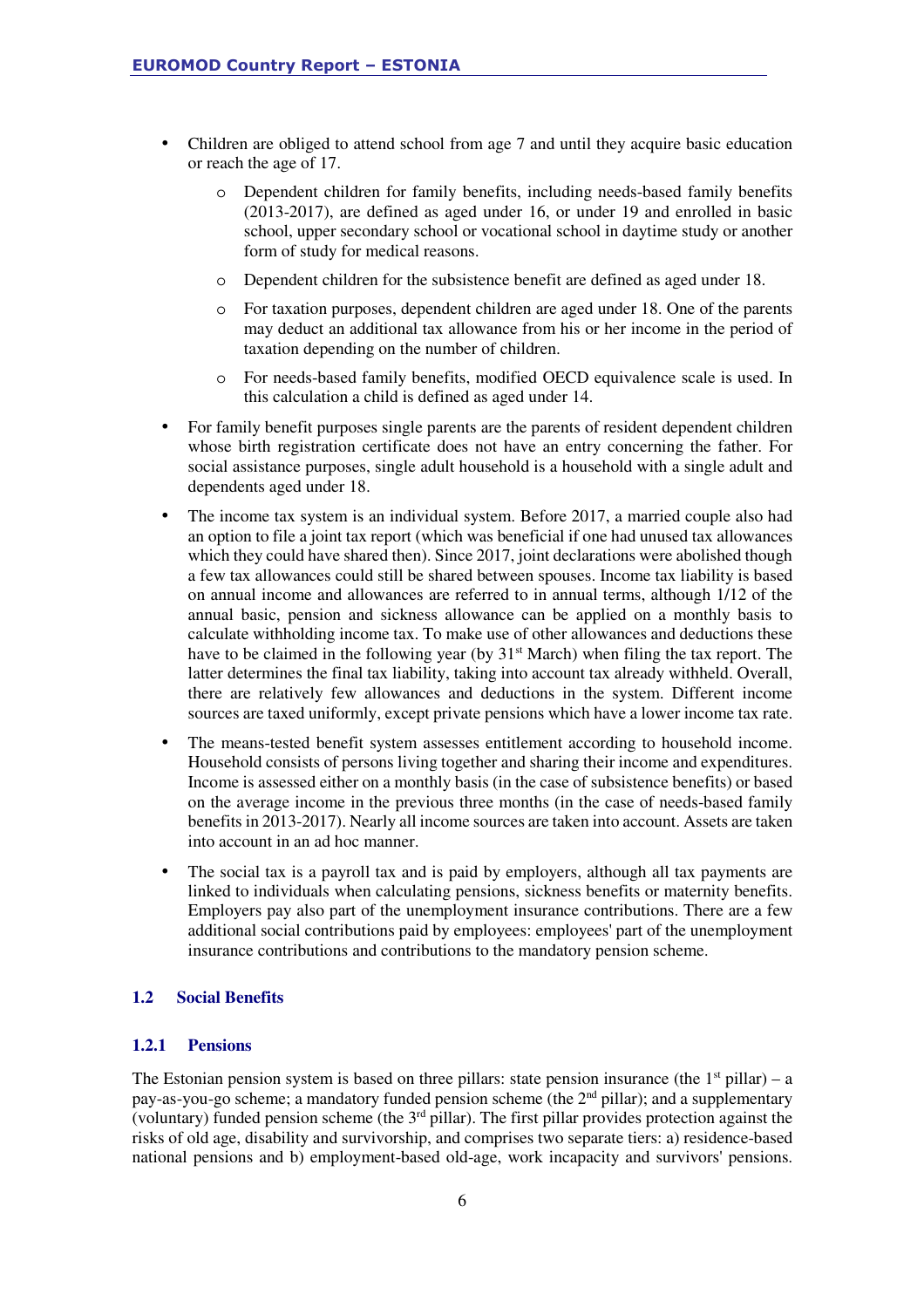The mandatory funded pension scheme covers the risks of old-age and survivorship, the voluntary funded pension scheme covers the risks of old-age, disability and survivorship. All pensions are taxable with income tax. Before 2018 an additional tax-free pension allowance applied.

**The old-age pension** from the state pension system (*riiklik vanaduspension*) is calculated according to a formula, which consists of three additive elements: a flat-rate element; a lengthof-service element (applies only to pensionable service until 31st December 1998); and an insurance element applying to periods after 1st January 1999. The pension components are indexed annually by an arithmetic weighted average of annual increases of consumer prices and social tax revenues, ad hoc increases are also allowed.

Additional old-age pensions from the mandatory funded pension scheme (*kohustuslik kogumispension*) depend on total contributions over the working career and yields of pension funds. When people reach the pension age they can withdraw their accumulated assets. Currently, the accumulated assets are relatively small (14.7% from GDP at the end of 2016) as the scheme only started in 2002.

**National pension** (*rahvapension)* is a flat-rate minimum guaranteed pension for those persons who do not fulfil the minimum length of service requirement to be eligible for old-age pensions or pension for incapacity for work, or in the case of survivor's pension a provider did not fulfil the length of service requirement.

**Early retirement pension** (*ennetähtaegne vanaduspension*) is available up to three years before the legal pension age. The amount of pension is calculated on the basis of old-age pension formula, but permanently reduced by 0.4% for every month of earlier retirement. Pensions are suspended when the person returns to work before the pension age. Working while receiving retirement pensions is allowed after the person has reached the statutory pension age.

**Deferred old-age pension** (*edasilükatud vanaduspension*): A type of state old-age pension. Pension is increased by 0.9 per cent for every month that exceeds the statutory pension age.

**Old age pension under favourable conditions (***soodustingimustel vanaduspension***):** Under the *State Pension Insurance Act (Riikliku pensionikindlustuse seadus)*, one of the parents who has raised three or more children or a disabled child has the right to retire up to five years earlier before the legal pension age and there is no reduction in pension amount. *Old-age Pensions Under Favourable Conditions Act (Soodustingimustel vanaduspensionide seadus)* states that persons who have worked under hazardous or hard working conditions (defined by categories of professions) for a certain period of time have the right to retire up to ten years before the legal pension age. The value of a year of pensionable service is also increased, the size depending on the profession.

**Superannuated pension (***väljateenitud aastate pension***):** For specific professions (e.g. police officers, pilots, seamen, artists etc.) pension is available before normal retirement age, given that they have the required length of service. The amount of the pension depends on the profession. Upon attaining the general pensionable age, the person may switch to the old-age pension. In additions, there are a few special occupational pensions (e.g. judges, chancellor of justice, army, etc.), regulated by special acts.

**Pension for incapacity to work (***töövõimetuspension***)** or disability pension: is granted to people aged 16 and above who are declared permanently incapacitated for work with the 40 to 100 per cent loss of the capacity for work, and who have the required length of service, which depends on the age of the person. The pension depends on the same three components as the state old-age pension, but also on the extent of person's work incapacity. There is no restriction on work and full accumulation with earnings is possible. Upon attaining the pension age, the person is transferred to old-age pension.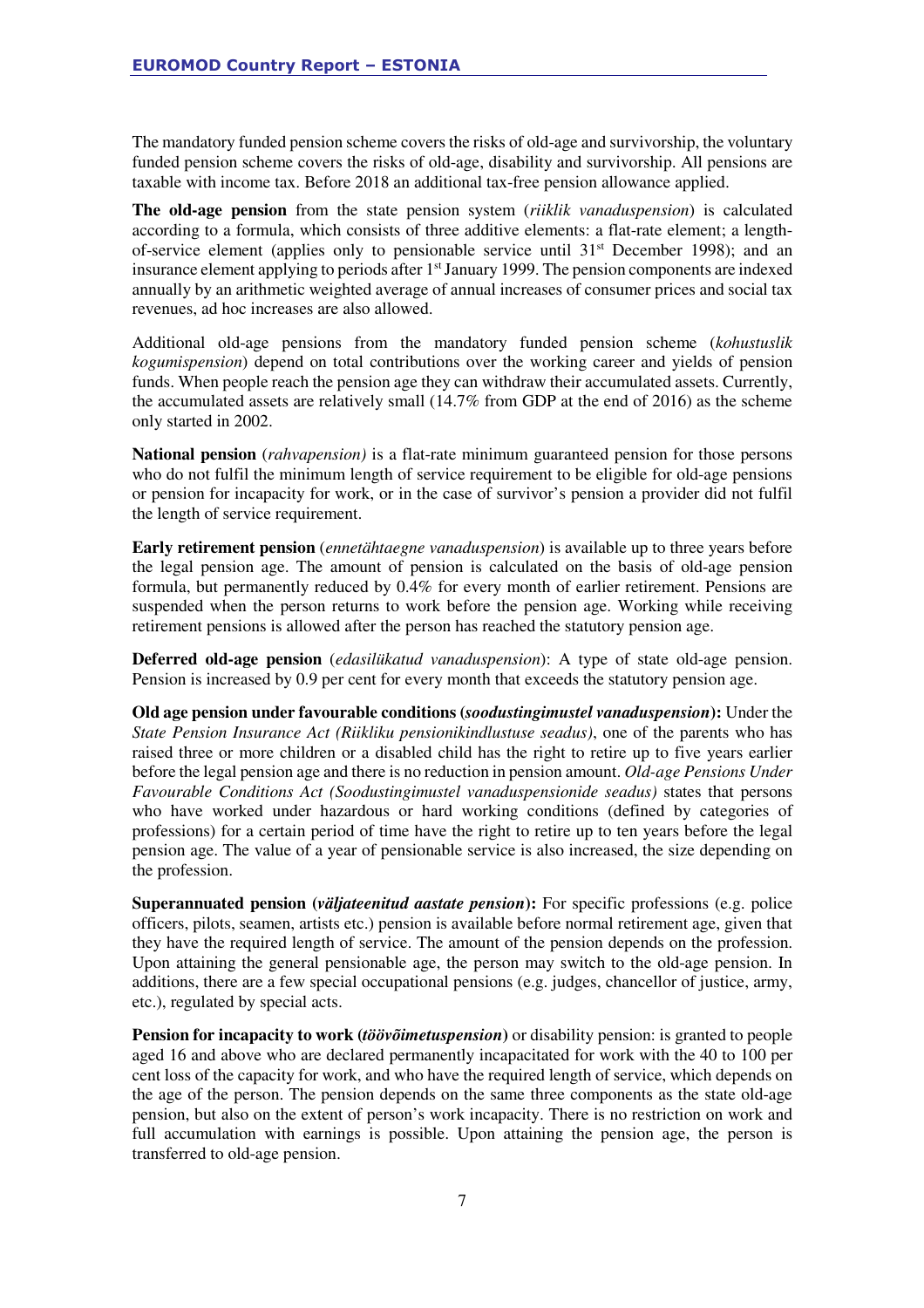Due to the work ability reform that started in January 2016 there is a new work ability allowance (*töövõimetoetus*) that gradually replace the pension for incapacity to work. The sum of the new allowance depends whether the person has partial or no work ability and on the amount of concurrent labour market earnings. Assessment of ability to work for new entrants started from July 2016. Those who are currently receiving pension for incapacity for work are gradually transferred to the new benefit scheme through new assessments from January 2017 to the end of 2021.

**Survivor's pension (***toitjakaotuspension***):** Upon the death of a provider, family members who were maintained by him or her have the right to receive a survivor's pension. The pension depends on rights to the old-age pension earned by the provider and the number of family members. There are lower limits to pensions.

#### **1.2.2 Benefits for families with children**

There are various forms of support for families with children.

- 1) Universal family benefits that mainly depend on the age and number of children.
- 2) Needs-based family benefit (*vajaduspõhine peretoetus*) that depends both on the household income and the number of children.
- 3) Benefits that compensate periods when a parent is out of the labour market and which depend on the parent's previous earnings – maternity benefit (*sünnitushüvitis*), parental benefit (*vanemahüvitis*), care benefit for nursing a child under 12 years of age who is ill (*hooldushüvitis*), etc.
- 4) Tax allowances and deductions depending on the number of children or expenditures on children. These are described in detail below where we discuss income taxation.
- 5) Benefits and services provided by local municipalities additional birth grants, additional social assistance benefits, child's school allowance (at the beginning of the school year), etc.
- 6) Special benefits for disabled children.
- 7) Free or subsidised services for children (e.g. subsidised school meals; free health care, including dental care; subsidised childcare in kindergarten, etc) – these in-kind services are not discussed in detail as they are not simulated in EUROMOD.

#### **State family benefits**

The types and extent of state family benefits and the conditions under which they are granted were regulated until the end of 2016 by the *State Family Benefits Act (Riiklike peretoetuste seadus)* and from January 1, 2017 by *Family Benefits Act (Perehüvitiste seadus)*. If a person is entitled to several types of family benefits, these benefits are usually determined and disbursed simultaneously. Dependent children for family benefits are defined as aged under 16, or under 19 and enrolled in basic school, upper secondary school or vocational school in daytime study or another form of study for medical reasons. All family allowances paid under the Family Benefits Act are non-taxable with income tax and non means-tested. The new Family Benefits Act also covers (taxable) parental pay (see below), which was earlier legislated separately. In 2013-2017, there was also needs-based family benefit (see also below), which is means-tested, but legislated separately (part of the Social Welfare Act).

**Child allowance (***lapsetoetus***):** a non means-tested benefit per dependent child per month. The amount depends on the birth rank of the child in the family.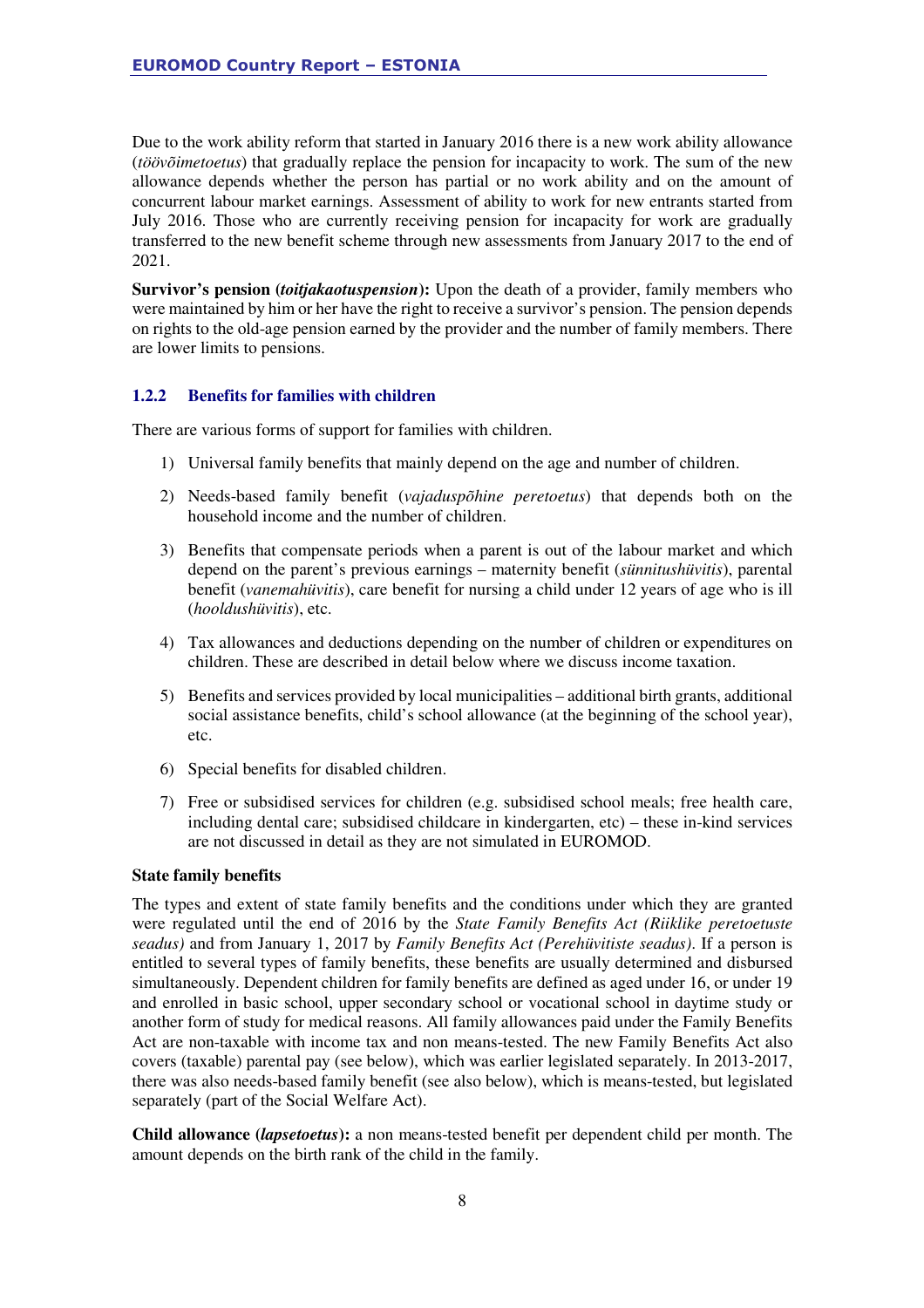**Single parent's child allowance (***üksikvanema lapse toetus***):** a non means-tested benefit, paid as a supplement to the child allowance. Single parents are the parents of resident dependent children whose birth registration certificate does not have an entry concerning the father or the other parent is officially declared missing/wanted.

**Childcare allowance (***lapsehooldustasu***):** a non means-tested monthly benefit paid to one of the parents in respect of children under 3 years of age and in respect of children from 3 to 8 years of age if there are 3 or more children or children under 3 years of age in the family. Since  $1<sup>st</sup>$  January 2009 if a parent receives parental benefits then the parent cannot receive the child care allowance also for any other children. Parents are allowed to work when receiving childcare allowance without reduction in the benefit.

**Parent's allowance for families with 7 or more children (***seitsme- ja enamalapselise pere vanema toetus***):** It is a special monthly allowance for the parent of seven or more children. From July 2017, this became **allowance for families with many children** (*lasterikka pere toetus*) with two tiers: 300 EUR per month for families with three to six children and 400 EUR per month for families with at least seven children.

**Conscript's child allowance (***ajateenija lapse toetus***)** is a monthly allowance applicable to the child whose parent serves in the Estonian Defence Forces in case the child receives child allowance.

**Foster care allowance (***eestkostel või perekonnas hooldamisel oleva lapse toetus***)** is paid for a child who is raised by foster parents, and who receives child allowance payments.

**Childbirth allowance** (*sünnitoetus***).** One of the parents has the right to receive childbirth allowance. An adoptive parent, guardian or caregiver has the right to receive childbirth allowance, if childbirth allowance has not been paid for the same child earlier.

**Allowance for multiple birth of three or more children** *(kolmikute ja enamaarvuliste mitmike toetus*) is a new benefit effective from March 1, 2018. It is a monthly benefit ( $\epsilon$ 1,000) paid for one parent, foster parent or guardian of triplets or higher order multiples until the children reach 18 months of age.

**Adoption allowance (***lapsendamistoetus***)***.* An adoptive parent has the right to receive adoption allowance, if childbirth allowance has not been paid to the family for the same child earlier. The amount of the allowance is equal to the childbirth allowance.

**Start in independent life allowance (***elluastumistoetus***)** is a one-time benefit paid to the person without parental care who has been raised in a social welfare institution or a school for children with special needs in case the person starts living independently in a new residence.

**Needs-based family benefit (***vajaduspõhine peretoetus***)** was a means-tested monthly benefit that was paid to households with children whose average income during previous three months is below a certain threshold or who receive the subsistence benefit. The benefit was introduced in July 2013 and abolished since 2018.

#### **Benefits compensating the periods out of the labour market**

**Maternity benefit (***sünnitushüvitis***)** is one of the benefits for temporary incapacity for work, regulated by the *Health Insurance Act (Ravikindlustuse seadus)*. It is paid to an insured person in the event of pregnancy and maternity leave. A pregnant woman has the right to receive maternity benefit for 140 calendar days (or in the case of a multiple birth or a delivery with complications, for 154 calendar days) if the pregnancy and maternity leave of the woman commences at least 30 calendar days before the estimated date of delivery. The entitlement is based on her average gross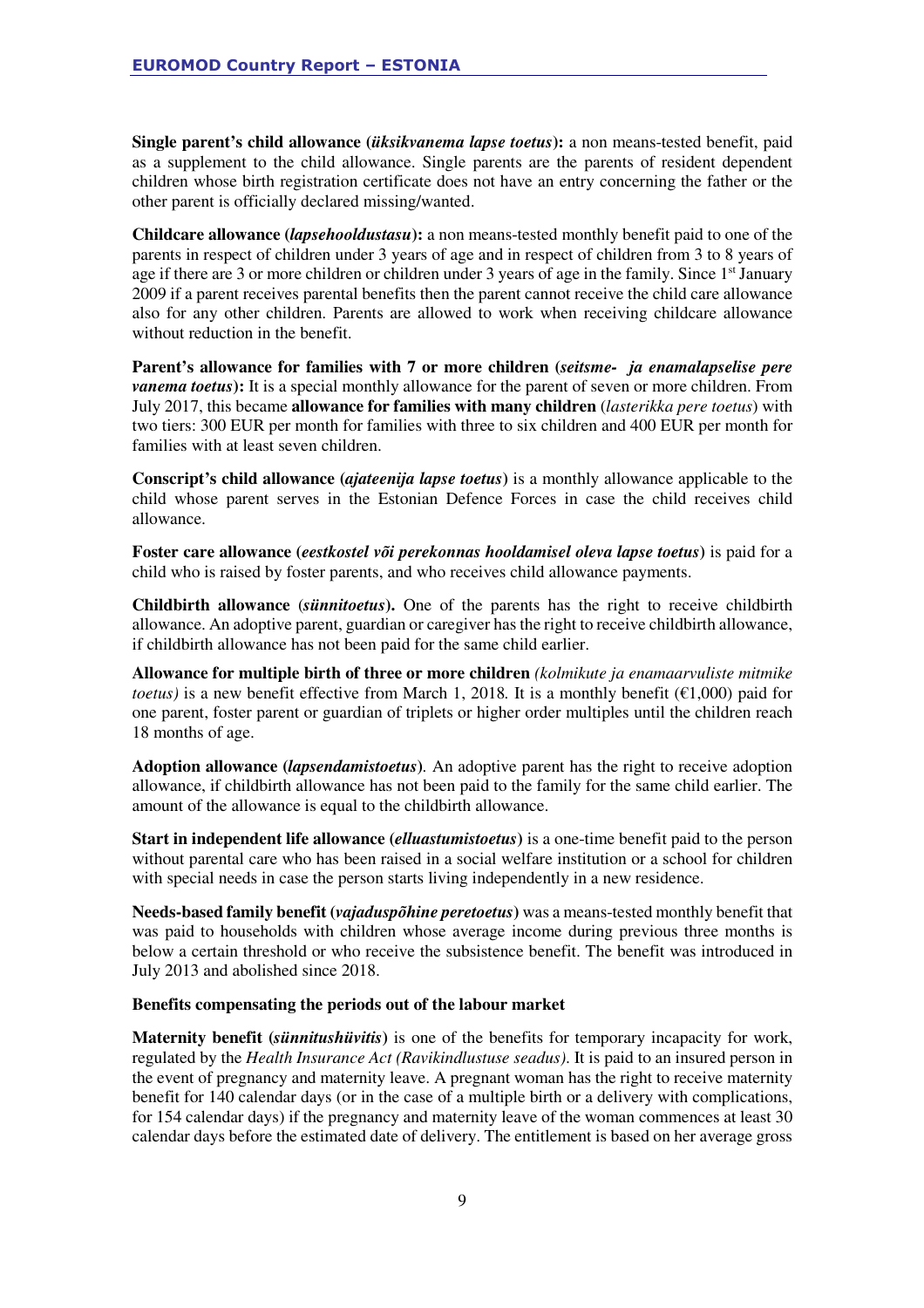income taxed with social tax (i.e. earnings) in the previous calendar year. It is subject to the income tax.

**Parental benefit** *(vanemahüvitis)* compensates for labour income not received by stay-at-home parent after a child birth. The size of the benefit is calculated according to the applicant's average gross income taxed with social tax (i.e. earnings) in the previous calendar year. Partial accumulation with labour earnings allowed. Duration is up to 18 months. The parental benefit is subject to income tax. The first set of amendments to the legislation were accepted in December 2017 and the new policy rules take effect gradually in 2018-2020.

Further amendments to the parental leave and benefit system are currently in the preparatory phase in the Ministry of Social Affairs and will be introduced to the Government in the forthcoming months.

#### **1.2.3 Unemployment benefits and social assistance benefits**

**Unemployment insurance benefit (***töötuskindlustushüvitis***)** is a benefit financed from the unemployment insurance contributions. The level of the UI benefit depends on the previous average gross earnings with an upper ceiling and a floor. The maximum duration of benefits ranges from 180 to 360 days, depending on the length of contribution period. In order to receive an unemployment insurance benefit, additional requirements have to be met, such as being involuntarily unemployed, being registered as unemployed and looking actively for a job. UI benefit is subject to income tax.

**Unemployment allowance (töötutoetus)** is a flat rate benefit for those who do not fulfil the eligibility criteria for UI benefit (e.g. students, persons who terminated their previous employment voluntarily) or who have exhausted their UI benefits. The person must have been employed or engaged in activity equal to work (e.g. studying) for at least 180 days during the 12 months prior to filing an application in order to receive UA benefits. Additional activity criteria must be fulfilled. The UA benefits are not subject to income tax. UA benefit is formally income tested: only the unemployed whose income is below the unemployment assistance are entitled to the benefits. Maximum duration is generally 270 days.

**Severance payments** *(koondamishüvitised):* According to the *Employment Contract Act (Töölepingu seadus) and Unemployment Insurance Act (Töötuskindlustuse seadus)* upon cancellation of an employment contract due to lay-off, an employer shall pay an employee compensation to the extent of one month's average wages of the employee, additionally, an employee has the right to receive a benefit upon lay-offs from unemployment insurance – i.e. insurance benefit in case of lay-offs. An insurance benefit shall be paid to an employee whose employment relationship with an employer lasted for: 1) five to ten years - in the amount of one month's average salary or wages; 2) over ten years - in the amount of two months' average salary or wages.

There are also **training allowances**(*stipendium*) and **transport and accommodation allowances** (*sõidu- ja majutustoetus*) for the unemployed that are meant to cover actual costs of participation in active labour market measures (training, work practice). Since 1 May 2017 there are also allowances for formal training (*tasemeõppes osalemise toetus*), which are offered to unemployed as well as employed people who do not have professional training, who acquired their education more than 15 years ago or who cannot continue in their current work due to health reasons. The allowance is paid for taking up studies in vocational or higher education. In May 2017 training vouchers (*koolituskaart*) and support towards acquiring qualification certificate (*kvalifikatsiooni saamise toetamine*) were also introduced for employed people. These are not strictly benefits and therefore not included in EUROMOD.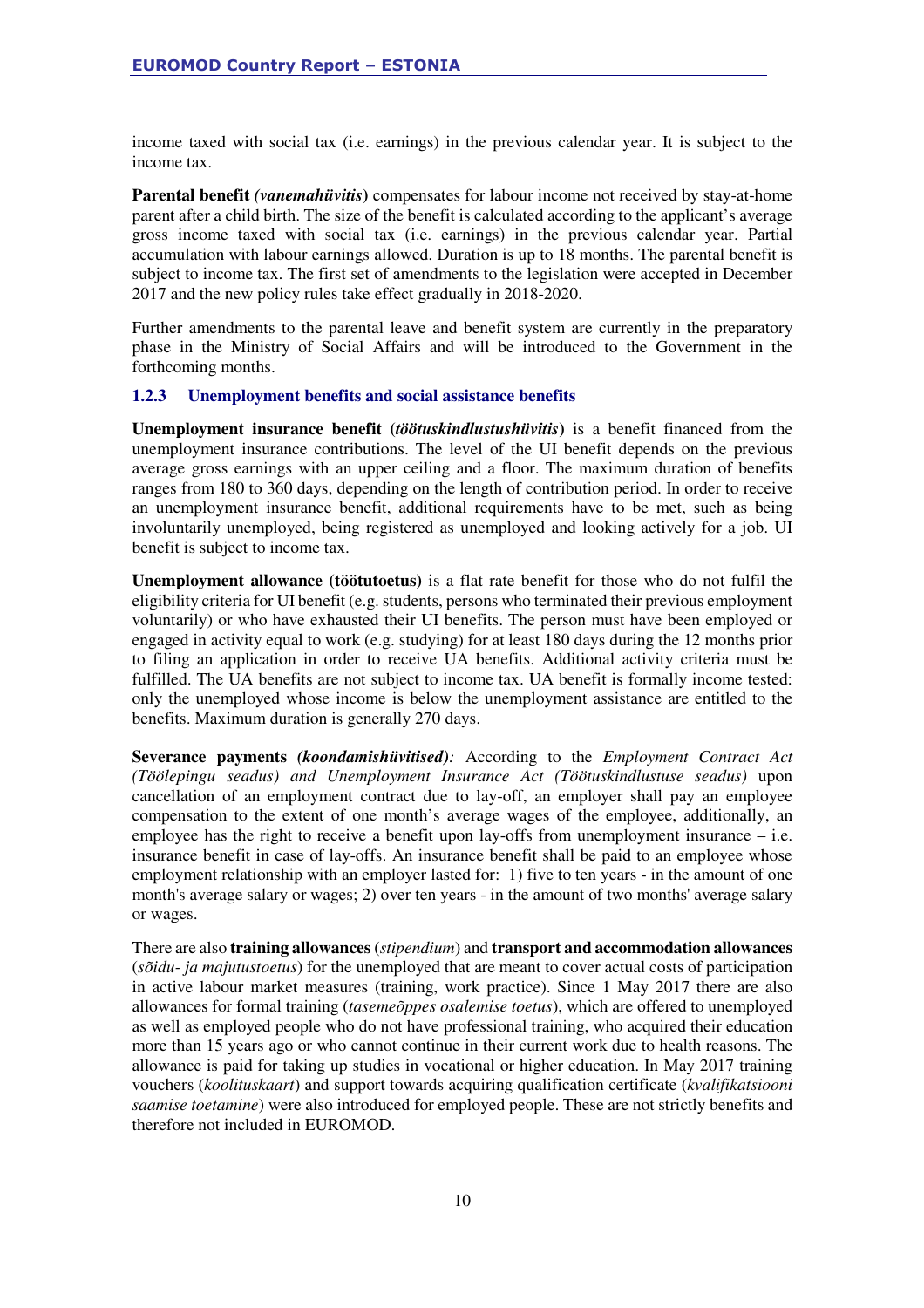**Subsistence benefit (***toimetulekutoetus***)** is the main means-tested benefit guaranteeing a minimum income to all residents. Households whose income after payment for housing expenses, calculated according to certain general criteria and specific rules set by municipalities, is below the subsistence level are entitled to these benefits. Duration is unlimited, but granted and renewed on a monthly basis.

**Annual refund to low-paid employees (***madala sissetulekuga töötava isiku iga-aastane tagasimakse)* is a benefit scheme which was in effect in 2016 only. The only pay-outs will be delivered in spring 2017 on the basis of submitted tax report for 2016. It is an annual non-taxable income support for low-paid workers to tackle in-work poverty, create incentives for people who are out of the labour market to enter/return and move to full-time employment, and also to facilitate declared employment relationships. People who are at least 18 years old residents of Estonia and have been in full-time employment for at least six months in the previous calendar year are considered to be eligible for the benefit if their annual taxable income is smaller than the ratio of annual benefit rate divided by 0.35. The entitlement is calculated according to the recipient's annual taxable income, final tax liability (limits the maximum amount of benefit), months in work and the annual benefit rate, which is established for every year in the State Budget Act. The sum of benefit is proportional to the months spent in the employment in the previous year.

**Additional annual allowance for pensioner's living alone.** To reduce the risk of poverty among elderly single people, on June 2015 the Government approved an additional annual benefit  $\epsilon$ 115 to be paid to pensioners who live alone and whose pension is smaller than an established line from 2017.

#### **1.2.4 Social benefits for the disabled**

The **social benefits paid to people with disabilities(***puuetega inimeste sotsiaaltoetused***)** depend on the extent of their disability, divided into three categories: moderate, severe and profound. The degree of severity of disability and the necessity for additional expenses due to the disability of a person is established taking into account restrictions on participation in daily activity and social life and the need for personal assistance, guidance or supervision. There are several different benefits: **disabled child allowance, the disability allowance for a person of working age, the disability allowance for a person of retirement age, disabled parent's allowance, a rehabilitation allowance, an education allowance, an in-service training allowance,** and **a work allowance.** The benefits are calculated on the basis of the rate of social benefits for disabled persons. Benefits are non-taxable. It often accumulates with pension for incapacity to work (*töövõimetuspension*) and old-age pension (*vanaduspension*). Since 1st January 2016, the administration of rehabilitation allowance and work-related allowance moved from the Estonian National Insurance Board to the Unemployment Insurance Fund as part of the Work Ability Reform.

The state also compensates a part of the cost of the device to disabled people, the elderly and children, who need prostheses, orthopaedic and other aids. Local municipalities may pay additional allowances for caregivers.

#### **1.2.5 Health insurance benefits**

**Health insurance benefits (***ravikindlustushüvitis***)** are regulated by the *Health Insurance Act*  (*Ravikindlustuse seadus*) and compensate the insured persons for the cost of disease prevention and treatment, the cost of medicines and medical appliances and provide benefits for temporary incapacity for work and other benefits. Insured persons are residents for whom the social tax is paid by their employer, the state or by themselves if self-employed (this is discussed in detail in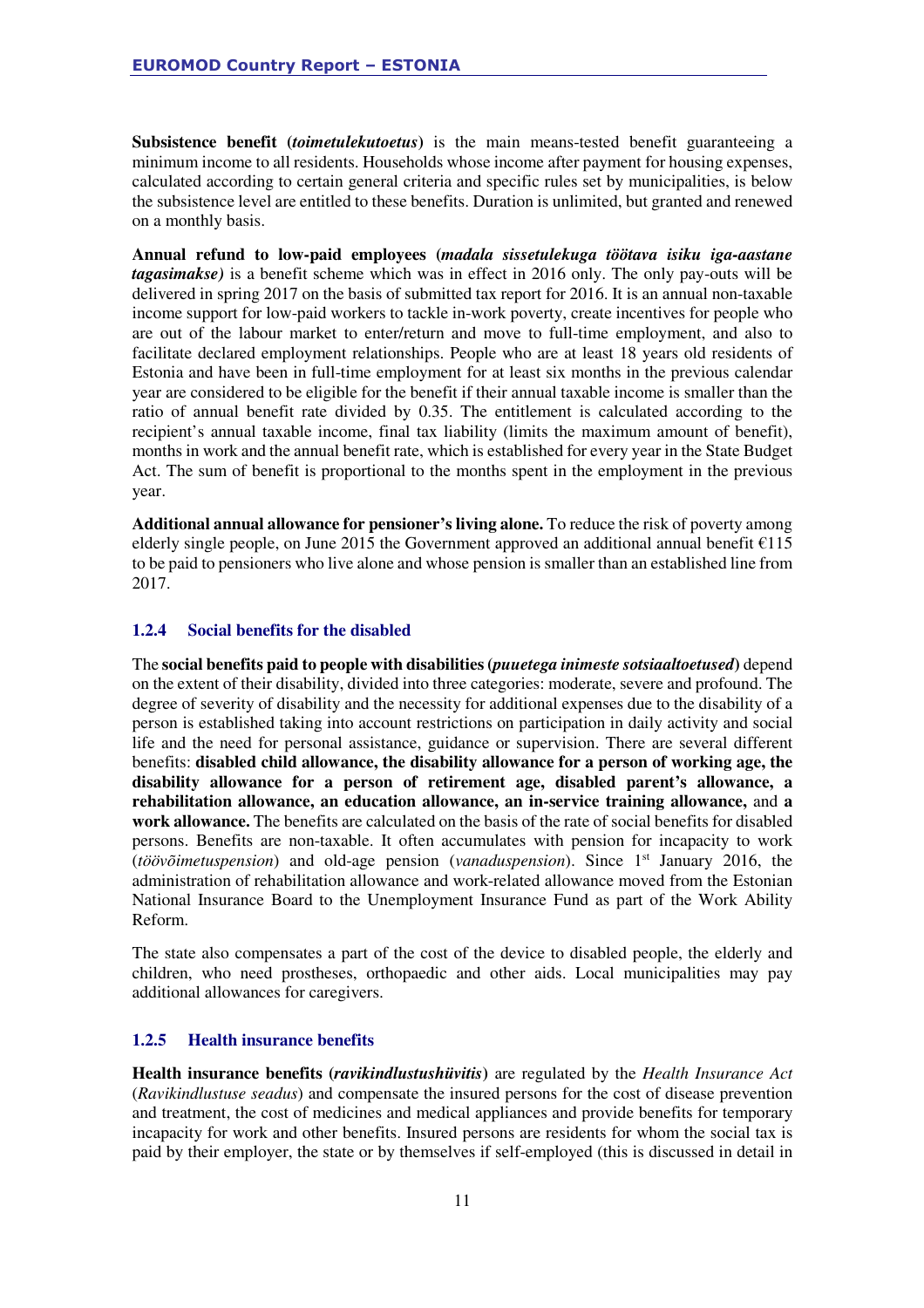section 1.4), as well as equivalent persons under the Health Insurance Act for whom social tax is not paid. Health insurance benefit is either in kind (health service, necessary medicinal products or medical device), or in cash. Health insurance benefits in cash are the following.

**Benefits for temporary incapacity for work (***ajutise töövõimetuse hüvitis***)** provide an earningsrelated benefit for periods of absence from work due to illness or for caring for another person. The types of benefit for temporary incapacity for work are: **sickness benefit**; **maternity benefit** (see above); **adoption benefit** and **care benefit**. The benefits for incapacity for work are calculated on the basis of the insured person's income (on which the social tax was paid during the previous year). The replacement rate and duration of benefits varies.

**Adult dental care benefit (***täiskasvanute hambaraviteenuse hüvitis***)** compensates for some groups (such as old-age pensioners, work incapacity pensioners, pregnant women and mothers of children up to 1 year of age and those having greater need for dental treatment because of sickness) a certain amount of their dental treatment and dentures.

**Supplementary benefit for pharmaceuticals (***täiendav ravimihüvitis***)** is for those people who have high expenditures on medical products.

#### **1.2.6 Local benefits**

According to the *Local Government Organisation Act (Kohaliku omavalitsuse korralduse seadus)*  local municipalities can provide local benefits to their residents. Local benefits vary largely across municipalities, differing by type, amounts, application conditions etc. Ainsaar and Soo (2012) showed that the majority of the municipalities give family and child support related local benefits. The most common are benefits for birth support, in addition emergency support, large family benefits etc are present in many municipalities.

#### **1.3 Social contributions**

l

Social insurance contributions finance pensions, health care, and unemployment insurance benefits. Previous contributions determine the eligibility and amount of contributory benefits (unemployment insurance benefits, maternity benefits, incapacity to work benefits, pensions).

Social tax (*sotsiaalmaks*) is paid by employers and self-employed<sup>1</sup> and funds state pension insurance and health insurance. Tax rate is 33% and the tax base is gross wage. 13% is transferred into the Estonian Health Insurance Fund and 20% transferred into pension insurance schemes.

In case the person participates in the funded pension insurance scheme (the so-called  $2<sup>nd</sup>$  pillar of the pension scheme), 4% of the social tax is shifted from the state pension insurance scheme to the private pension scheme and additional 2% contribution of gross wage will be paid by the employee into the pension scheme  $2<sup>nd</sup>$  pillar (see Figure 1 below). Employee may also contribute to the voluntary pension schemes  $(3<sup>rd</sup>$  pillar) which can be deducted from the income tax base up to a certain limit. There were temporary changes in funded pension contributions in 2009-2010 and 2014-2017.

There is a minimum monthly base for social tax calculation, set by the *State Budget Act (Riigieelarve seadus)*. There is no upper ceiling of social contributions, except for the selfemployed. For certain inactive groups of people (e.g. parents on maternity leave, registered unemployed, military service, etc.) the state pays the social tax, based on the minimum social tax base in most cases, i.e. credited contributions. In addition, the state pays additional contributions

<sup>&</sup>lt;sup>1</sup> Throughout the report, we use the self-employed to refer to its legal concept, i.e. sole-proprietor (*füüsilisest isikust ettevõtja, FIE*), unless otherwise specified.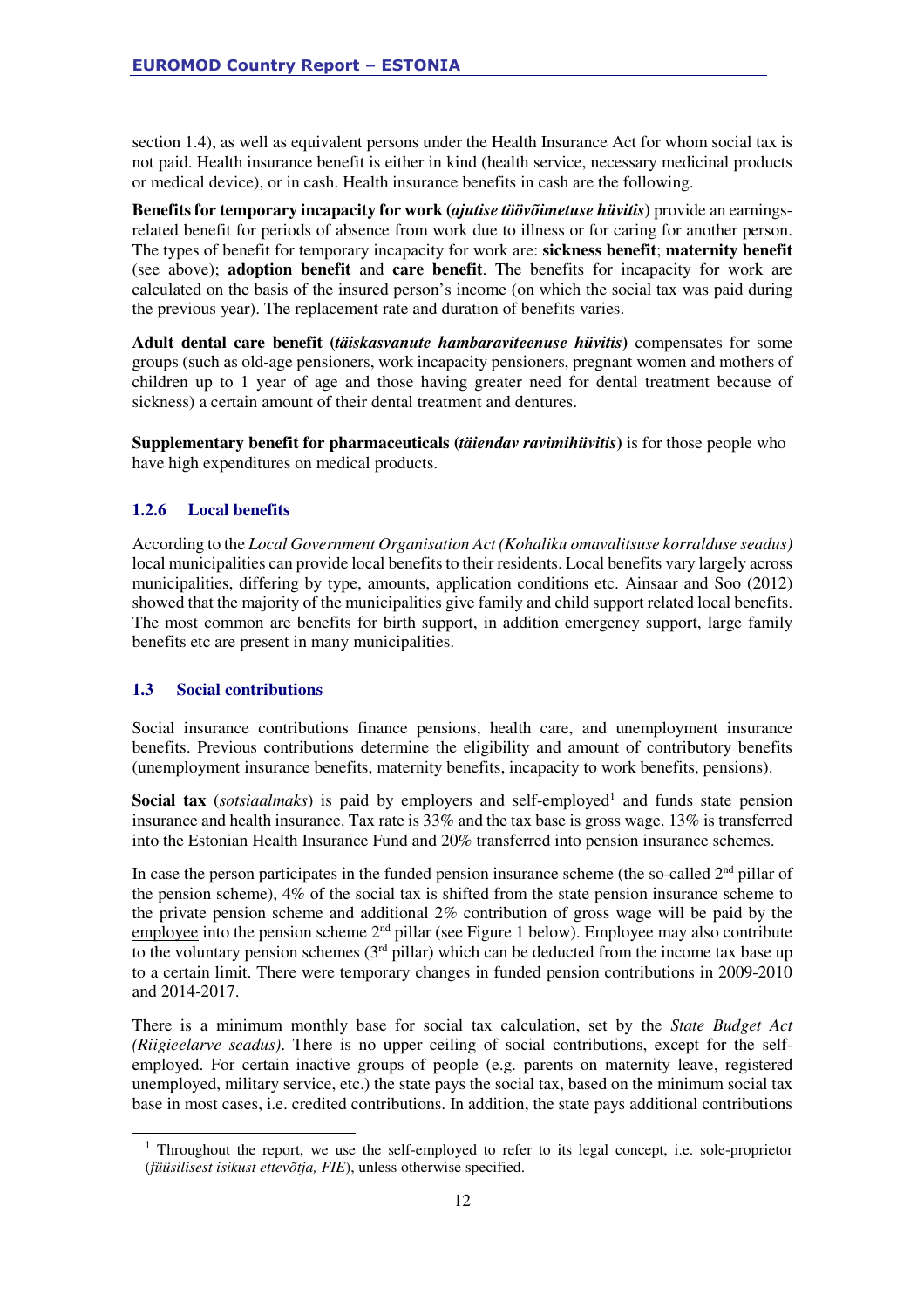to the funded pension scheme (second pillar) on parental benefits. Some of the categories (recipients of unemployment benefits and family benefits) are also included in EUROMOD.

Figure 1. Social tax and contributions to pension schemes, 2016



**Voluntary private pension contributions**  $(3<sup>rd</sup> pillar)$  may be in two different forms: a) pension insurance policies offered by licensed private insurance companies; b) units of voluntary pension funds, which are managed by private fund managers. The third pillar pension market is dominated by insurance companies, partly due to more preferential tax treatment compared to voluntary pension funds.

**Unemployment insurance contributions** *(töötuskindlustusmakse)* form a compulsory insurance scheme that covers an employee in case of becoming unemployed, collective closing or insolvency of the employer, and an employer in case of collective redundancies. Unemployment insurance contributions are paid by employees and employers. The unemployment contribution payment base matches the social tax base. Generally, the employee's share is withheld from the gross wage and the employer pays the contribution in addition to the social tax. The employers' obligation to calculate and withhold the unemployment insurance premiums for an insured person shall terminate on the last day of the month when the insured person attains a pensionable age or is granted early-retirement pension, however employer is obliged to continue the unemployment insurance premiums payable by employers.

Self-employed are not subject to unemployment insurance contributions. Members of the management or controlling bodies of legal persons are making contributions and are covered. Also, persons who receive compensation when leaving their position (ministers, parliament members etc) do not hold the unemployment insurance contribution payment obligation. The unemployment insurance contribution rates are usually set annually.

#### **1.4 Taxes**

**Personal income tax** (*füüsilise isiku tulumaks*) is paid on personal income. The base of the income tax is relatively broad. The main exceptions are various child benefits and social assistance benefits. Different income sources are taxed uniformly (with a few exceptions). The personal income tax system is an individual system. Before 2017, married couples could also file a joint tax report if they wished (to share tax allowances). Since 2017, joint declarations were abolished though some tax allowances could still be shared between spouses. There are several allowances and deductions, which are discussed in detail in Section 2.7. The main tax allowances apply to the withholding tax as well, the rest can be claimed in the following year when filing the tax report. Therefore, there is often a difference between taxes withheld and taxes paid after filing a tax report. Taxable income from **self-employment** is equal to gross income from self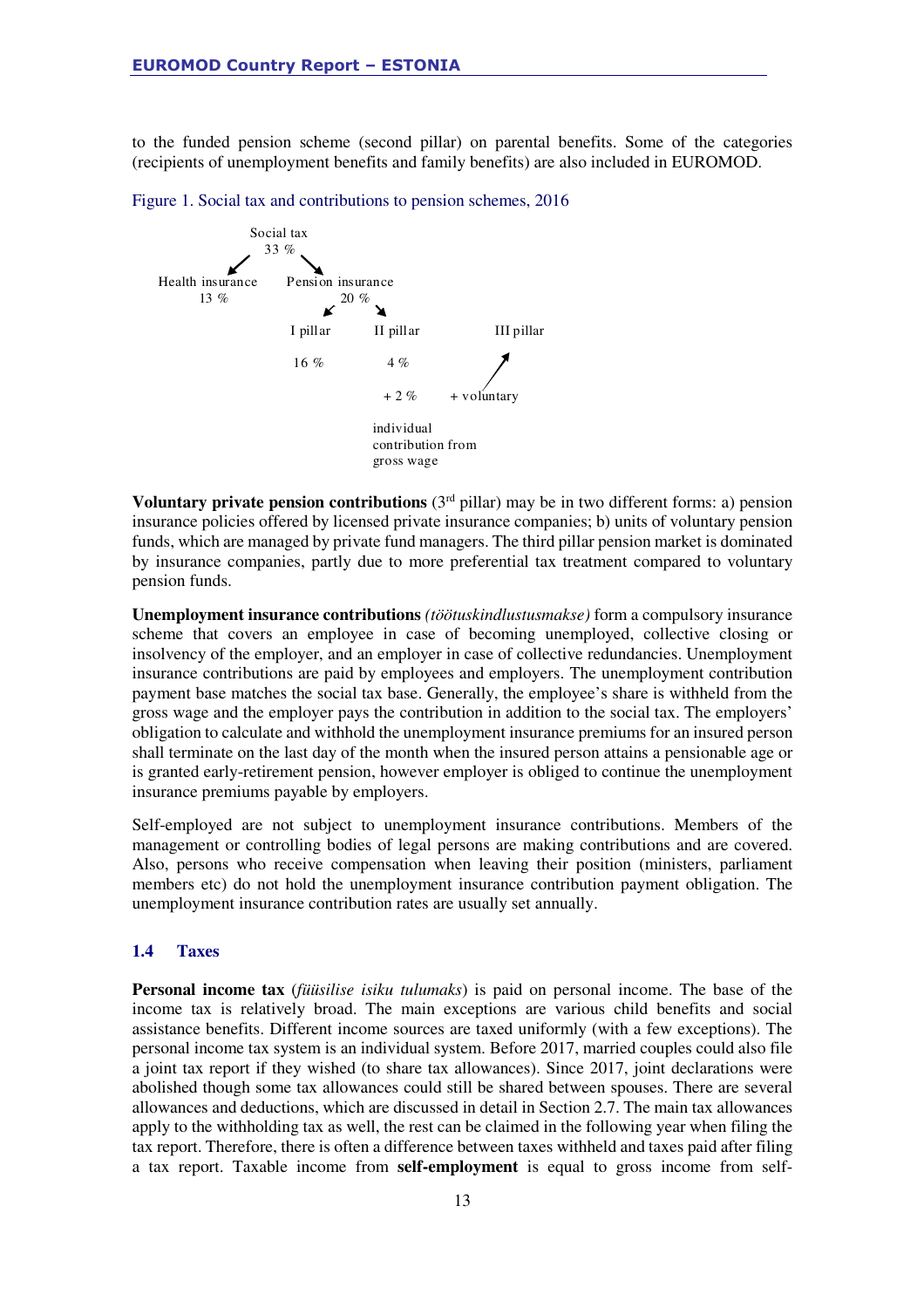employment less related costs minus special allowances for the agricultural income, and minus social insurance contributions, except contributions to the funded pension scheme. The latter can be deducted from total income a self-employed person has. Taxable business income is derived on individual basis.

**Land tax** *(maamaks):* a state tax received in full amount by local municipalities. The amount of land tax is calculated by multiplying the taxable price of the land by the land tax rate. The rate of land tax is established by the local government council annually in the range of 0.5-2.5% in 2017 and 0.8-2.5% in 2018. Land tax is paid by the owner of the land, in certain cases also by the user of the land. Land under residential buildings up to 0,15 ha per taxpayer in urban areas and 2 ha in rural regions is exempted, and there are further allowances for pensioners.

**Value Added Tax** *(käibemaks):* the standard rate in Estonia is 20% of the taxable value of a good or service, and reduced rates (9% and 0%) apply to specific services and goods.

**Excise taxes** *(aktsiisimaksud):* excise duties are set for alcohol, tobacco, electricity, fuel and nonalcoholic beverage packages. In recent years, several excise tax rates have been raised, both to raise tax revenues and to influence consumers' behaviour.

There are a few other minor taxes (tax on gambling, tax on heavy vehicles, customs duties, local taxes), which provide a relatively small share of revenue and do not affect household budgets considerably.

### **2. SIMULATION OF TAXES AND BENEFITS IN EUROMOD**

#### **2.1 Scope of simulation**

Not all the taxes and benefits mentioned in the previous section are simulated in EUROMOD. Some are beyond its scope entirely and are neither included in the EUROMOD database nor in its output income variables (e.g. indirect taxes). Others are not possible to simulate accurately with the available data. They are included in the database and may be chosen as components of output variables, but the rules governing them may not be changed by the model. Table 2.1 and Table 2.2 classify each of the main tax-benefit instruments (and some minor ones introduced above) into one of these three groups and provide a brief explanation as to why the instrument is not fully simulated if this is the case. In the following tables we present information on EUROMOD using the most recent dataset of combined EU-SILC and national SILC data. Information on earlier input datasets for the Estonian model can be found in earlier country reports.

Most of the benefits that are simulated in EUROMOD are universal family benefits that depend on the number of children and their age. Also, the needs-based family benefit and the subsistence benefit, as a support of last resort, are simulated, although using several simplifications. With the exception of unemployment benefits, other benefits that depend on contribution history, like various pensions and health insurance benefits, are not simulated, because the contribution history is not available in the dataset. Although the same is true for unemployment benefits, these are simulated using common assumptions across countries.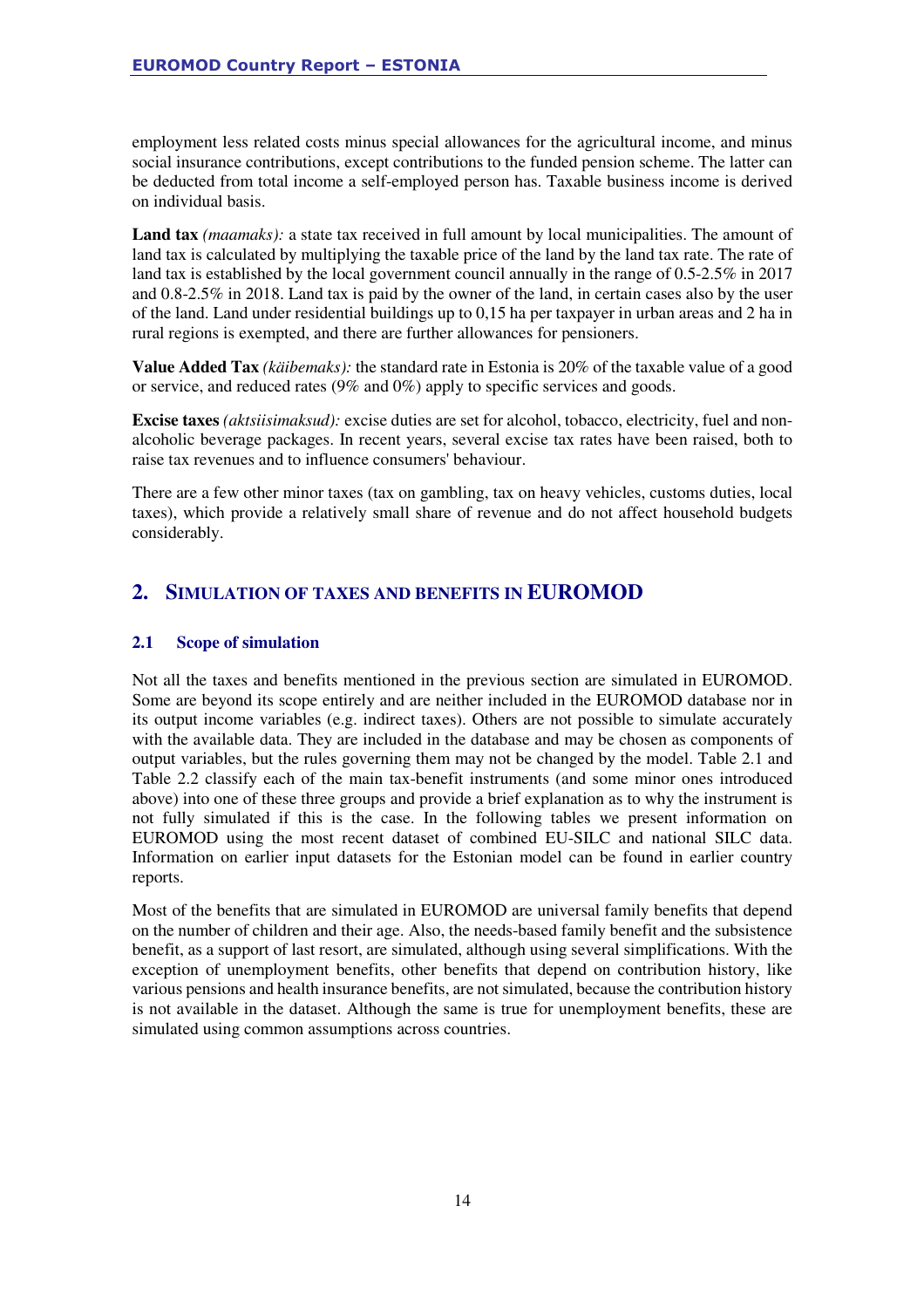| <b>Benefit</b>                                                                                                    | Variable 2015 2016 2017 2018 |             |               |             |             | <b>Comments</b>                                                                                                  |
|-------------------------------------------------------------------------------------------------------------------|------------------------------|-------------|---------------|-------------|-------------|------------------------------------------------------------------------------------------------------------------|
| Unemployment insurance benefit<br>(töötuskindlustushüvitis)                                                       | bunct_s                      | <b>PS</b>   | <b>PS</b>     | <b>PS</b>   | <b>PS</b>   | Eligibility from data                                                                                            |
| Unemployment allowance<br>(töötutoetus)                                                                           | bunnc_s                      | <b>PS</b>   | <b>PS</b>     | <b>PS</b>   | <b>PS</b>   | Eligibility from data                                                                                            |
| Severance payments<br>(koondamishüvitised)                                                                        | yunsv                        | I           | I             | I           | I           | No data on full<br>contribution history                                                                          |
| Paid sick leave                                                                                                   | bhl                          | $\mathbf I$ | $\bf I$       | $\mathbf I$ | $\bf I$     | No data on contribution<br>history and health                                                                    |
| Disability pension<br>(töövõimetuspension)                                                                        | pdi                          | $\mathbf I$ | $\bf I$       | I           | $\mathbf I$ | No data on contribution<br>history, no exact data on<br>health status                                            |
| Social benefits paid to people with<br>disabilities                                                               |                              | IA          | IA            | IA          | IA          | No exact data on health<br>status. Income is part of<br>"other benefits" (bsals) or<br>disability pension (pdi). |
| Old age pension (vanaduspension)                                                                                  | poa00                        | $\mathbf I$ | $\bf{I}$      | I           | I           | No data on contribution<br>history                                                                               |
| National pension (minimum old age<br>pension, rahvapension)                                                       |                              | IA          | IA            | IA          | IA          | No data, part of other<br>pensions                                                                               |
| Survivors' pension                                                                                                | psu                          | I           | $\bf I$       | I           | I           | No data on contribution<br>history                                                                               |
| Maternity benefit (sünnitushüvitis)                                                                               | bmapr                        | $\mathbf I$ | $\mathbf I$   | I           | $\mathbf I$ | No data on contribution<br>history                                                                               |
| Parental benefit (vanemahüvitis)                                                                                  | bmact                        | $\mathbf I$ | $\bf I$       | I           | $\mathbf I$ | No data on contribution<br>history. No data which<br>parent receives benefits                                    |
| Childcare allowance<br>(lapsehooldustasu)                                                                         | $bcc00_s$                    | S           | ${\bf S}$     | ${\bf S}$   | S           |                                                                                                                  |
| Child allowance (lapsetoetus)                                                                                     | $beh00_s$                    | S           | ${\bf S}$     | ${\bf S}$   | S           |                                                                                                                  |
| Single parent child allowance<br>(üksikvanema lapsetoetus)                                                        | bchlp                        | IA          | IA            | IA          | IA          | No data on the birth<br>certificate of the child, or<br>not included separately                                  |
| Childbirth allowance (sünnitoetus)                                                                                | bchba_s                      | S           | ${\bf S}$     | ${\bf S}$   | ${\bf S}$   |                                                                                                                  |
| Parent's allowance for families with<br>seven or more children (seitsme- ja<br>enamalapselise pere vanema toetus) | bcclg_s                      | S           | S             | ${\bf S}$   | S           | Allowance for families<br>with many children (since<br>1 July 2017)                                              |
| Needs-based family benefit<br>(vajaduspõhine peretoetus)                                                          | bsach_s                      | ${\bf S}$   | ${\bf S}$     | ${\bf S}$   | ÷,          |                                                                                                                  |
| Subsistence benefit<br>(toimetulekutoetus)                                                                        | $bsa00_s$                    | S           | ${\bf S}$     | ${\bf S}$   | S           |                                                                                                                  |
| Pensioner's living alone allowance<br>(üksi elava pensionäri toetus)                                              | bsape_s                      |             | $\frac{1}{2}$ | ${\bf S}$   | ${\bf S}$   |                                                                                                                  |
| Scholarships and grants<br>(õppetoetused ja stipendiumid)                                                         | bed                          | $\mathbf I$ | $\mathbf I$   | $\mathbf I$ | I           | No data on grades                                                                                                |
| Other benefits (not explicitly stated in<br>the data set)                                                         | bsals                        | IA          | IA            | IA          | IA          | Only partially aggregated<br>data                                                                                |

#### Table 2.1. Simulation of benefits in EUROMOD

Notes: "-": policy did not exist in that year; "E": *excluded* from the model as it is neither included in the micro-data nor simulated; "I": *included* in the micro-data but not simulated; "IA": *included* in the microdata (in an *aggregate* income variable) but not simulated; "PS" *partially simulated* as some of its relevant rules are not simulated; "S" *simulated* although some minor or very specific rules may not be simulated.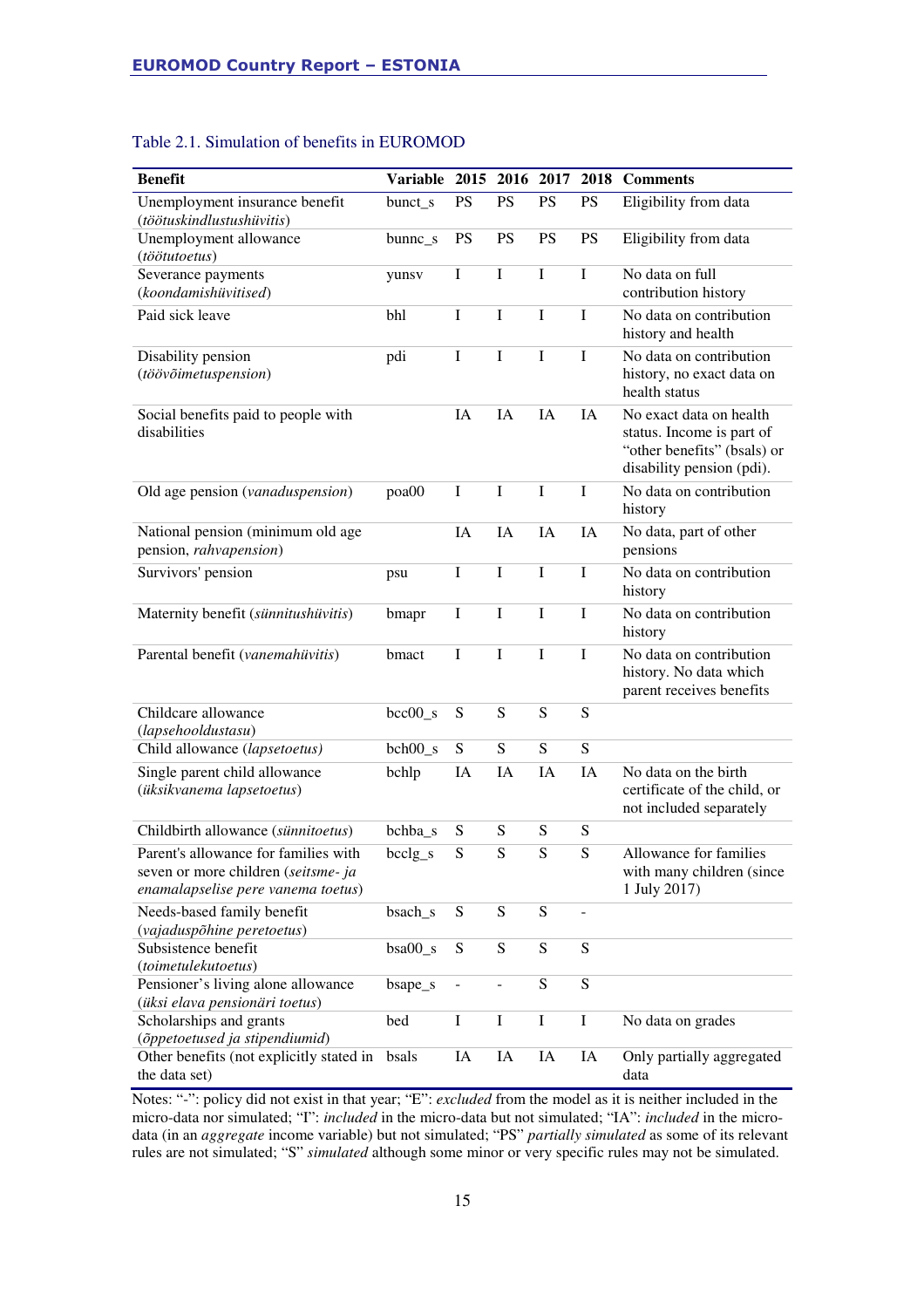| <b>Taxes and social contributions</b>                                                                                                                             | Variable 2015 2016 2017 2018 |                |             |    |                | Why not fully<br>simulated?                        |
|-------------------------------------------------------------------------------------------------------------------------------------------------------------------|------------------------------|----------------|-------------|----|----------------|----------------------------------------------------|
| <b>Employer's social insurance contributions</b>                                                                                                                  | ils_sicer                    |                |             |    |                |                                                    |
| Unemployment insurance contributions                                                                                                                              | tscerui s                    | S              | S           | S  | S              |                                                    |
| Pension insurance contributions (1st pillar<br>and the transfer to the 2nd)                                                                                       | tscerpi_s<br>ttferpi_s       | S              | S           | S  | S              |                                                    |
| Health insurance contributions                                                                                                                                    | tscerhl s                    | S              | S           | S  | S              |                                                    |
| <b>Employee social insurance contributions</b>                                                                                                                    | ils_sicee                    |                |             |    |                |                                                    |
| III pension pillar                                                                                                                                                |                              | $\mathbf I$    | $\mathbf I$ | I  | $\bf I$        | Voluntary size of<br>contributions                 |
| Unemployment insurance contributions                                                                                                                              | tsceeui_s                    | ${\bf S}$      | S           | S  | S              |                                                    |
| Funded pension insurance contributions<br>(2nd pillar)                                                                                                            | tpceepi_s                    | S              | S           | S  | S              |                                                    |
| Self-employed social insurance<br>contributions                                                                                                                   | ils_sicse                    |                |             |    |                |                                                    |
| Health insurance contributions                                                                                                                                    | tscsehl_s                    | S              | S           | S  | S              |                                                    |
| Pension insurance contributions (1st pillar<br>and the transfer to the 2nd)                                                                                       | tscsepi_s<br>ttfsepi_s       | S              | S           | S  | S              |                                                    |
| Funded pension insurance contributions<br>(2nd pillar)                                                                                                            | tpcsepi_s                    | S              | S           | S  | S              |                                                    |
| Contributions paid on social benefits by<br>the central government                                                                                                | ils_sicct                    |                |             |    |                |                                                    |
| Health insurance contributions for those<br>receiving unemployed benefits                                                                                         | tsccthl_s                    | S              | S           | S  | S              |                                                    |
| Health and pension insurance contributions<br>(the 1st pillar) for those receiving parental<br>benefit, childcare allowance or large<br>family parental allowance | tscctpi_s<br>tsccthl_s       | S              | S           | S  | S              |                                                    |
| Pension insurance contributions (the 2nd<br>pillar) for those receiving parental benefit                                                                          | tpcctpi_s                    | S              | S           | S  | S              |                                                    |
| <b>Income Tax (final)</b>                                                                                                                                         | tin_s                        | S              | S           | S  | S              |                                                    |
| Withholding income tax                                                                                                                                            | tinwh_s                      | S              | S           | S  | S              |                                                    |
| Refund to low-paid employees                                                                                                                                      | tinrf_s                      | $\overline{a}$ | S           | ÷, | $\overline{a}$ |                                                    |
| Land tax                                                                                                                                                          | tpr                          | $\mathbf I$    | I           | I  | $\mathbf I$    | No information on<br>value of land or tax<br>rates |
| Other local taxes                                                                                                                                                 |                              | E              | E           | E  | E              |                                                    |

#### Table 2.2. Simulation of taxes and social contributions in EUROMOD

Notes: "-": policy did not exist in that year; "E": *excluded* from the model as it is neither included in the micro-data nor simulated; "I": *included* in the micro-data but not simulated; "PS" *partially simulated* as some of its relevant rules are not simulated; "S" *simulated* although some minor or very specific rules may not be simulated

All labour taxes and social insurance contributions are simulated. As social contributions (social tax, unemployment insurance contributions) are largely proportional to gross labour earnings, they can be easily calculated. For the income tax, both final tax liabilities and withheld tax amounts are calculated. The final tax liability takes into account additional deductions that can only be applied in the annual tax declaration. Annual refund of income tax to low-paid employees (valid in 2016) is also simulated. This decreases total final tax burden and is not counted as a benefit. Other taxes, such as capital income tax, land tax, or indirect taxes, are not simulated in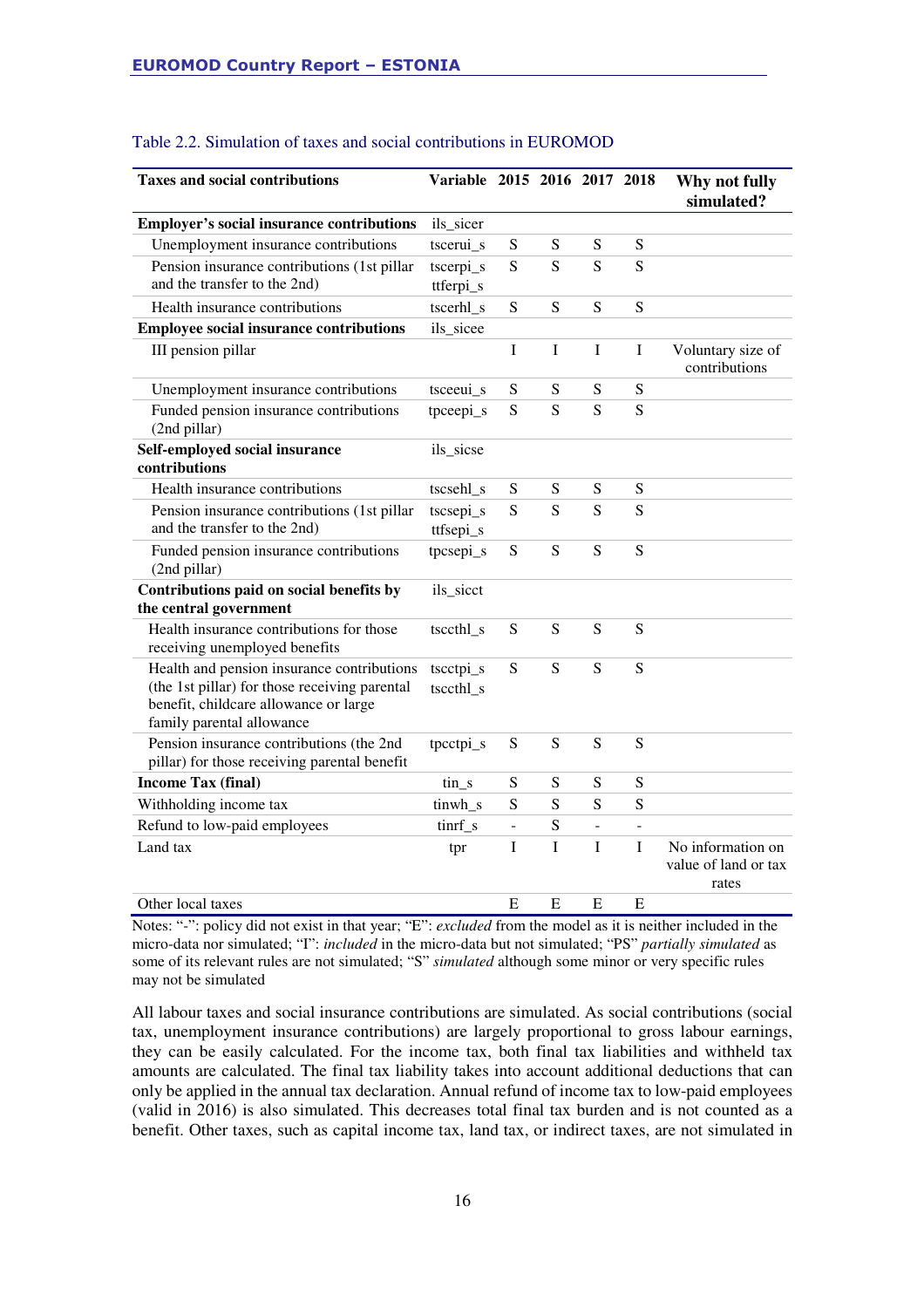the current version of the model as there are little or no data for that purpose or these instruments remain outside the scope of EUROMOD altogether.

The main structural changes in the period of 2015-2018 were as follows.

- A temporary increase in employee funded pension contribution rates in 2014-2017 to compensate for a temporary reduction in 2009-11 due to the economic crisis.
- Introduction of annual refund to low-paid employees in 2016. Pay-outs related to 2016 incomes are made in 2017 and hence considered as part of 2016 incomes in the model. The refund was valid for one year only.
- The detachment of the child tax allowance from the basic tax allowance (fixing its level independently) and the introduction of an additional category of deductible expenses (20% of rental income) in 2016, affecting the final liability of income tax.
- Introduction of pensioner's living alone allowance in 2017.
- Extending parent's allowance for families with 7+ children to families with 3-6 children (since 1 July 2017).
- Needs-based family benefit was abolished in 2018.
- Introduction of an income disregard for the subsistence benefit and the increase of implicit scale for children in 2018.
- Replacing optional joint income tax declarations with limited sharing of existing income tax allowances between spouses and a new spouse tax allowance in 2017.
- Introduction of a new upper limit on deductible mortgage interest payments (300) euro/year) in 2017.
- Replacing a flat rate basic tax allowance with an income-dependent tax allowance (max 500 euros per month) in 2018.

#### **2.2 Order of simulation and interdependencies**

Table 2.3 shows the order in which the main elements of the Estonian system in 2015-2017 are simulated. Policies, which are included into the model, but not used in the EUROMOD baseline simulations are marked as "*off*". Policies, which are not applicable in a specific year are marked as "n/a". The spine structure is largely the same for all six years.

The Estonian policy simulations start with the minimum wage (switched off in the baseline). Family benefits and unemployment benefits are simulated next, as credited social contributions depend on these and some benefits are taxable. After the benefits, we simulate employee and employer social insurance contributions. The contributions are deducted from the income tax base and therefore need to be simulated before the personal income tax.

More specifically, there are the following dependencies between the instruments:

- Minimum wage (if switched on) affects employment earnings which is the basis for employer and employee SIC, income tax, subsistence benefit, needs-based family benefit, and annual refund to low-paid employees.
- Unemployment insurance benefit is subject to income tax (unlike all other simulated benefits).
- The duration of unemployment allowance is dependent on the duration of unemployment insurance benefit.
- On behalf of the recipients of unemployment benefits and family benefits (child care benefits, parental benefits) social insurance contributions are paid by the government (either for health care or pensions or both).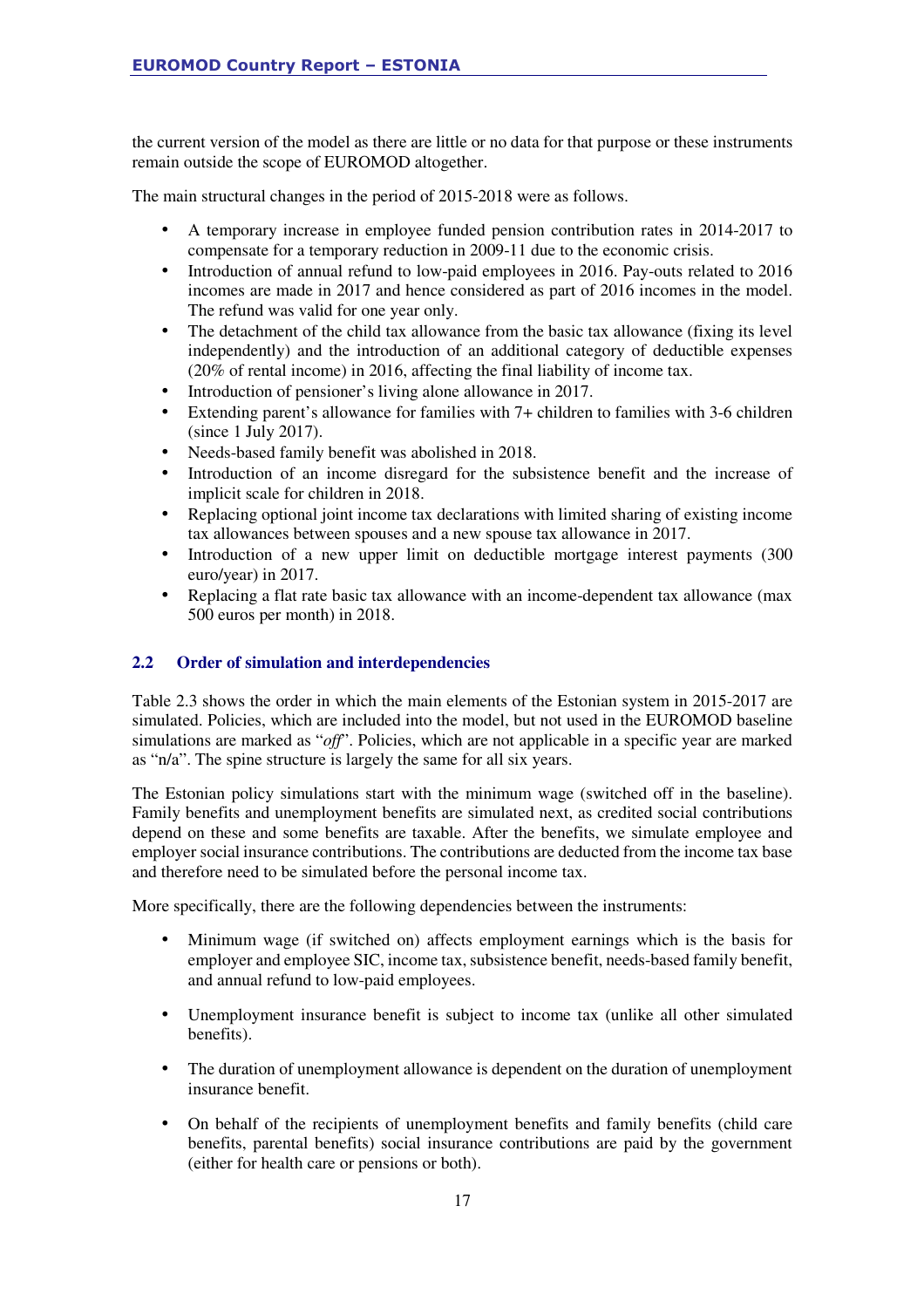- An income tax allowance for self-employment income from agriculture also applies to the tax base for self-employed social insurance contributions.
- Employee and self-employed social insurance contributions are deductible from the income tax base. Employee SIC both from the tax base for withholding and final income tax, self-employed SIC only from the latter.
- The subsistence benefit and the needs-based family benefit depend on income net of employee SIC and withholding income tax. Most of benefits are also included in the means-test.
- The upper limit of annual refund to low-paid employees is a final liability of income tax and although the benefit itself is not taxable, it is considered included in the means-test for the subsistence benefit and needs-based family benefit.

| <b>Policy</b> | 2015   | 2016        | 2017   | 2018          | <b>Description</b>                                                                                                                 |
|---------------|--------|-------------|--------|---------------|------------------------------------------------------------------------------------------------------------------------------------|
| SetDefault_ee | on     | on          | on     | on            | DEF: default values for variables                                                                                                  |
| UAA_ee        | switch | switch      | switch | switch        | SWITCH: Uprating by Average Adjustment:<br>ON=uprating by averages; OFF=uprating by<br>statutory indexation (default)              |
| Uprate_ee     | on     | on          | on     | on            | DEF: uprating factors                                                                                                              |
| ConstDef ee   | on     | on          | on     | on            | DEF: constants                                                                                                                     |
| ILSDef_ee     | on     | on          | on     | on            | DEF: standard income concepts                                                                                                      |
| ILSudbdef ee  | on     | on          | on     | on            | DEF: standard income concepts (UDB related)                                                                                        |
| ILDef_ee      | on     | on          | on     | on            | DEF: specific income concepts                                                                                                      |
| TUDef ee      | on     | on          | on     | on            | DEF: assessment units                                                                                                              |
| allocate ee   | on     | on          | on     | <sub>on</sub> | DEF: reallocate benefits within households                                                                                         |
| BTA_ee        | switch | switch      | switch | switch        | Benefit<br>SWITCH:<br>Take-up<br>Adjustments:<br>ON=non take-up (default); OFF=full take up                                        |
| FYA_ee        | n/a    | n/a         | n/a    | n/a           | SWITCH: Full Year Adjustments: ON=model<br>within-year policy changes; OFF=model policies<br>as of 30 <sup>th</sup> June (default) |
| yem_ee*       | off    | off         | off    | off           | DEF: minimum wage                                                                                                                  |
| neg_ee        | on     | on          | on     | on            | DEF:<br>recode negative incomes<br>self-<br>(e.g.<br>employment income) to zero                                                    |
| bch00_ee      | on     | on          | on     | on            | BEN: child allowance (lapsetoetus)                                                                                                 |
| bchlg ee**    | n/a    | n/a         | n/a    | n/a           | BEN: allowance for families with 3+ children<br>(kolme- ja enamalapselise pere toetus)                                             |
| bched ee***   | n/a    | n/a         | n/a    | n/a           | BEN: school allowance (koolitoetus)                                                                                                |
| bchba_ee      | on     | on          | on     | on            | BEN: childbirth allowance (sünnitoetus)                                                                                            |
| bcc00 ee      | on     | on          | on     | on            | BEN: childcare allowance (lapsehooldustasu)                                                                                        |
| bcclg_ee      | on     | on          | on     | on            | BEN: parental allowance for families with 7+<br>children (seitsme- ja enamalapselise pere vanema<br>toetus)                        |
| bunct_ee      | on     | $_{\rm on}$ | on     | $_{\rm on}$   | unemployment<br>benefit<br>BEN:<br>insurance<br>(töötuskindlustushüvitis)                                                          |
| bunnc_ee      | on     | on          | on     | on            | BEN: unemployment assistance benefit (töötu<br>abiraha)                                                                            |
| tscer ee      | on     | on          | on     | on            | SIC: employer social insurance contributions                                                                                       |
| tscct_ee      | on     | on          | on     | on            | SIC: credited social insurance contributions                                                                                       |

#### Table 2.3. EUROMOD spine: order of simulation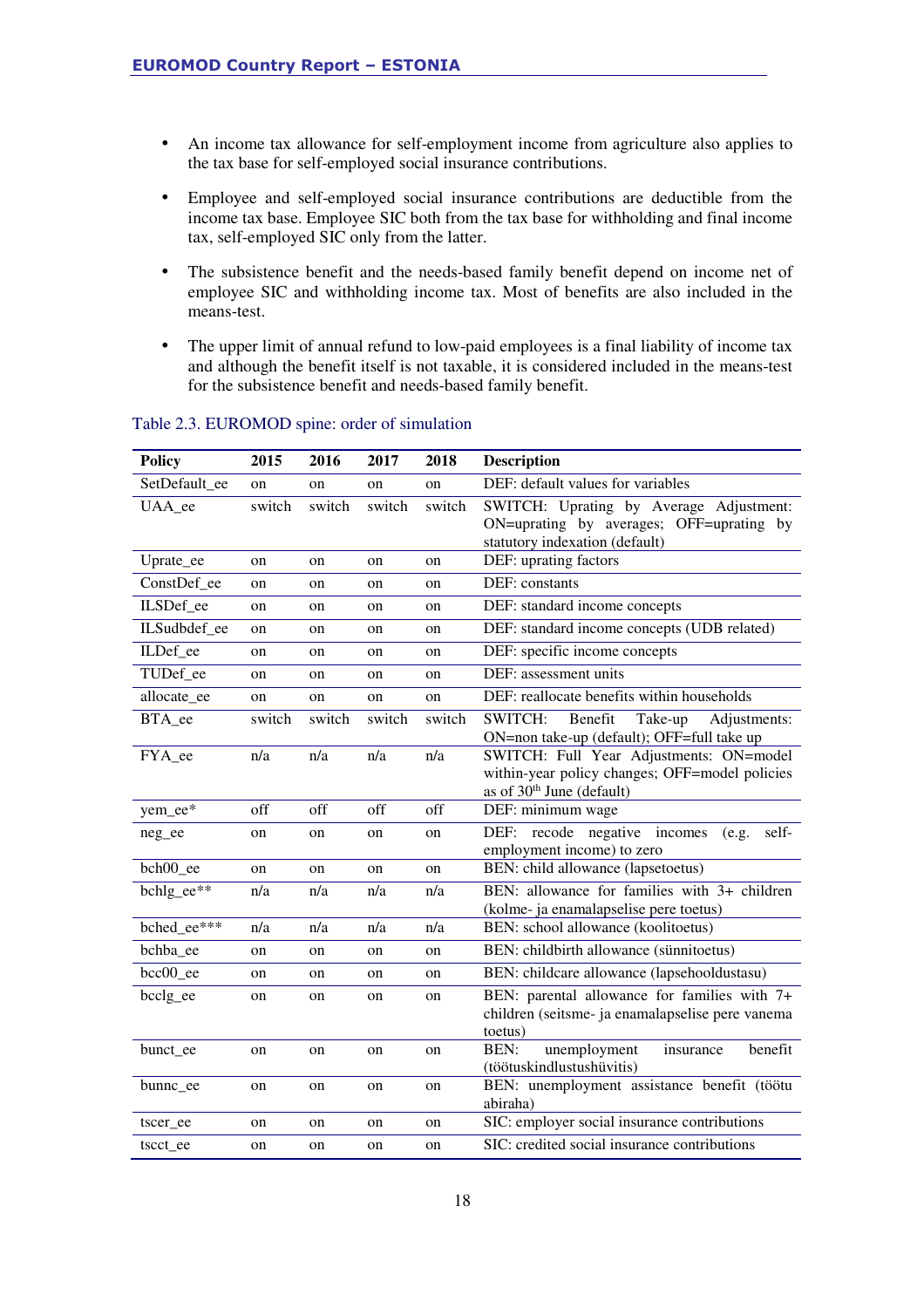| <b>Policy</b> | 2015          | 2016          | 2017          | 2018 | <b>Description</b>                                                   |
|---------------|---------------|---------------|---------------|------|----------------------------------------------------------------------|
| tscee ee      | on            | on            | on            | on   | SIC: employee social insurance contributions                         |
| tintaagee     | on            | on            | on            | on   | TAX: allowance for self-employment income                            |
|               |               |               |               |      | from agriculture (applicable to income tax and<br>self-employed SIC) |
| tscse_ee      | <sub>on</sub> | <sub>on</sub> | <sub>on</sub> | on   | SIC: self-employed social insurance contributions                    |
| tinwh ee      | on            | on            | on            | on   | TAX: withholding income tax<br>(jooksvalt)                           |
|               |               |               |               |      | kinnipeetud tulumaks, current liability)                             |
| tin ee        | on            | on            | on            | on   | TAX: income tax (deklaratsioonijärgne ehk lõplik                     |
|               |               |               |               |      | maksukohustus, final liability)                                      |
| tinrf_ee      | n/a           | on            | on            | on   | refund<br>TAX:<br>low-paid<br>employees<br>to                        |
|               |               |               |               |      | (madalapalgalistele suunatud tagasimakse)                            |
| bsa00 ee      | on            | on            | on            | on   | benefit<br>BEN:<br>subsistence<br>(incl.<br>housing                  |
|               |               |               |               |      | component) (toimetule kuto etus)                                     |
| bsach ee      | on            | on            | on            | n/a  | BEN: needs-based family benefit (vajaduspõhine                       |
|               |               |               |               |      | peretoetus)                                                          |
| bsape_ee      | n/a           | n/a           | on            | on   | BEN: pensioner's living alone allowance (üksi                        |
|               |               |               |               |      | elava pensionäri toetus)                                             |

\* Simulated but switched off in the baseline.

\*\* Simulated for 2005-2007 in the model (was abolished from 1<sup>st</sup> July 2007).

\*\*\* Simulated for 2005-2008 in the model (was abolished from 2009).

#### **2.3 Policy constants**

Main policy parameters are defined as constants in a separate module. These include benefit amounts, tax and contribution rates, tax allowances, various upper and lower thresholds, and pension age. Their values usually vary over time. Some of them are specified on a monthly and some on a yearly basis, corresponding to how they are defined in legislation. In addition, there are changes in the currency of monetary values as Estonia changed from kroon to euro on 1st January 2011.

#### Table 2.4. Policy parameters defined as constants in EUROMOD

| <b>Parameter</b>                                               | <b>Period</b> | Reference name     | <b>Policies where used</b>                                                                  |
|----------------------------------------------------------------|---------------|--------------------|---------------------------------------------------------------------------------------------|
| Qualifying period for UA: min<br>number of months in work      |               | \$UAB QperMin      | unemployment assistance benefit                                                             |
| Qualifying period for UA: over<br>last  months                 |               | \$UAB OperTot      | unemployment assistance benefit                                                             |
| Qualifying period for UI: min<br>number of months in work      |               | \$UI QperMin       | unemployment insurance benefit                                                              |
| Qualifying period for UI: over<br>last  months                 |               | \$UI_QperTot       | unemployment insurance benefit                                                              |
| Average wage                                                   | m             | \$AvWage           | average wage                                                                                |
| Minimum wage                                                   | m             | \$Minwage          | minimum wage, social insurance<br>contributions by self-employed,<br>unemployment allowance |
| Lagged minimum wage                                            | m             | \$MinWage lag1     | unemployment insurance benefit                                                              |
| Amount of unemployment<br>allowance (UA)                       | m/d           | \$UAB amount       | unemployment insurance benefits<br>and unemployment allowance                               |
| Official pension age (males)                                   |               | \$PensionAgeMale   | unemployment benefits and<br>employee unemployment insurance<br>contributions               |
| Official pension age (females)                                 |               | \$PensionAgeFemale | unemployment benefits and<br>employee unemployment insurance<br>contributions               |
| Child Allowance Rate (CAR) -<br>base amount for child benefits | m             | \$CB Base          | child allowances                                                                            |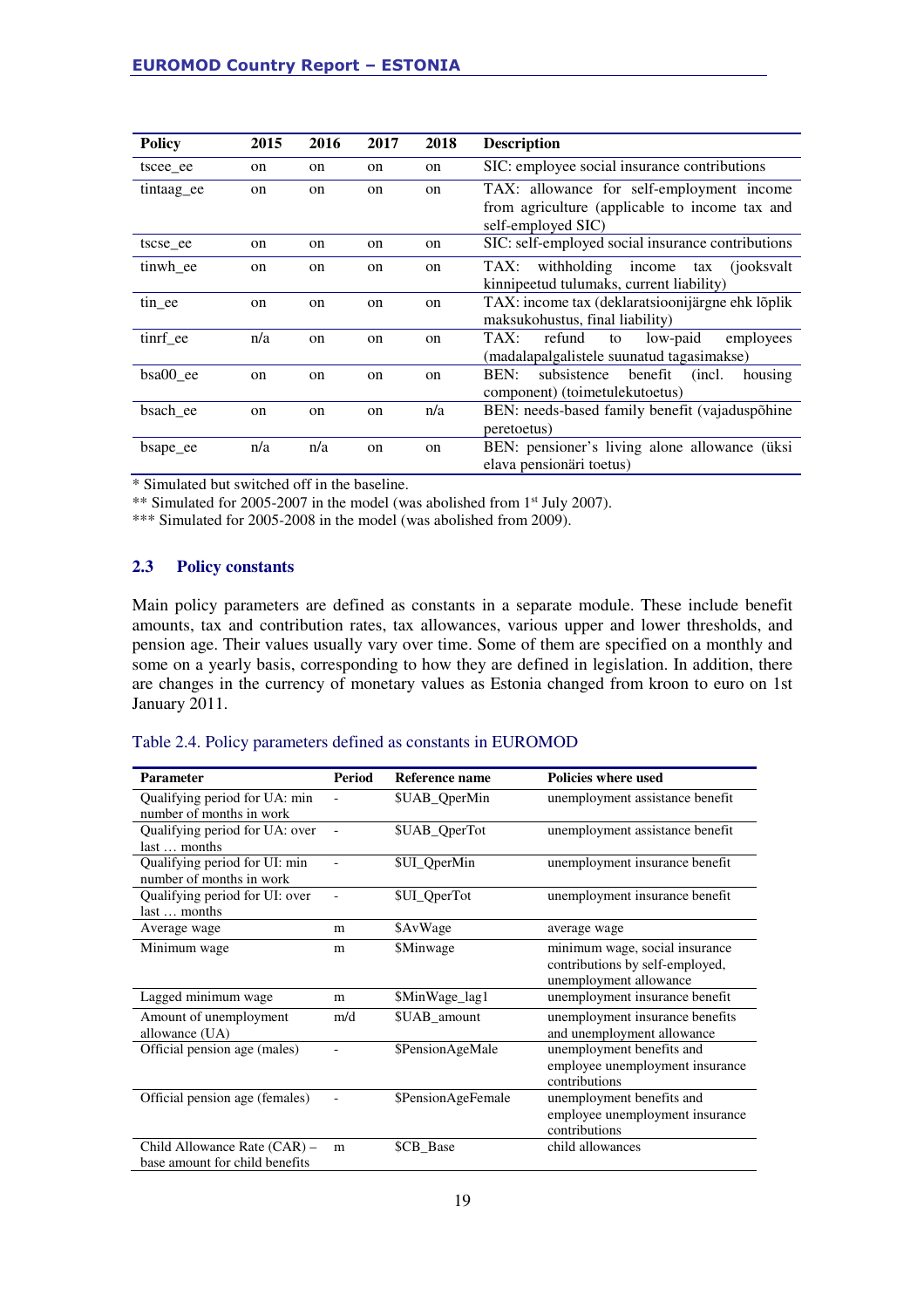| <b>Parameter</b>                                           | <b>Period</b>     | Reference name             | Policies where used                                                    |  |  |  |  |  |
|------------------------------------------------------------|-------------------|----------------------------|------------------------------------------------------------------------|--|--|--|--|--|
| Childcare Allowance Rate                                   | m                 | \$CC Base                  | childcare benefits                                                     |  |  |  |  |  |
| (CCR) - base amount for                                    |                   |                            |                                                                        |  |  |  |  |  |
| childcare benefits<br>Amount for first child               | m                 | \$CB_Ch1                   | child allowance                                                        |  |  |  |  |  |
| Amount for second child                                    | m                 | \$CB_Ch2                   | child allowance                                                        |  |  |  |  |  |
| Amount third+ child                                        |                   | \$CB_Ch3plus               | child allowance                                                        |  |  |  |  |  |
| Amount per child with 3                                    | m                 | \$CB_Fam3                  | child allowance for large family                                       |  |  |  |  |  |
| children                                                   | (q)               |                            |                                                                        |  |  |  |  |  |
| Amount per child with 4-5<br>children                      | (q)               | \$CB_Fam4_5                | child allowance for large family                                       |  |  |  |  |  |
| Amount per child with 6+<br>children                       | (q)               | \$CB_Fam6plus              | child allowance for large family                                       |  |  |  |  |  |
| Amount for child aged under 1                              | m                 | \$CC_Age0_1                | childcare allowance                                                    |  |  |  |  |  |
| Amount for child aged under 3                              | m                 | \$CC_Age0_3                | childcare allowance                                                    |  |  |  |  |  |
| Amount for child aged 3-8                                  | m                 | \$CC_Age3_8                | childcare allowance                                                    |  |  |  |  |  |
| Amount with 3-6 children                                   | m                 | \$CC_Fam3_6                | parental allowance for large<br>families                               |  |  |  |  |  |
| Amount with 7+ children                                    | m                 | \$CC_Fam7plus              | parental allowance for large<br>families                               |  |  |  |  |  |
| Amount per child                                           | (y)               | \$BE Amount                | school allowance                                                       |  |  |  |  |  |
| Main rate                                                  | у                 | \$BA_Ch1                   | birth allowance                                                        |  |  |  |  |  |
| Secondary rate                                             | y                 | \$BA_Ch2plus               | birth allowance                                                        |  |  |  |  |  |
| Income limit                                               | m                 | \$SACH_IncLim              | needs-based family benefit                                             |  |  |  |  |  |
| Amount for families with 1                                 | m                 | \$SACH_Fam1                | needs-based family benefit                                             |  |  |  |  |  |
| child                                                      |                   |                            |                                                                        |  |  |  |  |  |
|                                                            |                   |                            |                                                                        |  |  |  |  |  |
| Amount for families with 2+<br>children                    | m                 | \$SACH_Fam2plus            | needs-based family benefit                                             |  |  |  |  |  |
| Part of child allowance (for                               | m                 | \$SACH_Ch3plus             | needs-based family benefit                                             |  |  |  |  |  |
| 3rd+ child) disregarded for<br>means-test                  |                   |                            |                                                                        |  |  |  |  |  |
| Income limit                                               | m                 | \$SAPE_IncLim              | pensioner's living alone allowance                                     |  |  |  |  |  |
| Benefit amount                                             | у                 | \$SAPE Amount              | pensioner's living alone allowance                                     |  |  |  |  |  |
| Maximum amount / income                                    | m                 | \$SA_AmountMain            | subsistence benefit                                                    |  |  |  |  |  |
| limit                                                      |                   |                            |                                                                        |  |  |  |  |  |
| Subsistence addition                                       | m                 | \$SA_AmountExtra           | subsistence benefit                                                    |  |  |  |  |  |
| Average housing costs                                      | m                 | \$SA_AvHhCost              | subsistence benefit                                                    |  |  |  |  |  |
| Take-up threshold                                          | m                 | \$SA TakeUpLim             | subsistence benefit                                                    |  |  |  |  |  |
| Average taxable wage in the<br>previous calendar year      | $\mathbf d$       | \$UI AvEarn                | unemployment insurance benefit                                         |  |  |  |  |  |
| Minimum level of UI benefit                                | (m)               | \$UI_LowLim                | unemployment insurance benefit                                         |  |  |  |  |  |
| Benefit amount                                             | (m)               | \$TINRF_Amount             | Refund to low-paid employees                                           |  |  |  |  |  |
| Withdrawal rate                                            | $\qquad \qquad -$ | \$TINRF_WdrRate            | Refund to low-paid employees                                           |  |  |  |  |  |
| SIC minimum base                                           | m                 | \$SIC_MinBase              | social insurance contributions by                                      |  |  |  |  |  |
|                                                            |                   |                            | employer, self-employed and state                                      |  |  |  |  |  |
| SIC rate for the pension<br>contributions (the 1st pillar) |                   | \$SIC_RatePens1            | social insurance contributions by<br>employer, self-employed and state |  |  |  |  |  |
| SIC rate for the health                                    |                   | \$SIC_RateHealth           | social insurance contributions by                                      |  |  |  |  |  |
| contributions                                              |                   |                            | employer, self-employed and state                                      |  |  |  |  |  |
| SIC rate for the pension                                   |                   | \$SIC_RatePens1to2         | social insurance contributions by                                      |  |  |  |  |  |
| contributions (transferable                                |                   |                            | employer, self-employed and state                                      |  |  |  |  |  |
| from the 1st to the 2 <sup>nd</sup> pillar)                |                   |                            |                                                                        |  |  |  |  |  |
| Temporary SIC rate for the<br>pension contributions        |                   | \$SIC_RatePens1to2Te<br>mp | social insurance contributions by<br>employer, self-employed and state |  |  |  |  |  |
| (transferable from the 1st to the                          |                   |                            |                                                                        |  |  |  |  |  |
| $2nd$ pillar)                                              |                   |                            |                                                                        |  |  |  |  |  |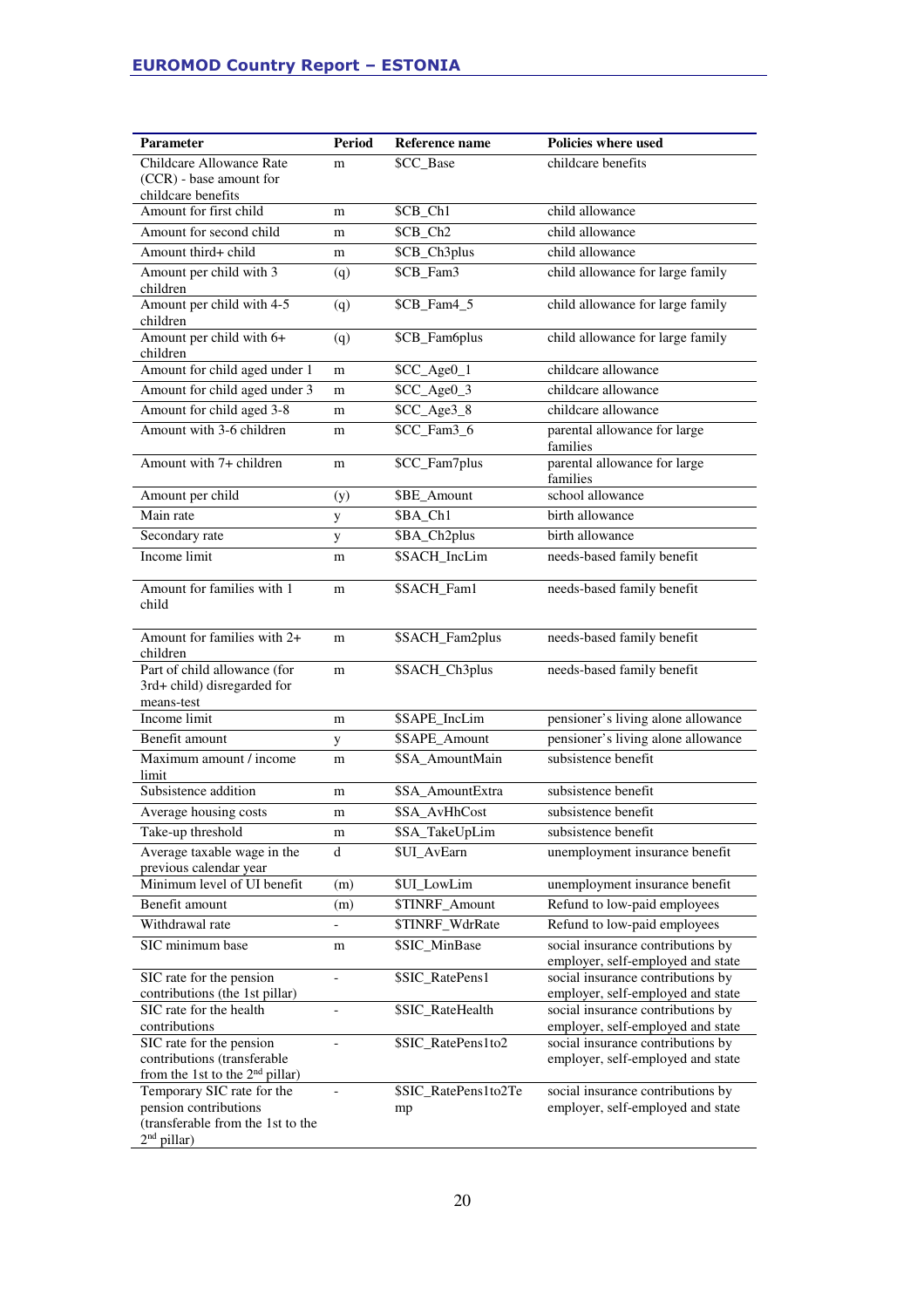| Parameter                                                                                  | <b>Period</b>            | Reference name           | <b>Policies where used</b>                                                                    |  |  |  |  |  |
|--------------------------------------------------------------------------------------------|--------------------------|--------------------------|-----------------------------------------------------------------------------------------------|--|--|--|--|--|
| SIC rate for the pension<br>contributions (the 2nd pillar)                                 |                          | \$SIC RatePens2          | social insurance contributions by<br>employer, self-employed and state                        |  |  |  |  |  |
| Temporary SIC rate for the<br>pension contributions (the 2nd<br>pillar)                    |                          | \$SIC_RatePens2Temp      | social insurance contributions by<br>employer, self-employed and state                        |  |  |  |  |  |
| SIC rate for the pension<br>contributions (the 2nd pillar)<br>for those on maternity leave | $\blacksquare$           | \$SICCT_RateMatLeave     | social insurance contributions by<br>state (credited contributions)                           |  |  |  |  |  |
| Employer SIC rate for the<br>unemployment insurance<br>contributions                       |                          | \$SICER_RateUI           | social insurance contributions by<br>employer                                                 |  |  |  |  |  |
| Employee SIC rate for the<br>unemployment insurance<br>contributions                       | $\overline{a}$           | \$SICEE_RateUI           | social insurance contributions by<br>employee                                                 |  |  |  |  |  |
| Income tax rate                                                                            | $\overline{\phantom{a}}$ | \$IT_StdRate             | withholding income tax and final<br>income tax                                                |  |  |  |  |  |
| Reduced income tax rate for<br>private pensions                                            |                          | \$IT_LowRate             | withholding income tax and final<br>income tax                                                |  |  |  |  |  |
| Amount of basic allowance                                                                  | y                        | \$IT_BasicAlw            | withholding income tax and final<br>income tax                                                |  |  |  |  |  |
| Child allowance for income<br>tax, for each child from Nth                                 | $\blacksquare$           | \$IT_ChildAlwMult        | final income tax                                                                              |  |  |  |  |  |
| Amount of child allowance                                                                  | y                        | \$IT_ChildAlw            | final income tax                                                                              |  |  |  |  |  |
| Amount of pension allowance                                                                | y                        | \$IT_PensionAlw          | withholding income tax and final<br>income tax                                                |  |  |  |  |  |
| Upper limit on voluntary<br>pension contributions, amount                                  | y                        | \$IT_PensUpLimAmoun<br>t | final income tax                                                                              |  |  |  |  |  |
| Upper limit for voluntary<br>pension contributions, rate                                   | $\overline{a}$           | \$IT_PensUpLimRate       | final income tax                                                                              |  |  |  |  |  |
| Upper limit on deductible<br>mortgage interest payments                                    | y                        | \$IT_ExpUpLimMI          | final income tax                                                                              |  |  |  |  |  |
| Upper limit on deductible<br>expenditure, amount                                           | y                        | \$IT_ExpUpLimAmount      | final income tax                                                                              |  |  |  |  |  |
| Upper limit on deductible<br>expenditure, rate                                             | $\overline{\phantom{a}}$ | \$IT_ExpUpLimRate        | final income tax                                                                              |  |  |  |  |  |
| Agriculture allowance for<br>income tax                                                    | y                        | \$IT_AgriAlw             | self-employed tax allowance, final<br>income tax                                              |  |  |  |  |  |
| Maternity pay: average taxable<br>earnings $(t-2)$                                         | m                        | \$MP_AvEarn              | extra pension insurance<br>contributions (2nd pillar) for those<br>receiving parental benefit |  |  |  |  |  |

Notes: "d": daily; "m": monthly; "y": yearly; "-": non applicable.

#### **2.4 Policy switches**

l

There are three switches used in the Estonian model.<sup>2</sup> First, a switch for choosing between uprating (non-simulated) public pensions (UAA\_ee) according to changes in average amounts (switch set to *on*) or statutory indexation (switch set to *off*, the default). Second, a switch for controlling benefit take-up modelling (BTA\_ee). If the switch is set to *on* then partial take-up is applied (the default), otherwise full take-up is assumed. Another switch (FYA\_ee) allows one to choose between modelling policies as of 30th June (switch set to *off*, the default) and modelling annual policies (switch set to *on*), which takes into account within-year policy changes.

 $2$  Policy switches are denoted with 'switch' in the policy spine (for a given policy year), while their default values (*on* or *off*) are set in a separate dialogue box in the model.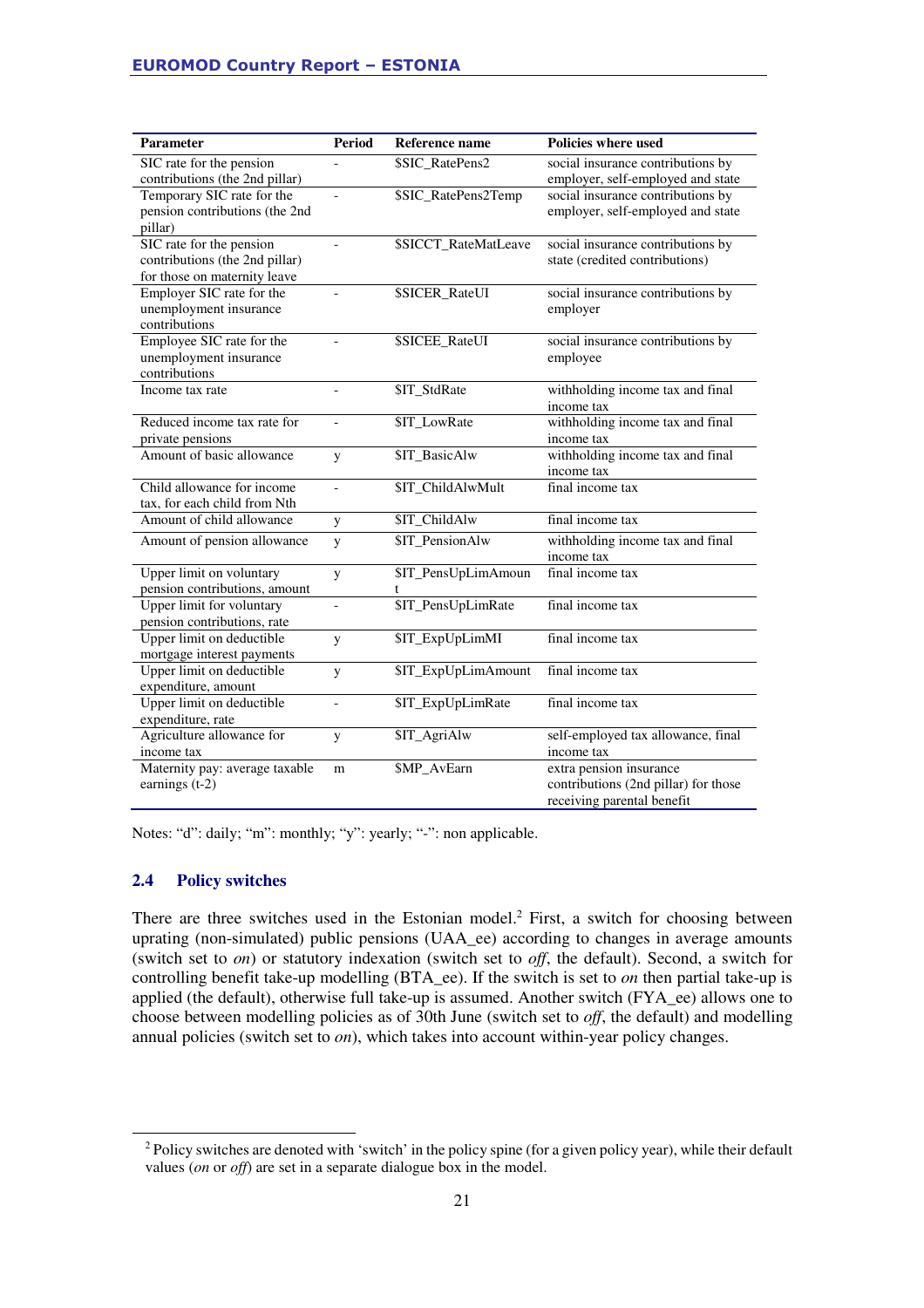#### **2.5 Social benefits**

#### **2.5.1 Unemployment insurance benefit (**bunct\_ee)

#### • *Brief description*

Unemployment insurance (UI) benefit (*töötuskindlustushüvitis*) is a benefit for the unemployed and it depends on previous earnings and contributions to the insurance scheme.

#### • *Definitions and eligibility conditions*

The unit of analysis is an individual person. To be considered eligible, a person must be involuntarily unemployed, aged from 16 to the retirement age and not receiving old age pension (which is possible in the case of early retirement), have worked (including being member of a management board again since 2018) and made contributions for at least 12 months during the previous 36 months (prior to registering as unemployed), registered as unemployed and looking actively for a job. UI benefit is not paid to those who leave their job or service voluntarily or who lose their job because they do not perform as agreed, lost confidence of their employer or behaved in an indecent manner. These persons may still receive unemployment allowances. The UI benefit may be stopped if the person refuses an offer of suitable work or does not show up at the Public Employment Service (PES) at a fixed date. As persons registered as self-employed, aged under 16 or receiving old-age pension or those older than the legal pension age are not allowed to be registered as unemployed in PES, they are also not eligible for unemployment insurance benefits or unemployment allowances.

#### • *Benefit amount*

During the first 100 calendar days of unemployment the replacement rate is 50% of the previous gross earnings and 40% afterwards. The gross earnings refer to the average daily gross earnings of the person in the previous calendar year, subject to an upper limit of three times average taxable wages in the previous calendar year. The daily amount received is calculated on the bases of the wages the person has received during the last twelve months of the insurance period. Of those twelve months, only the first nine are taken into account, while the last three months are disregarded. Since 1<sup>st</sup> July 2009, there is a lower limit on the benefit amount, equal to 50% of the minimum wage of the previous year. UI benefits are subject to income tax and this is withheld when the benefits are paid out by the UI fund.

To discourage entry into unemployment, UI system involves a waiting period of 7 days before the benefit payment starts. The duration of the unemployment insurance benefit ranges from 180 days up to 360 days depending on the length of contribution payments.

After expiry of the insurance benefit, the unemployed can apply for unemployment allowances for the remaining days and for social assistance thereafter.

#### • *EUROMOD notes*

Effectively, this benefit is only partly simulated using the information about actual receipt. But rather than simply using the observed receipt as part of the eligibility criteria, all eligibility rules in full detail are covered. However, as not all required information (e.g. work history) is available several assumptions are made and some rules are considered automatically fulfilled for those in receipt. This approach is chosen so that the benefit can be also modelled for those currently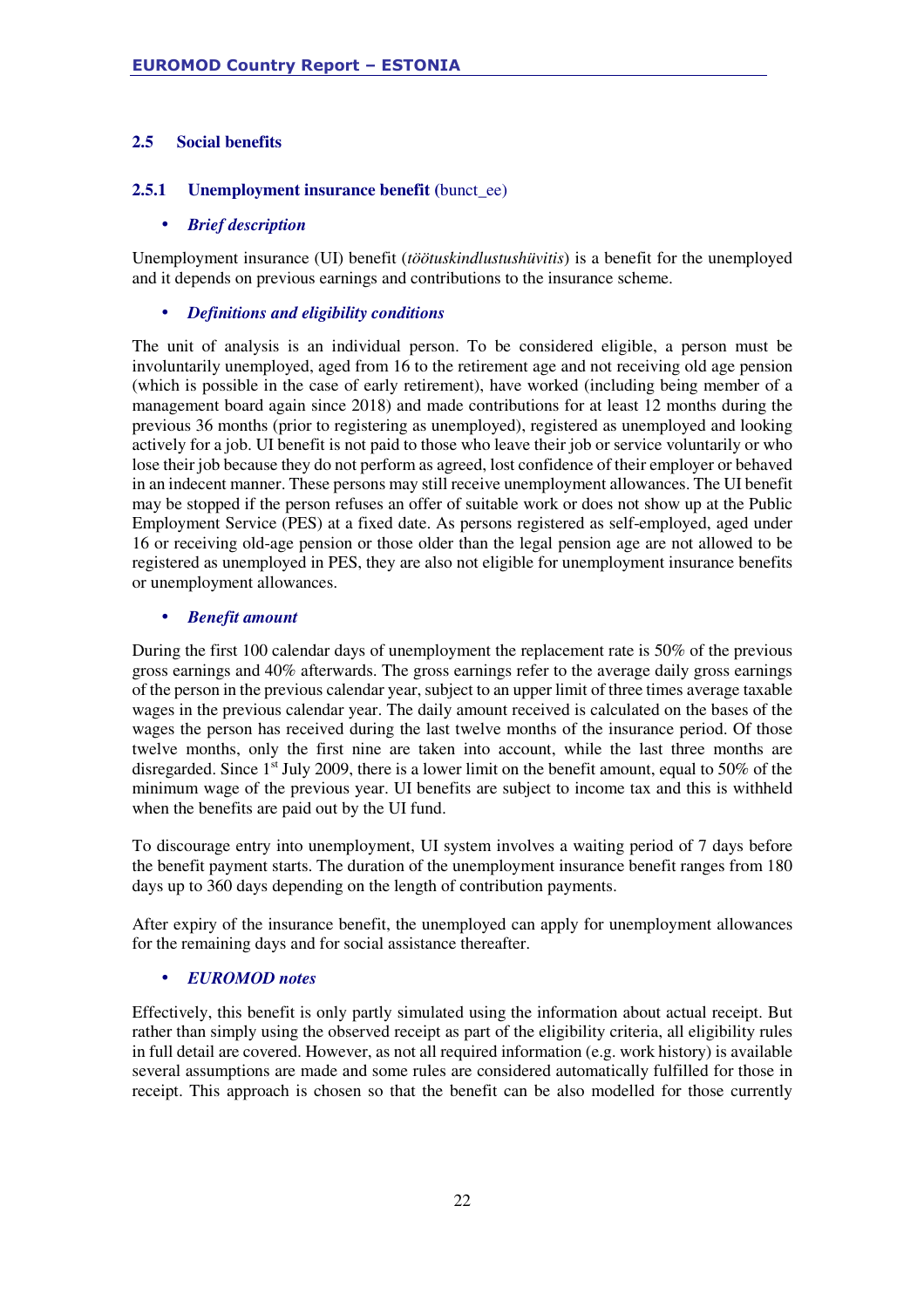*employed* if needed (e.g. to simulate their entitlement if they become unemployed, e.g for replacement rates calculations).<sup>3</sup>

Simulated unemployment duration (lunmy\_s) is set equal to the maximum of observed unemployment duration (lunmy) and observed benefit receipt (bunctmy). It is effectively assumed that unemployment spells start in the reference year. Simulated unemployment duration is also used for unemployment allowance calculations. With regards to the minimum qualifying contribution period, those currently unemployed and in receipt are assumed to satisfy it, while those currently unemployed and not in receipt are assumed to have not passed it.

At this point, working age people who are unemployed (lunmy\_s  $> 0$ ), have sufficient contribution history, do not receive old age pension and are not self-employed (i.e. have employment earnings or no self-employment status) are considered eligible. It is assumed that all of them are involuntary unemployed and capable and available for work (there is a variable in the SILC data identifying the latter but only filled in for those currently unemployed).

Benefit duration (bunctmy\_s) is determined according to the rules above, using modelled contribution history, while also controlling for the unemployment duration (lunmy\_s).

Benefit entitlement is calculated based on previous earnings (or alternatively on imputed wage) and benefit duration, subject to the lower and upper thresholds. For those currently unemployed and in receipt, previous earnings are used which have been imputed by reversing unemployment insurance benefit rules. For those currently unemployed and not in receipt, the entitlement is set to zero. Finally, benefit amount is adjusted with the number of months in receipt (bunctmy\_s).

l

 $3$  Employment changes are modelled in combination with a specific add-on tool and are not part of the baseline simulations.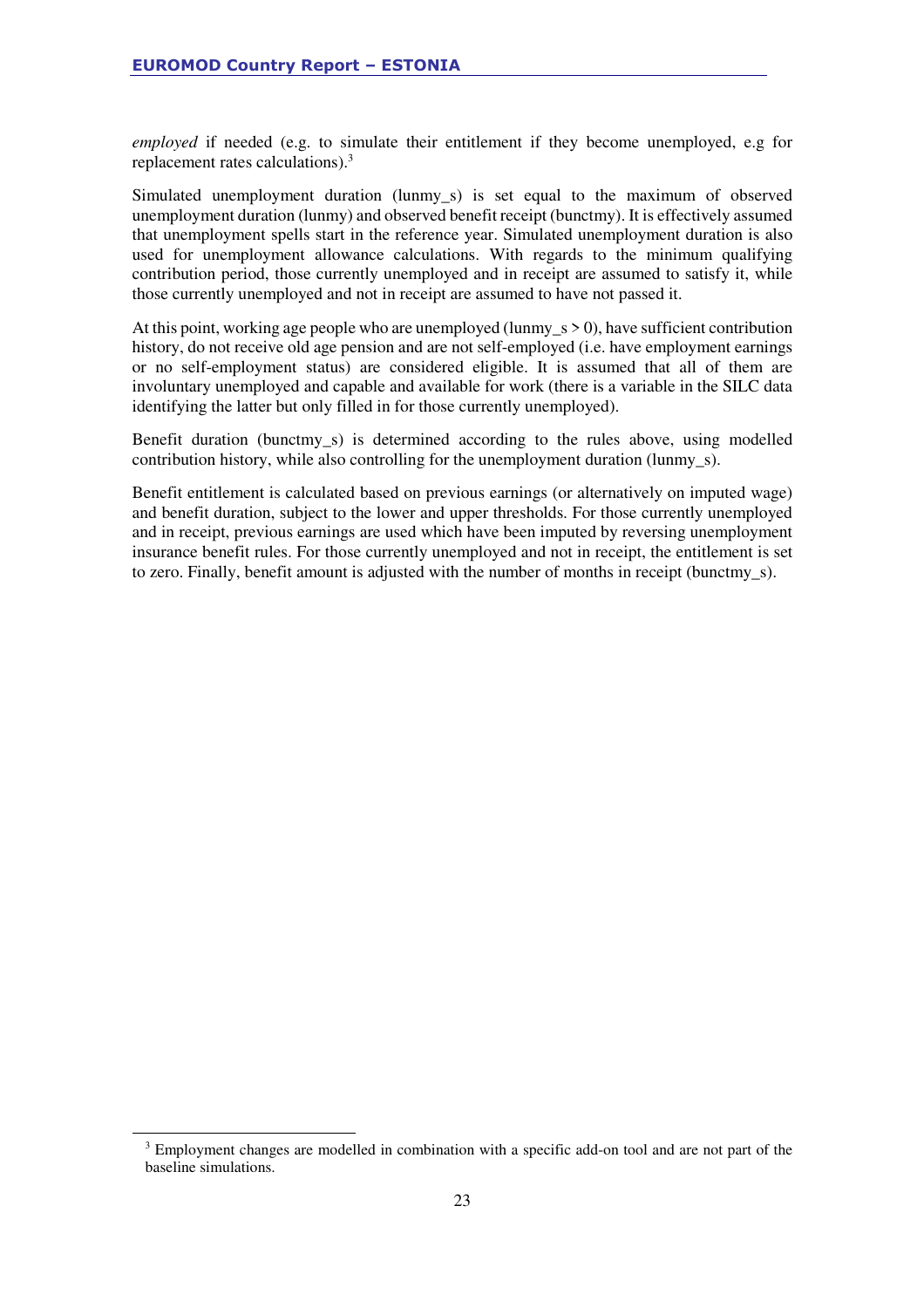|                 |                                 | 2005                                                  | 2006                          | 2007                                                                                                                                                                                                                            | 2008                                                                          | 2009                | 2010              | 2011                    | 2012                | 2013                            | 2014                | 2015                | 2016                | 2017                | 2018                |
|-----------------|---------------------------------|-------------------------------------------------------|-------------------------------|---------------------------------------------------------------------------------------------------------------------------------------------------------------------------------------------------------------------------------|-------------------------------------------------------------------------------|---------------------|-------------------|-------------------------|---------------------|---------------------------------|---------------------|---------------------|---------------------|---------------------|---------------------|
| Eligibility     | Contribution<br>period (min)    | 12 months during last<br>24 months                    |                               |                                                                                                                                                                                                                                 |                                                                               |                     |                   |                         |                     | 12 months during last 36 months |                     |                     |                     |                     |                     |
|                 | Other<br>conditions             |                                                       |                               | Involuntarily unemployed, registered as unemployed (excludes self-employed, aged under 16 or in the retirement age, those<br>receiving old-age pension), looking actively for a job, willing to accept job suitable work offers |                                                                               |                     |                   |                         |                     |                                 |                     |                     |                     |                     |                     |
|                 | Eligibility of<br>self-employed | N <sub>o</sub>                                        | N <sub>0</sub>                | N <sub>o</sub>                                                                                                                                                                                                                  | N <sub>0</sub>                                                                | N <sub>o</sub>      | N <sub>0</sub>    | N <sub>0</sub>          | N <sub>0</sub>      | N <sub>0</sub>                  | No.                 | N <sub>0</sub>      | N <sub>0</sub>      | N <sub>0</sub>      | No                  |
| <b>Payment</b>  | Contribution<br>base            | Person's average<br>earnings in the last 12<br>months |                               |                                                                                                                                                                                                                                 | Person's average earnings in the first 9 months over the preceding 12 months  |                     |                   |                         |                     |                                 |                     |                     |                     |                     |                     |
|                 | Basic amount                    |                                                       |                               |                                                                                                                                                                                                                                 | 50% of the base amount during first 100 days, 40% during the remaining period |                     |                   |                         |                     |                                 |                     |                     |                     |                     |                     |
|                 | Additional amount               |                                                       |                               |                                                                                                                                                                                                                                 |                                                                               |                     |                   |                         |                     |                                 |                     |                     |                     |                     |                     |
|                 | Floor                           |                                                       |                               |                                                                                                                                                                                                                                 | UA benefit                                                                    |                     |                   | 50% MW of previous year |                     |                                 |                     |                     |                     |                     |                     |
|                 | Ceiling $(a)$                   | 562 EEK                                               | <b>630 EEK</b>                | 748<br><b>EEK</b>                                                                                                                                                                                                               | 885<br><b>EEK</b>                                                             | 1,015<br><b>EEK</b> | 894<br><b>EEK</b> | 60.46<br><b>EUR</b>     | 63.99<br><b>EUR</b> | 68.07<br><b>EUR</b>             | 75.87<br><b>EUR</b> | 77.34<br><b>EUR</b> | 84.12<br><b>EUR</b> | 86.94<br><b>EUR</b> | 93.30<br><b>EUR</b> |
| <b>Duration</b> |                                 |                                                       | Required contribution period: |                                                                                                                                                                                                                                 |                                                                               |                     |                   |                         |                     |                                 |                     |                     |                     |                     |                     |
|                 | 180 days                        | Less than 5 years                                     |                               |                                                                                                                                                                                                                                 |                                                                               |                     |                   | Less than 55 months     |                     |                                 |                     |                     | Less than 60 months |                     |                     |
|                 | 270 days                        | $5-10$ years                                          |                               |                                                                                                                                                                                                                                 |                                                                               |                     |                   | 56-110 month            |                     |                                 |                     |                     | $60-120$ months     |                     |                     |
|                 | 360 days                        | 10 or more years                                      |                               |                                                                                                                                                                                                                                 | 110 or more months                                                            |                     |                   |                         |                     |                                 |                     | 120 or more months  |                     |                     |                     |
|                 | Max (days)                      | 180                                                   | 180                           | 270                                                                                                                                                                                                                             | 270                                                                           | 270                 | 360               | 360                     | 360                 | 360                             | 360                 | 360                 | 360                 | 360                 | 360                 |
| <b>Subject</b>  | Taxes                           | Yes                                                   | Yes                           | Yes                                                                                                                                                                                                                             | Yes                                                                           | Yes                 | Yes               | Yes                     | Yes                 | Yes                             | Yes                 | Yes                 | Yes                 | Yes                 | Yes                 |
| to              | $SIC^{(b)}$                     | No                                                    | N <sub>o</sub>                | N <sub>0</sub>                                                                                                                                                                                                                  | No                                                                            | No                  | No                | N <sub>0</sub>          | N <sub>0</sub>      | N <sub>0</sub>                  | N <sub>0</sub>      | N <sub>o</sub>      | No                  | N <sub>o</sub>      | No                  |

Table 2.5. Characteristics of the unemployment benefit, 2005-2018

Notes: <sup>(a)</sup> daily rate, 3 times the average of the taxable earnings in previous year; <sup>(b)</sup> only credited (health) contributions applied. Source: Unemployment Insurance Fund, various legal acts.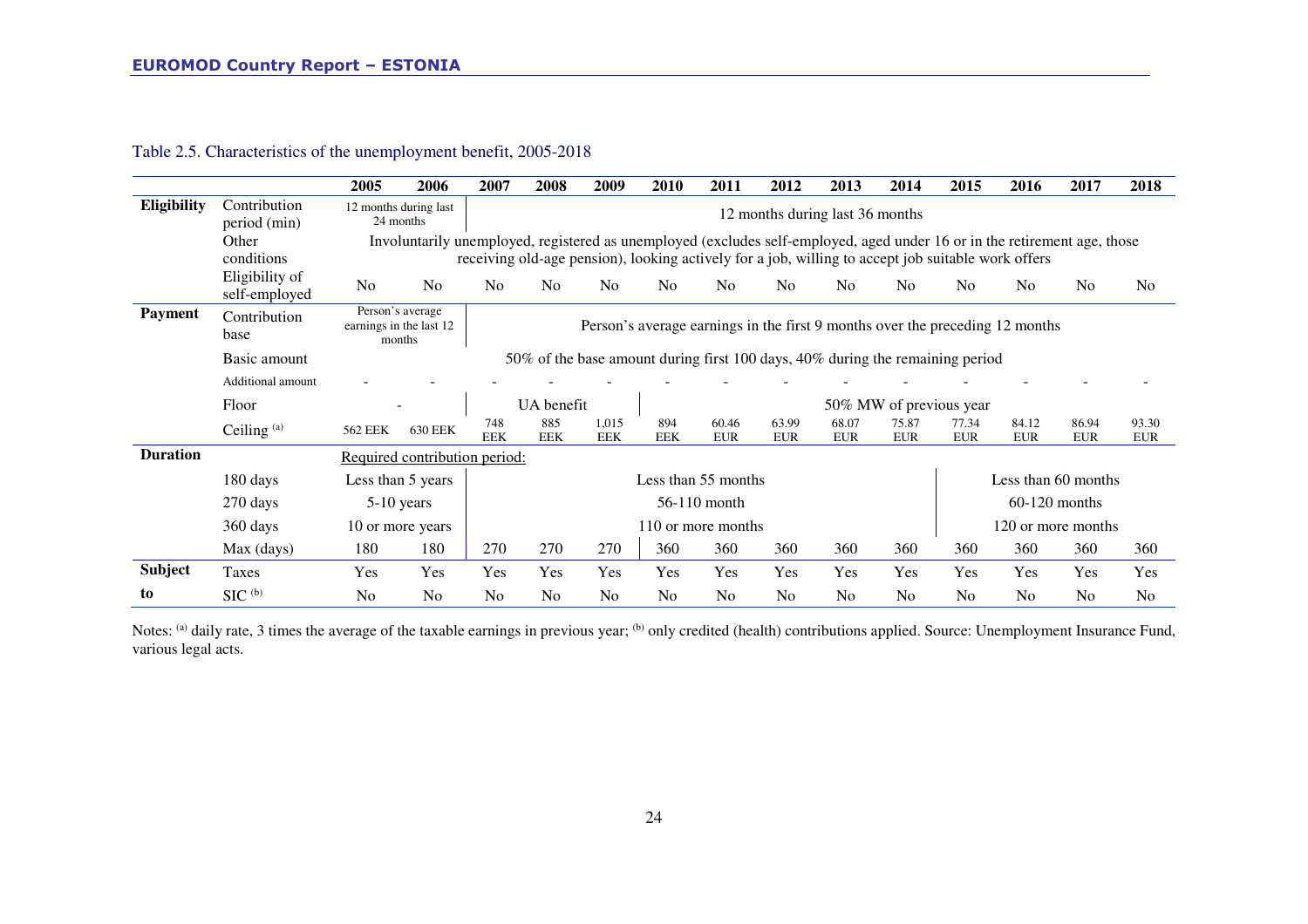#### **2.5.2 Unemployment allowance (bunnc\_ee)**

#### • *Brief description*

Unemployment allowance (*töötutoetus*) is paid to those people who do not qualify for unemployment insurance benefit or the period of UI benefit has ended. Since 2010, UI benefit could be received for 360 days. UA benefits can be received until the end of the remaining period of 270 days.

#### • *Definitions and eligibility conditions*

The unit of analysis is an individual person. To be considered eligible, a person must be unemployed, aged from 16 to the retirement age and not receiving old age pension, must have been employed or engaged in activity equivalent to working for at least 180 days during the 12 months prior to filing an application with an employment office. Benefit is suspended for 10 days if the person refuses an offer of suitable work or does not show up at the Public Employment Service (PES) at a fixed date for the first time. Benefit is stopped if the person refuses an offer of suitable work or does not show up at the PES at a fixed date for the second time. Unemployment allowance is formally income tested: only the unemployed whose income is below the unemployment allowance are entitled to the benefit.

#### • *Benefit amount*

Flat rate of 4.01 EUR in 2015, 4.41 EUR per day in 2016, 4.81 EUR per day in 2017 and 5.31 EUR per day in 2018. It is non-taxable.

#### • *EUROMOD notes*

Similar to unemployment insurance benefit, unemployment allowance is effectively only partly simulated using the information about actual receipt but this is done indirectly by assuming those in receipt fulfil certain eligibility criteria.

Work history for simulating the eligibility of unemployment allowance is modelled in complete analogy to the unemployment insurance benefit. The eligibility rule differs as self-employed are not excluded from the UA benefit. Additionally, there is also an income condition – income from other sources (market income, maternity benefit, parental allowance for families with 7+ children) must be below the UA benefit amount. As it is not known if and how this income test is followed in practice, it is not applied to those observed in receipt in the baseline simulations.

Benefit amount is simply based on a daily flat rate. However, the number of months in receipt is calculated as the difference between maximum duration (i.e. nine months) less simulated unemployment insurance benefit duration, taking overall unemployment duration also into account. Finally, benefit amount is adjusted with the number of months in receipt (bunncmy\_s).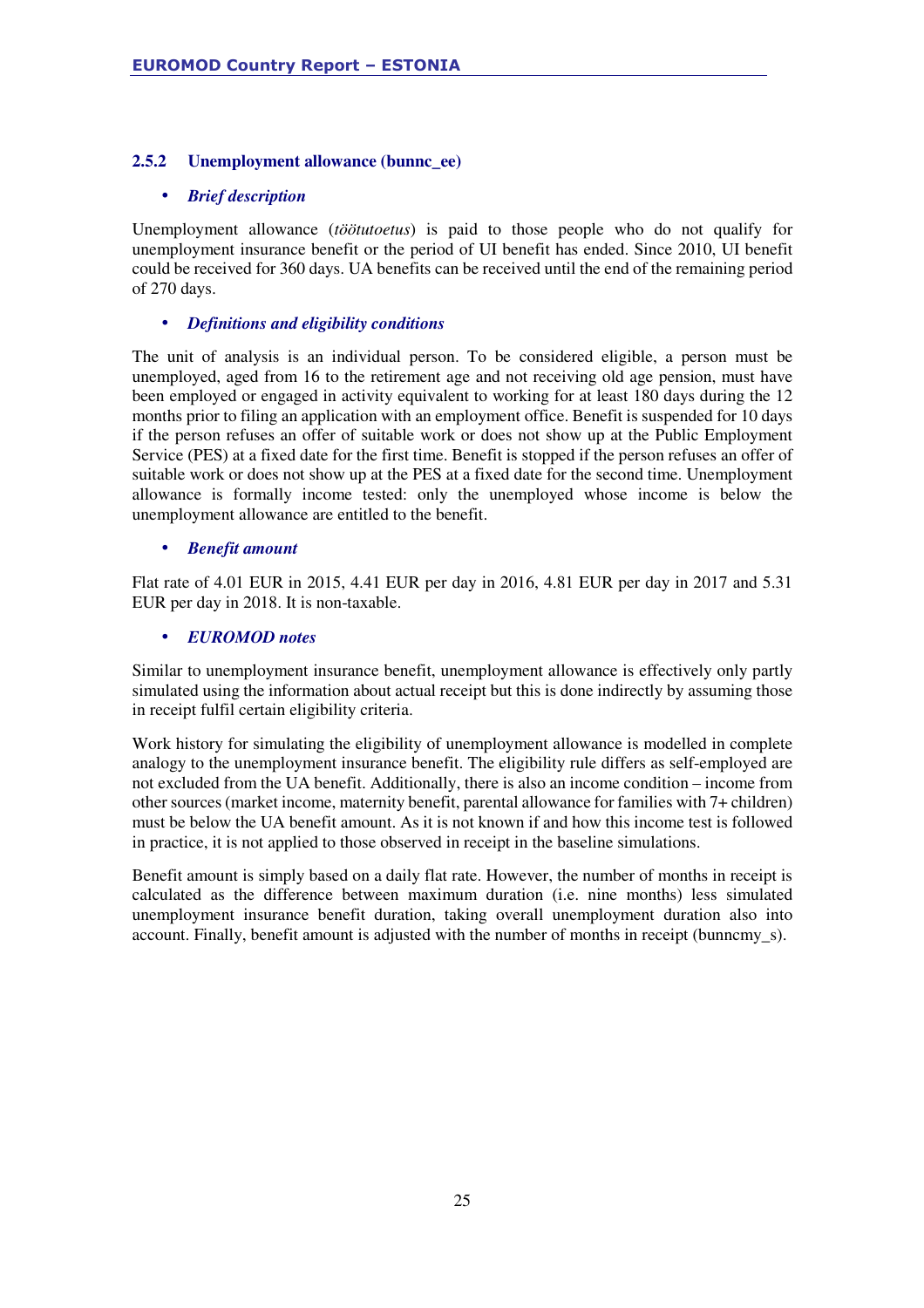|                                                                                                                                                                                                                                                              |                                 | 2005               | 2006               | 2007               | 2008                     | 2009                     | 2010               | 2011                           | 2012                     | 2013               | 2014               | 2015               | 2016               | 2017                     | 2018               |
|--------------------------------------------------------------------------------------------------------------------------------------------------------------------------------------------------------------------------------------------------------------|---------------------------------|--------------------|--------------------|--------------------|--------------------------|--------------------------|--------------------|--------------------------------|--------------------------|--------------------|--------------------|--------------------|--------------------|--------------------------|--------------------|
| Eligibility                                                                                                                                                                                                                                                  | Contribution<br>period (min)    |                    |                    |                    |                          |                          |                    | 180 days during last 12 months |                          |                    |                    |                    |                    |                          |                    |
| Other<br>Registered as unemployed (excludes self-employed, aged under 16 or in the retirement age, those receiving old-age pension),<br>conditions<br>looking actively for a job, willing to accept job suitable work offers, satisfies an income means-test |                                 |                    |                    |                    |                          |                          |                    |                                |                          |                    |                    |                    |                    |                          |                    |
|                                                                                                                                                                                                                                                              | Eligibility of<br>self-employed | N <sub>0</sub>     | N <sub>o</sub>     | N <sub>o</sub>     | No                       | No                       | No                 | N <sub>0</sub>                 | N <sub>0</sub>           | N <sub>0</sub>     | No                 | N <sub>0</sub>     | N <sub>o</sub>     | N <sub>o</sub>           | N <sub>0</sub>     |
| <b>Payment</b>                                                                                                                                                                                                                                               | Contribution<br>base            | n/a                | n/a                | n/a                | n/a                      | n/a                      | n/a                | n/a                            | n/a                      | n/a                | n/a                | n/a                | n/a                | n/a                      | n/a                |
|                                                                                                                                                                                                                                                              | Basic amount                    | 14.3<br><b>EEK</b> | 14.3<br><b>EEK</b> | 32.9<br><b>EEK</b> | 32.9<br><b>EEK</b>       | 32.9<br><b>EEK</b>       | 32.9<br><b>EEK</b> | 2.11<br><b>EUR</b>             | 2.11<br><b>EUR</b>       | 3.27<br><b>EUR</b> | 3.62<br><b>EUR</b> | 4.01<br><b>EUR</b> | 4.41<br><b>EUR</b> | 4.86<br><b>EUR</b>       | 5.31<br><b>EUR</b> |
|                                                                                                                                                                                                                                                              | <b>Additional amount</b>        | $\sim$             |                    |                    | $\overline{\phantom{a}}$ | $\overline{\phantom{a}}$ |                    |                                | $\overline{\phantom{a}}$ |                    |                    | ٠                  |                    | $\overline{\phantom{a}}$ | ٠                  |
|                                                                                                                                                                                                                                                              | Floor                           | N <sub>0</sub>     | No                 | N <sub>0</sub>     | N <sub>0</sub>           | No                       | N <sub>0</sub>     | N <sub>o</sub>                 | N <sub>0</sub>           | N <sub>o</sub>     | N <sub>0</sub>     | N <sub>0</sub>     | N <sub>o</sub>     | N <sub>0</sub>           | N <sub>0</sub>     |
|                                                                                                                                                                                                                                                              | Ceiling                         | N <sub>0</sub>     | No                 | N <sub>0</sub>     | N <sub>o</sub>           | N <sub>0</sub>           | N <sub>0</sub>     | N <sub>o</sub>                 | N <sub>0</sub>           | N <sub>o</sub>     | N <sub>0</sub>     | N <sub>0</sub>     | N <sub>o</sub>     | N <sub>0</sub>           | No                 |
| <b>Duration</b>                                                                                                                                                                                                                                              | Standard (days)                 | 270                | 270                | 270                | 270                      | 270                      | 270                | 270                            | 270                      | 270                | 270                | 270                | 270                | 270                      | 270                |
|                                                                                                                                                                                                                                                              | Special cases                   |                    |                    |                    |                          |                          |                    |                                |                          |                    |                    |                    |                    |                          |                    |
| Subject                                                                                                                                                                                                                                                      | Taxes                           | N <sub>0</sub>     | No                 | N <sub>o</sub>     | N <sub>o</sub>           | No                       | N <sub>0</sub>     | N <sub>o</sub>                 | N <sub>0</sub>           | N <sub>o</sub>     | N <sub>0</sub>     | N <sub>0</sub>     | N <sub>o</sub>     | <b>No</b>                | N <sub>o</sub>     |
| to                                                                                                                                                                                                                                                           | $SIC^{(a)}$                     | N <sub>0</sub>     | N <sub>o</sub>     | N <sub>0</sub>     | N <sub>0</sub>           | No                       | N <sub>0</sub>     | N <sub>0</sub>                 | N <sub>o</sub>           | N <sub>0</sub>     | N <sub>0</sub>     | N <sub>o</sub>     | N <sub>0</sub>     | No                       | N <sub>0</sub>     |

#### Table 2.6. Characteristics of the unemployment assistance, 2005-2018

Notes: (a) only credited (health) contributions applied. Source: Unemployment Insurance Fund, various legal acts.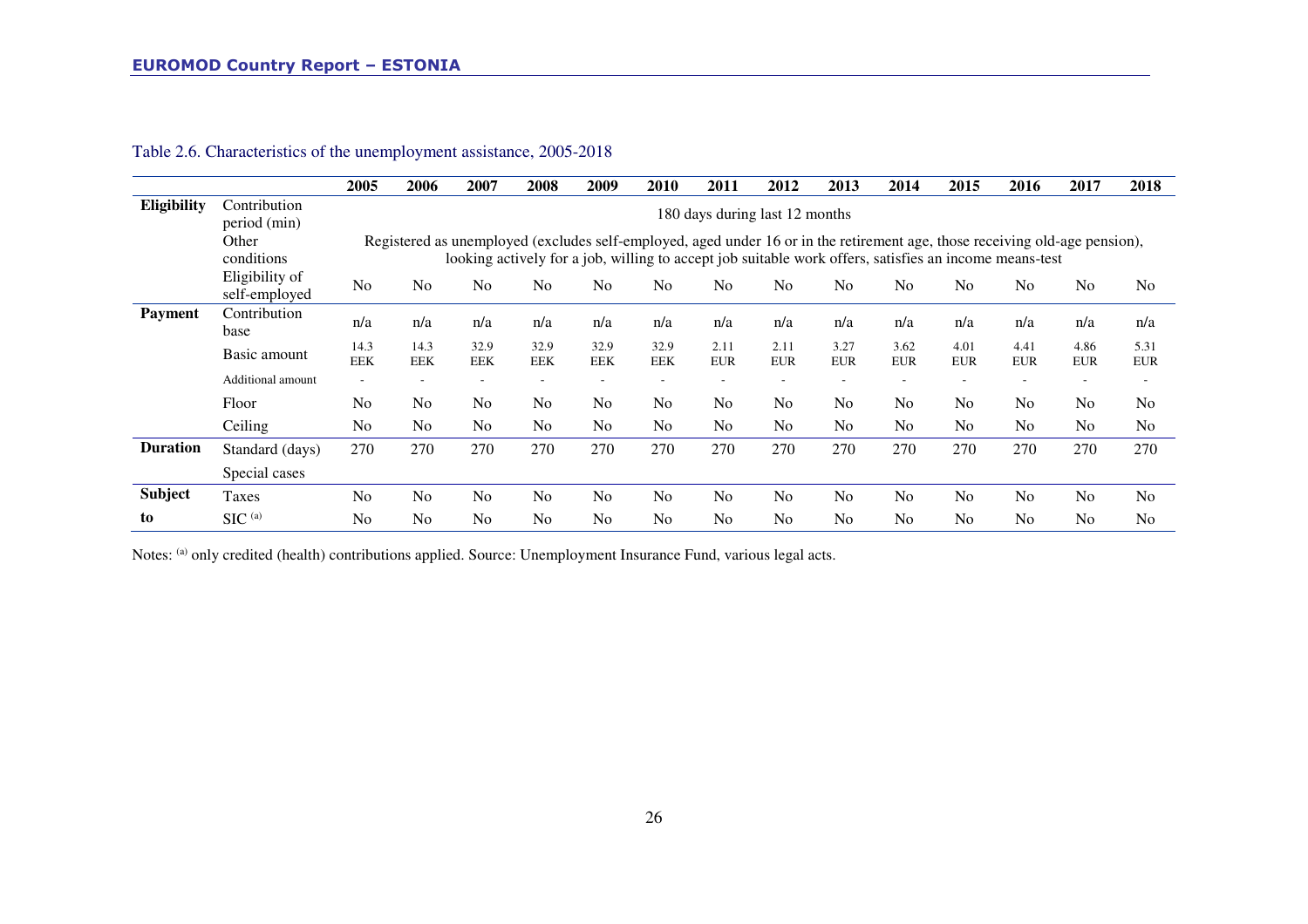#### **2.5.3 Child allowance (bch00\_ee)**

#### • *Brief description*

Child allowance is a monthly universal non-means-tested non-taxable benefit paid to families with children below an age limit.

#### • *Definitions, eligibility conditions and income test*

The unit of analysis for all child and childcare benefits is the family consisting of the head, spouse or cohabitant partner and children under 16 years or under 19 years if studying at basic, upper secondary or vocational school. There is no income test. Eligible children living in the household, but without parents (i.e. so-called "loose children"), are also counted as dependent children.

| Table 2.7. Overview of state family benefits, 2015-2018 |  |
|---------------------------------------------------------|--|
|---------------------------------------------------------|--|

| <b>Benefit</b>                                                                                | <b>Frequency</b> | Unit      | Basic formula in 30 <sup>th</sup> of June 2015 (and changes in<br>2016-2018)                                                                                                                                                                                                                                                                                                                                                                          |
|-----------------------------------------------------------------------------------------------|------------------|-----------|-------------------------------------------------------------------------------------------------------------------------------------------------------------------------------------------------------------------------------------------------------------------------------------------------------------------------------------------------------------------------------------------------------------------------------------------------------|
| Child allowance                                                                               | Monthly          | Per child | A flat rate benefit since 2015. In 2015, 45 EUR for the<br>first and second child and 100 EUR for the third and any<br>consequent child. In 2016 the amount for the first two<br>children was raised to 50 EUR per month and remained<br>100 EUR for the third and any consequent child. In 2018<br>the amount for the first two children was raised to 55<br>EUR per month and remained 100 EUR per month for<br>the third and any consequent child. |
| Allowance for multiple birth<br>of three or more children                                     | Monthly          | Family    | 1,000 EUR paid to one parent until the children reach 18<br>months of age. Effective from March 1, 2018.                                                                                                                                                                                                                                                                                                                                              |
| Childcare allowance                                                                           | Monthly          | Per child | Under 3 years old: 1/2 x CCR; 38.36 EUR since 2017<br>3-8 years old: 1/4 x CCR; 19.18 EUR since 2017.<br>Before 2017, additional 6.40 EUR for each child under 1<br>year old, if the parent receives childcare allowance                                                                                                                                                                                                                              |
| Parent's allowance for families<br>with seven or more children                                | Monthly          | Family    | Until June $2017: 2.2 \times CCR$<br>From July 2017: a flat rate benefit of 300 EUR monthly                                                                                                                                                                                                                                                                                                                                                           |
| (until 30 June 2017) /<br>Allowance for families with<br>many children (since 1 July<br>2017) |                  |           | for families with 3-6 children and 400 EUR for families<br>with 7 or more children for whom one parent receives<br>child allowance.                                                                                                                                                                                                                                                                                                                   |
| Single parent's child<br>allowance                                                            | Monthly          | Per child | 2 x CAR                                                                                                                                                                                                                                                                                                                                                                                                                                               |
| Foster care allowance                                                                         | Monthly          | Per child | 240 EUR. Since January 1, 2018 the allowance is only<br>paid for child in legal guardianship, children in foster<br>families do not receive the benefit since.                                                                                                                                                                                                                                                                                        |
| Conscript's child allowance                                                                   | Monthly          | Per child | 5 x CAR; 50 EUR since January 7, 2017                                                                                                                                                                                                                                                                                                                                                                                                                 |
| Childbirth allowance                                                                          | Lump sum         | Family    | 320 EUR. In case of the birth of triplets or higher order<br>multiples, the allowance is 1,000 EUR per child.                                                                                                                                                                                                                                                                                                                                         |
| Adoption allowance                                                                            | Lump sum         | Family    | <b>320 EUR</b>                                                                                                                                                                                                                                                                                                                                                                                                                                        |
| Start in independent life<br>allowance                                                        | Lump sum         | Per child | 40 x CAR                                                                                                                                                                                                                                                                                                                                                                                                                                              |

Note: CAR – Child allowance rate (9.59 EUR in 2015-2016); CCR – Childcare allowance rate (76.7 EUR in 2015-2016).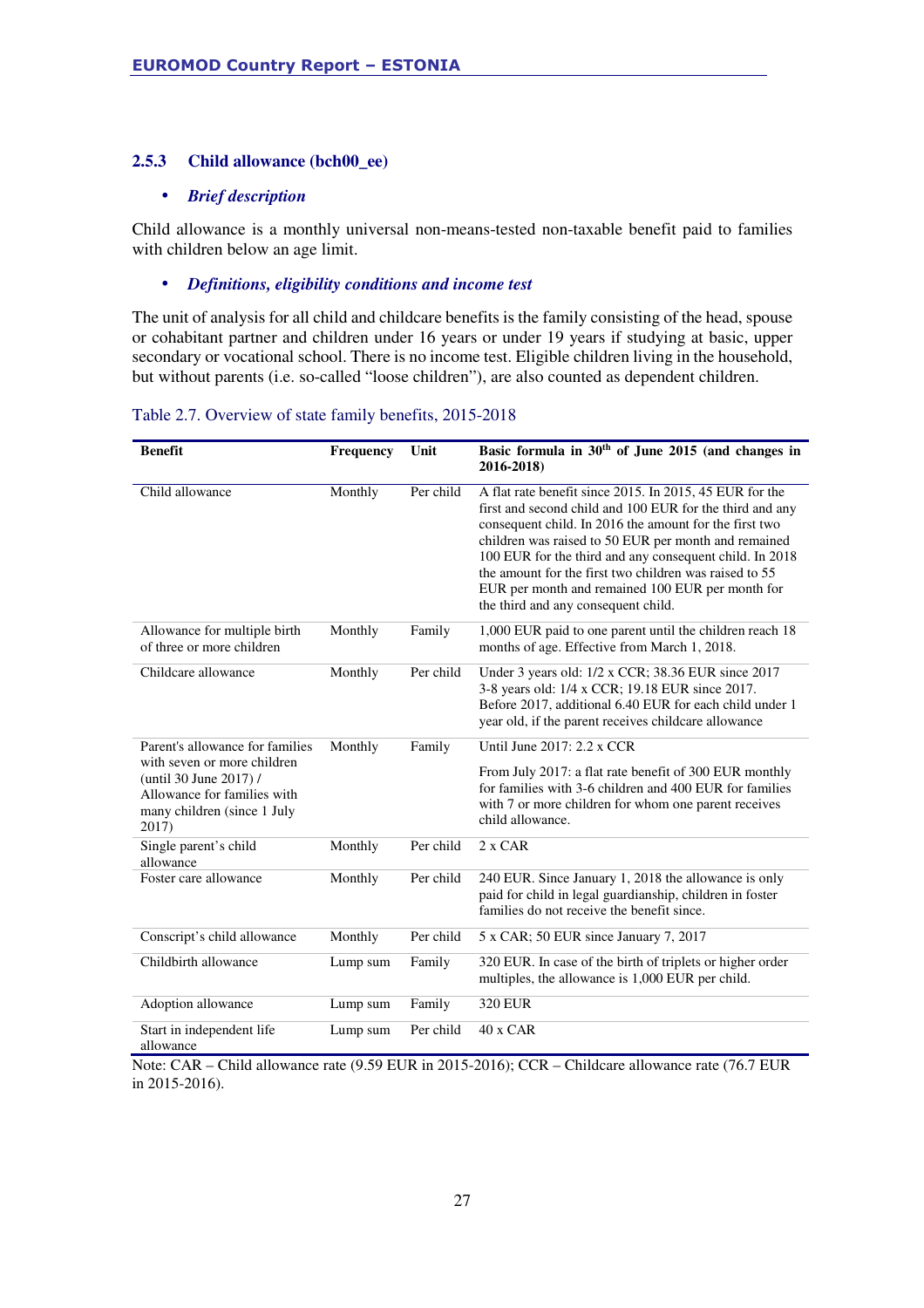#### • *Benefit amount*

The benefit is paid monthly to one of the parents, based on the number of eligible children. In 2015 the child allowance was unlinked from the Child Allowance Rate and the benefit was set to 45 EUR for the first and second child and 100 EUR for the third and any consequent child per month. In 2016 the amount for the first two children was raised to 50 EUR per month, the amount for third and any subsequent child remained unchanged, i.e. 100 EUR, and it remained the same for 2017. From the beginning of 2018, the child allowance for the first and second child was raised to 55 EUR per month, the amount for third and any subsequent child remained unchanged, i.e. 100 EUR.

#### • *EUROMOD notes*

Note that we have monthly family benefits, while the age variable is recorded as of at the end of income year, therefore, we do not know how many months exactly children are eligible for. We have chosen to oversimulate the benefit by assuming eligibility for the whole year when reaching the age limit, i.e. also including the age limits like 16 and 19 in the case of child allowance, instead of undersimulating (assuming no eligibility for the year when reaching the age limit) as this results in a better match with corresponding age profiles and the aggregate results from the register data.

Due to rare occurrence in the survey data and very low statistical reliability, specific provisions for triplets and multiple births of higher orders – allowance for multiple birth of three or more children and the top-up of childbirth allowance – are not simulated.

#### **2.5.4 Allowance for families with 3 or more children (bchlg\_ee)**

#### • *Brief description*

Allowance for families with 3 or more children (*kolme- ja enamalapselise pere toetus*) was a quarterly universal non-means-tested non-taxable benefit paid to families where there were three or more children below an age limit. This was abolished as a separate instrument on  $1<sup>st</sup>$  July 2007, when it was effectively incorporated in the main child allowance. Further details can be found in earlier country reports.

#### **2.5.5 School allowance (bched\_ee)**

#### • *Brief description*

School allowance (*koolitoetus*) was an annual universal non-means-tested non-taxable benefit paid to families with children in the compulsory schooling age to help them with the start of the school year. It was paid out in August, in general. It was abolished from 1<sup>st</sup> January 2009. Further details can be found in earlier country reports.

#### **2.5.6 Childbirth allowance (bchba\_ee)**

#### • *Brief description*

One of the parents has the right to receive childbirth allowance (*sünnitoetus*). An adoptive parent, guardian or caregiver has the right to receive childbirth allowance, if childbirth allowance has not been paid for the same child earlier.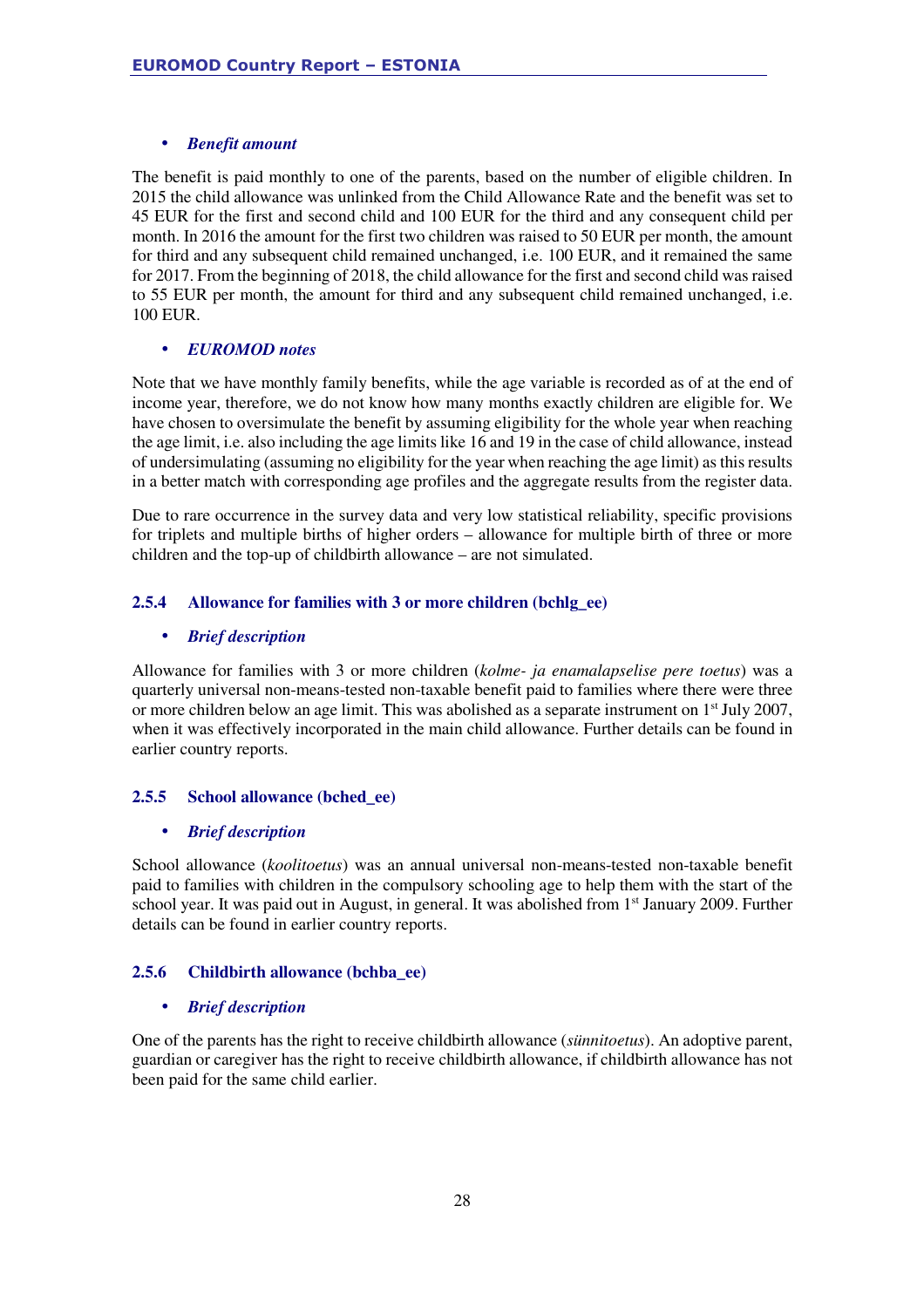#### • *Benefit amount*

The benefit is paid in the case of childbirth. Since 2011 the benefit rate is 320 EUR. In case of the birth of triplets or higher order multiples, the childbirth allowance is 1,000 EUR per child.

#### • *EUROMOD notes*

There is no information about the status of being an adoptive parent, guardian or caregiver in the underlying datasets. The top-up for families of triplets and higher order multiples is not simulated.

#### **2.5.7 Childcare allowance (bcc00\_ee)**

#### • *Brief description*

Childcare allowance (*lapsehooldustasu*) is a monthly universal non-means-tested non-taxable benefit paid to families with young children.

#### • *Definitions and eligibility conditions*

The unit of analysis is the same as for child allowance (see above 2.5.3). The benefit is paid to one of the parents based on the number of children up to 3 years old and aged 3-8 years. A parent is not eligible if she (or he) is receiving the parental benefit for any of the eligible children. There was an additional element for every child up to one year of age before 2017.

#### • *Benefit amount*

The benefit is paid monthly to one of the parents. Before 2017, the amount was 1/2 of the Childcare Allowance Rate (CCR, equal to 76.7 EUR in 2011-2016) for every child up to 3 years old, 1/4 of the CCR for each eligible child from 3 to 8 years of age. Since 2017, the benefit rate was unlinked from the CCR and explicitly set at 38.36 EUR and 19.18 EUR per child in the two cases, respectively. Additionally, 6.43 EUR for every child up to one year of age if the parent is not eligible for parental benefits. Since 2006 the additional benefit became effectively nonexistent as parental benefit was extended to 14 months and, therefore, is not simulated from 2006 onwards in EUROMOD. The supplement was officially abolished in 2017.

#### • *EUROMOD notes*

The benefit is allocated to the same person in the household who is receiving the maternity benefit to avoid that social tax paid by the state on behalf of the person in the maternity leave is counted twice. If there is no one receiving maternity benefit it is assigned to the head of unit.

#### **2.5.8 Parent's allowance for families with 7 or more children (bcclg\_ee)**

#### • *Brief description*

The allowance (*seitsme- ja enamalapselise pere vanema toetus*) is targeted to families with a very large number of children. It is a monthly universal non-means-tested and non-taxable benefit. From July 2017 this became allowance for families with many children (*lasterikka pere toetus*) with two tiers: 300 EUR per month for families with three to six children and 400 EUR per month for families with at least seven children.

#### • *Definitions and eligibility conditions*

The unit of analysis is the same as for child allowance (see above 2.5.3). There must be at least seven eligible children in the family and at least 3 children since July 2017.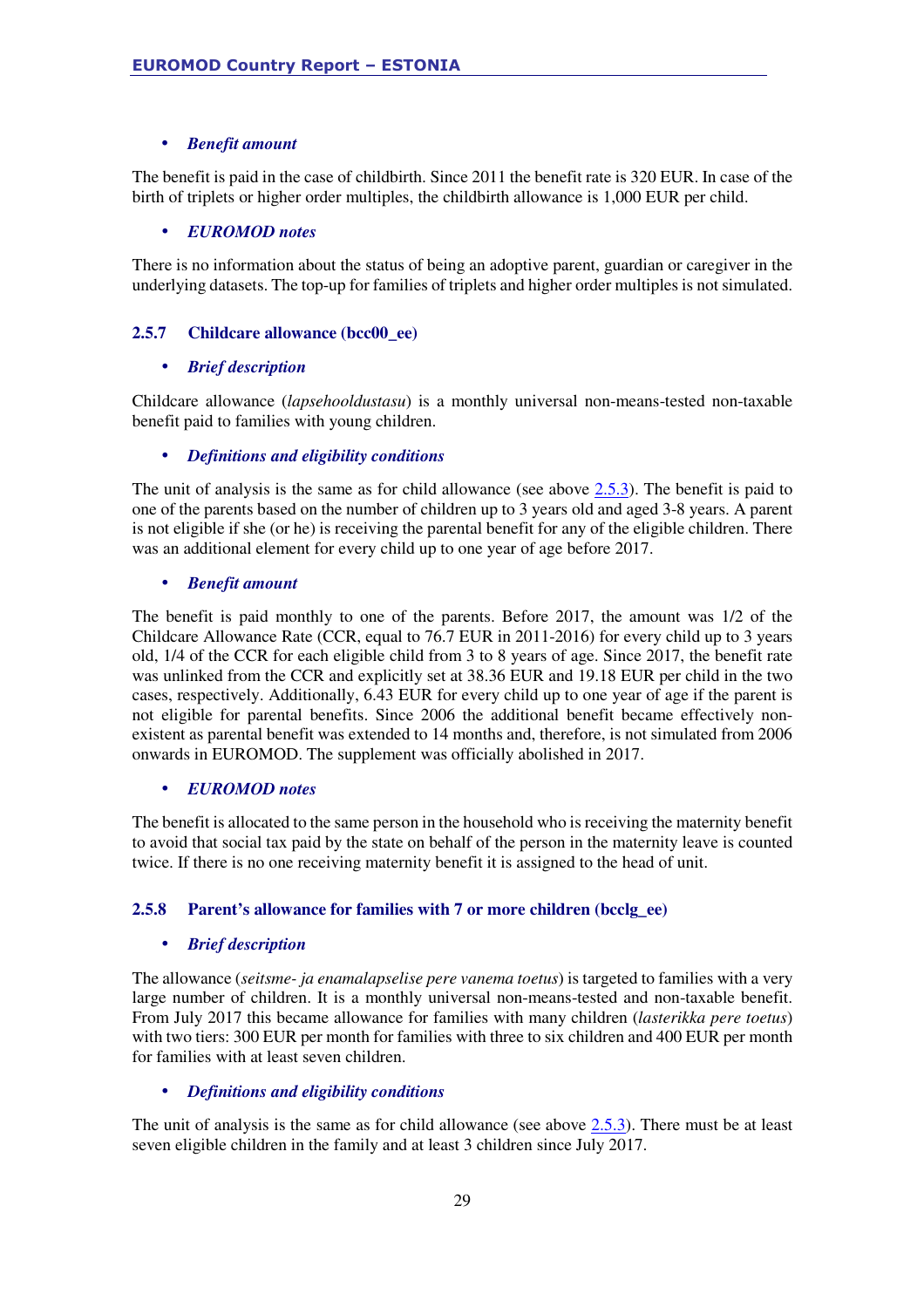#### • *Benefit amount*

In 2007-2017, the benefit is 2.2 times CCR. Since July 2017, it is 300 EUR per month for families with 3-6 children and 400 EUR per month for families with at least seven children.

#### **2.5.9 Subsistence benefit (bsa00\_ee)**

#### • *Brief description*

Subsistence benefit (*toimetulekutoetus*) is a means-tested social assistance benefit that should guarantee a minimum income to all residents after paying for minimum housing costs.

#### • *Definitions*

The unit of analysis is a household. Households whose income after payment for housing expenses, calculated according to certain general criteria and specific rules set by municipalities, is below the subsistence level are entitled to these benefits.

Duration is unlimited, but granted and renewed on a monthly basis. Municipalities have the right to refuse the payment of benefits to people in working age and capable for work, but who do not study or work, and who have repeatedly refused to accept suitable work. Also a local authority has the right to refuse to grant a subsistence benefit if the local authority finds that the property used or owned by the subsistence benefit applicant or his or her family or the lease, rental or sale thereof ensures sufficient funds for coping for the person or his or her family.

The means-testing is based on household net income in the previous month (or average in the last 6 months if not receiving income on regular basis). Certain types of income are disregarded, for example, social benefits for disabled persons, one-off benefits (e.g. birth grant, funeral grant), training stipends.

*Household subsistence level* is calculated as follows. It is summed over the household members, assigning 100% of the subsistence rate for the head of household and 80% for any other household member. Since 2015 the weights are as follows: first adult and children 100% and additional adults 80%. Since 2018 the weights are as follows: first adult 100%, additional adults 80% and children 120%. The subsistence rate was 90 EUR in 2014-2015, 130 EUR in 2016 and 140 EUR since 2018.

The "norm-space" of the household is derived as follows. First, the norm-space is  $18m^2$  per person in the household plus additionally  $15m^2$  per household (i.e.  $15 + 18$  x number of persons in unit). In case the number of rooms used equals the number of persons living in this dwelling permanently, and the actual living space exceeds the norm area then the actual living space is used instead. If the area of the apartment is smaller than the norm-space, then the actual area is also taken as a basis for calculations. For a single pensioner applying for subsistence benefit, the norm-space can be up to  $51m^2$ .

#### *Income list*

Income for the subsistence benefit is calculated using all current income except lump-sum benefits (e.g. childbirth allowance), benefits for the disabled, school allowance (abolished in 2009) and large family allowance (abolished in 2009), needs-based family benefit (2013-2017) and other social assistance. Since July 2013, part of child allowance for the third and each subsequent child is also excluded from the means-test: between July 2013-Dec 2014 in the amount of 19.18 euros  $(=2xCAR)$  for each child receiving child allowance and 45 euros since January 2015. Formula until 2017: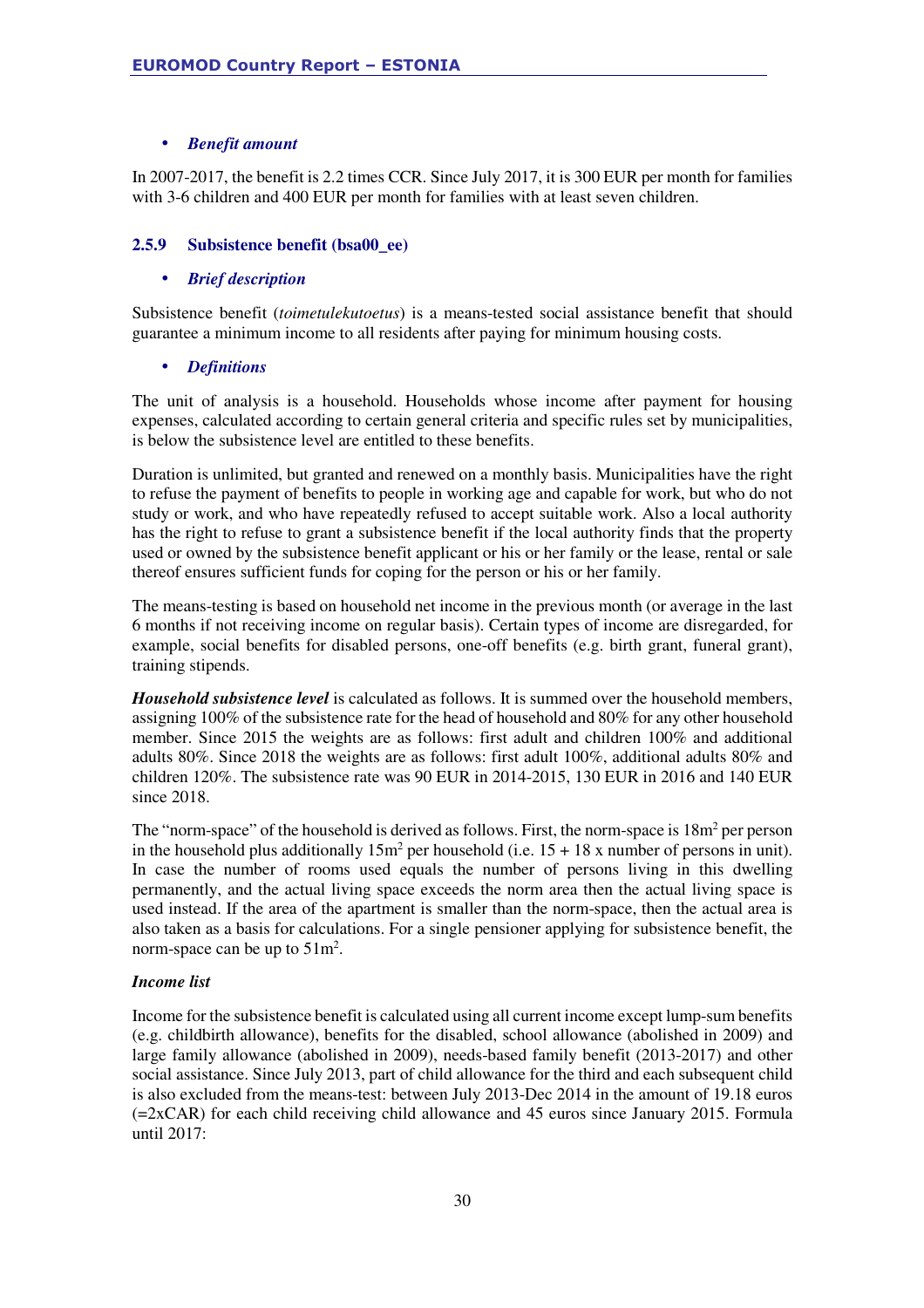$$
Y_{bca} = \sum_{1}^{n} bca - \sum_{3}^{n} ch * 45
$$

 $Y_{bca}$  - household child allowance income

bca – child allowance per every child

ch – number of children

Formula since 2018:

$$
Y_{bca} = \sum_{1}^{n} bca
$$

Income concept refers effectively to income net of withholding income tax. Only positive income from self-employment is included.

To motivate working, part of the family's income is excluded when calculating the benefit since 2018. This includes remuneration for work in case of children, and 100% of wage during the first two months and 50% of wage the following four months of employment of the adult who has received the benefit for at least two preceding months in a row without receiving income from employment.

#### • *Benefit amount*

The general rule for subsistence benefit is the following:

$$
B = \max(L + C - Y; 0)
$$

 $B =$  subsistence benefit:

 $L =$  subsistence level (see above);

 $C =$  actual costs related to the dwelling (excluding mortgage interests) up to maximum limits set by the local government and which are calculated for "norm-space";

 $Y =$  household income according to the income definition for the subsistence benefit purpose.

There is an additional supplement 15 EUR (since 2011) if the household is entitled to subsistence benefit and there is only one adult in the household and all other household members are younger than 18.

Since 2018 children's weight in the formula is equal to the 120% (previously 100%), i.e. weights are: first adult=1; children=1.2 and additional adults =  $0.8$ .

#### • *EUROMOD notes*

#### *Imputation of housing costs*

In practice, housings costs for "norm-space" depend further on the detailed rules by municipalities. In our case we approximate these with actual costs related to dwelling in proportion to housing size and applying an upper limit to avoid unreasonably large housing costs. We currently use the average actual (or predicted) housing cost from registry data as a ceiling, which was 115 EUR in 2015 and 116 EUR in 2016).

Total housing cost variable includes also mortgage interest payments which hence must be deducted here. Note that while housing costs in EU-SILC refer to the average monthly costs of the interview year then mortgage interest payments refer to annual figures of the income year. Either because of this or recall errors total monthly housing costs are sometimes smaller than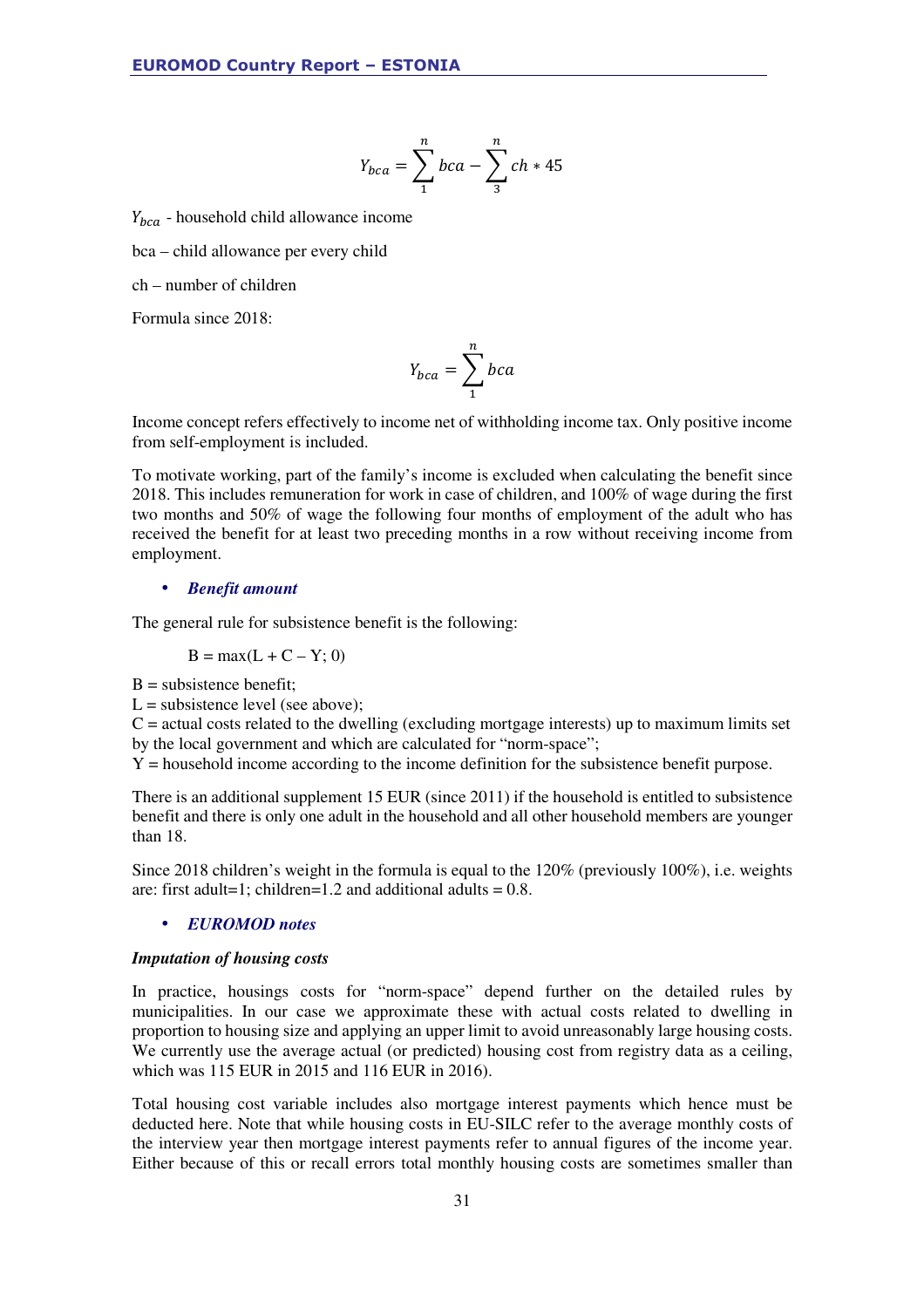monthly mortgage interest payments and in these cases we have scaled up the housing costs to the level of mortgage interest payments.

#### *Means-testing*

EUROMOD underlying datasets lack information on income specifically in the previous calendar month (or average in last 6 months). Instead, the model operates with average monthly incomes derived from annual figures. For this reason, it is also not possible to simulate the time-dependent earnings disregard introduced in 2018 (see above).

#### *Non take-up*

Benefit non take-up is modelled by assuming that very small sums are not claimed. Based on actual receipt data, we have set the threshold at 12 EUR since 2011.

#### **2.5.10 Needs-based family benefit (bsach\_ee)**

#### • *Brief description*

Needs-based family benefit (*vajaduspõhine peretoetus*) was a monthly benefit that was paid to households with children whose average income in the previous three months is below a certain threshold between July 2013 till the end of 2017 (The payments of the means-tested family benefit, for which the recipients applied before January 1, 2018, will continue until March 2018. However, new applications are not accepted from January 1, 2018 and the payments will cease for the old applications after March 2018).

#### • *Definitions*

The unit of analysis is a household. Households whose income is below the income level of the needs-based family benefits and who have children eligible to child benefits are entitled to needsbased benefits. Means-testing is based on current disposable income (i.e. net of withholding income tax). Income is calculated using the same income components as for the subsistence benefit (see 2.5.9).

The income level of the needs-based family benefit is established in the annual state budget and is linked to the relative poverty level two years earlier (e.g. in 2013 the relative poverty level of 2011 is used). Incomes are equivalised with the modified OECD scale, which is also used for relative poverty calculations. (The weights are: first adult=1; additional people aged  $14+ = 0.5$ ; additional people aged under  $14 = 0.3$ .

In 2013 the income level of the needs-based family benefit was 280 EUR per month for the first household member and, respectively, 140 EUR for any additional adult (older than 13) and 84 EUR for every child under 14. In 2014 the threshold for the first household member was 299 EUR, 329 EUR in 2015, 358 EUR in 2016 and 394 EUR in 2017. Since 2014 all households with children that receive the subsistence benefit are eligible for needs-based family benefit.

#### • *Benefit amount and duration*

Benefit amount depends on the number of eligible children in the family. In 2013-2014, the benefit was equal to 1 x Child Allowance Rate (CAR), 9.59 EUR, if there was one child in the household, and 2 x CAR (19.18 EUR) if there were two or more children in the household. Since 2015 the needs-based family benefit for a household with one child is 45 EUR and 90 EUR for households with at least two children. Also, the if the local authority finds that the property used or owned by the subsistence benefit applicant or his or her family or the lease, rental or sale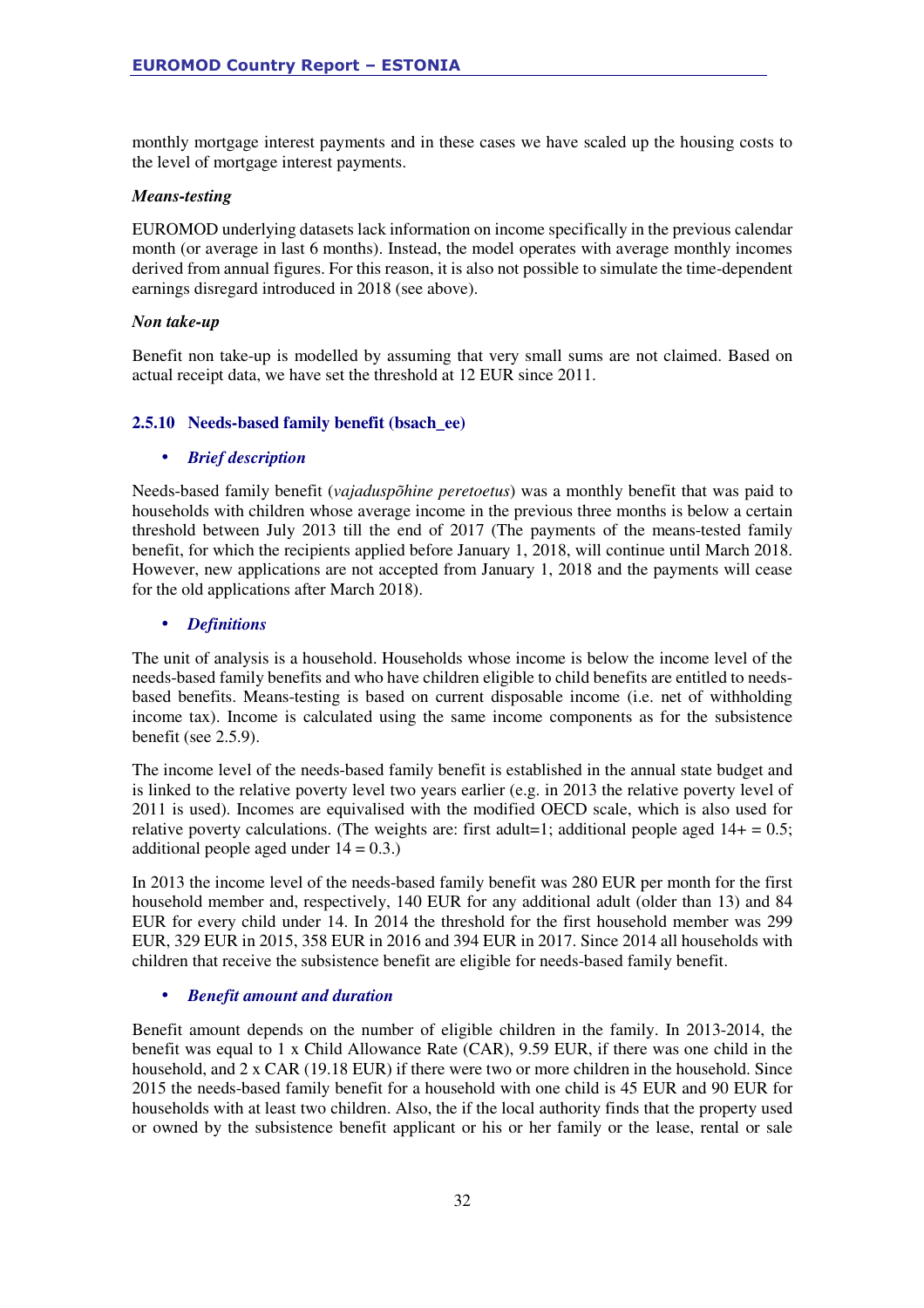thereof ensures sufficient funds for coping for the person or his or her family, a local authority has the right to refuse to grant a subsistence benefit:

Duration is unlimited, but granted and renewed every three months.

#### • *EUROMOD notes*

#### *Means-testing*

EUROMOD underlying datasets lack information on income specifically in the previous 3 months. Instead, the model operates with average monthly incomes derived from annual figures.

#### *Non take-up*

We do not model benefit non take-up. The benefit was introduced in the second half of 2013 and there is no appropriate information about its take-up yet available.

#### **2.5.11 Pensioner's living alone allowance (bsape\_ee)**

#### • *Brief description*

Pensioner's living alone allowance (*üksi elava pensionäri toetus*) was introduced in 2017 and is a yearly allowance that is paid to a person who has attained pensionable age and who is living alone in Estonia and whose average monthly income is below a certain threshold.

#### • *Definitions*

The unit of analysis is a person. The person must be living alone according to the population register and should be at retirement age or older. The living alone clause does not apply to a person (i) who lives together with a minor child or a child who is acquiring education and under 21 years of age, (ii) receives 24-hour care service or shares the residence with such a person, or (iii) is a guardian or is under guardianship.

There is also a means-test: monthly net state pension must be below the rate of pensioner's allowance. Net state pension refers to old-age pension, net of withheld income tax where basic tax allowance and pensioners tax allowance are applied. The amount and the rate of pensioner's allowance are established in the annual state budget.

All criteria must be fulfilled throughout a period from April to September in a given calendar year.

#### • *Allowance and rate amount and duration*

The amount of allowance is 115 EUR per year since 2017. Duration is unlimited, but granted and renewed every year. The rate of pensioner's allowance (i.e. income limit) was 470 EUR per month in 2017 and 492 EUR per month in 2018.

#### • *EUROMOD notes*

*Not applying living alone clause:* EUROMOD underlying datasets lack information on guardianship and 24-hour care service but has information about dependent children.

*Non take-up:* We do not model benefit non take-up. As the payments will start in the second half of 2017, no information about its actual take-up is yet available.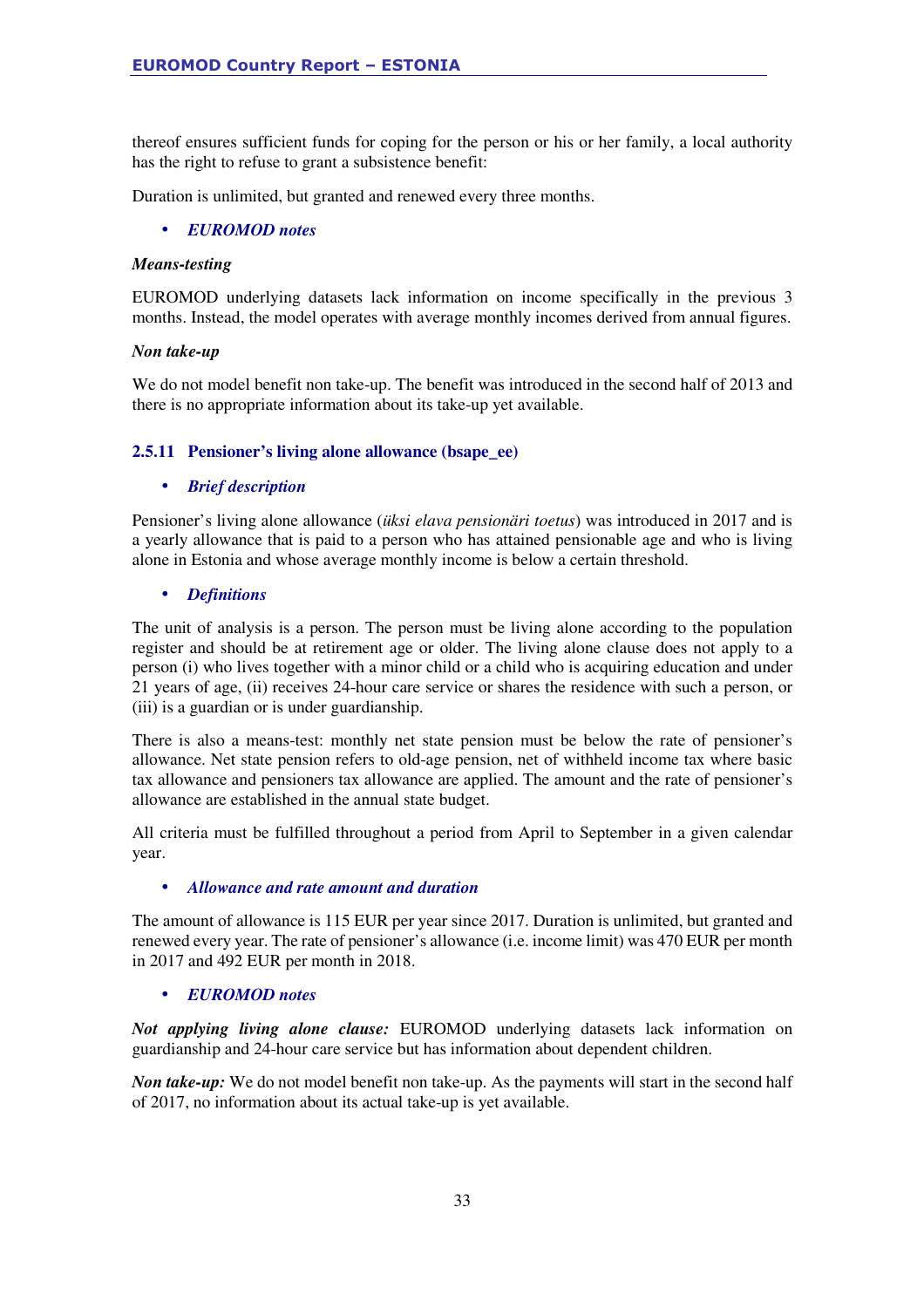#### **2.6 Social contributions**

Social contributions are paid by employees, employers and self-employed. Social insurance is highly centralised, and the main contributions are formally named as a tax (*social tax*).

#### **2.6.1 Employee social contributions (tscee\_ee)**

Employees and employers pay social contributions as a fixed percentage of gross wages (see Figure 2 for a schematic definition of the gross wage and other direct taxes on wages). The calculation of social contributions for self-employed is discussed in detail in Section 2.6.3.

#### Figure 2. Schematic composition of tax base of social contributions



Employees pay from their gross wage their part of the unemployment insurance contributions (unless they are of the pensionable age or receiving old-age pension) and a contribution to the funded pension scheme, which is optional for certain (older) age groups.

#### *Unemployment insurance contributions* (tsceeui\_s)

Only employees who have not reached the legal pension age (different for males and females) and not receiving old age pension are obliged to pay unemployment insurance contributions. (There is no such exception for employer unemployment insurance contributions.) UI contributions are calculated as a fixed percentage of the gross employment income. The contribution rates have changed over the years (see the following table).

|                  | 2005    | 2006-<br>2009<br>(May) | 2009<br>(June-<br>Julv) | 2009<br>$(Auq)$ -<br>2012 | 2013-<br>2014 | 2015-<br>2016 | 2017-<br>2020 |
|------------------|---------|------------------------|-------------------------|---------------------------|---------------|---------------|---------------|
| <b>Employers</b> | $0.5\%$ | $0.3\%$                | $\sqrt{6}$              | $1.4\%$                   | 1%            | $0.8\%$       | $0.8\%$       |
| Employees        | 1%      | $0.6\%$                | $2\%$                   | 2.8%                      | 2%            | $1.6\%$       | 1.6%          |

|  |  | Table 2.8. Unemployment insurance contribution rates, 2005-2020 |
|--|--|-----------------------------------------------------------------|
|  |  |                                                                 |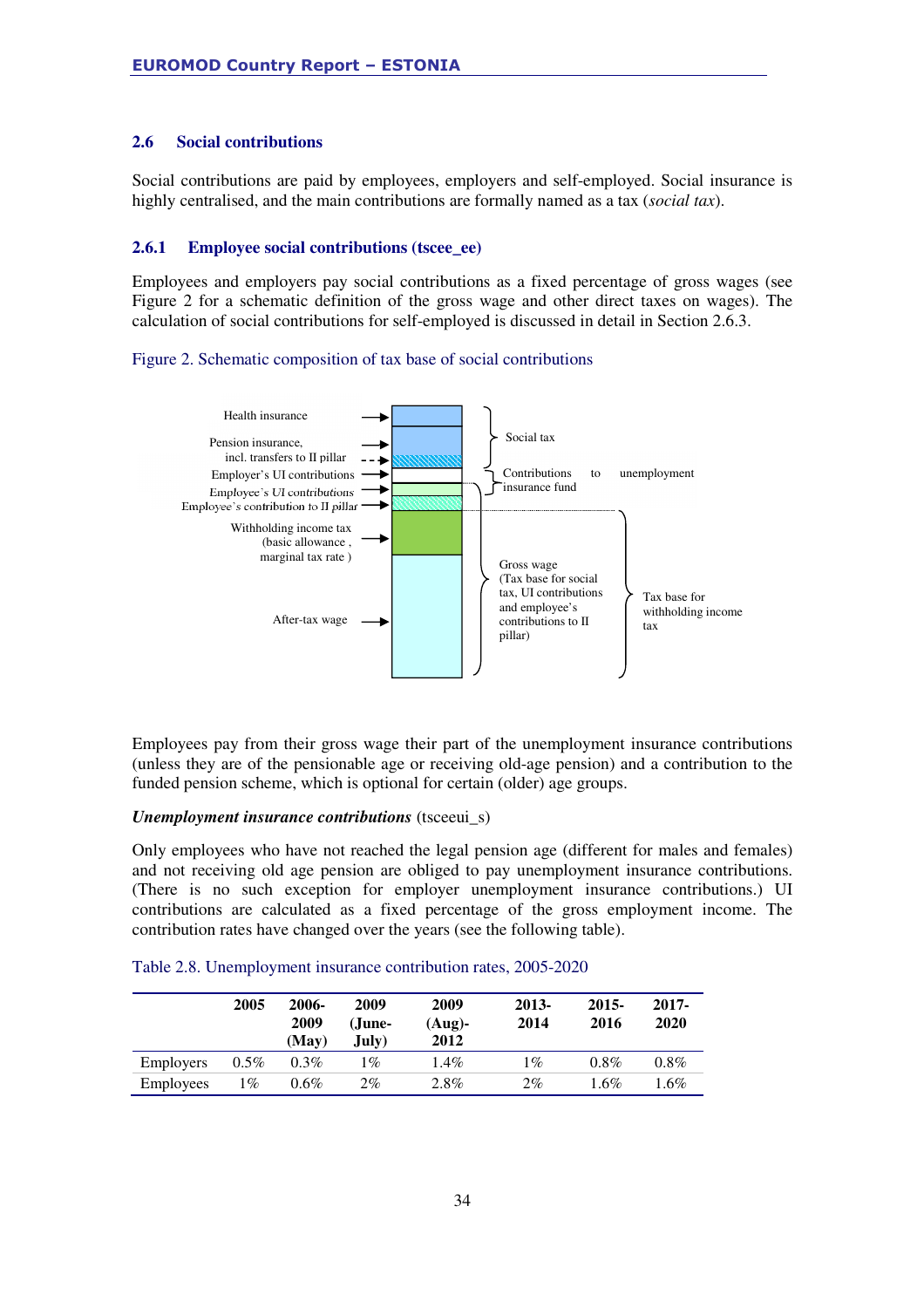#### *Pension contributions to the funded scheme* (tpceepi\_s)

Contributions are calculated as 2% of the gross employment income for those who participate in the scheme. Note that between  $1<sup>st</sup>$  July 2009 – 31<sup>st</sup> December 2010 the contributions to the funded scheme were suspended. Persons with ten years from retirement (born 1954 or later) could, upon submitting a relevant application, resume individual contributions  $(2\%)$  from  $1<sup>st</sup>$  January 2010, in which case also state contributions from the social tax (4%) were transferred. Other age groups could also continue to pay individual contributions  $(2\%)$  from 1<sup>st</sup> January 2010, but no contributions from social tax were transferred (i.e. the scheme applied is 2+0%). For any other participant of the funded scheme (i.e. persons not opting for voluntary continuation of individual contributions), contributions to the funded scheme were gradually resumed from 2011, when a 1+2% scheme was applied, and from 2012 in full amount of 2+4%.

For 2014–2017, there is a compensation mechanism that will transfer additional social tax revenues to the funded scheme. By 15 September 2013, people who had joined the second pillar had an option to increase their contributions. About 106,000 people (approx. 16%) increased their contributions to 3% of gross wage (from usual 2%) and the share of social tax transferred to the funded scheme will increase from 4% to 6% of gross wage. The transfers to the funded scheme increased to 6% also for those 180,000 people who continued their contributions in 2010-2011, but did not choose to raise their contributions in 2014-2017.

#### • *EUROMOD notes*

In the national SILC 2015 dataset the information on making contributions to the funded pension scheme in 2014 is available for those only who are employed (variable lpm). We have merged this information directly to the EU-SILC dataset. For those who were not employed and whose participation information was missing we randomly simulated age-gender averages in the input data. In addition, the continuation of contributions in 2010-2011 and an increase of contributions in 2014-2017 was randomly assigned based on the register data of the Estonian National Social Insurance Board when preparing input data.

The following table shows the simulation of contributions based on the actual indicator of participation (*lpm*), the continuation of payments in 2010 (*lpm01*), an increase of contributions in 2014 (*lpm02*), birth year (*dag*) and relevant contribution rates.

|                                                                             | Born 1942-1954        |       | Born 1955 or later |          |  |
|-----------------------------------------------------------------------------|-----------------------|-------|--------------------|----------|--|
| Person's decision on individual<br>contributions (variable $lpm01$ )        | Continues<br>Suspends |       | Continues          | Suspends |  |
| Year                                                                        |                       |       |                    |          |  |
| 2009 1st January - $31st$ May                                               | $2+4$                 |       |                    |          |  |
| $2009$ 1 <sup>st</sup> June - $31st$ December                               | $0+0$                 |       |                    |          |  |
| 2010                                                                        | $2+4$                 | $0+0$ | $2+0$              | $0+0$    |  |
| 2011                                                                        | $2+4$                 | $1+2$ | $2+2$              | $1+2$    |  |
| 2012-2013                                                                   | $2+4$                 |       |                    |          |  |
| 2014-2017                                                                   | $2+4$                 | $2+4$ | $2+6$              | $2+4$    |  |
| $2014-2017*$ (option to increase<br>contributions – <i>variable lpm02</i> ) |                       | $3+6$ |                    |          |  |

Note: the first number shows employee's contribution rate and the second number shows employer's contribution rate.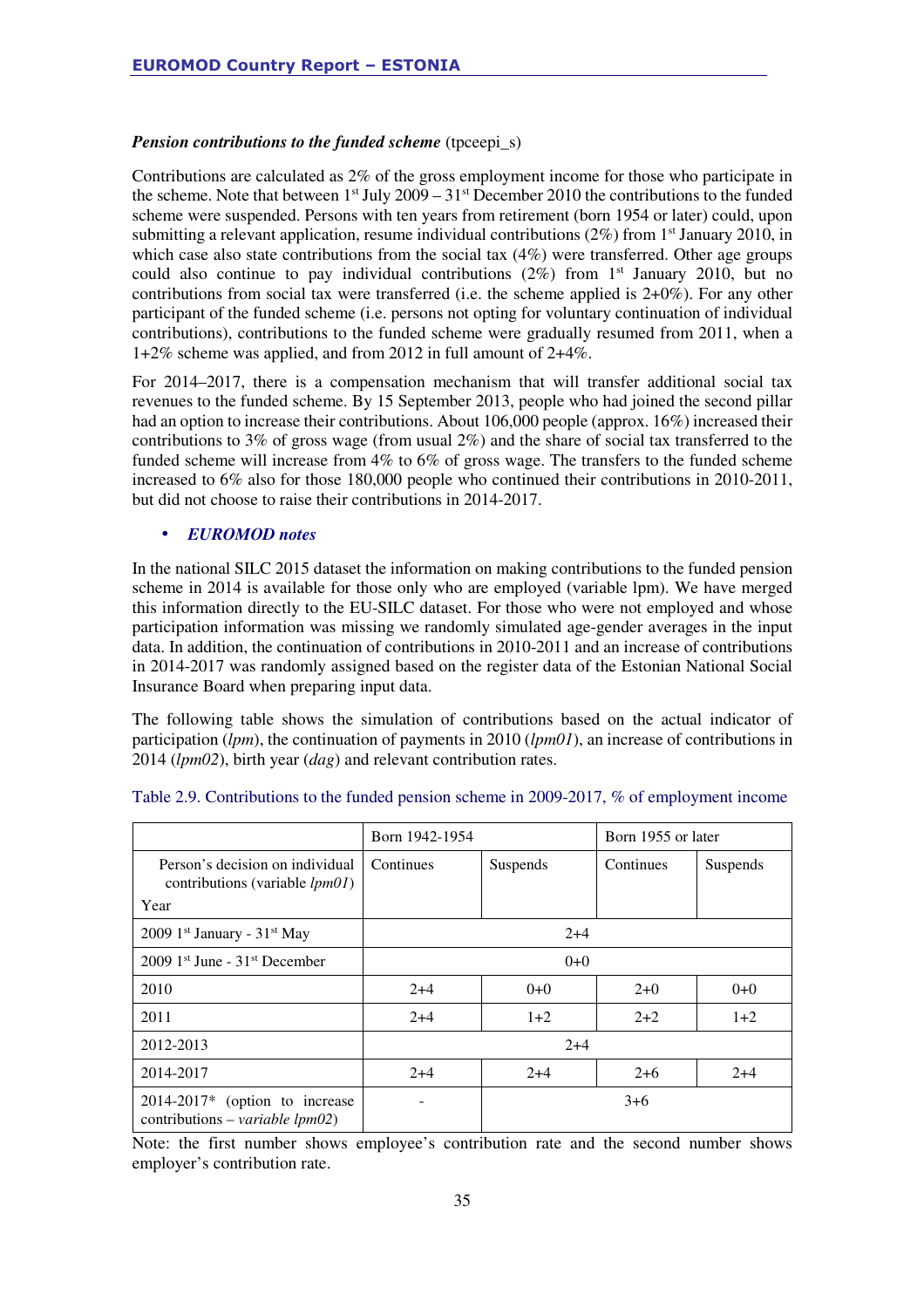We do not simulate voluntary contributions to the private pension funds (i.e. payments into the 3<sup>rd</sup> pillar), using observed values from the data instead.

#### **2.6.2 Employer social contributions (tscer\_ee)**

Employers pay the social tax, which is divided into a health insurance part and a pension insurance part. The social tax is applied to gross employment income, subject to the minimum level (see rates in Table 2.10) which is independent of work intensity (i.e. whether working part-time or full-time). The pension insurance component is further allocated between the state pension scheme and compulsory funded pension scheme for those employees who have joined the funded pension scheme. Employers also pay their part of the unemployment insurance contributions. Central government pays the social tax, either total or health insurance part, on certain social benefits (see section 2.6.4 for more details).

The minimum liability does not apply to minors, recipients of public pensions and, since 2007, students in certain age groups (studying at primary or lower secondary level and aged under 21, studying at upper secondary level and aged under 24 or studying at post-secondary or tertiary level) as well as parents raising young children (a child under 3 years old or at least three children under 19 years old).

#### *Pension contributions*

Pension contributions to the first pillar (the PAYG scheme) are 20% of the employment income (subject to the minimum level), minus transfers to the funded pension scheme (variable ttferpi\_s in the EURMOD). The latter is 4-6 percentage points (out of 20%) for those participating in the funded scheme. (See section 2.6.1 above.)

#### *Health insurance contributions*

The total health insurance contributions are calculated as 13% of gross employment earnings (subject to the minimum level).

#### *Unemployment insurance contributions*

Unemployment insurance contributions amount to a fixed percentage (0.3-1.4% in 2009 and 1%) in 2013-2014 and 0.8% in 2015-2017, see the table in section 2.6.1 above) of employment income.

#### *Total contributions*

Total employer contributions equal contributions to the pension insurance/1<sup>st</sup> pillar (tscerpi s) + transfers to the funded scheme/2<sup>nd</sup> pillar (ttferpi s) + contributions to the health insurance (tscerhl  $s$ ) + contributions to the unemployment insurance (tscerui  $s$ ).

Note that the first three are included in 'social tax' in the national statistics.

#### **2.6.3 Self-employed social contributions (tscse\_ee)**

Self-employed pay the social tax (pension and health insurance contributions) and contributions to the funded pension scheme. They do not pay unemployment insurance contributions.

Until 2006, advance payments of self-employed contributions were deductible from the contribution base. Since 2007, instead the contribution base is calculated as gross income from self-employment divided by 1.33 (contributions to the pension insurance and health insurance). Effectively, the liability remains the same, but the system is somewhat simpler without having to pay all contributions in advance. Gross income from self-employment is income after deducting related expenses less the tax allowance on income from agriculture.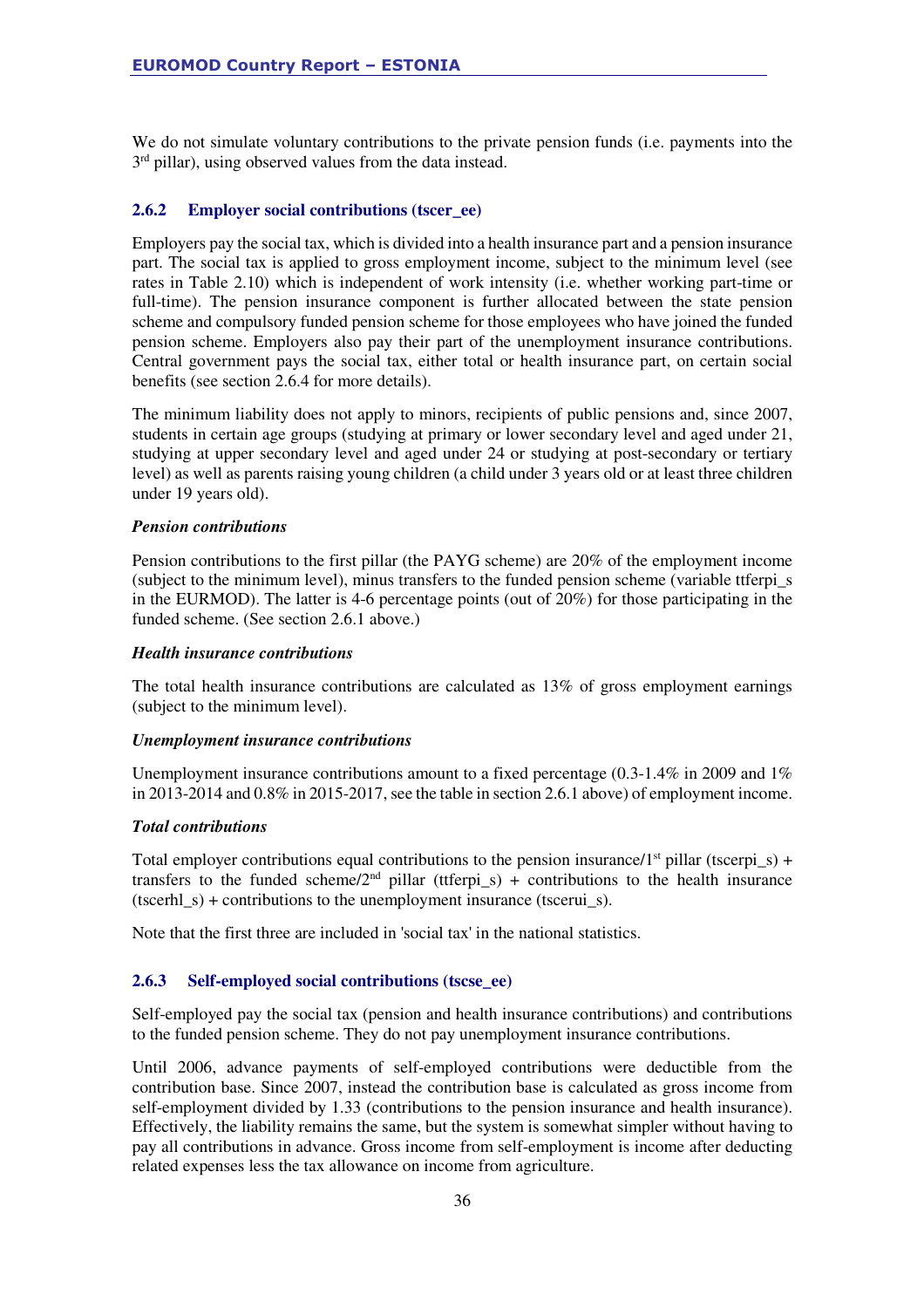Self-employed are subject to a minimum contribution base (similar to employers), unless they are receiving state pensions or the central government is already paying minimum contributions due to certain benefits. Also, this can be offset against social insurance contributions paid by employers for self-employed also undertaking paid employment. Those who work on the basis of more than one contracts under the law of obligations, the prerequisite for obtaining insurance is that the minimum amount of the social tax (155.10 EUR in 2018) taken together from all the contracts per month has been met. Previously, there was no possibility of aggregation and the employed persons working under a number of contracts that in aggregation guarantee the minimum obligation, did not get insurance. Finally, there is an upper annual limit to the social contributions base, which is 10 times the annual legal minimum wage in 2018 (i.e. 60,000 EUR) and 15 times in previous years (see the following table). The maximum tax liability was hence 27,918 EUR in 2017 and 19,800 EUR in 2018.

|  |  |  |  |  |  | Table 2.10. Upper and lower limit of social tax base for self-employed (EUR), 2015-2018 |
|--|--|--|--|--|--|-----------------------------------------------------------------------------------------|
|--|--|--|--|--|--|-----------------------------------------------------------------------------------------|

|                                                                                                               | 2015 | 2016                 | 2017 | 2018   |
|---------------------------------------------------------------------------------------------------------------|------|----------------------|------|--------|
| Minimum monthly social tax base                                                                               | 355  | 390                  | 430  | 470    |
| Minimum monthly wage                                                                                          | 390. | 430                  | 470  | 500    |
| Upper annual limit of social tax base (15 times minimum wage<br>up to 2017; 10 times minimum wage since 2018) |      | 70.200 77.400 84.600 |      | 60,000 |

#### *Pension insurance contributions*

Participation in the funded pension scheme and calculation of the contributions to the state pension scheme and funded pension scheme are the same as for employees. Contributions to the funded pension scheme have two parts: one is 4% of the contribution base transferred from the social tax and additional 2% funded pension insurance contributions if the person participates in the funded pension scheme. Altogether, a self-employed person therefore directly contributes 6% for himself. The contribution to the state pension scheme amounts to 20% of the contribution base less a transfer to the funded pension scheme:

*Health insurance contributions* amount to 13% of the contribution base

#### *Total contributions*

Total self-employed contributions equal to contributions to the pension insurance/ $1<sup>st</sup>$  pillar (tscsepi<sub>s</sub>) + contributions to the health insurance (tscsehl<sub>s</sub>) + "transfers" to the funded scheme/ $2<sup>nd</sup>$  pillar (ttfsepi\_s) + contributions to the funded scheme/ $2<sup>nd</sup>$  pillar (tpcsepi\_s).

Note again that the first three are included in 'social tax' in the national statistics, and two latter are included in funded pension contributions in the national statistics.

#### • *EUROMOD notes*

Depending on the dataset the definition of self-employed is slightly different. In the EU-SILC data the self-employed are those either with employees, without employees or family worker. In HBS data the self-employed are those who had stated in the survey data that their status in employment belongs to the category "Self-employed, farmer without hired workers, freelancer".

Also, only HBS database has enough information to simulate tax allowance on income from agriculture. As with general income tax base, income from non-registered self-employment activity (available in EU-SILC and EE-SILC) is assumed to be not reported and, hence, not included in the contribution base.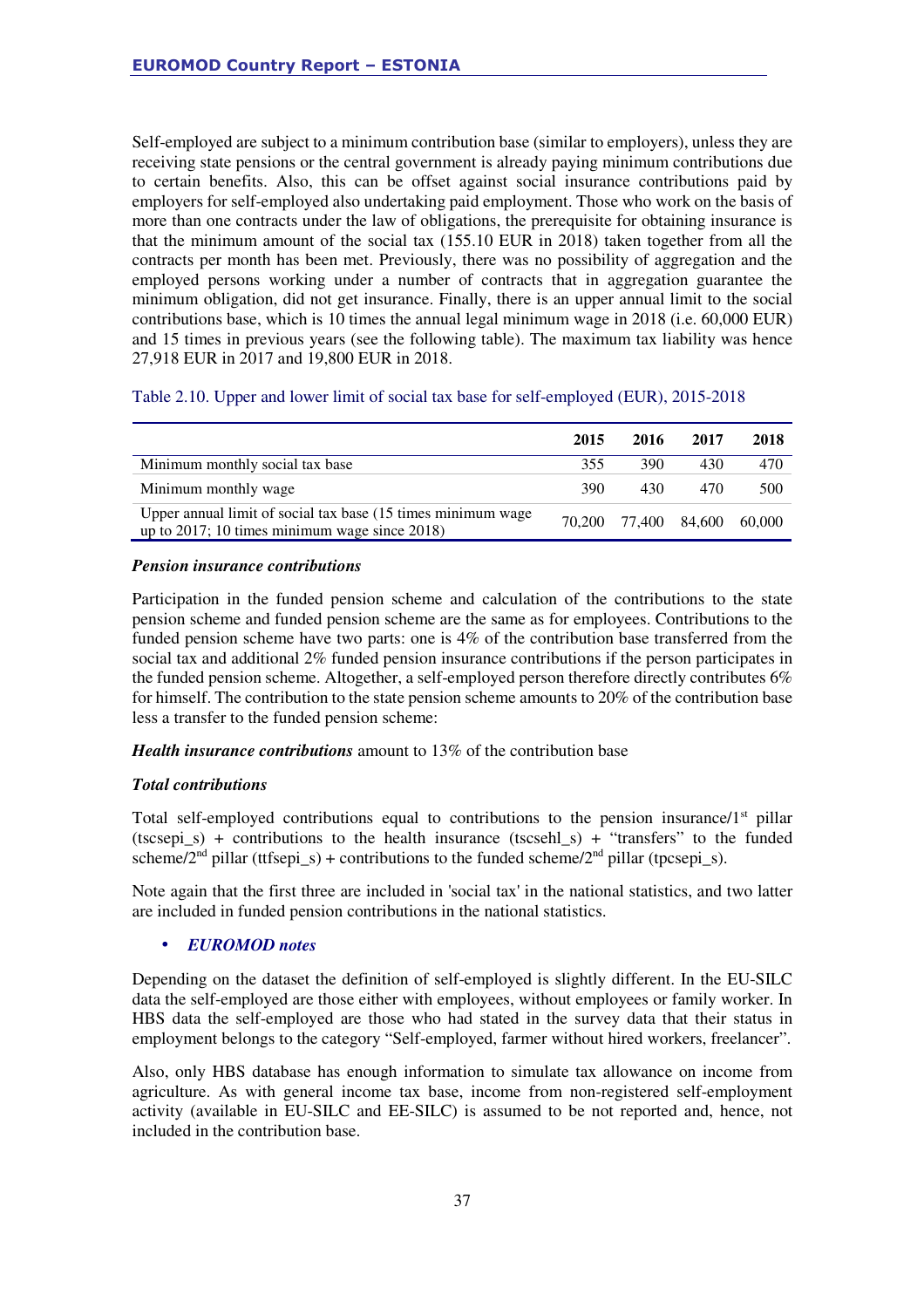#### **2.6.4 Credited contributions (tscct\_ee)**

Government pays social contributions on a certain minimum base (see Table 2.10 in previous section), determined each year with the government budget, for those receiving either childcare allowance (*lapsehooldustasu*), large family parent allowance (*seitsme- ja enamalapselise pere vanema toetus*), parental benefit (*vanemahüvitis*) or unemployment allowance. There are some other minor categories which are not included in the model.

Government pays both the health care insurance (tsccthl\_s) and the pension insurance part (tscctpi\_s) on the minimum base for those receiving childcare allowance, large family parent allowance, or parental benefit and only the health care insurance part for those receiving unemployment allowances. Unemployment insurance fund pays health care insurance contributions for those receiving unemployment insurance benefits and the base is equal to the benefits (hence can be smaller or larger than the minimum base).

There are extra pension insurance contributions (tpcctpi\_s), paid by the central government, to the  $2<sup>nd</sup>$  pillar for those raising young children. These are calculated as 1% of the maternity benefit for each related child until 2012. Since  $1<sup>st</sup>$  January 2013, the government pays 4% of the average taxable wage two years ago (€849.65 in 2015, €908.12 in 2016 and €969.05 in 2017 and  $\epsilon$ 1,029.85) for each child under three years old and born after 1<sup>st</sup> January 2013.

#### **2.7 Personal income tax**

Here we distinguish between (monthly) withholding income tax and (annual) income tax liability based on the final tax report. Withholding income tax is required for simulating subsistence benefit and needs-based family benefits which are based on current net income. Tax base for withholding tax is narrower than for the final tax liability, e.g. it does not include income from self-employment, rent, royalties, and only the main tax allowances are taken into account.

#### **2.7.1 Tax unit**

Withholding income tax is applied at the individual level, however, for the final tax liability married couples were allowed to submit a joint declaration before 2017. Since 2017, joint declarations were abolished though a few tax allowances could still be shared between spouses and a new tax allowance for spouse was introduced. A dependent child for the tax allowance purposes is defined as aged up to 17.

#### **2.7.2 Exemptions**

The following income sources are non-taxable: all family benefits (except parental benefit), unemployment allowance, unemployment retraining benefit, subsistence benefit, annual refund for low-paid employees (in 2016), scholarships and grants, voluntary maintenance payments and dividends, on which firms pay only corporate income tax in Estonia. Before 2011, compulsory maintenance payments (alimony) were considered part of taxable income of the recipient and tax deductible for the payer, since 2011 they are exempted of taxable income of the recipient and no longer tax deductible for the payer. Interest income was non-taxed if received from an EU financial institution before 2018 and taxable since 2018.

#### **2.7.3 Tax allowances**

Firstly, basic tax allowance, which equalled  $\epsilon$ 154 in 2015,  $\epsilon$ 170 in 2016 and  $\epsilon$ 180 EUR in 2017. In 2018, basic income tax allowance per month was raised to  $\epsilon$ 500 per month ( $\epsilon$ 6,000 euros per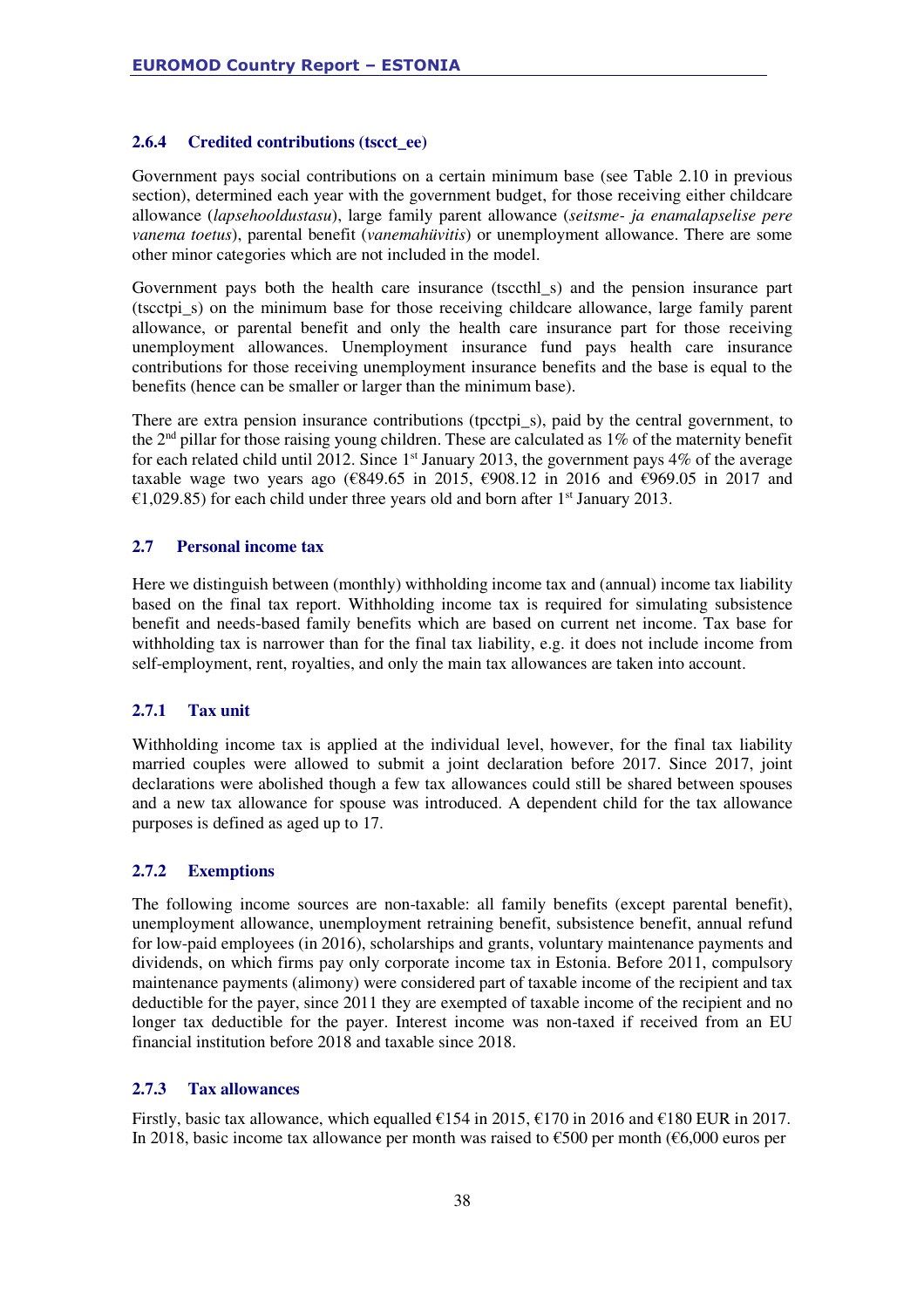year), while additional tax allowance on pensions and compensation for accident at work were abolished. Basic tax allowance also became income dependent in 2018:

- annual basic allowance is 6,000 euros for annual incomes up to 14,400 euros;
- $\blacksquare$  in case of annual incomes in the range of 14,400 to 25,200 euros, basic allowance is calculated according to the following formula:  $6,000 - 6,000 \div 10,800 \times$  (income amount  $-14,400$ ;
- **basic tax allowance is 0 for annual incomes above 25,200 euros.**

Secondly, tax allowance for pensions, which equalled  $\epsilon$ 220 in 2015,  $\epsilon$ 225 in 2016 and  $\epsilon$ 236 in 2017 (per month). Pension allowance was applicable only to state pensions (i.e. old-age, disability and survivors' pensions) and could be claimed jointly if both spouses received state pensions. The pension allowance was abolished in 2018.

Till 2018, there was also a tax allowance for compensation for an accident at work or an occupational disease and an allowance for tax-free childbirth benefit paid by employer, but these are of little importance and not simulated in EUROMOD. Basic tax allowance and tax allowances for pensions and compensation for an accident at work or an occupational disease could be claimed on a monthly basis, while other tax allowance can be claimed when filing a tax report in the following year.

Thirdly, a tax allowance for families, which amount per child (from the  $2<sup>nd</sup>$  onwards – since 2009) before 2016 was equal to the basic allowance less the taxable income of the children. From 2016 onwards, the amount of the additional child allowance was detached from the basic allowance and fixed at the level of basic allowance in 2015, i.e. the child allowance per each child from the 2 nd onwards is 1,848 EUR per year in 2016-2018.

Fourthly, a tax allowance for spouse was introduced in 2017, equal to 2,160 EUR per year less taxable income of the spouse. To be eligible, combined taxable income of the married couple must not exceed 50,400 EUR per year and the allowance cannot exceed the difference between 50,400 EUR and combined annual taxable income of the married couple.

Finally, there is a tax allowance for self-employment income from agriculture (which reduces liability both for income tax and self-employed SIC).

All allowances are non-refundable, i.e. their value cannot be larger than the income tax base. See also the following table.

|                                                              | 2015  | 2016  | 2017            | 2018                     |
|--------------------------------------------------------------|-------|-------|-----------------|--------------------------|
| Income tax rate                                              | 20%   | 20%   | 20%             | 20%                      |
| Basic tax allowance, EUR per month                           | 154   | 170   | 180             | 500                      |
| Tax allowance for pensions, EUR per month                    | 220   | 225   | 236             | $\overline{\phantom{a}}$ |
| Additional tax allowance for each child starting from  child | 2nd   | 2nd   | 2 <sub>nd</sub> | 2 <sub>nd</sub>          |
| Tax allowance for children, EUR per year                     | 1.848 | 1.848 | 1.848           | 1,848                    |
| Tax allowance for spouse, EUR per year                       |       |       | 2.160           | 2,160                    |

#### Table 2.11. Income tax parameters, 2015-2018

#### **2.7.4 Tax deductions**

First, contributions to the unemployment insurance fund and to the funded pension scheme are fully deductible from taxable income. Before 2011, compulsory maintenance payments (alimony) were also fully deductible.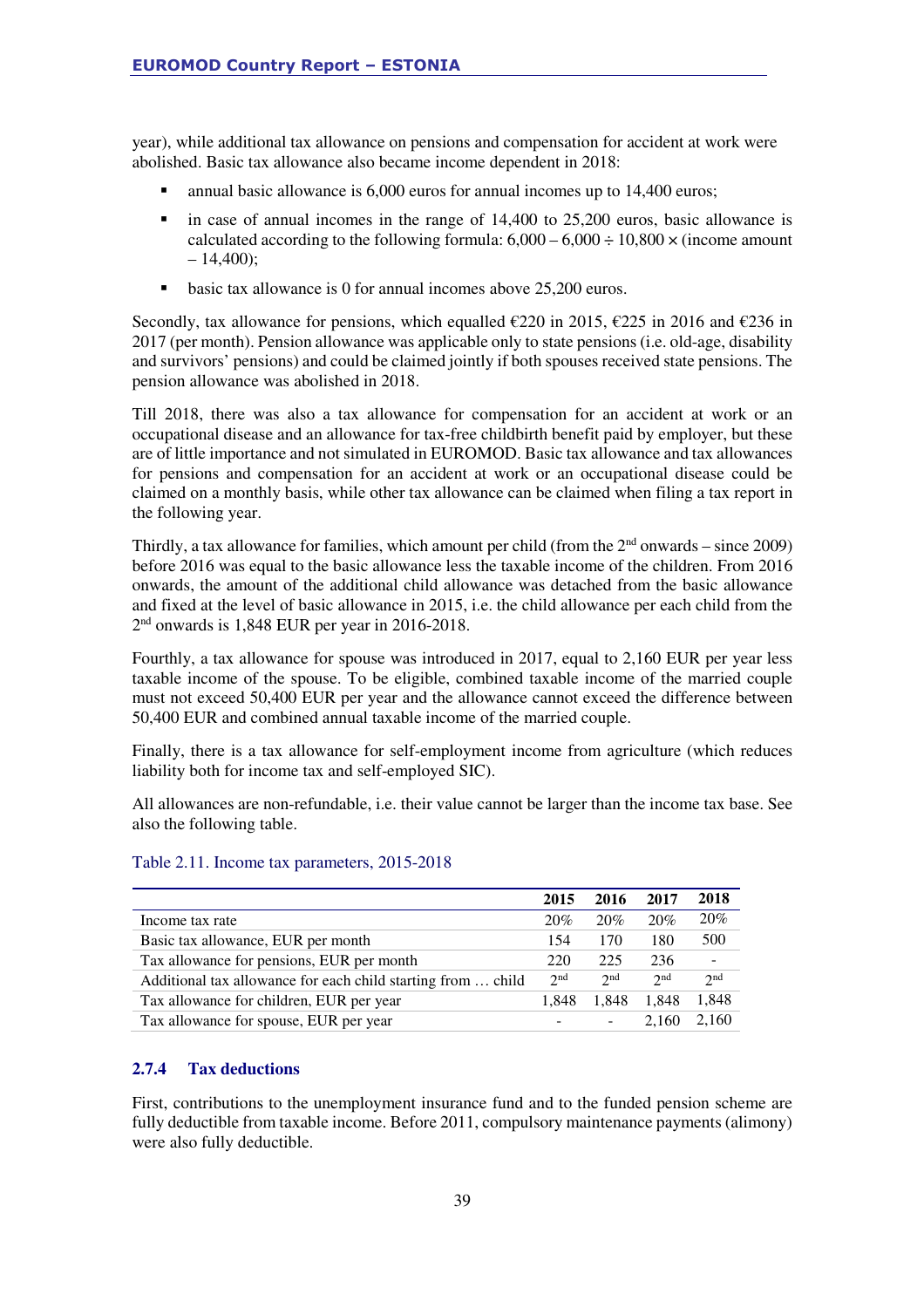Second, the following expenses can be deducted from taxable income, but no more than 50% of taxable income in total or 1,920 EUR (per year) in 2012-2015 and 1,200 EUR in 2016-2018: housing loan interest payments, education expenses and donations. Since 2017, housing loan interest payments are further capped at 300 EUR per year.

Third, pension contributions to the  $3<sup>rd</sup>$  pillar (i.e. voluntary funded scheme) can be deducted from taxable income, up to 15% of taxable income or 6,000 EUR (per year).

Fourth, 20% of rental income of one residential property can be deducted from taxable income since 2016 as it is considered to reflect owner's costs related to renting.

#### • *EUROMOD notes*

We do not have data on donations and these are excluded.

#### **2.7.5 Tax base**

Income tax base is calculated as taxable incomes (see section 2.7.2 for exemptions) less allowances and deductions.

#### *Withholding income tax*

Incomes subject to withholding income tax can be grouped into two:

- 1) incomes for which the basic allowance is not taken into account: sickness benefit and maternity benefit paid (by the Estonian Health Insurance Fund), and royalties.
- 2) incomes for which the basic allowance is usually taken into account: disability pension, old-age pension, survivors' pension, parental benefit, unemployment insurance benefit, employment income, severance payments, taxable maintenance payments received (i.e. alimony), less alimony payments made (before 2011) and social security contributions by employees.

In the case of pensions, the pension allowance is also taken into account.

There is a single income tax rate  $(21\%$  in 2008-2014 and 20% in 2015-2018), with the exception of 10% tax rate on private pensions.

Withholding income tax is a sum of three components:

- a) income tax on items that take into account the basic allowance and the pension allowance,
- b) income tax on items that do not take into account tax allowances,
- c) income tax on private pensions.

#### *Final income tax*

Compared to the withhold income tax, final income tax takes into account several additional aspects:

- 1) tax base includes income from self-employment,
- 2) married couples may submit a joint declaration (before 2017) or transfer some tax allowances if unused (since 2017),
- 3) there is an additional allowance for families with children,
- 4) there are deductible expenditures (education expenses, mortgage interest payments, contributions to the voluntary pension funds, part of rental income).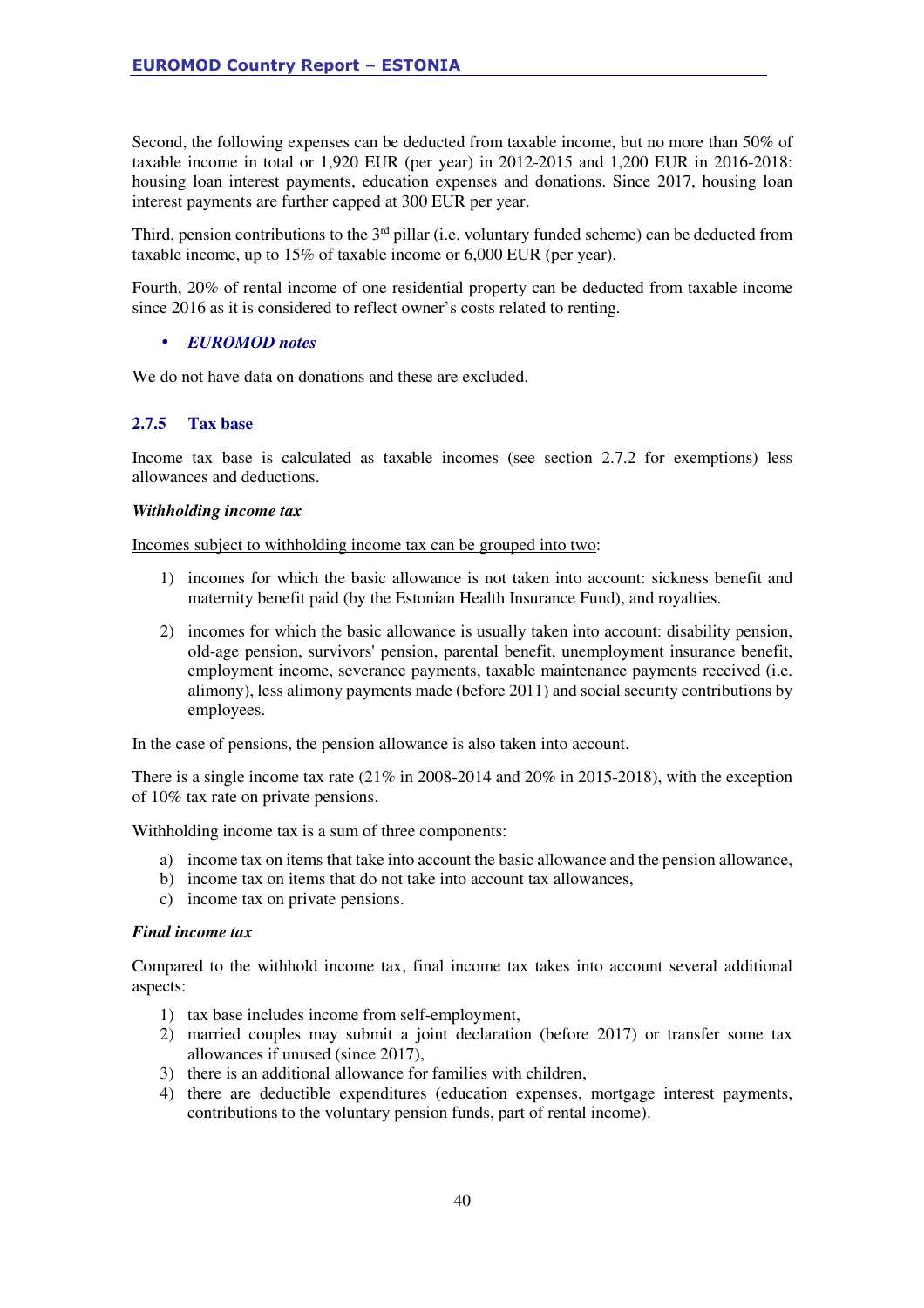#### Income from self-employment

Taxable income from self-employment is equal to income from self-employment less related expenses (directly available in EU-SILC and EE-SILC), and minus social insurance contributions, except contributions to the funded pension scheme. The latter can be deducted from total income. Taxable business income is derived on individual basis.

#### • *EUROMOD notes*

Due to data limitations we cannot simulate sickness allowance, child birth allowance and deductions related to donations and trade union membership fees. In EU-SILC and EE-SILC data we cannot separate agricultural income and hence cannot simulate the tax allowance for selfemployment income from agriculture.

Simulation of large family tax allowance is partly optimised by assigning it to the spouse with highest taxable income (before applying the allowance itself), in the case of a cohabiting couple.

#### **2.7.6 Annual refund to low-paid employees (tinrf\_ee)**

#### • *Brief description*

Annual refund to low-paid employees (*madala sissetulekuga töötava isiku iga-aastane tagasimakse*) is a non-taxable benefit paid once a year to people with low pay. It was valid only in 2016 and people could apply for it when submitting a tax report in 2017 for the previous calendar year.

#### • *Definitions and eligibility conditions*

The unit of analysis is an individual person and to be considered eligible for the refund he/she must be at least 18 years old resident of Estonia. The person must have been a full-time employee for at least six months in the previous calendar year with an annual taxable income smaller than the ratio of annual refund rate divided by the benefit withdrawal rate (0.35 in 2016).

People who have been occupied with several non-full-time jobs are also considered to be eligible if their workload in aggregate term meets the full-time condition (with exceptions for people with reduced work ability, who can work part-time and still be eligible for the refund).

#### • *Amount of the refund*

The sum of the refund depends on the annual taxable income, final income tax liability (limits the maximum amount of benefit), months in work, a refund rate and a withdrawal rate. The benefit rate is established in the State Budget Act and for 2016 it is stipulated at 228 EUR per month. The refund rate must not be lower than the latest absolute poverty line calculated by the Statistics Estonia. The withdrawal rate is set at 0.35. The formula used for calculating the sum of tax refund for a single full-time worker can be written as follows:

*Tax refund = max{min[*(*refund rate \* 12 – annual taxable income* \* *withdrawal rate) / 12 \* number of months in work; annual paid income tax]; 0}* 

The upper limit of the refund is person's final income tax liability. As income increases then the refund increases too. After certain point, a further increase in income results in the decreasing sum of refund until to the income level equals the refund rate divided by the withdrawal rate (0.35). The sum of refund is adjusted to the number of months the person was in full-time employment in the previous year.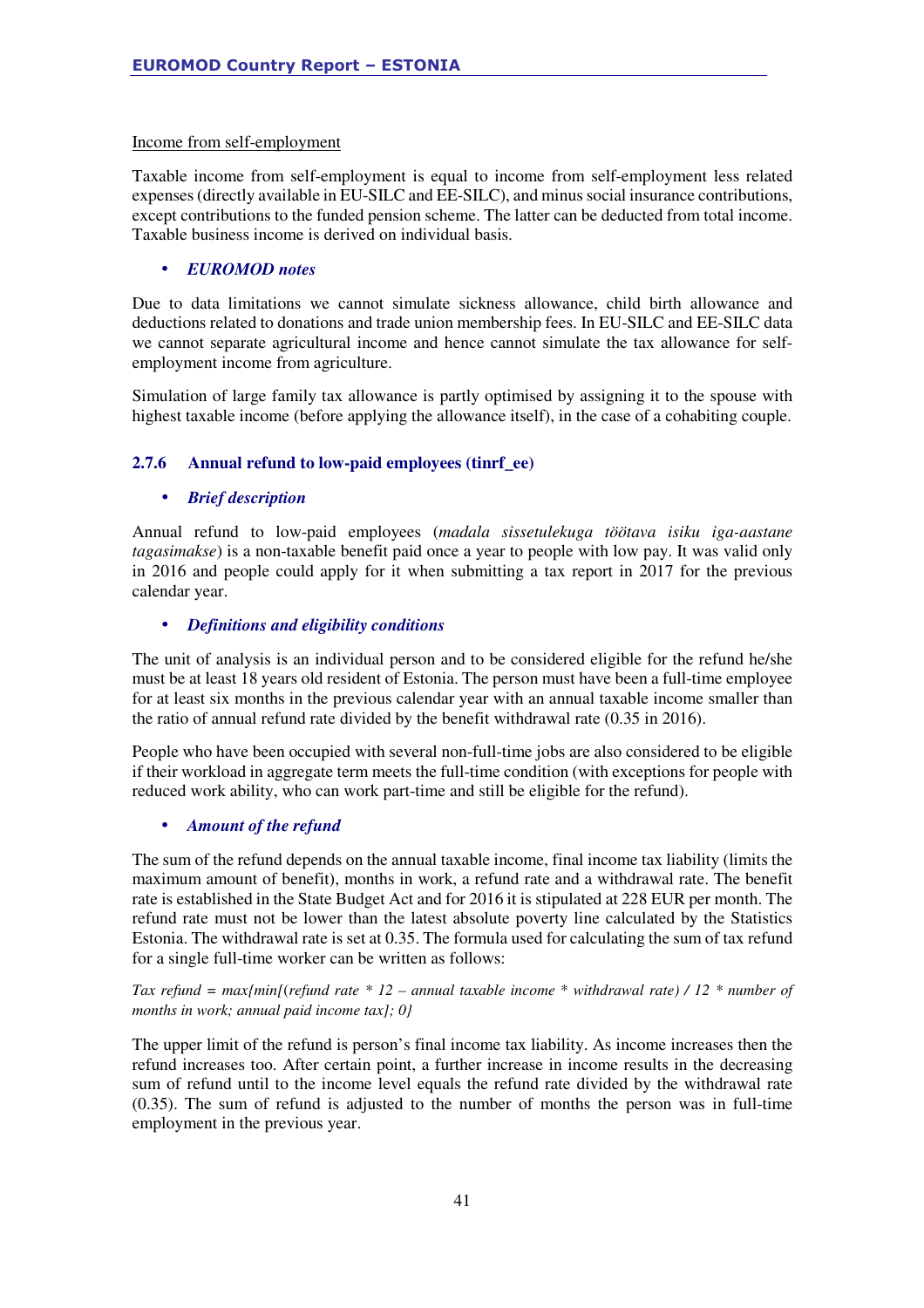In the case of joint declarations, individual upper limits applicable to each spouse are determined on the basis of final joint tax liability which is allocated in proportion to person's taxable income to the total joint taxable income (taking into account certain allowances).

#### • *EUROMOD notes*

The formula above is re-arranged as follows for implementation

*Tax refund per month = max{min[*(*refund rate – taxable income per month* \* *withdrawal rate) / 12 \* number of months in work; paid income tax per month]; 0}* 

Due to the accrual accounting method in the national accounting, the refund is already included in the 2016 policy year in EUROMOD (the first pay-outs will be in spring 2017).

Eligibility conditions applied in EUROMOD do not cover specific conditions for people with reduced ability to work (in terms of full-time employment requirement), and it is also not possible to check whether people have been employed/worked at least under one employment contract per month (and at least for six months in the previous year).

In the case of joint declarations, the individual upper limit of the refund is calculated as a proportion of final tax liability where the proportion is defined as his/her positive taxable income to the total positive taxable income (without applying any allowances).

Although the refund is not taxable, it is included in the means tests for the subsistence benefit and needs-based family benefit.

#### **2.8 Minimum wage**

#### • *Brief description*

Monthly and hourly minimum wage is set by annual bipartite agreements between the Estonian Trade Union Confederation and the Estonian Employers' Confederation, and then brought into effect by a government decree. Minimum wage applies nationwide to all employees. Some sectors may have additional negotiations between representatives of employees and employers to agree on a more favourable wage policy affecting particular occupations, but these are not simulated.

#### • *Definitions and eligibility conditions*

The unit of analysis is individual. If the actual wage is less than minimum wage then wage is replaced with minimum hourly wage times actual working hours.

#### • *Amount*

Amount is a flat-rate sum per month.

Table 2.12. Minimum wage, EUR

|           |      | 2015 2016 2017 2018 |           |      |
|-----------|------|---------------------|-----------|------|
| Per month | 390  | 430                 | 470       | 500  |
| Per hour  | 2.34 |                     | 2.54 2.78 | 2.97 |

#### • *EUROMOD notes*

Monthly income from employment (taking into account the number of months in work) is set equal to minimum wage (proportional to hours worked) if the income from employment is less than minimum wage, but positive, and if working hours are less than or equal to 40 hours per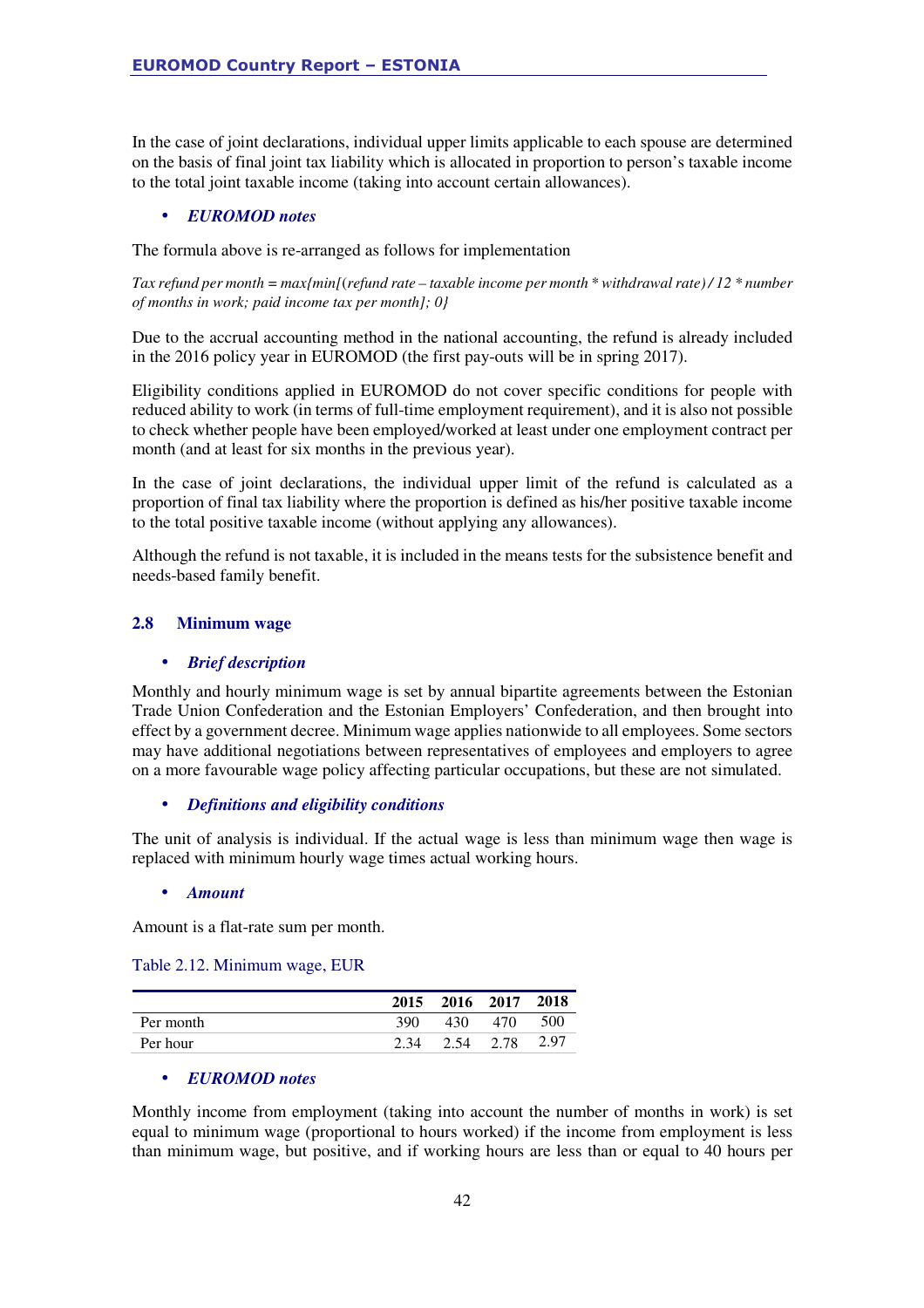week. We do not apply the minimum wage correction when a person earns more than a monthly minimum wage, but its hourly wage is still less than a minimum wage.

Minimum wage adjustments are not applied in the baseline simulations.

### **3. DATA**

#### **3.1 General description**

There are currently four types of Estonian datasets available as input data for EUROMOD:

- 1) European Union Survey of Living Conditions (EU-SILC) 2006, 2007, and 2008 data for Estonia;
- 2) Estonia Social Survey 2006, 2007 and 2008 (*Eesti Sotsiaaluuring 2006, 2007, 2008*  EE-SILC), which is a national version of EU-SILC data and which was used by the Statistics Estonia to construct the EU-SILC database;
- 3) EU-SILC 2010, 2012, 2015 and 2016 datasets that have been supplemented with a few detailed income variables and labour market information from the EE-SILC 2010, 2012, 2015 and 2016 database (with the permission of Eurostat and Statistics Estonia).
- 4) Household Budget Survey 2005 (*Eesti leibkonna eelarve uuring* HBS).

The Household Budget Survey 2005 was discussed in detail in previous country reports, see Lüpsik et al. (2008) and Võrk et al. (2010), and we do not cover it in this report. Võrk et al. (2010) included an overview of the EE-SILC 2006 and EU-SILC 2006 datasets; Võrk and Paulus (2011, 2012, 2014) included an overview of the EE-SILC and EU-SILC datasets for 2007, 2008 and 2010 waves, respectively. Võrk et al. (2015, 2016) covered a combined EU-SILC and EE-SILC 2012 dataset.

This section describes a combined EU-SILC and EE-SILC 2016 dataset. Note that since the 2013 wave, Estonian SILC draws information on main pensions and benefits from the official registers of Estonian Social Insurance Board, Health Insurance Fund and Unemployment Insurance Fund. Since the 2014 wave, most market income components are register-based too (provided by the Estonian Tax and Customs Board). Only a few income components remain question-based (e.g. private transfers, subsistence benefit).

| EUROMOD database        | EE 2016 c2                        |
|-------------------------|-----------------------------------|
| Original name           | EU-SILC (UDB 2016-1)              |
| Provider                | Eurostat (and Statistics Estonia) |
| Year of collection      | 2016                              |
| Period of collection    | February-May                      |
| Income reference period | 2015                              |
| Original sample size    | 15,193 individuals                |
|                         | 6,026 households                  |

#### Table 3.1. EUROMOD database description

For an overview of sampling methods, response rate and other quality indicators of the data and imputations carried out by Statistics Estonia see the quality report by Statistics Estonia (2016).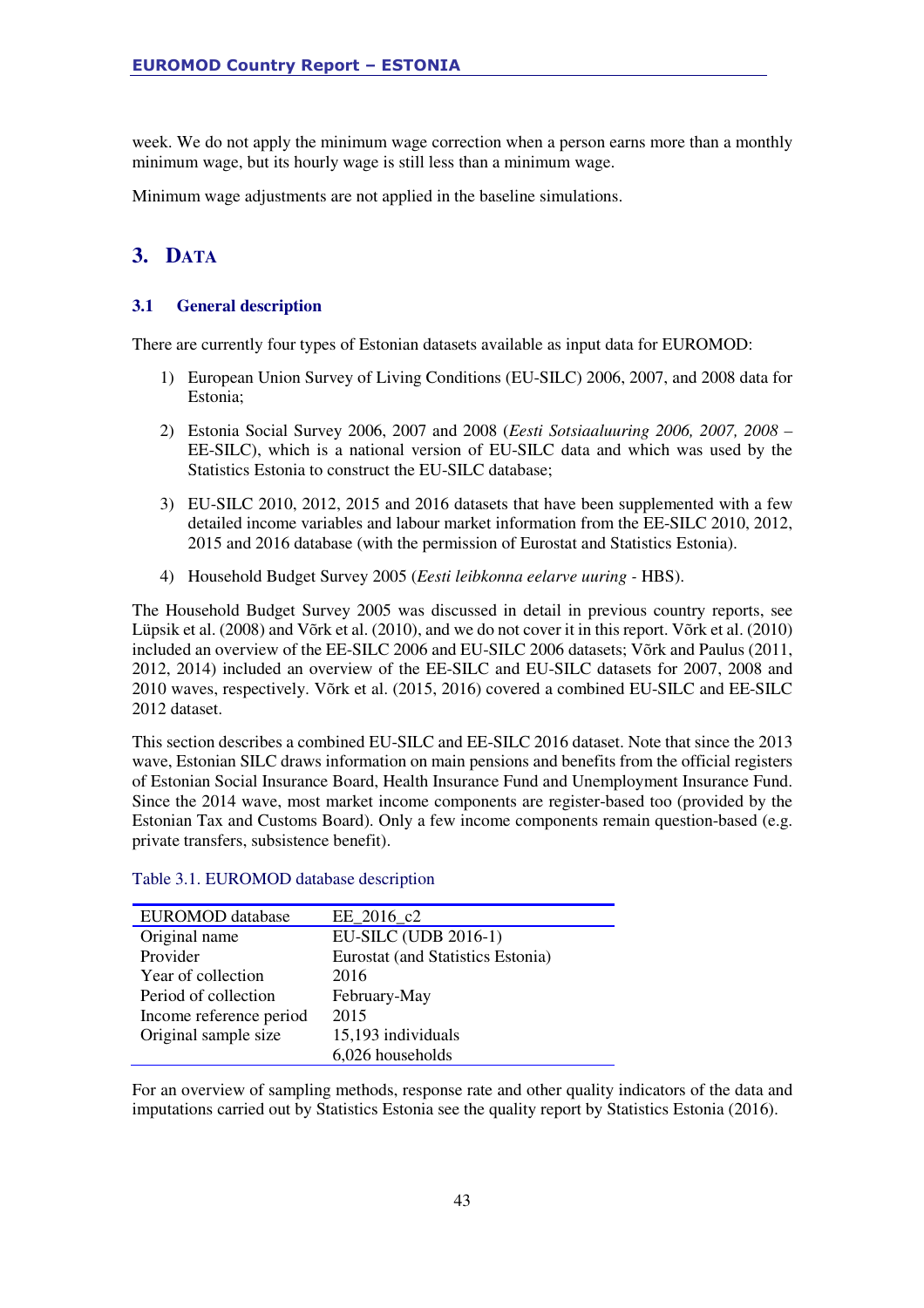#### **3.2 Data adjustment**

The EU-SILC database has the same number of individuals and households as the national version, but includes less detailed information on income components. Therefore some additional variables were merged from the national version (exact match of individuals was achieved by using an ID map).

The variables merged from the national dataset are the following:

- a) whether a person has joined the compulsory funded pension scheme (II pillar);
- b) each family benefit separately: maternity benefit, pregnancy benefit, child allowance, child care allowance, large family parent allowance, single parent child allowance, childbirth allowance, maintenance allowance and other family benefits (contains foster care allowance, start in independent life allowance, benefits paid by municipalities and foreign allowances related to children/family);
- c) subsistence benefit, separately from other (minor) social assistance benefits;
- d) separately unemployment insurance benefit, unemployment allowance, severance payments (consists of redundancy benefit, benefits paid in case of insolvency of employers and redundancy related income (by Estonian Tax and Customs Board)), other unemployment benefits (start-up subsidy), as well as the duration of registered unemployment (in days);
- e) an indicator for persons registered as self-employed;
- f) financial capital/assets (imputed);
- g) self-employment income from non-registered activities;
- h) the number of rooms and the size of the residence area in square meters.

Adjustments to variables are kept to a minimum. In a few cases implausibly high (observed) values of unemployment allowance benefits were assigned to unemployment insurance benefits.

To guarantee consistency between demographic variables and income variables which refer to the previous year (and on which EUROMOD simulation are based), all children born between the end of the income reference period and the date of interview have been dropped from the sample. In EU-SILC 2016 there were 33 such children. No adjustments to the weights have been done.

#### **3.3 Imputations and assumptions**

#### **3.3.1 Time period**

Income and expenditure information in SILC refer to the previous calendar year, with the exception of housing costs which refer to the current monthly average as estimated by the household. As EUROMOD uses (average) monthly data as an input, all annual incomes and expenditure are divided by twelve. Simulations of short term benefits (e.g. unemployment benefits) also take into account how many months particular income source was received (if available). Note that some socio-economic variables (e.g. education, marital status) refer to the survey week.

#### **3.3.2 Gross incomes**

In the SILC data missing values have been imputed, if necessary. Most of the imputations have been done by Statistics Estonia. See the EU-SILC 2016 quality report Section 6.3.3 for the imputation procedure. A few remaining imputations were done jointly by the authors and they are described in detail in the Data Requirement Document (DRD), following the templates prepared by the EURMOD core team as closely as possible.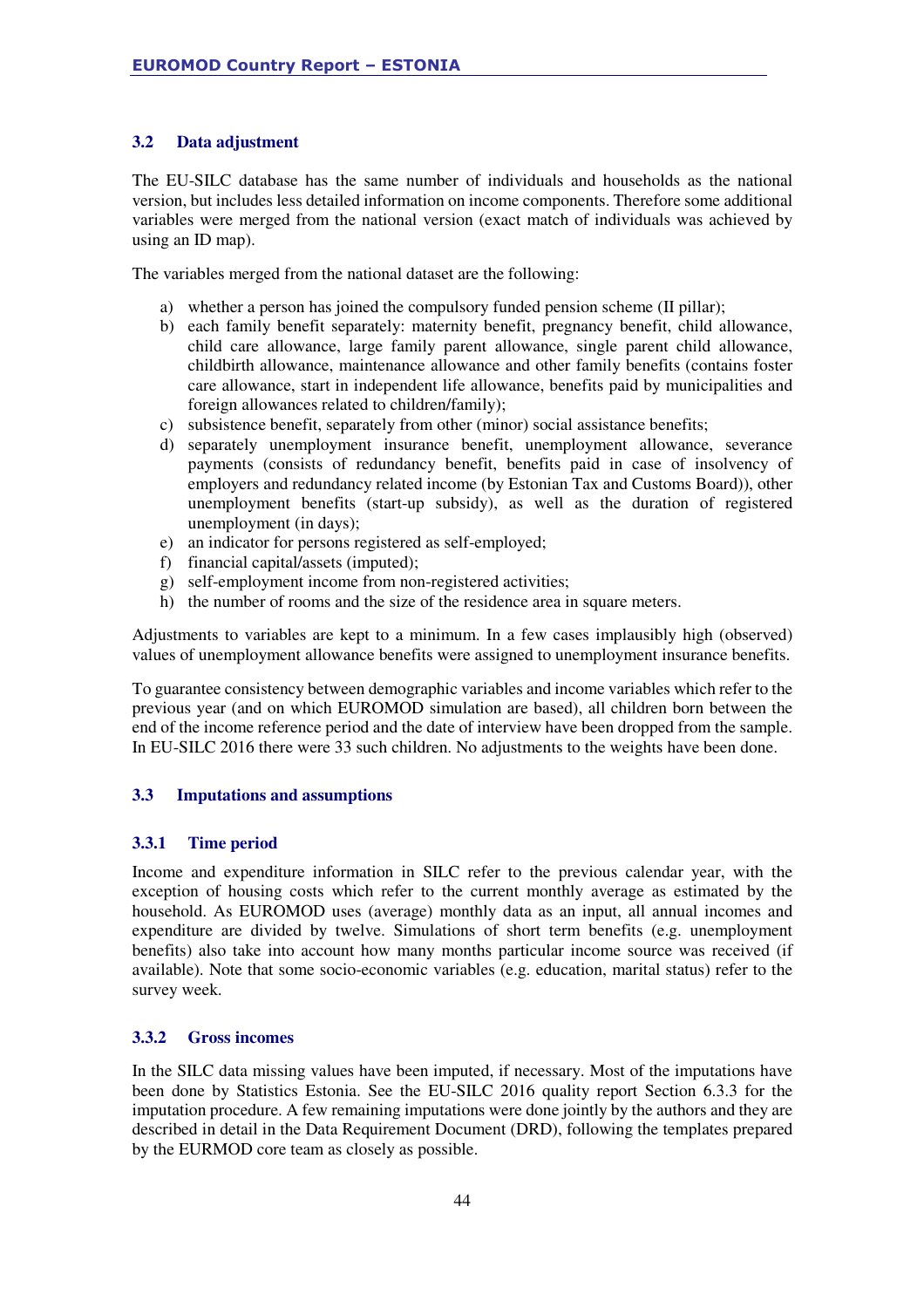In the national SILC questionnaire, most income components are collected in net terms by default. Regarding wages and salaries, income from rental, income earned by children and income from self-employment, the respondent may choose if he/she wants to report net or gross amounts. All reported incomes are converted into both net and gross incomes by using algorithms deduced from tax laws by Statistics Estonia.

By default the Eurostat version of the SILC (EU-SILC) has all values in gross terms (though at more aggregated level), while the national version has (additional) detailed benefit information but mostly with net values. The income variables that were merged from the EE-SILC database were converted to gross values by inverting the tax rules (backward calculations).

#### **3.3.3 Disaggregation of harmonized variables**

We have merged disaggregated benefits from the national SILC data; hence, no further disaggregation was needed.

The housing benefit variable in the EU-SILC includes the subsistence benefit (as it has a component related to housing costs) and other social assistance benefits. In EUROMOD these are reclassified as social assistance benefits. They are all non-taxable, therefore no net-to-gross imputations is needed. Subsistence benefits may include additional subsistence benefits (*täiendav toimetulekutoetus*) that are not related to formal rules but based on ad hoc decisions by local municipalities.

#### **3.3.4 Additional imputations and net-to-gross conversions by country team**

The derivation of other variables needed for EUROMOD is described in the DRDs. Generally the standard approach provided by the EUROMOD core team was applied. Imputations specific to the Estonian SILC were as follows.

Financial capital asset variable was imputed based on national SILC (detailed information regarding received deposit interest, dividends and interest on bonds) and external data on interest rates (in 2015 the deposit interest rate was 0.54% and the nominal yield of bonds 1.08%). The nominal yield of stocks paying out dividends was assumed to be 4.2% based on Tallinn Stock market dividends and stock values in 2015.

Parental allowance for large families (*bcclg*) was imputed and separate from a partially aggregated variable in the national SILC. Imputation was based on number of eligible children in the household and fixed amount of benefit per month (€168.74 in 2015).

National SILC 2016 provides the duration of registered unemployment, which was used to proxy the combined receipt of unemployment benefits (bunmy), while the number of months in receipt of unemployment insurance benefit and unemployment allowance had to be imputed. In the case of unemployment allowance, the length of receipt (bunncmy) was assigned according to the daily rate and annual amount of allowance and the number of months in receipt of unemployment insurance benefit (bunctmy) was derived as the difference between the period of registered unemployment and the length of receipt of unemployment allowance.

The number of rooms and the size of flat/house in square meters, which are needed for simulation of the subsistence benefit, were merged from the national SILC. Note that the distribution of number of rooms in EU-SILC differs considerably from the national variable.

#### *Participation in the funded pension scheme*

Participation in a compulsory funded pension scheme (the second pillar) is compulsory for new entrants to the labour market (born 1983 or later), but voluntary for employees who were in the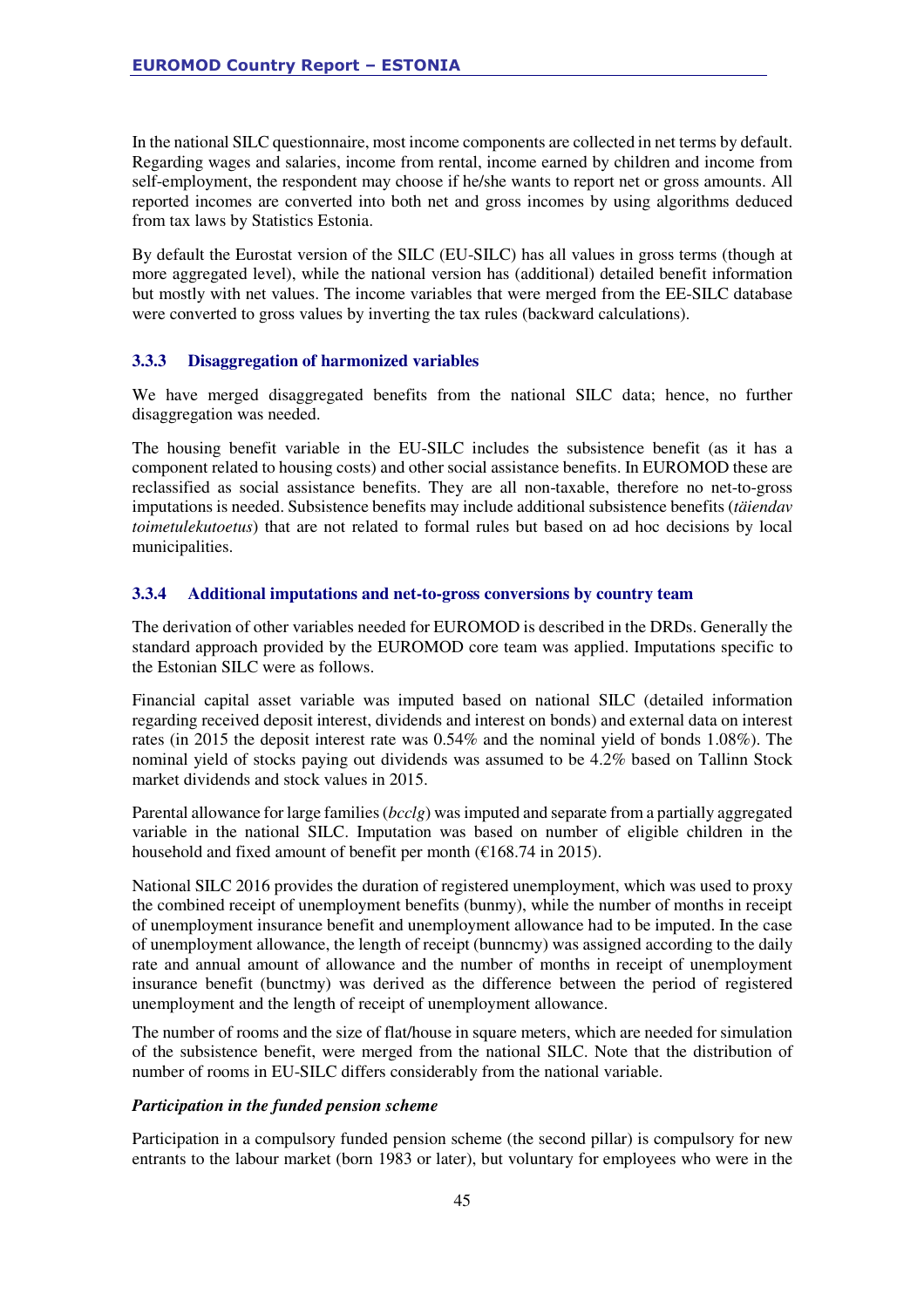labour market in 2002 when the scheme was introduced. Cohorts born in 1941 or before (i.e. those beyond the pension age at the time of the reform) were not allowed to join the scheme. Participation in the funded pension scheme is compulsory from the age of 18.

We do not have information on the participation in the funded pension scheme in the EU version of the SILC, but we have the information on participation of those employed in the national version of the SILC, which was merged with the EU-SILC data set (*lpm*). The participation decision was simulated for unemployed and inactive people, applying the same proportions by age and gender groups. More specifically, a uniformly distributed random number from the 0-1 interval was drawn (in Stata with a fixed seed number): if the resulting number was lower than the corresponding share of contributors the person was assigned a value 1, otherwise value 0.

The continuation of contributions to the funded pension scheme in 2010-11 (variable *lpm01*), and an increase in contributions in 2014-17 (variable *lpm02*) were simulated by randomly assigning people into these groups. The proportions by age, gender and labour earnings decile were derived from the microdata of the Estonian National Social Insurance Board.

Table 3.2. Distribution of people according to their decision to increase contributions to the second pillar and the contribution rates (in parentheses)

| Did the person increase<br>contributions in 2014-2017?<br>(lpm02)<br>Did the person continue paying own<br>contributions in 2010-2011? $(lpm01)$ | l Yes             | N <sub>o</sub>     | Total   |
|--------------------------------------------------------------------------------------------------------------------------------------------------|-------------------|--------------------|---------|
| Yes                                                                                                                                              | 40,410<br>$(3+6)$ | 179,943<br>$(2+6)$ | 220,353 |
| N <sub>o</sub>                                                                                                                                   | 65,730<br>$(3+6)$ | 359,929<br>$(2+4)$ | 425,659 |
| Total                                                                                                                                            | 106,140           | 539,872            | 646,012 |

Source: Ministry of Finance.

Based on the Estonian Pension Register anonymous individual level data that cover all people in Estonia that have any social tax record since 1999, we calculated the proportion of people who continued their contributions in each group of age, gender and labour earnings decile in 2011.

The resulting proportions are described in Figure 3. The proportion of those who continued contributions in 2010 and increased in 2014-2015 is underestimated with SILC data. It means that for employed people net disposable income is slightly oversimulated.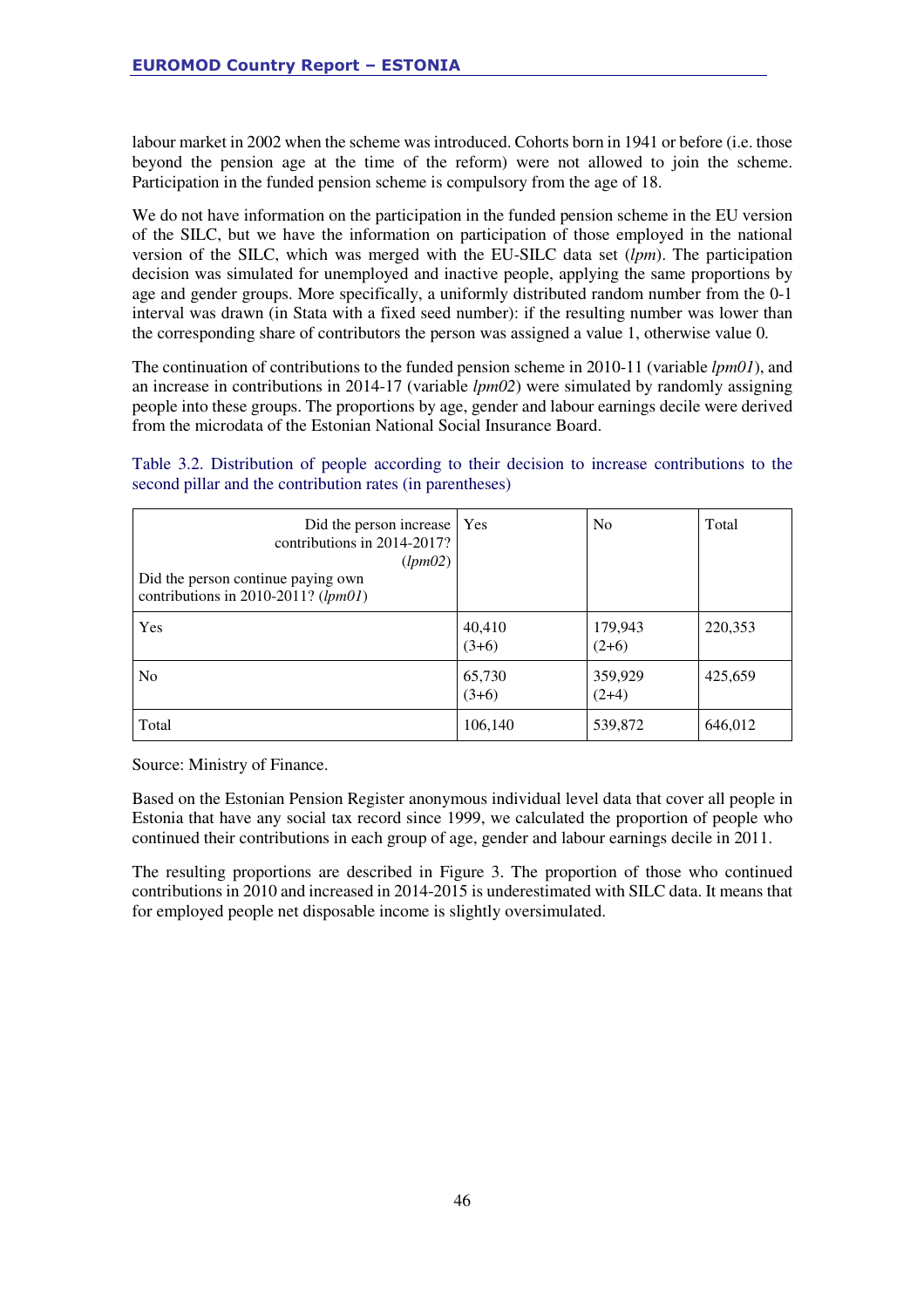

Figure 3. Simulated and actual proportions of population in EU-SILC data and registry data

Source: Estonian National Social Insurance Board microdata, own simulations.

#### **3.4 Updating**

To account for any mismatch between the income reference period and the policy year, updating factors are used. Each monetary variable (i.e. each income component) is updated so as to account for changes in the non-simulated variables that have taken place between the income reference year of the data and the year of the simulated tax-benefit system. Updating factors for market incomes are generally based on changes in the average value of an income component between the income reference year of the data and the policy year. In case no data were available, official forecasts of prices or average wages is used. Benefit and tax variables (public pensions, in particular) are uprated on the basis of statutory indexation to capture policy effects and changes in average values (or movements in prices) are used as alternatives when such information is not available. For detailed information about the construction of each updating factor as well as the sources that have been used, see Annex 1.

As a rule, updating factors are provided for all income components present in the input dataset. Note however that in the case of income components also simulated in the model, the simulated amounts are used in the baseline rather than uprated original variables in the dataset. This facilitates the use of the model in cases when the user wishes to disregard a particular simulated variable.

#### **4. VALIDATION**

#### **4.1 Aggregate Validation**

EUROMOD results are validated against external benchmarks. Detailed comparisons of the number of people receiving a given income component and total annual amounts are shown in Annex 3. Both market incomes and non-simulated taxes and benefits in the input dataset as well as simulated taxes and benefits are validated against external official data. The main discrepancies between EUROMOD results and external benchmarks are discussed in the following subsections. Factors that may explain the observed differences are also discussed. In addition, Annex 2 presents and discusses the estimates of policy effects in 2017-2018.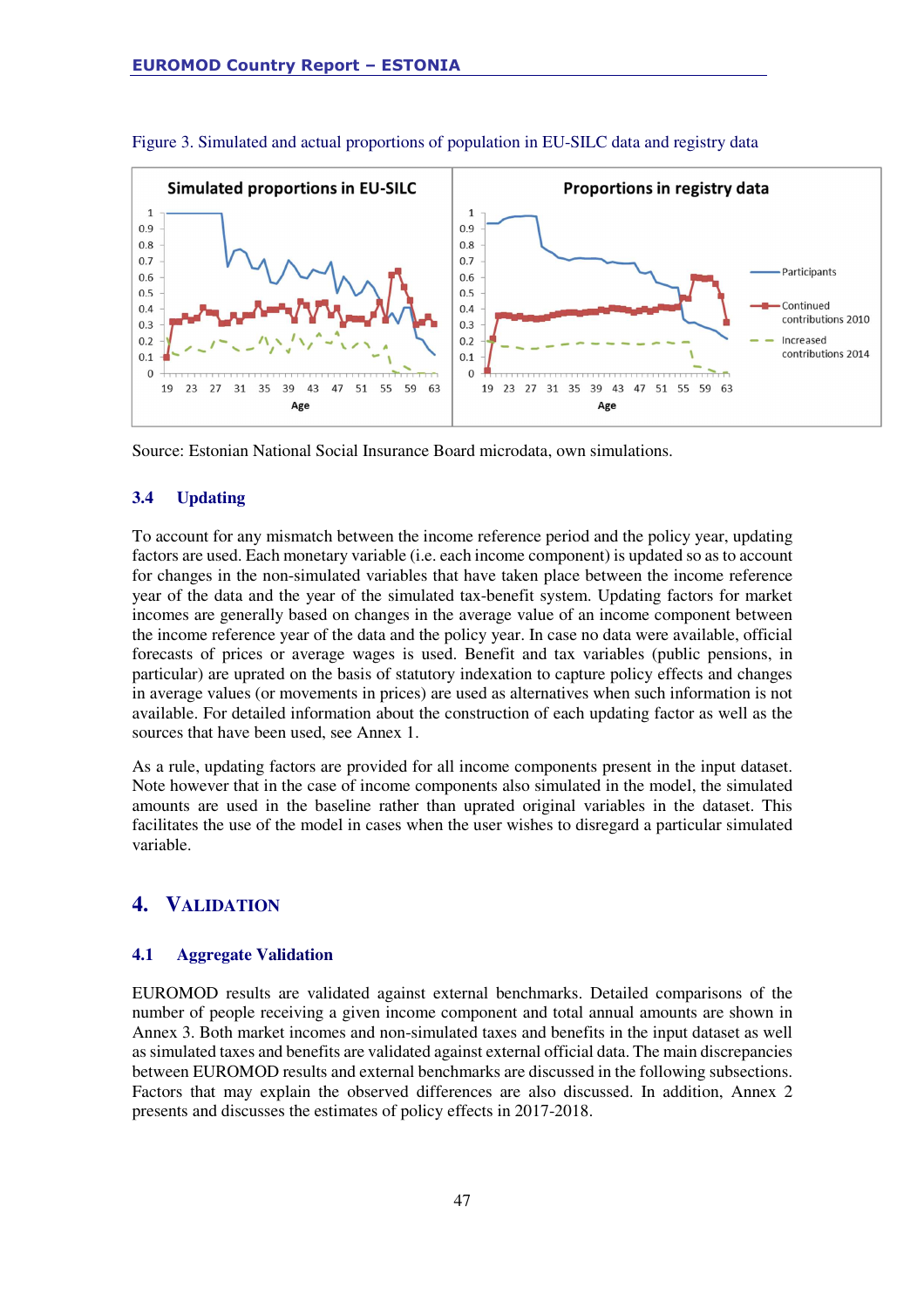#### **4.1.1 Components of disposable income**

The definition of disposable income in EUROMOD follows closely EU-SILC definition. The minor differences are outlined in the following table. Note that disposable income in EUROMOD is constructed using simulated components whenever possible and, hence, the values of two disposable income concepts are not identical.

|  | Table 4.1. Components of disposable income |  |
|--|--------------------------------------------|--|
|  |                                            |  |

|                                                   | <b>EUROMOD</b> | <b>EU-SILC</b> |
|---------------------------------------------------|----------------|----------------|
|                                                   | 2015           | 2016           |
|                                                   | ils_dispy      | HY020          |
| Employee cash or near cash income                 | $+$            | $+$            |
| Employer's social insurance contribution          | $\Omega$       | $\Omega$       |
| Company car                                       | $\Omega$       | $+$            |
| Contributions to individual private pension plans | $\Omega$       | $\theta$       |
| Cash benefits or losses from self-employment      | $+$            | $+$            |
| Pension from individual private plans             | $+$            | $+$            |
| Unemployment benefits                             | $+$            | $+$            |
| Old-age benefits                                  | $+$            | $+$            |
| Survivor' benefits                                | $+$            | $+$            |
| Sickness benefits                                 | $+$            | $+$            |
| Disability benefits                               | $+$            | $+$            |
| Education-related allowances                      | $^{+}$         | $+$            |
| Income from rental of a property or land          | $^{+}$         | $^{+}$         |
| Family/children related allowances                | $\pm$          | $\pm$          |
| Social exclusion not elsewhere classified         | $+$            | $+$            |
| Housing allowances                                | $\pm$          | $\pm$          |
| Regular inter-household cash transfer received    | $^{+}$         | $+$            |
| Interests, dividends, etc.                        | $^{+}$         | $+$            |
| Income received by people aged under 16           | $^{+}$         | $^{+}$         |
| Regular taxes on wealth                           |                |                |
| Regular inter-household cash transfer paid        |                |                |
| Tax on income and social contributions            |                |                |
| Repayments/receipts for tax adjustment            | $^{+}$         | $^{+}$         |

Note: repayments/receipts for tax adjustment in EU-SILC can also relate to income received before the income reference period, while the simulated variable in EUROMOD refers strictly to the income reference period.

#### **4.1.2 Validation of incomes inputted into the simulation**

Macrovalidation tables are included in Annex 3. Simulations are done using policy rules valid as of 30th June – to simulate instead (major) policy changes throughout the year of interest, FYA policy switch would need to be activated.

In the base year, 2015, the number of employed in the SILC data matches closely the number of employed from the Labour Force Survey (97%) (see Table 4.2 in the Annex), for the number of unemployed the ratio is very close, 101%. As the labour market situation has continuously improved since 2015 and EUROMOD baseline scenarios do not make adjustments for employment changes, the employment number is further underestimated for 2016-2018. The actual number of unemployed fluctuates and is overestimated in 2017-2018 but underestimated in 2016.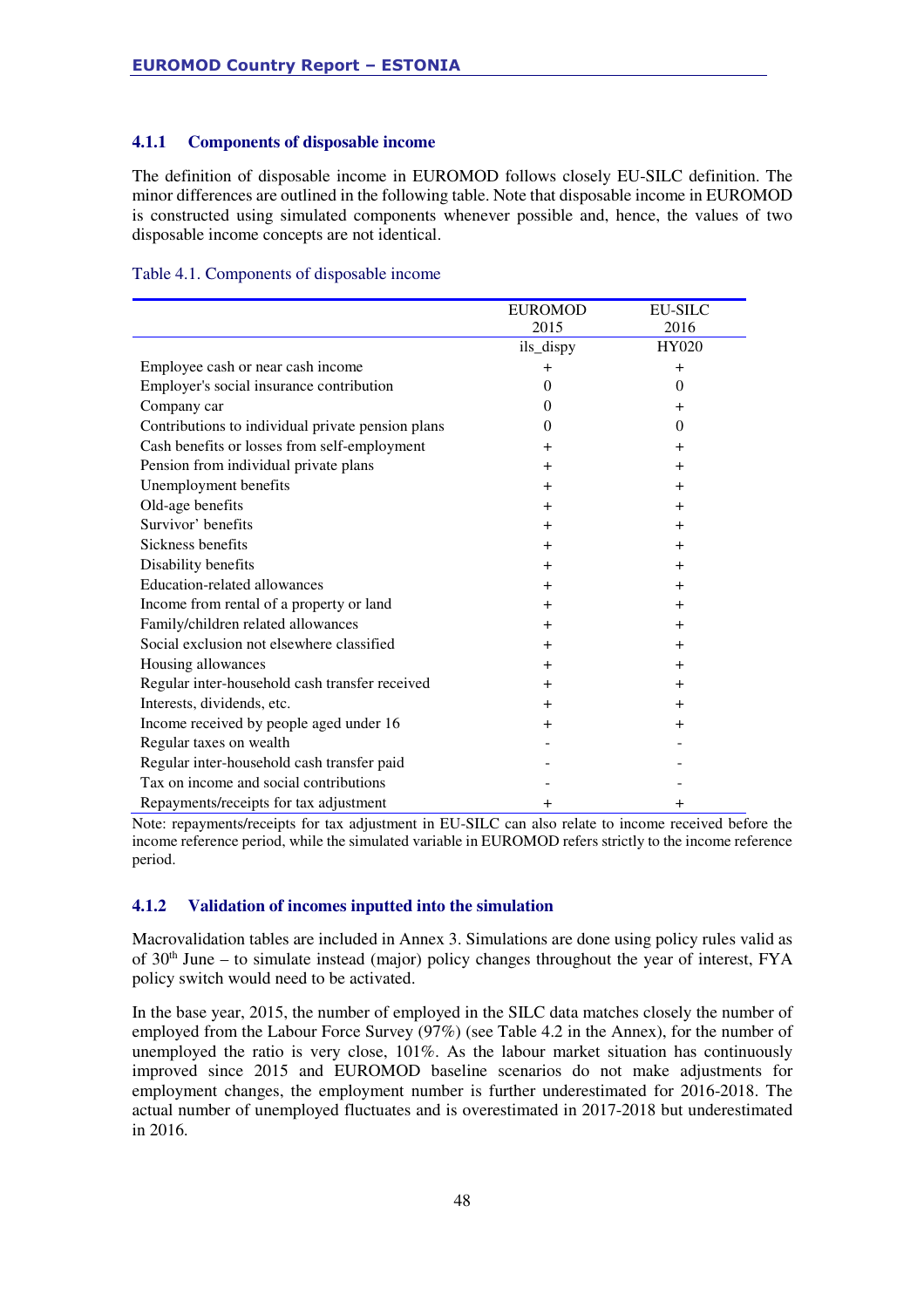The number of individuals with employment income is well estimated (ratio 1.00 in 2015) in the data compared to those who pay income tax on labour earnings (see Table 4.3 in the Annex 3). This is expected given that employment income information in SILC is also register-based. However, the number of people with income from registered self-employment (questionnairebased) is severely underestimated (about 67% coverage in 2015), compared to data from income tax returns.

Survey data also overestimate the number of individuals receiving private pension (about  $121\%$ ) in 2015), which might be due to sampling variation. The number of households with rent income in SILC is about 6 times higher than the number of people declaring rent income in 2015, which can be an indication of underdeclaring of rent income. Indeed, the number of people declaring rent income has increased from 2,500 in 2009 to 8,500 in 2017.

There are quite a few people receiving investment income in the dataset, but the majority receives only interest on bank deposits. Unfortunately, there is no good external information available. There are also no external statistics available for income received by people aged under 16 and regular inter-household cash transfers (both received and paid).

Average employment income corresponds to 100% of the average wage of a full-time worker in 2015 as published by Statistics Estonia and similar in the following years (see Table 4.4). At the aggregate level, the SILC data appear to overestimate work-related income (compared to national accounts): 108% of employment income and about 118% of registered self-employment income in 2015. Total private pensions are underestimated (about 33% coverage in 2015). Rent income are 5 times higher than in tax reports in 2015, in line with a much larger number of income recipients in SILC.

Among non-simulated benefits, public pensions (old-age pensions, disability pensions, survivors pensions) are well covered in the dataset (see Table 4.5 and 4.6 in Annex 3). The coverage is lowest for the number of survivor pensioners, but improving for later years as the actual number of survivor pensioners decreased in 2015-2018. The aggregate amount of old-age pensions in the SILC data is 99% of the register data. The aggregate disability pensions (together with work ability allowance) and survivor pensions have a coverage of 102% and 64% in 2015.

The number of recipients and total amount of means-tested benefits (subsistence benefit) and some replacement incomes (sickness benefits) are underrepresented in the data. The number of recipients of maternity benefits is overestimated by 22%, but there is also a measurement problem. The total amount of maternity benefits is overestimated by 26%. The number of recipients of parental benefits is much larger in the SILC data than in the external data, because external data measure recipients at the end of year, while EUROMOD data provide cumulative estimates. Yet, the total amount of parental benefits is higher in the base year by 13%.

Sickness benefits are strongly underrepresented in the SILC data in 2015. These are usually small amounts and people may leave them unreported or mix them up with employment income. Note also that external data measure the total number of sickness cases, which is larger than the number of people on sick leave, as captured in the SILC data.

Severance pay is overestimated though this is at least partly due to external statistics including additional related payments (e.g. collective redundancy payments). Similarly, the number of recipients of maintenance allowance is greatly underrepresented in SILC (about 48% of recipients) though the aggregate amount is much better captured (91% of expenditure). Single parent child allowance is also somewhat underrepresented in SILC (86% of recipients and 88% of expenditure). For other benefits (local child benefits, scholarships and grants etc), there is no external information available.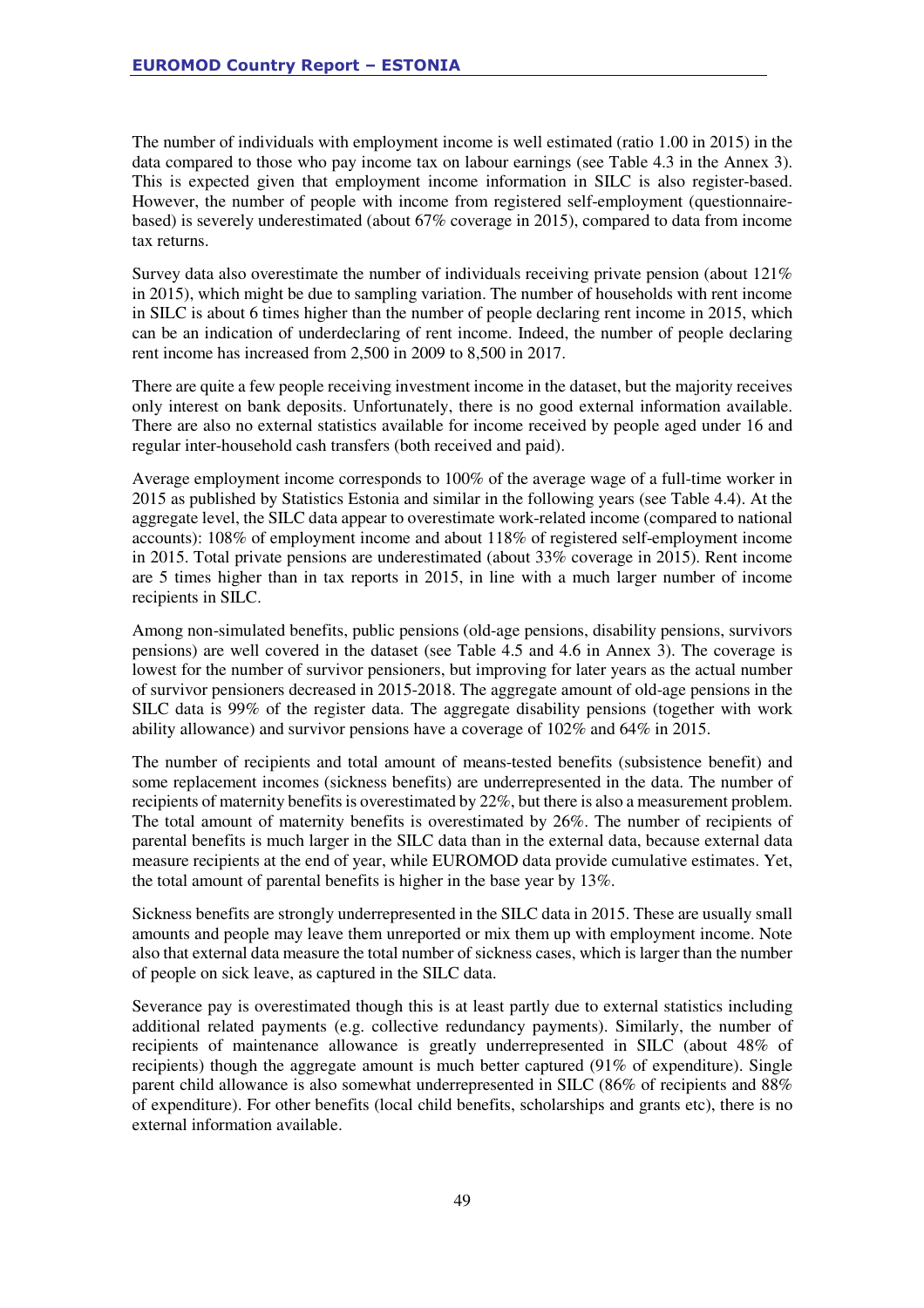The aggregate amount of the land tax is underrepresented, adding up to only 22% of the revenues, but there is a comparability issue, as registry data include also land tax revenues from enterprise sector.

#### **4.1.3 Validation of outputted (simulated) incomes**

The total amount of child allowances is simulated very well (see Table 4.7 and 4.8), which is expected as these depend only on the age and number of children. The precision is lower for childcare allowance and childbirth allowances, which are much more smaller schemes. Large family parent allowance was a very marginal scheme until July 2017 when it was expanded to families with 3-6 children. Following the EUROMOD modelling convention, these are included from the 2018 baseline onwards, explaining the very low ratio of simulated expenditures with external statistics in 2017. However, when the FYA switch is set to on, the ratio for 2017 reaches 0.85.

Unemployment insurance benefit and unemployment allowance are somewhat oversimulated in 2015, 105% and 123% of the register data in both cases, even though the number of recipients of unemployment benefits is 5-25% smaller. Total amount of the subsistence benefit is oversimulated by almost twice in 2015. In later years it is oversimulated even more, because of improving labour market conditions.

In the baseline, the non take-up of subsistence benefits is modelled by assuming that very small entitlements are not claimed. It does not affect much the total expenditure on subsistence benefits (it reduces the expenditures by 0.2-0.3%), neither the inequality measures, but it does reduce the simulated number of households receiving subsistence benefits by 5-8% in different years.

Aggregate amounts of withheld personal income tax and both components of social tax are oversimulated about 11-16% in 2015, resulting from higher aggregate employment income (tax base) than external estimates. UI contributions are oversimulated by 18% in 2015.

#### **4.2 Income distribution**

All income distribution results presented here are computed for individuals according to their household disposable income (HDI) equivalised by the modified OECD equivalence scale. HDI is calculated as the sum of all income sources of all household members net of income tax and social insurance contributions. The OECD equivalence scales are: first adult=1; additional people aged  $14+ = 0.5$ ; additional people aged under  $14 = 0.3$ .

#### **4.2.1 Income inequality**

The main discrepancy between the income distribution indicators in EUROMOD and external statistics (i.e. Eurostat calculations using original EUSILC data) lies in the oversimulation of the share of income of the first decile (see Table 4.9 in Annex 3). In 2015, the simulated share of income is 17% higher than in the original dataset in the first decile. The other deciles are less affected (within 1-2% difference). The resulting Gini index and ratio of quintiles (S80/S20) are 3% and 10% lower than in the original dataset.

The median and mean income are about 2% lower in the simulated data than in the original dataset in 2015.

As subsistence benefits, which influence the income of the first decile, are underrepresented in the original EU-SILC dataset, but oversimulated in EUROMOD then the "true" income inequality can be expected to lie between the two estimates.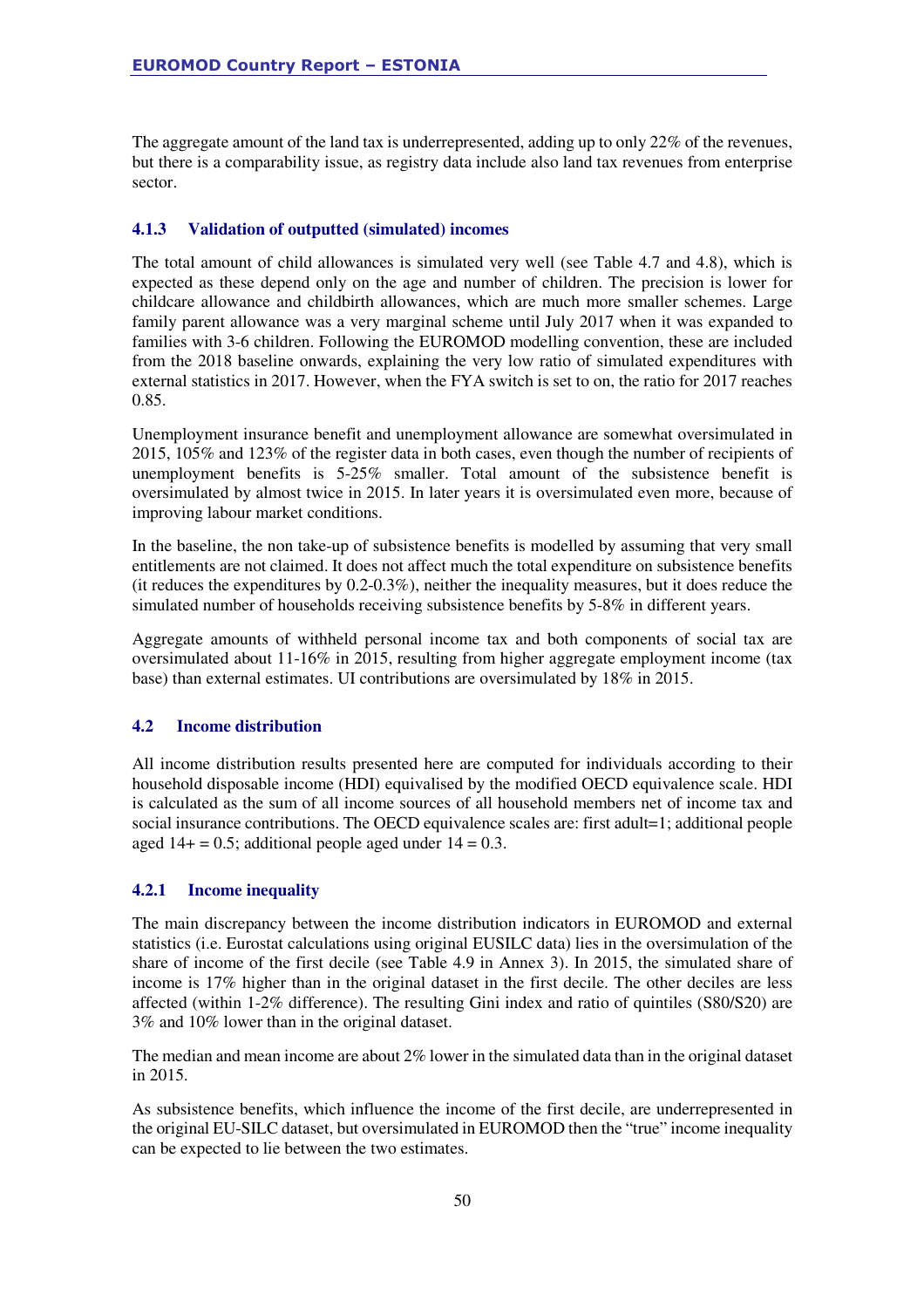#### **4.2.2 Poverty rates**

The simulated relative poverty rates in 2015 are close to those calculated with the original dataset (see Table 4.10 in Annex 3). The largest discrepancy (ratio of poverty rates  $= 0.88$ ) arises when the total poverty rate is evaluated at the 40-50% of median household disposable income. In all other cases the discrepancies are smaller.

The poverty rates by age group have mixed patterns, some underestimated (the most for the youngest age group, 0-15 years with a ratio of 0.90) and some overestimated (the most for the 16- 24 age group, 1.06).

#### **4.3 Validation of minimum wage**

Minimum wage adjustments (which are not part of the baseline simulations) would influence the results generally very little (less than 1%). The effects are only notable for subsistence benefits, which would be reduced by 9-10% due to higher employment incomes (see Table 4.11 in Annex 3).

#### **4.4 Summary of "health warnings"**

This final section summarises the main findings in terms of particular aspects of the Estonian part of EUROMOD that should be borne in mind when planning appropriate uses of the model and in interpreting results.

- The sample is relatively small. Care should be taken in interpreting results for small subgroups.
- Estonian model assumes full tax compliance.
- Direct taxes, pension and health contributions, and unemployment insurance contributions are oversimulated by 10-15%.
- Universal family benefits are simulated relatively well and pensions are recorded in the datasets reasonably well.
- The oversimulation of the subsistence benefit is partly due to annual incomes which do not allow capturing the seasonal nature of subsistence benefits. Assuming full take-up of the subsistence benefit in simulations would result in even higher income at the bottom of the income distribution compared to the original dataset. Hence, we suggest that the subsistence benefit is simulated in combination with partial take-up modelling to reduce the extent of oversimulation.
- Imputed value of financial assets is very crude.

### **5. REFERENCES**

#### • *Publications*

Ainsaar, M., Soo, K. (2012). Kohalikud omavalitsused ja lastega pered 2011, TÜ Sotsioloogia ja sotsiaalpoliitika osakond.

Lüpsik, S., Paulus, A., Võrk, A. (2006). I-CUE Feasibility Study. Estonia (2005 tax-benefit system). EUROMOD Feasibility Study.

Lüpsik, S., Paulus, A., Võrk, A. (2008). Estonia 2005 Tax-Benefit System. EUROMOD Country Report, University of Essex.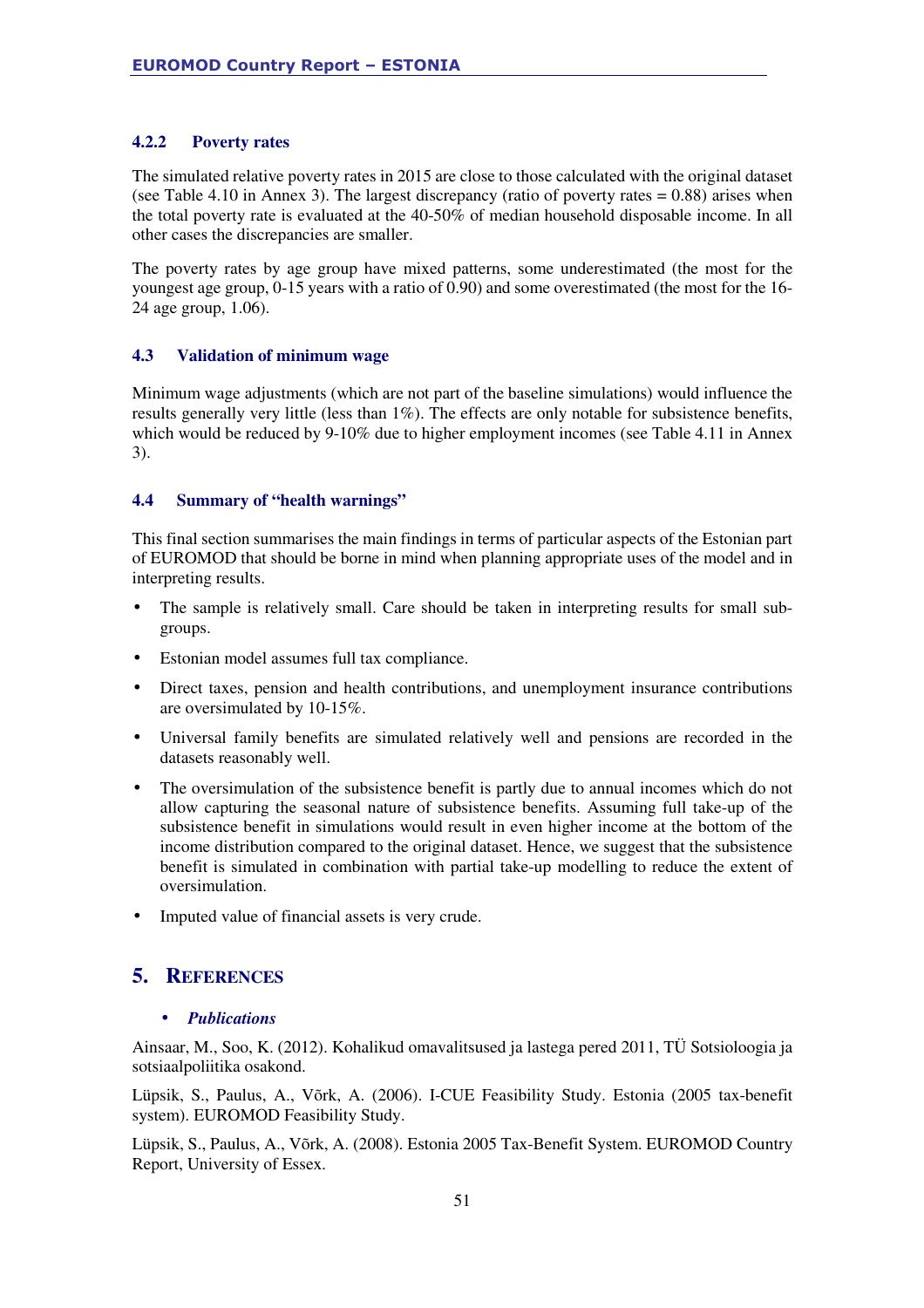Masso, M., Leppik, C., Paulus, A., Piirits, M. (2017). Estonia 2014-2017. EUROMOD Country Report.

Statistics Estonia (2016) SILC\_ESQRS\_A\_EE\_2016\_0000. National Reference Metadata in ESS Standard for Quality Reports Structure (ESQRSSI), retrieved on 16 Nov 2018 at https://ec.europa.eu/eurostat/web/income-and-living-conditions/quality/eu-and-national-qualityreports

Võrk, A., Paulus, A. (2011). Estonia 2006-2009. EUROMOD Country Report.

Võrk, A., Paulus, A. (2012). Estonia 2007-2011. EUROMOD Country Report.

Võrk, A., Paulus, A. (2013). Estonia 2007-2012. EUROMOD Country Report.

Võrk, A., Paulus, A. (2014). Estonia 2009-2013. EUROMOD Country Report.

Võrk, A., Paulus, A., Leppik, C. (2015). Estonia 2009-2015. EUROMOD Country Report.

Võrk, A., Paulus, A., Leppik, C. (2016). Estonia 2011-2016. EUROMOD Country Report.

Võrk, A., Paulus, A., Lüpsik, S. (2010). Estonia 2005-2008. EUROMOD Country Report.

#### • *Sources for tax-benefit descriptions/rules*

Estonian 'State Gazette' (published on-line only): www.riigiteataja.ee

Estonian National Social Insurance Board (Eesti Sotsiaalkindlustusamet), http://www.sotsiaalkindlustusamet.ee

Estonian Tax and Customs Board (Eesti Maksu ja Tolliamet), http://www.emta.ee

Estonian Health Insurance Fund (Eesti Haigekassa), http://www.haigekassa.ee

Estonian Unemployment Insurance Fund (Eesti Töötukassa), http://www.tootukassa.ee

#### • *Statistics*

Estonian Tax and Customs Board (Eesti Maksu ja Tolliamet) http://www.emta.ee/, Sections "Statistika" and "Pressile. Pressimaterjalid".

Estonian Health Insurance Fund (Eesti Haigekassa), section "Statistika" http://www.haigekassa.ee/haigekassa/statistika/

Estonian National Social Insurance Board (Eesti Sotsiaalkindlustusamet), section "Eelarve ja statistika", http://www.sotsiaalkindlustusamet.ee

Estonian Unemployment Insurance Fund (Eesti Töötukassa), http://www.tootukassa.ee/

Ministry of Social Affairs (Sotsiaalministeerium), http://www.sm.ee/et/toetuste-statistika

Statistics Estonia (Eesti Statistikaamet), on-line database. http://pub.stat.ee/px-web.2001/Dialog/statfile2.asp

Pensionikeskus, http://www.pensionikeskus.ee/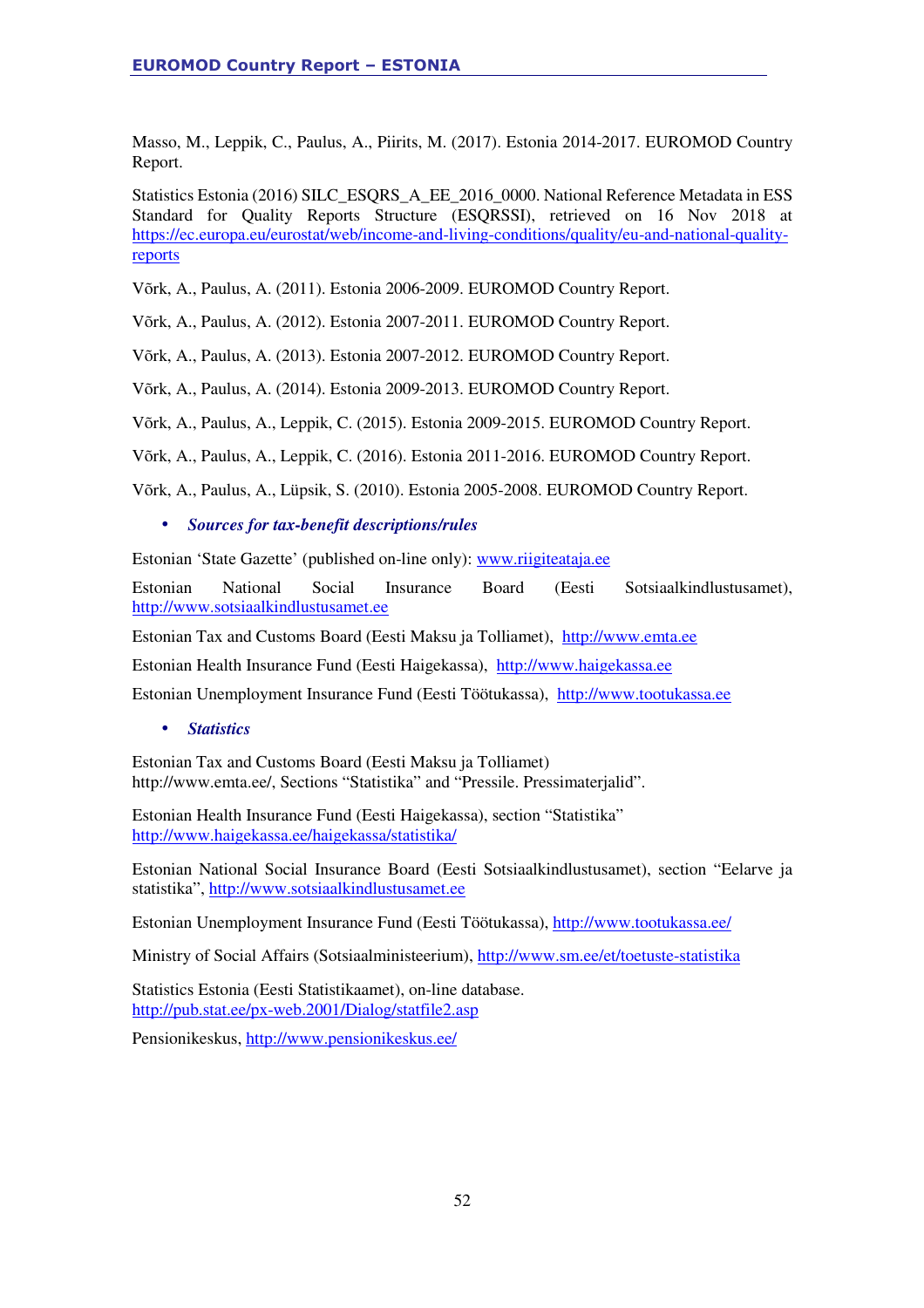### **ANNEX 1: UPRATING FACTORS**

| <b>Variable</b> | Variable label                         | <b>Update factor</b>        | Factor reference name    |
|-----------------|----------------------------------------|-----------------------------|--------------------------|
| afc             | Assets: financial capital              | Growth of CPI               | \$f_cpi                  |
| bch             | Benefit/pension: child:                | Aggregate                   |                          |
| bcc00           | Benefit/pension: child care: basic     | Statutory indexation        | \$f_bcc00                |
|                 | Benefit/pension: child care: large     |                             | \$f_bcclg                |
| bcclg           | family                                 | Statutory indexation        |                          |
| bch00           | Benefit/pension: child: basic          | Statutory indexation        | \$f bch00                |
| bchab           | Benefit/pension: child: abroad         | No uprating                 | 1                        |
|                 | Benefit/pension: child: unpaid         |                             | $\mathbf{1}$             |
| bcham           | alimony                                | No change in benefits       |                          |
| bchba           | Benefit/pension: child: birth/adoption | Statutory indexation        | \$f_bchba                |
| bchlp           | Benefit/pension: child: lone parent    | Statutory indexation        | \$f_bchlp                |
| bchot           | Benefit/pension: child: other          | No change in benefits       | 1                        |
| bed             | Benefit/pension : education            | Growth of CPI               | \$f_cpi                  |
| bfa             | Benefit/pension : family               | Aggregate                   |                          |
|                 | Benefit/pension : family: foster       |                             | $\mathbf{1}$             |
| bfafp           | parent                                 | No change in benefits       |                          |
|                 |                                        | Growth of average wage last | \$f_yemlag1              |
| bhl             | Benefit/pension : health               | year                        |                          |
| bmaab           | Benefit/pension: maternity: abroad     | No uprating                 | 1                        |
|                 | Benefit/pension : maternity:           | Growth of average wage last | \$f_yemlag1              |
| bmact           | contributory                           | year                        |                          |
|                 | Benefit/pension : maternity:           | Growth of average wage last | \$f_yemlag1              |
| bmapr           | pregnancy                              | year                        |                          |
| bsa             | Benefit/pension : social assistance    | Aggregate                   |                          |
|                 | Benefit/pension : social assistance:   | Simulated, otherwise Growth | \$f_cpi                  |
| bsa00           | basic                                  | of CPI                      |                          |
| bsals           | Benefit/pension : social assistance    | Growth of CPI               | \$f_cpi                  |
| bun             | Benefit/pension: unemployment          | Aggregate                   |                          |
|                 | Benefit/pension : unemployment:        | Growth of average wage last | \$f_yemlag1              |
| bunct           | contributory                           | year                        |                          |
|                 | Benefit: unemployment : non-           |                             | \$f_bunnc                |
| bunnc           | contributory                           | Statutory indexation        |                          |
| bunot           | Benefit: unemployment : other          | No change in benefits       | 1                        |
| buntr           | Benefit: unemployment : training       | Statutory indexation        | \$f_buntr                |
| kfb             | In kind: fringe benefits               | Growth of average wage      | \$f_yem                  |
| kfbcc           | In kind: fringe benefits: company car  | Growth of average wage      | \$f_yem                  |
| kivho           | In kind: imputed value: housing        | Growth of CPI               | \$f cpi                  |
|                 |                                        | Statutory indexation        | \$f_ipens (or \$f_pdi)   |
| pdi             | Benefit/pension : disability           | (alternatively: growth of   |                          |
|                 |                                        | average pension)            |                          |
|                 |                                        | Statutory indexation        | \$f_ipens (or \$f_poa00) |
| poa00           | Benefit/pension : old age: basic       | (alternatively: growth of   |                          |
|                 |                                        | average pension)            |                          |
| poaab           | Pension : old age: abroad              | No change in benefits       | 1                        |
|                 |                                        | Statutory indexation        | \$f_ipens (or \$f_psu)   |
| psu             | Benefit/pension : survivors            | (alternatively: growth of   |                          |
|                 |                                        | average pension)            |                          |
| tad             | Tax: repayments                        | No uprating                 | $\mathbf{1}$             |
| tin             | Tax: income tax                        | No uprating                 | $\mathbf{1}$             |
|                 | Tax: income tax and social insurance   |                             | $\mathbf{1}$             |
| tis             | contributions                          | No uprating                 |                          |
| tpr             | Tax: property tax                      | Growth of land tax revenues | \$f_tpr                  |
|                 | Tax: comp prvt ctrb: employee:         | Growth of average wage      | \$f_yem                  |
| tpceepi         | pension insurance                      |                             |                          |
| xed             | Expenditure: education                 | Simulated, otherwise growth | \$f_cpi                  |
|                 |                                        | of CPI                      |                          |
| xhc             | Expenditure : housing cost             | Aggregate                   |                          |

### Table 1. Uprating factors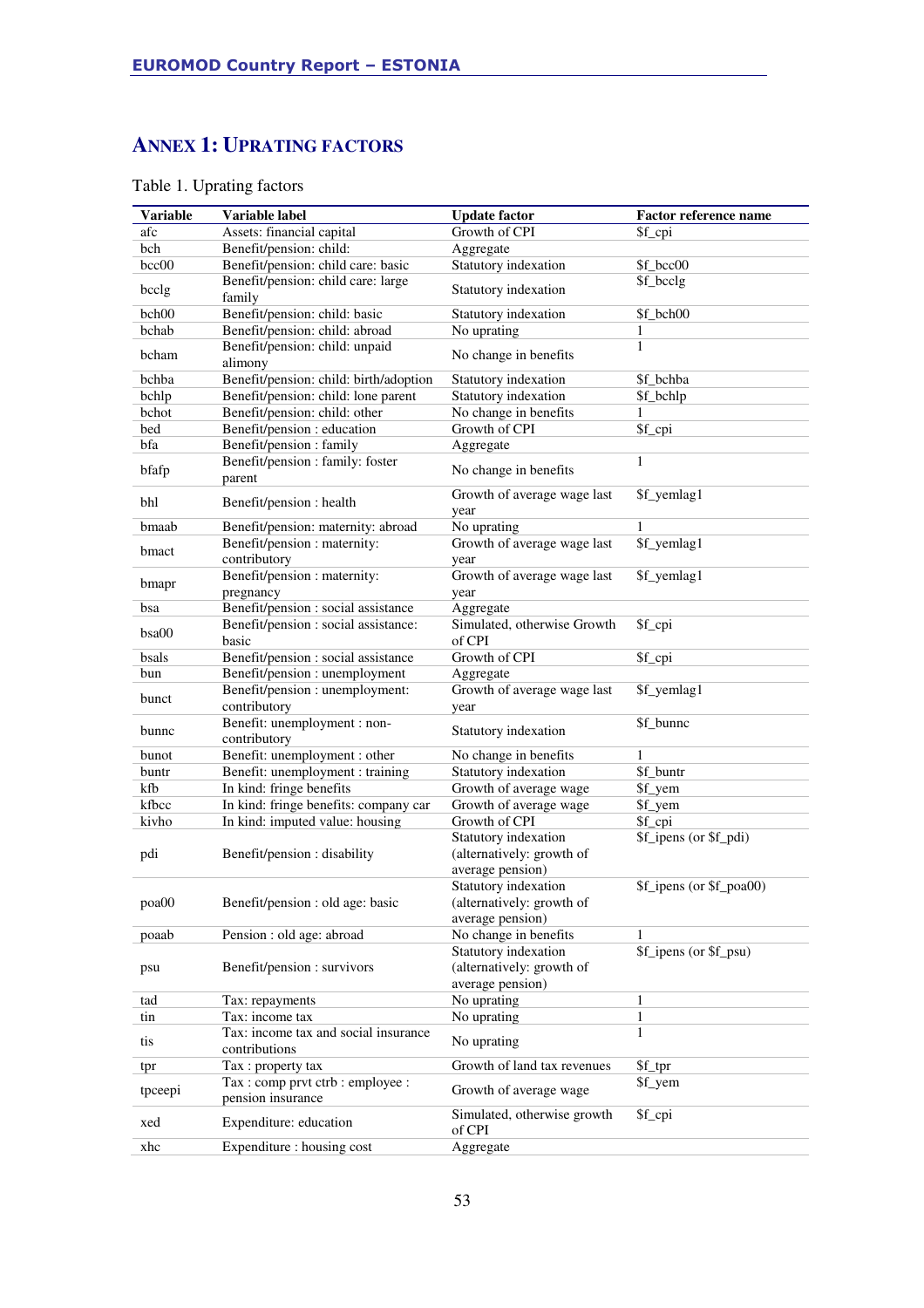| <b>Variable</b> | Variable label                      | <b>Update factor</b>            | <b>Factor reference name</b> |
|-----------------|-------------------------------------|---------------------------------|------------------------------|
|                 | Expenditure : housing cost :        | <b>Estonian Tax and Customs</b> | \$f xhcmomi                  |
| xhcmomi         | mortgage payment : mortgage         | Board: Average declared         |                              |
|                 | interest                            | mortgage interests amount       |                              |
|                 |                                     | Growth of housing costs in      |                              |
| xhcot           | Expenditure : housing cost : other  | CPI (excl. mortgage interests)  | \$f_xhcot                    |
|                 |                                     | Growth of average rent in       |                              |
| xhcrt           | Expenditure : housing cost : rent   | Tallinn                         | \$f xhcrt                    |
| xmp             | Expenditure : maintenance payment   | Growth of average wage          | \$f_yem                      |
| xpp             | Expenditure: private pensions       | Growth of average wage          | \$f_yem                      |
| yds             | Income: disposable                  | No uprating                     | 1                            |
| ydses_o         | Income: disposable: equivalised:    | No uprating                     | 1                            |
|                 | original SILC                       |                                 |                              |
| yem             | Income: employment                  | Growth of average wage          | \$f_yem                      |
| yem00           | Income : employment: main           | Growth of average wage          | \$f_yem                      |
| yempv           | Income : employment: previous       | Growth of average wage last     | \$f_yemlag1                  |
|                 |                                     | year                            |                              |
| yivwg           | Income: imputed value: wage         | Growth of average wage          | \$f_yem                      |
| yiy             | Income: investment                  | Aggregate                       |                              |
|                 |                                     | Average declared income         | \$f_yiydv                    |
| yiydv           | Income: investment: dividends       | from selling assets; predicted  |                              |
|                 |                                     | growth of average wage for      |                              |
|                 |                                     | 2013                            |                              |
|                 |                                     | Average declared income         | \$f_yiyit                    |
| yiyit           | Income: investment: interests       | from other sources; predicted   |                              |
|                 |                                     | growth of average wage for      |                              |
|                 |                                     | 2013                            |                              |
|                 |                                     | Average declared income         | \$f_yiyot                    |
| yiyot           | Income: investment: other           | from selling other assets;      |                              |
|                 |                                     | predicted growth of average     |                              |
|                 |                                     | wage for 2013                   |                              |
| yot             | Income : other                      | Growth of average wage          | \$f_yem                      |
| ypp             | Income : private pension            | Growth of CPI                   | \$f_cpi                      |
| ypr             | Income: property                    | Aggregate                       |                              |
| yprro           | Income: property: royalties         | Growth of CPI                   | \$f_cpi                      |
|                 |                                     | Growth of average rent in       | \$f_xhcrt                    |
| yprrt           | Income : property: rent             | Tallinn in a two-living-room    |                              |
|                 |                                     | apartment                       |                              |
| ypt             | Income : private transfers          | Growth of average wage          | \$f_yem                      |
| yptmp           | Income : private transfers :        | Aggregate                       |                              |
|                 | maintenance payment :               |                                 |                              |
| yptmpnt         | Income : private transfers :        | Growth of average wage          | \$f_yem                      |
|                 | maintenance payment : non-taxable   |                                 |                              |
| yptmptx         | Income : private transfers :        | Growth of average wage          | \$f_yem                      |
|                 | maintenance payment : taxable       |                                 |                              |
| yse             | Income: self employment             | Growth of average wage          | \$f_yem                      |
| yseag           | Income: self employment:            | Growth of average wage          | \$f_yem                      |
|                 | agriculture                         |                                 |                              |
| ysebs           | Income : self employment : business | Growth of average wage          | \$f_yem                      |
| ysena           | Income: self employment: non-       | Growth of average wage          | \$f_yem                      |
|                 | registered activity                 |                                 |                              |
| ysera           | Income: self employment: registered | Growth of average wage          | \$f_yem                      |
|                 | activity                            |                                 |                              |
| yunsv           | Income: unemployment: severance     | Growth of average wage          | \$f_yem                      |
|                 | pay                                 |                                 |                              |

Note: non-simulated variables only used for validation are (generally) not uprated.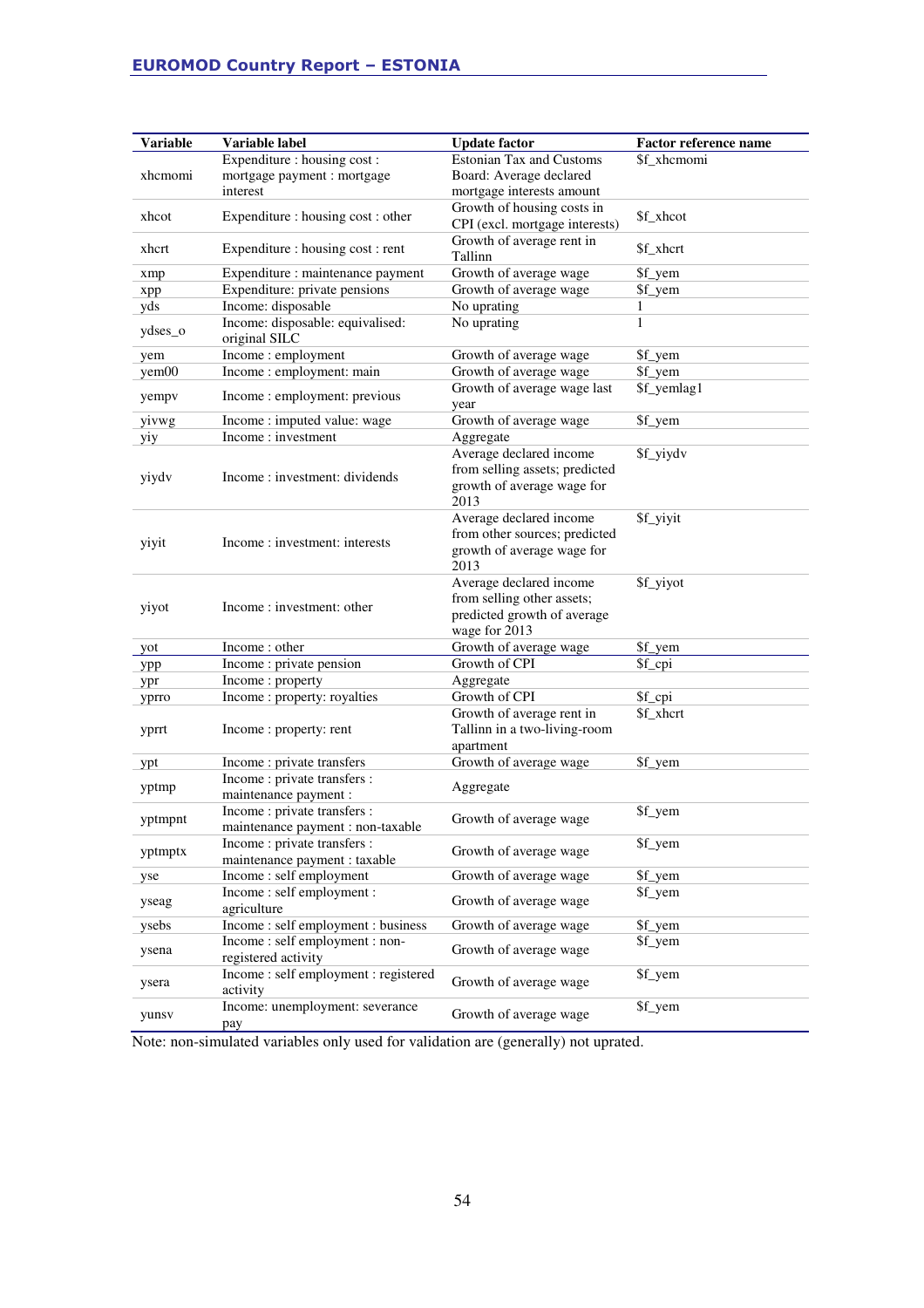| ref.<br>Factor                                       | Name                                                       | Source                                                                                                                                                                                                                                 |
|------------------------------------------------------|------------------------------------------------------------|----------------------------------------------------------------------------------------------------------------------------------------------------------------------------------------------------------------------------------------|
| name<br>\$f_cpi                                      | Consumer price index                                       | Statistics Estonia, online database, table<br>IA001; 2018 forecast by Ministry of Finance,<br>Spring 2018                                                                                                                              |
| \$f_xhcot                                            | CPI housing expenditure index                              | Statistics Estonia, online database, table<br>IA001; 2018 CPI forecast by Ministry of<br>Finance, Spring 2018                                                                                                                          |
| \$f_gdp                                              | Nominal GDP, mln EUR                                       | Statistics Estonia, online<br>database, table<br>RAA0012; 2018 forecast by Ministry of<br>Finance, Spring 2018                                                                                                                         |
| \$f_yem                                              | Average monthly salary, EUR                                | Statistics Estonia, online database, table<br>PA5331, 2018 forecast by Ministry of<br>Finance, Spring 2018                                                                                                                             |
| \$f_yemlag1                                          | Average monthly salary last year                           | see \$f_yem                                                                                                                                                                                                                            |
| \$f_yiydv                                            | Average annual declared income<br>from selling assets      | Estonian Tax and Customs Board, 2006-2016<br>average declared income from selling assets<br>("Kasu väärtpaberite võõrandamisest (Rida<br>6.1)"-"Kahju väärtpaberite võõrandamisest<br>(Rida 6.1)"); 2017-2018 predicted wage<br>growth |
| \$f_yiyit                                            | Average declared income from other<br>sources              | Estonian Tax and Customs Board, 2006-2016<br>average declared income from other sources<br>("Muu<br>maksustatav<br>assets<br>tulu<br>(palk, litsents, intress, elatis jm.) (Rida 7.1)");<br>2017-2018 wage growth                      |
| \$f_yiyot                                            | Average declared<br>income<br>from<br>selling other assets | Estonian Tax and Customs Board, 2006-2016<br>average declared income from selling other<br>assets ("Kasu muu vara võõrandamisest (Rida<br>6.3)"); 2017-2018 wage growth                                                                |
| \$f_xhcrt                                            | Average monthly rent payment in<br>Tallinn, EUR per m2     | 2006-2009:<br><b>Statistics</b><br>Estonia,<br>online<br>database, table KV131, average rent in Tallinn<br>a two-living-room apartment;<br>in<br>2010<br>onwards average rent per m2 in Tallinn<br>according to kv.ee as of June       |
| \$f_xhcmomi                                          | Average annual mortgage interest<br>payment, EUR           | Estonian Tax and Customs Board, average<br>declared mortgage interests per declaration.<br>2017-2018 kept constant at the 2016 level                                                                                                   |
| \$f_tpr                                              | Total annual land tax revenues,<br>thous. EUR              | Statistics Estonia, online database, table<br>RR02, land tax revenues; 2018 kept constant                                                                                                                                              |
| \$f_poa00,                                           | Average monthly pension (end year),                        | Statistics Estonia, online database,<br>table                                                                                                                                                                                          |
| \$f_pdi,                                             | EUR                                                        | SK110: Riiklik pensionikindlustus;<br>2018                                                                                                                                                                                             |
| \$f_psu                                              |                                                            | statutory indexation                                                                                                                                                                                                                   |
| \$f_ipens                                            | indexation<br>of<br>public<br>Statutory<br>pensions        | Government decrees                                                                                                                                                                                                                     |
| \$f_bchba,<br>\$f_bch00,<br>\$f_bcc00,<br>\$f_bcclg, | Statutory indexation                                       | Government degrees                                                                                                                                                                                                                     |
| \$f_bchlp,                                           |                                                            |                                                                                                                                                                                                                                        |
| \$f_bunnc,                                           |                                                            |                                                                                                                                                                                                                                        |
| \$f_buntr                                            |                                                            |                                                                                                                                                                                                                                        |

### Table 2. Sources of update factors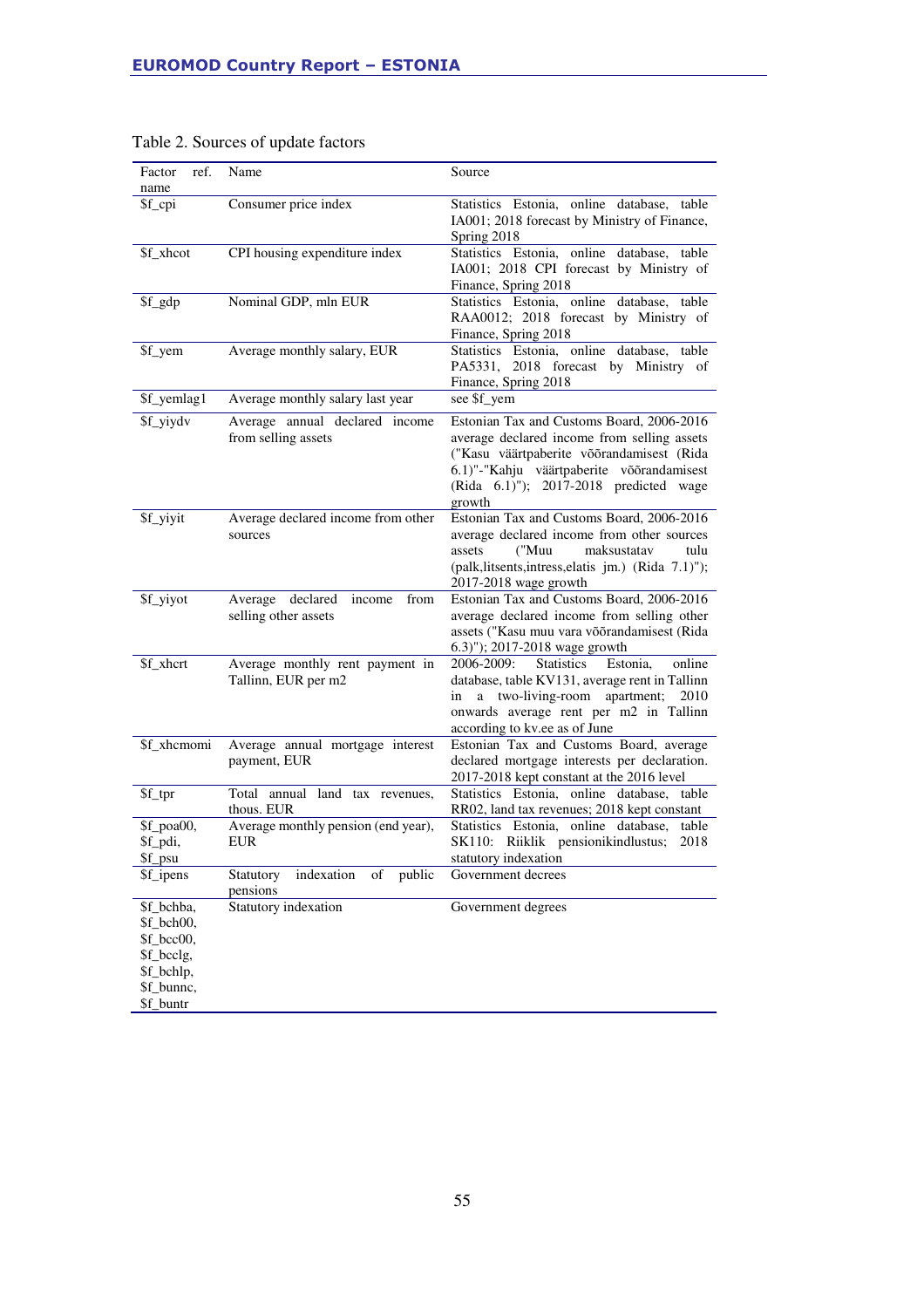### **ANNEX 2: POLICY EFFECTS IN 2017-18**

#### *Preliminary: Indexation based on projected HICP for 2018<sup>4</sup>*

Table 1 and Figure 1 show the effect of 2018 policies on mean equivalised household disposable income by income component and income decile group. The effect is estimated as a difference between simulated household net income under the 2018 tax-benefit policies (deflating monetary parameters by projected Harmonized Index of Consumer Prices, HICP) and net incomes simulated under 2017 policies, as a percentage of mean equivalised household disposable income in 2017.

In comparison to 2017 policies, (deflated) 2018 policies increased mean household income by 3.58%. All decile groups gained on average, apart from the top decile group (with an average loss of 0.27%), and relative gains were larger for middle-income groups (5-9%). Income gains are mainly related to changes in income tax policies – the basic tax allowance was increased very substantially (from  $\epsilon$ 180 to  $\epsilon$ 500 per month) and made income-dependent with the withdrawal starting at the level of  $\epsilon$ 1,200 per month (around the 7<sup>th</sup> decile). Altogether this accounted for about half of the total income gain (1.89%).

Notable income gains also rose from changes in non means-tested benefits (1.03%) and public pensions (0.69%). Among non means-tested benefits, income gains were mainly due to reforming the parental allowance for large families, making it more generous and extending it from families with 7+ children to families with 3+ children. (Note that these changes took effect from 1 July 2017 and following the EUROMOD modelling conventions are included only from the 2018 baseline onwards.) Along with the increase in child allowance (from  $\epsilon$ 50 to  $\epsilon$ 55 per month), these policy changes benefitted lower income decile groups more in relative terms. The real value of public pensions increased as these were indexed by 7.6% in 2018<sup>5</sup> compared to the inflation of 3.3%. Given where the pensioners are located and the targeting of middle-income groups with the income tax reform, it was the second, third and fourth decile which gained the most in relative terms from these policies (ca 8%).

On the other hand, changes in means-tested benefits resulted in income losses as the needs-based family benefit was abolished, even though subsistence benefit's implicit scale benefit for children was increased. These changes combined lowered incomes on average by 3% for the bottom decile group and by nearly  $2\%$  for the  $2<sup>nd</sup>$  decile group. Overall, the two lowest decile groups still experienced income gains on average though less than middle income groups.

l

<sup>&</sup>lt;sup>4</sup> Results based on the final HICP will appear in the annual EUROMOD report Effects of tax-benefit policy changes across the income distributions of the EU-28 countries: 2017-18 (updated).

<sup>&</sup>lt;sup>5</sup> The indexation of public pensions is largely based on the change in total pension social insurance contributions paid in the previous calendar year.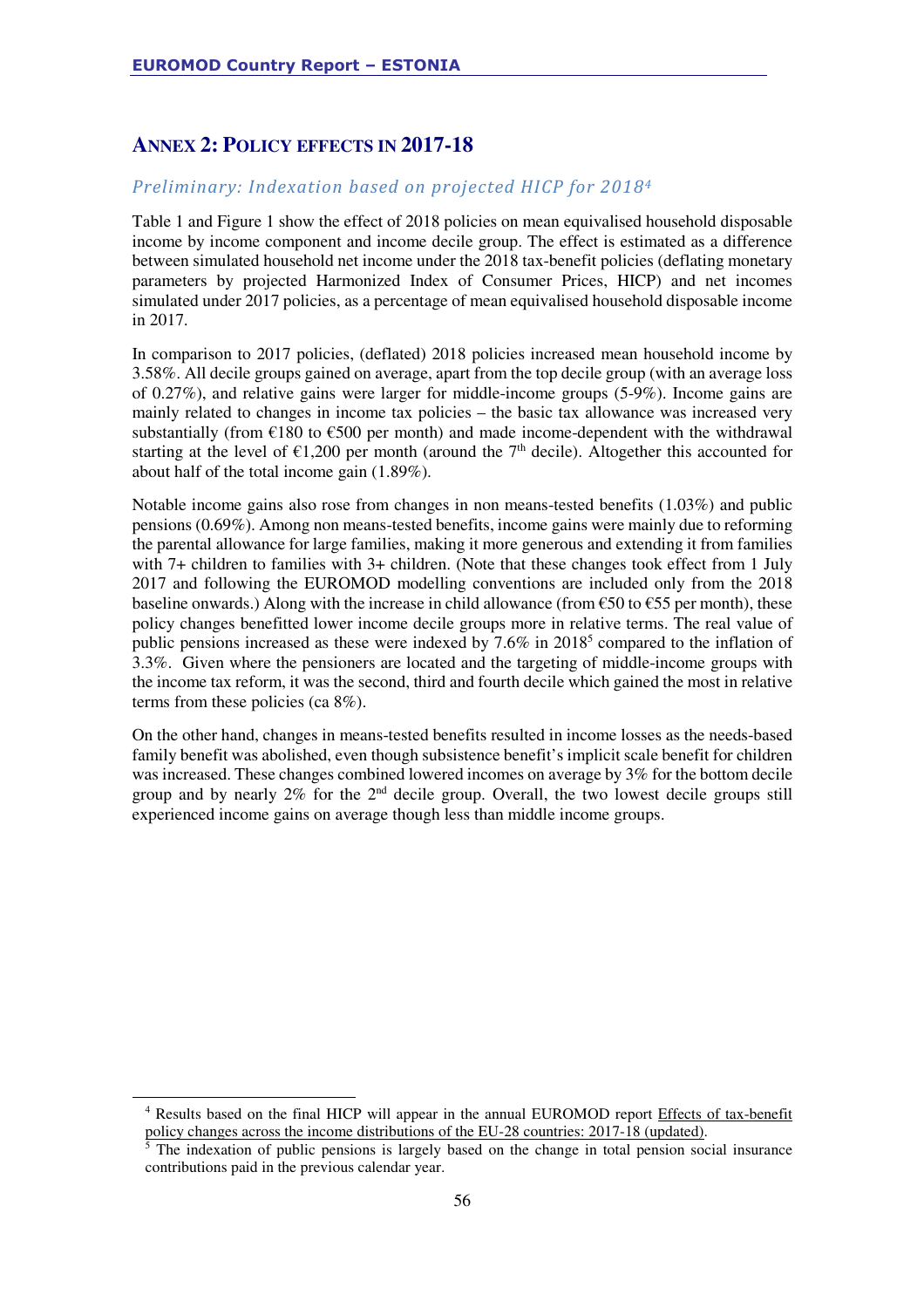| <b>Decile</b>  | Original<br>income | <b>Public</b><br>pensions | Means-<br>tested<br>benefits | <b>Non</b><br>means-<br>tested<br>benefits | <b>Employee</b><br><b>SIC</b> | Self-<br>employed<br><b>SIC</b> | taxes   | Direct Disposable<br>income |
|----------------|--------------------|---------------------------|------------------------------|--------------------------------------------|-------------------------------|---------------------------------|---------|-----------------------------|
| 1              | 0.00               | 2.00                      | $-2.95$                      | 1.63                                       | 0.03                          | $-0.14$                         | 2.36    | 2.93                        |
| $\overline{2}$ | 0.00               | 2.69                      | $-1.75$                      | 2.78                                       | 0.04                          | $-0.01$                         | 2.90    | 6.66                        |
| 3              | 0.00               | 2.23                      | $-0.10$                      | 1.53                                       | 0.06                          | $-0.01$                         | 4.12    | 7.84                        |
| $\overline{4}$ | 0.00               | 1.37                      | $-0.01$                      | 2.08                                       | 0.11                          | $-0.01$                         | 5.28    | 8.83                        |
| 5              | 0.00               | 0.73                      | $-0.01$                      | 1.80                                       | 0.12                          | $-0.01$                         | 5.16    | 7.79                        |
| 6              | 0.00               | 0.70                      | 0.00                         | 0.89                                       | 0.13                          | $-0.01$                         | 4.06    | 5.76                        |
| 7              | 0.00               | 0.45                      | 0.00                         | 0.92                                       | 0.17                          | 0.00                            | 3.28    | 4.81                        |
| 8              | 0.00               | 0.36                      | 0.00                         | 0.78                                       | 0.17                          | 0.00                            | 1.65    | 2.95                        |
| 9              | 0.00               | 0.25                      | 0.00                         | 0.70                                       | 0.17                          | 0.00                            | 0.01    | 1.12                        |
| 10             | 0.00               | 0.14                      | 0.00                         | 0.43                                       | 0.17                          | 0.05                            | $-1.06$ | $-0.27$                     |
| Total          | 0.00               | 0.69                      | $-0.18$                      | 1.03                                       | 0.14                          | 0.00                            | 1.89    | 3.58                        |

#### Table 1: Policy effects in 2017-2018, using the CPI-indexation, %

Notes: shown as a percentage change in mean equivalised household disposable income by income component and income decile group. Income decile groups are based on equivalised household disposable income in 2017, using the modified OECD equivalence scale. Each policy system has been applied to the same input data, deflating monetary parameters of 2018 policies by projected Harmonized Index of Consumer Prices (HICP), i.e. 1.033.



Figure 1: Policy effects in 2017-2018, using the CPI-indexation, %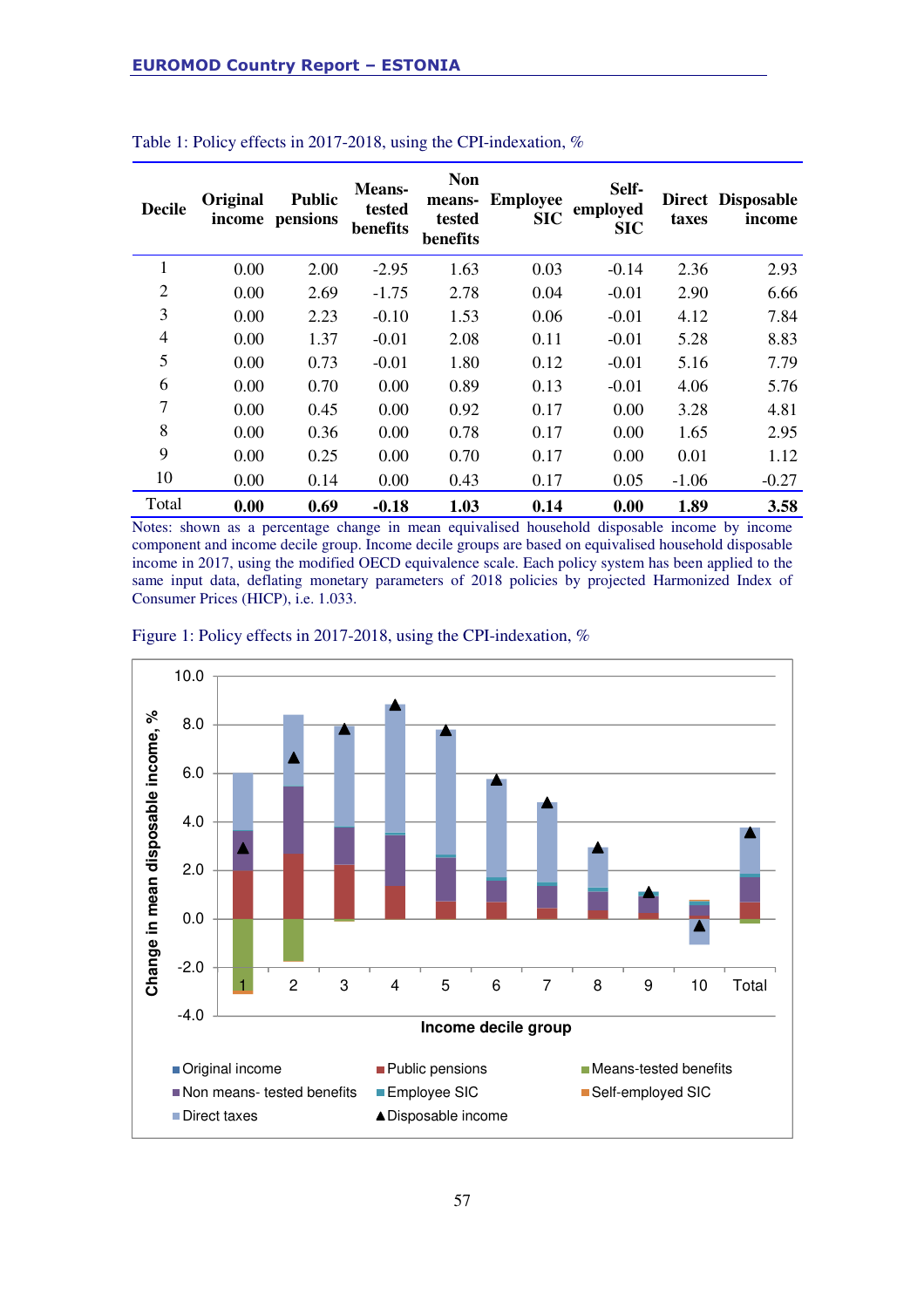## **ANNEX 3 VALIDATION STATISTICS**

# Table 4.2-Number of employed and unemployed

|                      | <b>EUROMOD External</b> |         |         |         |         |      |      |      |      |
|----------------------|-------------------------|---------|---------|---------|---------|------|------|------|------|
|                      | 2015                    | 2015    | 2016    | 2017    | 2018    | 2015 | 2016 | 2017 | 2018 |
| Number of employed   | 619,407                 | 640,900 | 644,600 | 658,600 | 666,800 | 0.97 | 0.96 | 0.94 | 0.93 |
| Number of unemployed | 42,672                  | 42,300  | 46,700  | 40,300  | 39,600  | 1.01 | 0.91 | 1.06 | 1.08 |

Sources of external statistics:

2015-2017: Statistics Estonia, on-line database, table ML330 "Labour status of population aged 15-74 by sex and age group"2018: Ministry of Finance 2018 summer forecast, own calculations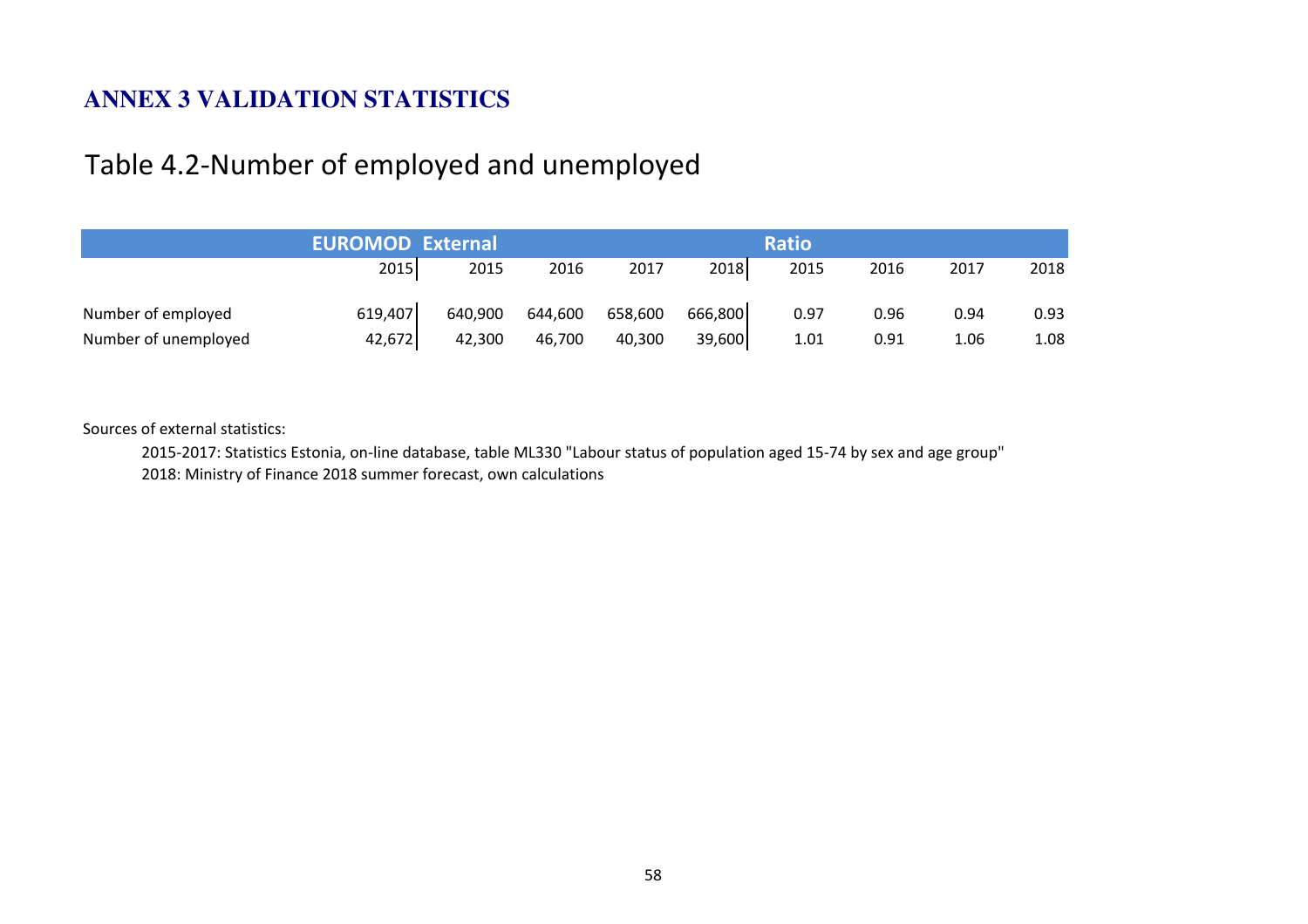# Table 4.3-Market income in EUROMOD -Number of recipients

|                                                                            | <b>EUROMOD</b>      | <b>External</b> | <b>Ratio</b>            |        |      |           |      |           |     |  |
|----------------------------------------------------------------------------|---------------------|-----------------|-------------------------|--------|------|-----------|------|-----------|-----|--|
|                                                                            | 2015                | 2015            | 2016                    | 2017   | 2018 | 2015 2016 |      | 2017 2018 |     |  |
| Employment income (those paying income tax,<br>combined EMTA monthly data) | 676,193             |                 | 674,383 673,868 683,433 |        | N/A  | 1.00      | 1.00 | 0.99      | N/A |  |
| Self-employment income from registered activity                            | 17,734              | 26,532          | 25,757                  | 24,544 | N/A  | 0.67      | 0.69 | 0.72      | N/A |  |
| Private pensions                                                           | 3,395               | 2,815           | 3,623                   | 4,633  | N/A  | 1.21      | 0.94 | 0.73      | N/A |  |
| Rent income                                                                | 36,005              | 5,691           | 7,443                   | 8,517  | N/A  | 6.33      | 4.84 | 4.23      | N/A |  |
| Investment income                                                          | 29,880              | N/A             | N/A                     | N/A    | N/A  | N/A       | N/A  | N/A       | N/A |  |
| Income received by people aged under 16                                    | 7,726               | N/A             | N/A                     | N/A    | N/A  | N/A       | N/A  | N/A       | N/A |  |
| Regular inter-household cash transfers received                            | 20,379              | N/A             | N/A                     | N/A    | N/A  | N/A       | N/A  | N/A       | N/A |  |
| Regular inter-household cash transfers paid                                | 34,953              | N/A             | N/A                     | N/A    | N/A  | N/A       | N/A  | N/A       | N/A |  |
| Notes:                                                                     | N/A - not available |                 |                         |        |      |           |      |           |     |  |

 EUROMOD: Rent income, investment income - number of households with positive incomecash transfers received and paid - number of households with positive income

Sources of external statistics:

Employment income - total number of payers of income tax on earnings

Ministry of Finance

Self-employment income - total number of self-employed with non-zero revenues

Estonian Tax and Customs Board, annual tax return summaries

Rent income

Estonian Tax and Customs Board, annual tax return summaries

Private pensions

Estonian Tax and Customs Board, annual tax return summaries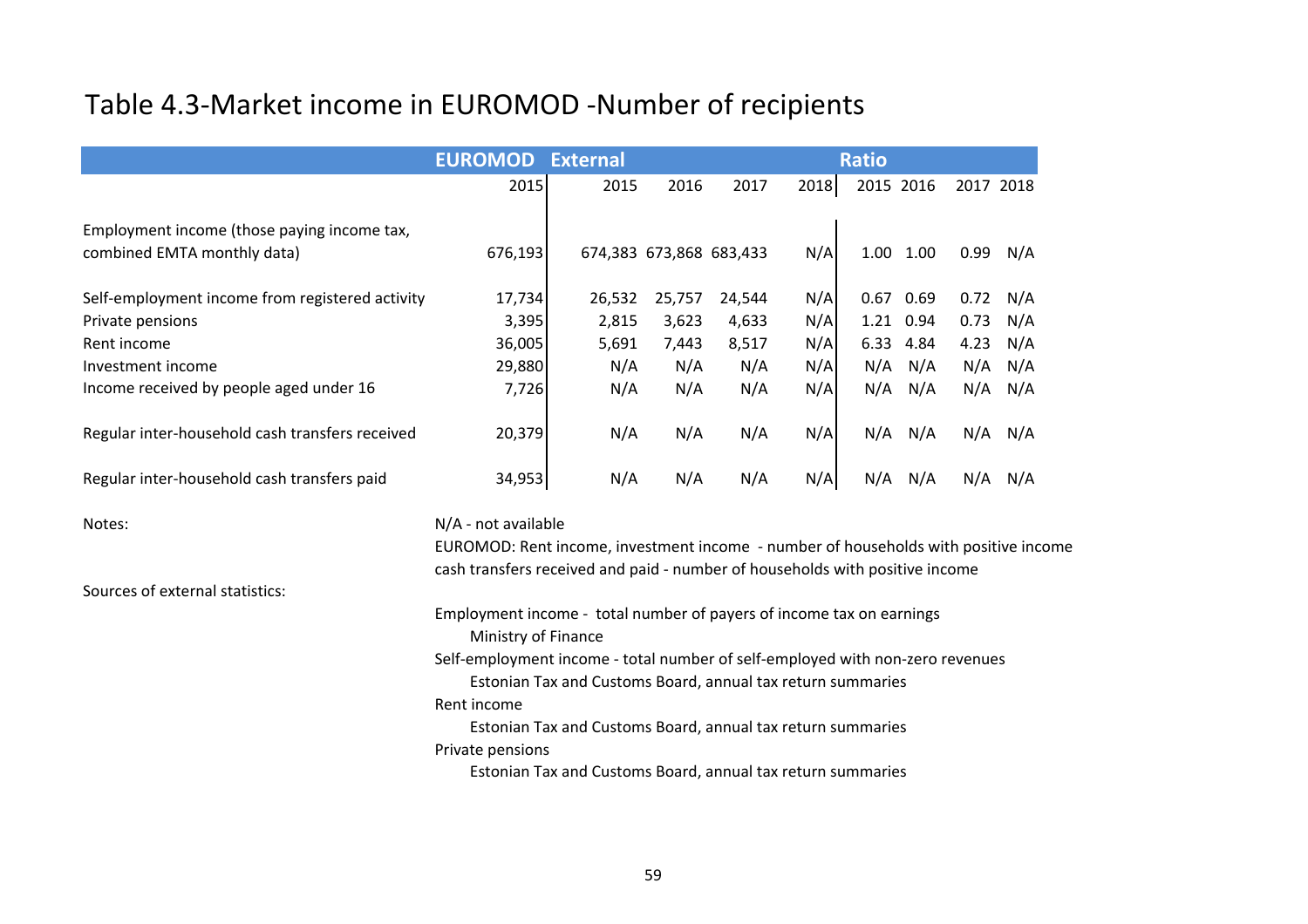# Table 4.4-Market income in EUROMOD -Annual amounts (in mil.)

|                                                 | <b>EUROMOD</b> |        |        |            | <b>External</b> |        |        |      | <b>Ratio</b> |      |      |      |
|-------------------------------------------------|----------------|--------|--------|------------|-----------------|--------|--------|------|--------------|------|------|------|
|                                                 | 2015           | 2016   | 2017   | 2018       | 2015            | 2016   | 2017   | 2018 | 2015         | 2016 | 2017 | 2018 |
| Average employment income (EUR)                 | 11.577         | 12,457 | 13,273 | 14,207     | 11,629          | 12,358 | 13,279 | N/A  | 1.00         | 1.01 | 1.00 | N/A  |
| Employment income                               | 7,828          | 8,424  | 8,975  | 9,607      | 7,221           | 7,653  | 8,321  | N/A  | 1.08         | 1.10 | 1.08 | N/A  |
| Self-employment income from registered activity | 115            | 123    | 132    | <b>141</b> | 98              | 93     | 96     | N/A  | 1.18         | 1.32 | 1.37 | N/A  |
| Private pensions                                | 4              | 4      | 4      | 4          | 12              | 17     | 25     | N/A  | 0.33         | 0.24 | 0.17 | N/A  |
| Rent income                                     | 76             | 78     | 84     | 88         | 15              | 18     | 22     | N/A  | 4.94         | 4.37 | 3.91 | N/A  |
| Investment income                               | 60             | 64     | 60     | 65         | N/A             | N/A    | N/A    | N/A  | N/A          | N/A  | N/A  | N/A  |

Notes:Sources of external statistics: N/A - not available

Average employment income - average monthly full-time wage times 12,

 Estonian National Social Insurance Board (Sotsiaalkindlustusamet) Employment income - total wage bill in SNA accounts, Statistics Estonia, online databaseSelf-employment income - total revenue of self-employed of those with positive revenues

Estonian Tax and Customs Board, annual tax return summaries Private pensions - Estonian Tax and Customs Board, annual tax return summariesRent income - Estonian Tax and Customs Board, annual tax return summaries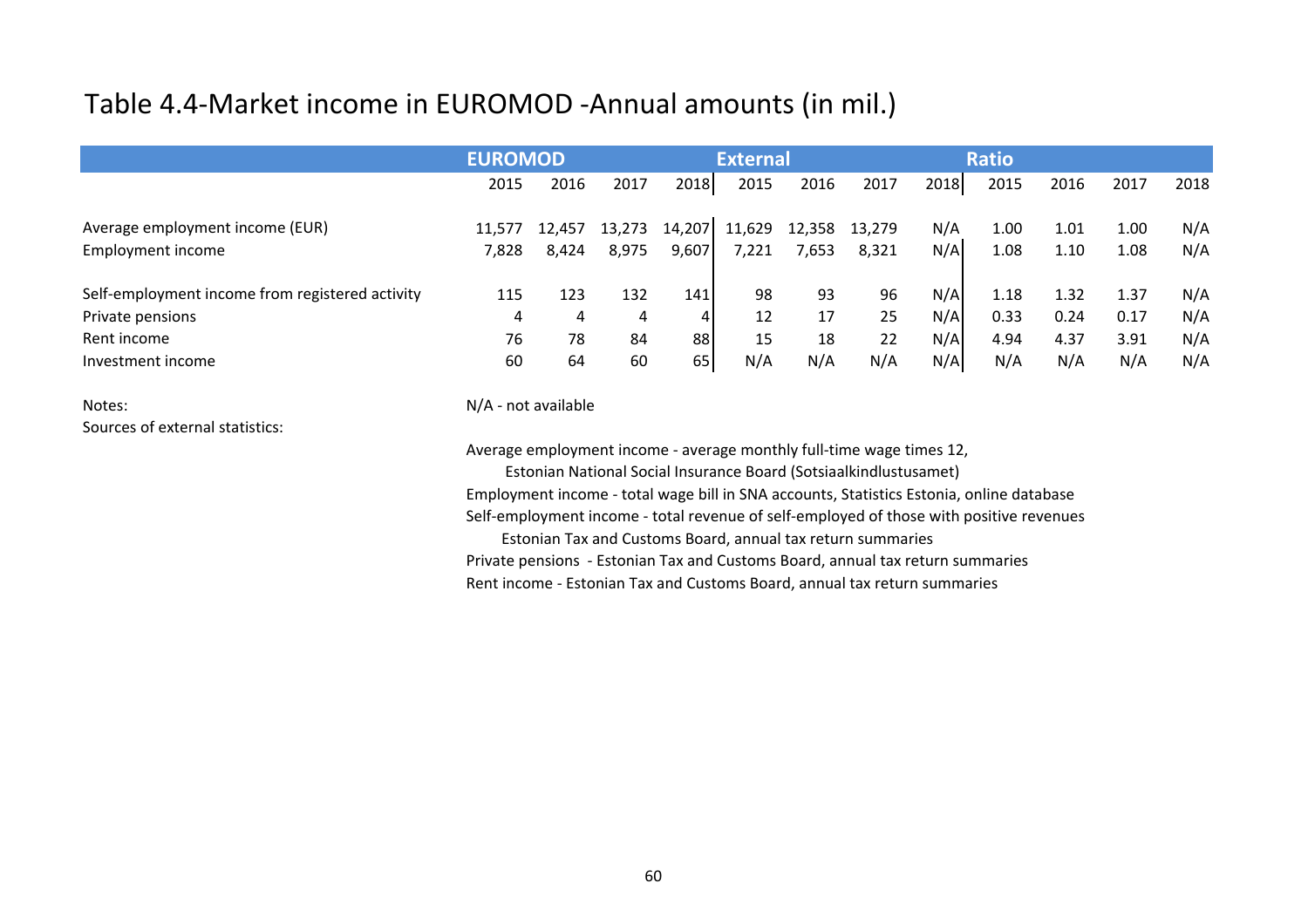# Table 4.5-Tax benefit instruments included but not simulated in EUROMOD-Number of recipients/ payers

|                                                 | <b>EUROMOD</b>                                                                                                                                                                                                                                                                                                                                                                                             | <b>External</b>                     | <b>Ratio</b> |         |      |      |      |      |      |  |  |  |
|-------------------------------------------------|------------------------------------------------------------------------------------------------------------------------------------------------------------------------------------------------------------------------------------------------------------------------------------------------------------------------------------------------------------------------------------------------------------|-------------------------------------|--------------|---------|------|------|------|------|------|--|--|--|
|                                                 | 2015                                                                                                                                                                                                                                                                                                                                                                                                       | 2015                                | 2016         | 2017    | 2018 | 2015 | 2016 | 2017 | 2018 |  |  |  |
| <b>Benefits</b>                                 |                                                                                                                                                                                                                                                                                                                                                                                                            |                                     |              |         |      |      |      |      |      |  |  |  |
| Sickness and injury benefits                    | 154,050                                                                                                                                                                                                                                                                                                                                                                                                    | 348,322                             | 381,147      | 398,840 | N/A  | 0.44 | 0.40 | 0.39 | N/A  |  |  |  |
| Maternity benefits                              | 12,665                                                                                                                                                                                                                                                                                                                                                                                                     | 10,383                              | 10,602       | 10,530  | N/A  | 1.22 | 1.19 | 1.20 | N/A  |  |  |  |
| Parental benefit                                | 35,095                                                                                                                                                                                                                                                                                                                                                                                                     | 17,066                              | 17,251       | 16,729  | N/A  | 2.06 | 2.03 | 2.10 | N/A  |  |  |  |
| Old-age pensions (incl.                         |                                                                                                                                                                                                                                                                                                                                                                                                            |                                     |              |         |      |      |      |      |      |  |  |  |
| superannuated & minimum)                        | 295,819                                                                                                                                                                                                                                                                                                                                                                                                    | 312,136                             | 317,215      | 314,270 | N/A  | 0.95 | 0.93 | 0.94 | N/A  |  |  |  |
| Disability pensions & work ability              |                                                                                                                                                                                                                                                                                                                                                                                                            |                                     |              |         |      |      |      |      |      |  |  |  |
| allowance                                       | 97,637                                                                                                                                                                                                                                                                                                                                                                                                     | 97,459                              | 97,633       | 94,036  | N/A  | 1.00 | 1.00 | 1.04 | N/A  |  |  |  |
| Survivor pensions                               | 5,648                                                                                                                                                                                                                                                                                                                                                                                                      | 7,094                               | 6,899        | 6,507   | N/A  | 0.80 | 0.82 | 0.87 | N/A  |  |  |  |
| Single parent child allowance                   | 15,274                                                                                                                                                                                                                                                                                                                                                                                                     | 17,848                              | 16,512       | 15,258  | N/A  | 0.86 | 0.93 | 1.00 | N/A  |  |  |  |
| Maintenance allowance                           | 198                                                                                                                                                                                                                                                                                                                                                                                                        | 416                                 | 398          | 3,075   | N/A  | 0.48 | 0.50 | 0.06 | N/A  |  |  |  |
| Local child benefits                            | 32,748                                                                                                                                                                                                                                                                                                                                                                                                     | N/A                                 | N/A          | N/A     | N/A  | N/A  | N/A  | N/A  | N/A  |  |  |  |
| Scholarships and grants                         | 25,259                                                                                                                                                                                                                                                                                                                                                                                                     | N/A                                 | N/A          | N/A     | N/A  | N/A  | N/A  | N/A  | N/A  |  |  |  |
| Severance pay                                   | 14,994                                                                                                                                                                                                                                                                                                                                                                                                     | 8,662                               | 9,466        | 6,926   | N/A  | 1.73 | 1.58 | 2.16 | N/A  |  |  |  |
| Other (minor) social benefits                   | 10,841                                                                                                                                                                                                                                                                                                                                                                                                     | N/A                                 | N/A          | N/A     | N/A  | N/A  | N/A  | N/A  | N/A  |  |  |  |
| <b>Taxes and Social Insurance contributions</b> |                                                                                                                                                                                                                                                                                                                                                                                                            |                                     |              |         |      |      |      |      |      |  |  |  |
| Property tax                                    | 186,593                                                                                                                                                                                                                                                                                                                                                                                                    | N/A                                 | N/A          | N/A     | N/A  | N/A  | N/A  | N/A  | N/A  |  |  |  |
| Notes:                                          | N/A - not available                                                                                                                                                                                                                                                                                                                                                                                        |                                     |              |         |      |      |      |      |      |  |  |  |
| Sources of external statistics:                 | Sickness and injury benefits, maternity benefits, single parent child allowance - total number of different cases<br>Parental benefit - end of year; Statistics Estonia, online database<br>Old-age pensions - begininng of year, includes superannuated and minimum pensions; Statistics Estonia<br>Disability pensions & work ability allowance - begininng of year; Statistics Estonia, online database | Statistics Estonia, online database |              |         |      |      |      |      |      |  |  |  |
|                                                 | Survivor pensions - begininng of year; Statistics Estonia, online database                                                                                                                                                                                                                                                                                                                                 |                                     |              |         |      |      |      |      |      |  |  |  |

Parental benefits - end of the year; Estonian Social Insurance Board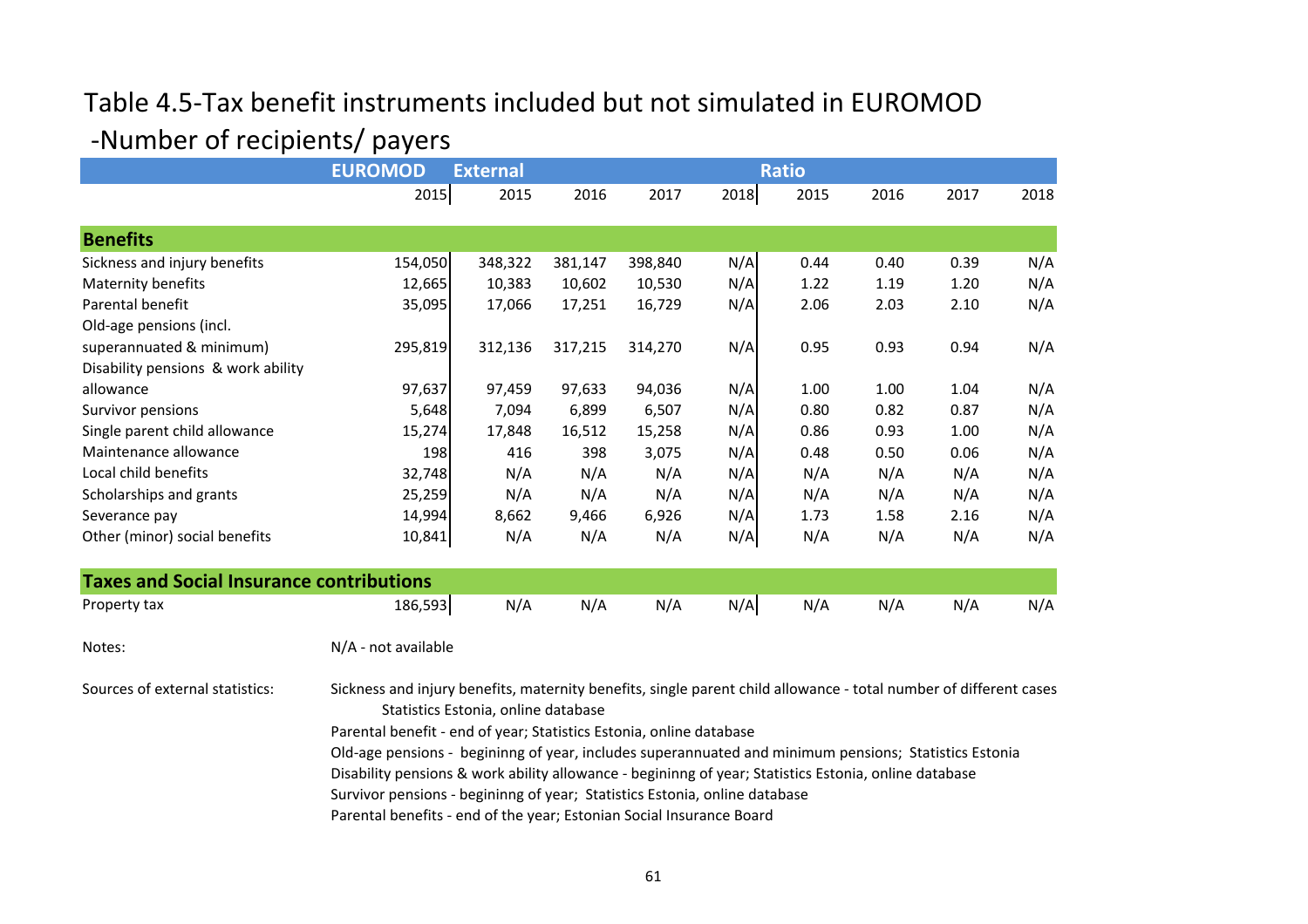# Table 4.6-Tax benefit instruments included but not simulated in EUROMOD-Annual amounts (in mil.)

|                                                 | <b>EUROMOD</b> |       |       |       | <b>External</b> |       |                                                         |      | <b>Ratio</b> |      |      |      |
|-------------------------------------------------|----------------|-------|-------|-------|-----------------|-------|---------------------------------------------------------|------|--------------|------|------|------|
|                                                 | 2015           | 2016  | 2017  | 2018  | 2015            | 2016  | 2017                                                    | 2018 | 2015         | 2016 | 2017 | 2018 |
|                                                 |                |       |       |       |                 |       |                                                         |      |              |      |      |      |
| <b>Benefits</b>                                 |                |       |       |       |                 |       |                                                         |      |              |      |      |      |
| Sickness and injury benefits                    | 73.7           | 78.1  | 84.1  | 89.6  | 74.7            | 83.6  | 92.1                                                    | N/A  | 0.99         | 0.93 | 0.91 | N/A  |
| Maternity benefits                              | 53.2           | 56.4  | 60.7  | 64.6  | 42.3            | 46.7  | 49.2                                                    | N/A  | 1.26         | 1.21 | 1.23 | N/A  |
| Parental benefit                                | 202.2          | 214.3 | 230.6 | 245.7 | 179.0           | 199.4 | 218.0                                                   | N/A  | 1.13         | 1.07 | 1.06 | N/A  |
| Old-age pensions (incl.                         |                |       |       |       |                 |       |                                                         |      |              |      |      |      |
| superannuated & minimum)                        |                |       |       |       |                 |       | 1,340.1 1,416.5 1,488.7 1,601.9 1,354.6 1,441.5 1,514.4 | N/A  | 0.99         | 0.98 | 0.98 | N/A  |
| Disability pensions & work ability              |                |       |       |       |                 |       |                                                         |      |              |      |      |      |
| allowance                                       | 249.4          | 263.7 | 277.1 | 298.2 | 245.1           | 261.4 | 277.1                                                   | N/A  | 1.02         | 1.01 | 1.00 | N/A  |
| Survivor pensions                               | 7.8            | 8.2   | 8.7   | 9.3   | 12.2            | 12.3  | 12.4                                                    | N/A  | 0.64         | 0.67 | 0.70 | N/A  |
| Single parent child allowance                   | 3.8            | 3.8   | 3.8   | 3.8   | 4.3             | 4.0   | 3.7                                                     | N/A  | 0.88         | 0.95 | 1.03 | N/A  |
| Maintenance allowance                           | 0.1            | 0.1   | 0.1   | 0.1   | 0.1             | 0.1   | 2.6                                                     | N/A  | 0.91         | 0.96 | 0.04 | N/A  |
| Local child benefits                            | 48.3           | 48.3  | 48.3  | 48.3  | N/A             | N/A   | N/A                                                     | N/A  | N/A          | N/A  | N/A  | N/A  |
| Scholarships and grants                         | 26.0           | 26.0  | 26.9  | 27.7  | N/A             | N/A   | N/A                                                     | N/A  | N/A          | N/A  | N/A  | N/A  |
| Severance pay                                   | 45.8           | 49.3  | 52.5  | 56.2  | 14.5            | 17.0  | 13.2                                                    | N/A  | 3.15         | 2.89 | 3.98 | N/A  |
| Other (minor) social benefits                   | 7.6            | 7.6   | 7.9   | 8.1   | N/A             | N/A   | N/A                                                     | N/A  | N/A          | N/A  | N/A  | N/A  |
|                                                 |                |       |       |       |                 |       |                                                         |      |              |      |      |      |
| <b>Taves and Social Insurance contributions</b> |                |       |       |       |                 |       |                                                         |      |              |      |      |      |

| <b>Taxes and Social Insurance contributions</b> |  |  |  |  |  |  |  |  |  |  |                                                           |  |
|-------------------------------------------------|--|--|--|--|--|--|--|--|--|--|-----------------------------------------------------------|--|
| Property tax                                    |  |  |  |  |  |  |  |  |  |  | 12.7 12.9 12.7 12.7 58.0 58.5 57.7 N/A 0.22 0.22 0.22 N/A |  |

Notes:

N/A - not available

Sources of external statistics:

Sickness and injury benefits, maternity benefits - Statistics Estonia, online database

Parental benefit, single parent child allowances - Estonian National Social Insurance Board (Sotsiaalkindlustusamet),

annual stastistical reports "Sotsiaalkindlustus"

Old-age pensions - includes superannuated and minimum pensions; ENSIB, annual stastistical reports, own calculations

Disability pensions & work ability allowance - ENSIB, annual stastistical reports, own calculations

Survivor pensions - ENSIB, annual stastistical reports, own calculations

Property tax - land tax, includes tax paid by legal entities; Statistics Estonia, on-line database

Maintenance allowance - Estonian National Social Insurance Board

Severance pay - Estonian Unemployment Insurance Fund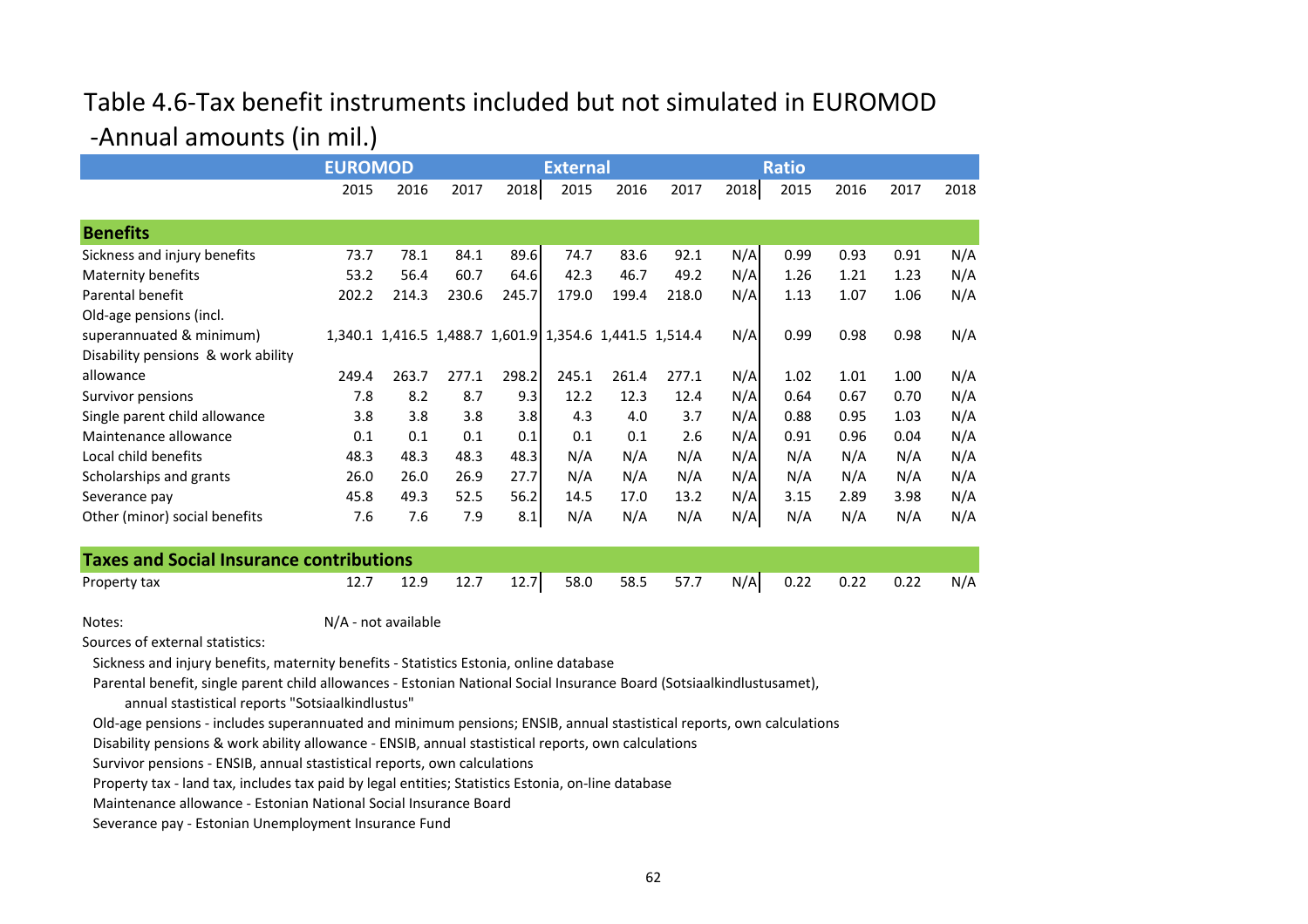## Table 4.7-Tax benefit instruments simulated in EUROMOD -Number of recipients/ payers

|                                                 |         | <b>EUROMOD</b>  |         |                         |                 | <b>Ratio</b> | <b>External</b> |         | <b>Ratio</b> |     |           |      |      |      |
|-------------------------------------------------|---------|-----------------|---------|-------------------------|-----------------|--------------|-----------------|---------|--------------|-----|-----------|------|------|------|
|                                                 | 2015    | 2016            | 2017    | 2018                    | 2015            | 2015         | 2015            | 2016    | 2017         |     | 2018 2015 | 2016 | 2017 | 2018 |
|                                                 |         |                 |         |                         |                 |              |                 |         |              |     |           |      |      |      |
| <b>Benefits</b>                                 |         |                 |         |                         |                 |              |                 |         |              |     |           |      |      |      |
| Child allowance                                 | 255,295 | 255,295         | 255,295 |                         | 255,295 163,340 | 1.56         | 252,439         | 254,696 | 257,404      | N/A | 1.01      | 1.00 | 0.99 | N/A  |
| Childcare allowance                             | 32,704  | 32,704          | 32,704  | 32,704                  | 48,642          | 0.67         | 39,680          | 39,829  | 40,834       | N/A | 0.82      | 0.82 | 0.80 | N/A  |
| Large family parent allowance                   | 864     | 864             | 864     | 52,451                  | 864             | 1.00         | 1,050           | 1,036   | 62,494       | N/A | 0.82      | 0.83 | 0.01 | N/A  |
| Childbirth allowance                            | 16,515  | 16,515          | 16,515  | 16,515                  | 16,669          | 0.99         | 13,809          | 13,776  | 13,169       | N/A | 1.20      | 1.20 | 1.25 | N/A  |
| Unemployment insurance benefit                  | 25,535  | 25,535          | 25,535  | 25,535                  | 27,048          | 0.94         | 26,533          | 29,434  | 27,424       | N/A | 0.96      | 0.87 | 0.93 | N/A  |
| Unemployment allowance                          | 18,889  | 18,889          | 18,889  | 18,889                  | 22,802          | 0.83         | 24,791          | 24,755  | 23,948       | N/A | 0.76      | 0.76 | 0.79 | N/A  |
| Subsistence benefit                             | 17,212  | 24,267          | 22,136  | 20,680                  | 9,420           | 1.83         | 14,605          | 15,300  | 14,056       | N/A | 1.18      | 1.59 | 1.57 | N/A  |
| Needs-based family benefit                      | 15,681  | 15,461          | 17,791  | 0                       | 0               | N/A          | 5,952           | 6,184   | 5,624        | N/A | 2.63      | 2.50 | 3.16 | N/A  |
| Pensioner's living alone allowance              |         | 0               | 97,630  | 82,661                  | 01              | N/A          | N/A             | N/A     | 85,267       | N/A | N/A       | N/A  | 1.14 | N/A  |
| <b>Taxes and Social Insurance contributions</b> |         |                 |         |                         |                 |              |                 |         |              |     |           |      |      |      |
| Personal Income tax (withheld)                  | 772,623 | 771,854         | 770,639 | 639,142                 | οI              | N/A          | N/A             | N/A     | N/A          | N/A | N/A       | N/A  | N/A  | N/A  |
| Personal Income tax (final declarations)        | 802,710 | 801,905         | 771,979 | 610,801                 | ΩI              | N/A          | 667,138         | 687,819 | 665,768      | N/A | 1.20      | 1.17 | 1.16 | N/A  |
| Total pension part of the social tax            |         | 707.181 707.181 |         | 707,181 707,275 707,181 |                 |              | N/A             | N/A     | N/A          | N/A | N/A       | N/A  | N/A  | N/A  |
|                                                 |         |                 |         |                         |                 |              |                 |         |              |     |           |      |      |      |

| Total pension part of the social tax          | 707,181 707,181 707,181 707,275 707,181 |  |     | N/A | N/A                       | N/A |  | N/A N/A N/A N/A N/A    |  |
|-----------------------------------------------|-----------------------------------------|--|-----|-----|---------------------------|-----|--|------------------------|--|
| Total health part of the social tax           | 713,962 713,962 713,962 714,055 713,962 |  |     |     | 1 615,333 604,781 618,289 |     |  | N/A 1.16 1.18 1.15 N/A |  |
| Total unemployment insurance contributions    | 676,193 676,193 676,193 676,193 676,193 |  |     |     | 1 607,000 608,088 617,297 |     |  | N/A 1.11 1.11 1.10 N/A |  |
| Total pension contributions to the 2nd pillar | 496,021 497,976 497,976 497,976 496,021 |  |     |     | 1 413,169 414,622 441,069 |     |  | N/A 1.20 1.20 1.13 N/A |  |
| Annual refund for low-paid employees          | 0 97,583                                |  | N/A | N/A | 79,647                    | N/A |  | N/A N/A 1.23 N/A N/A   |  |

Notes:

N/A - not available

In SILC: child allowance, childcare allowance, large family parent allowance - number of households

Sources of external statistics:

Child allowance, childcare allowance, large family parent allowance, childbirth allowance - number of children; Statistics Estonia, online database

Unemployment insurance benefit, unemployment allowance - Statistics Estonia, online database

Subsistence benefits - number of different households, Statistics Estonia, online database

Personal Income tax - number of people in tax declarations; Estonian Tax and Customs Board, annual tax return summaries

Total health part of the social tax - number of insured people; Estonian Health Insurance Fund

Total unemployment insurance contributions - number of contributors; Estonian Unemployment Insurance Fund

Total pension contributions to the 2nd pillar - Ministry of Finance, own calculations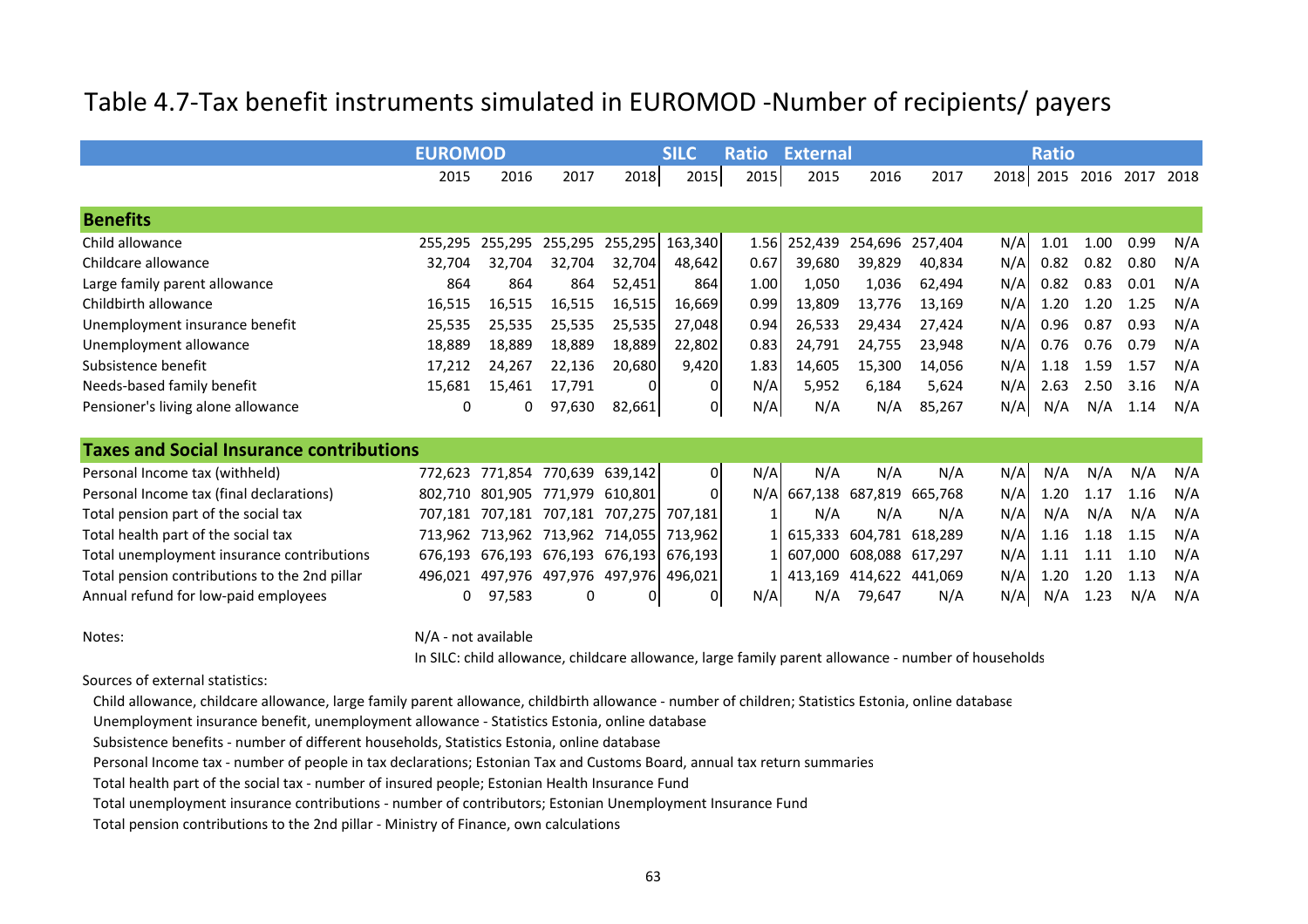### Table 4.8-Tax benefit instruments simulated in EUROMOD -Annual amounts (Mil.)

|                                                 | <b>EUROMOD</b> |                                                 |             |      | <b>SILC</b><br><b>Ratio</b>             |          |          |           |      |      | <b>External</b> |            |                         |                       | <b>Ratio</b> |      |      |      |                          |     |
|-------------------------------------------------|----------------|-------------------------------------------------|-------------|------|-----------------------------------------|----------|----------|-----------|------|------|-----------------|------------|-------------------------|-----------------------|--------------|------|------|------|--------------------------|-----|
|                                                 | 2015           | 2016                                            | 2017        |      | 2018 2015 2016 2017 2018 2015 2016 2017 |          |          |           |      |      |                 | 2018       | 2015                    | 2016                  | 2017         |      |      |      | 2018 2015 2016 2017 2018 |     |
| <b>Benefits</b>                                 |                |                                                 |             |      |                                         |          |          |           |      |      |                 |            |                         |                       |              |      |      |      |                          |     |
| Child allowance                                 | 151.6          | 165.7 165.7 179.7 150.2 166.9 166.9 183.6 1.01  |             |      |                                         |          |          |           |      | 0.99 | 0.99            | 0.98       | 151.2                   | 166.6                 | 168.3        | N/A  | 1.00 | 0.99 | 0.98                     | N/A |
| Childcare allowance                             | 11.4           | 11.4                                            | 11.4        | 11.4 | 14.7                                    | 14.7     |          | 14.7 14.7 | 0.77 | 0.77 | 0.77            | 0.77       | 13.8                    | 13.8                  | 14.0         | N/A  | 0.83 | 0.83 | 0.82                     | N/A |
| Large family parent allowance                   | 0.2            | 0.2                                             | 0.2         | 57.3 | 0.2                                     | 0.2      | 0.2      | 0.5       | 1.00 | 1.00 |                 | 1.00 124.5 | 0.3                     | 0.3                   | 33.8         | N/A  | 0.58 | 0.71 | 0.01                     | N/A |
| Childbirth allowance                            | 5.3            | 5.3                                             | 5.3         | 5.3  | 5.3                                     | 5.3      | 5.3      | 5.3       | 0.99 | 0.99 | 0.99            | 0.99       | 4.5                     | 4.5                   | 4.3          | N/A  | 1.18 |      | 1.18 1.23                | N/A |
| Unemployment insurance benefit                  | 41.6           | 44.6                                            | 48.5        | 52.1 | 36.8                                    | 39.0     | 41.9     | 44.7      | 1.13 | 1.14 | 1.16            | 1.17       | 39.7                    | 48.5                  | 45.6         | N/A  | 1.05 | 0.92 | 1.06                     | N/A |
| Unemployment allowance                          | 11.3           | 12.4                                            | 13.7        | 14.9 | 8.7                                     | 9.6      | 10.5     | 11.5I     | 1.30 | 1.30 | 1.30            | 1.30       | 9.2                     | 9.9                   | 10.1         | N/A  | 1.23 |      | 1.26 1.35                | N/A |
| Subsistence benefit                             | 28.6           | 45.8                                            | 44.6        | 45.8 | 6.2                                     | 6.2      | 6.4      | 6.6I      | 4.61 | 7.35 | 6.93            | 6.91       | 15.0                    | 21.1                  | 18.3         | N/A  | 1.91 | 2.17 | 2.44 N/A                 |     |
| Needs-based family benefit                      | 12.4           | 12.4                                            | 14.2        | 0.01 | 0.0                                     | 0.0      | 0.0      | 0.0       | N/A  | N/A  | N/A             | N/A        | 3.4                     | 3.7                   | 3.5          | N/AI | 3.61 | 3.32 | 4.00                     | N/A |
| Pensioner's living alone allowance              | 0.0            | 0.0                                             | 11.2        | 9.5  | 0.0                                     | 0.0      | 0.0      | 0.0       | N/A  | N/A  | N/A             | N/A        | N/A                     | N/A                   | 9.8          | N/A  | N/A  | N/A  | 1.14                     | N/A |
| <b>Taxes and Social Insurance contributions</b> |                |                                                 |             |      |                                         |          |          |           |      |      |                 |            |                         |                       |              |      |      |      |                          |     |
| Personal Income tax (withheld)                  |                | 1,392 1,491 1,590 1,519                         |             |      | $\Omega$                                | $\Omega$ | $\Omega$ | $\Omega$  | N/A  | N/A  | N/A             | N/A        | 1,250.8 1,324.8 1,409.5 |                       |              | N/AI | 1.11 |      | 1.13 1.13                | N/A |
| Personal Income tax (final declarations)        |                | 1,371 1,467 1,579 1,520                         |             |      | $\Omega$                                | 0        | $\Omega$ |           | N/A  | N/A  | N/A             | N/A        | 1,182.5 1,258.7 1,344.4 |                       |              | N/A  | 1.16 | 1.17 | 1.17                     | N/A |
| Total pension part of the social tax            |                | 1,647 1,774 1,893 2,030 1,647 1,774 1,893 2,030 |             |      |                                         |          |          |           | 1.00 | 1.00 | 1.00            | 1.00       | 1,441.5 1,534.0 1,661.5 |                       |              | N/A  | 1.14 | 1.16 | 1.14                     | N/A |
| Total health part of the social tax             | 1,080          | 1,163 1,242 1,332 1,080 1,163 1,242 1,332       |             |      |                                         |          |          |           | 1.00 | 1.00 | 1.00            | 1.00       |                         | 951.3 1,013.8 1,098.4 |              | N/A  | 1.14 | 1.15 | 1.13                     | N/A |
| Total unemployment insurance contributions      | 179.1          | 192.7                                           | 205.4 219.9 |      | 179                                     | 193      | 205      | 220       | 1.00 | 1.00 | 1.00            | 1.00       | 152.1                   | 158.1                 | 171.6        | N/AI | 1.18 | 1.22 | 1.20                     | N/A |

1.13 1.14 1.12 N/A

Total pension contributions to the 2nd pillar 436.4 475.8 507.1 452.4 <sup>436</sup> <sup>476</sup> <sup>507</sup> <sup>452</sup> 1.00 1.00 1.00 1.00 384.6 416.4 454.3 N/AAnnual refund for low-paid employees0.0 35.9 0.0 0.0 <sup>0</sup> <sup>0</sup> <sup>0</sup> <sup>0</sup> N/A N/A N/A N/A N/A 29.0 N/A N/A N/A 1.24 N/A N/A

Notes:

N/A - not available

Source:

Child allowance, childcare allowance, large family parent allowance, childbirth allowance - number of children; Statistics Estonia, online database

Unemployment insurance benefit, unemployment allowance - Estonian Unemployment Insurance Fund, online statistics

Subsistence benefits - Statistics Estonia, online database

Personal Income tax (final declarations) - Statistics Estonia, online database, Estonian Tax and Customs Board, on calculations

Personal Income tax (withheld) - Statistics Estonia, online database, on calculations

Total health part of the social tax, total pension part of the social tax - Statistics Estonia, online database

Total unemployment insurance contributions - number of contributors; Estonian Unemployment Insurance Fund

Total pension contributions to the 2nd pillar - Ministry of Finance, Statistics Estonia, own calculations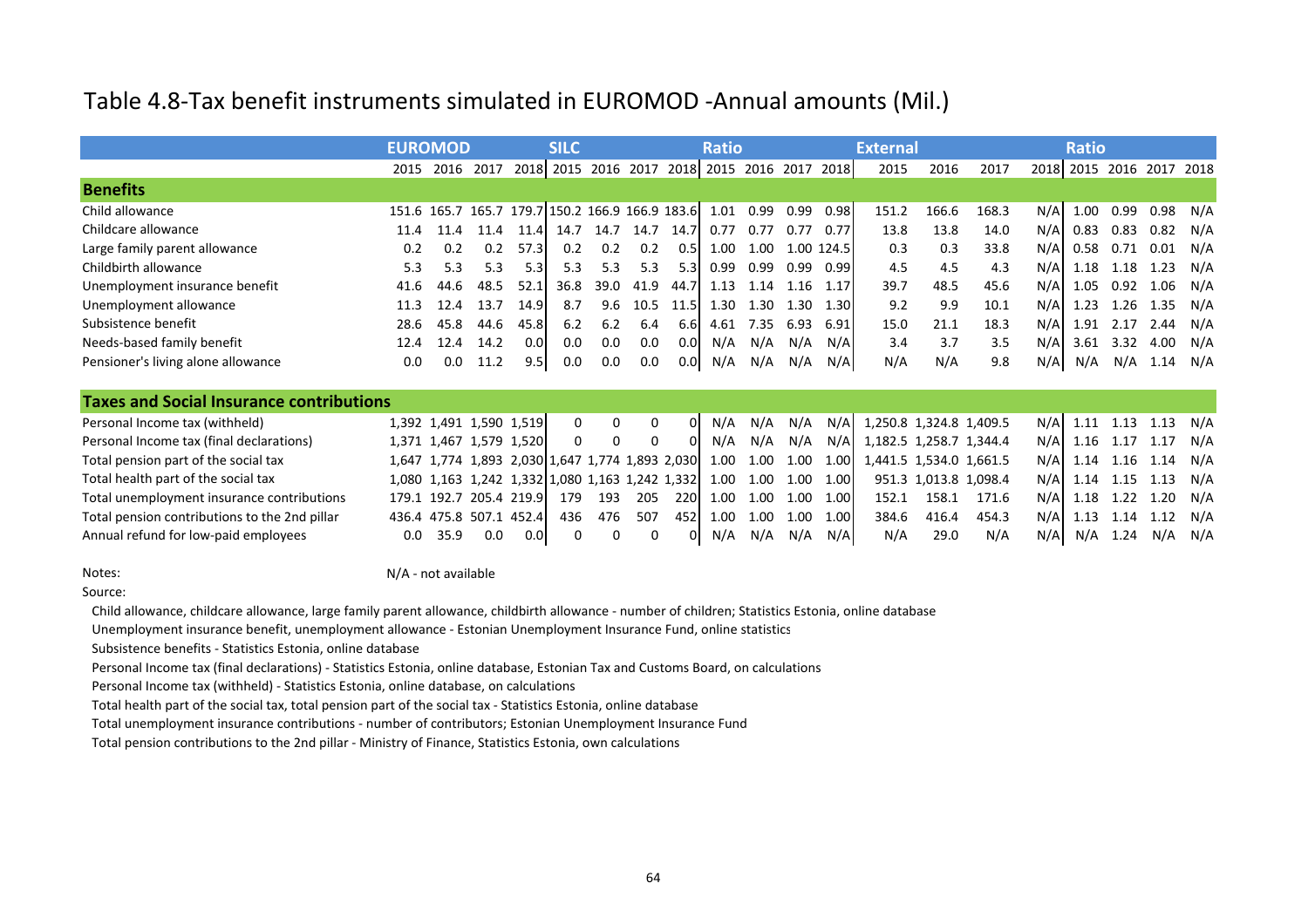# Table 4.9-Distribution of equivalised disposable income

|                 | <b>EUROMOD</b> |        |        |        | <b>External</b> |        |      | <b>Ratio</b> |      |      |      |      |
|-----------------|----------------|--------|--------|--------|-----------------|--------|------|--------------|------|------|------|------|
|                 | 2015           | 2016   | 2017   | 2018   | 2015            | 2016   | 2017 | 2018         | 2015 | 2016 | 2017 | 2018 |
| D <sub>1</sub>  | 3.1            | 3.3    | 3.2    | 3.1    | 2.7             | 2.5    | N/A  | N/A          | 1.17 | 1.31 | N/A  | N/A  |
| D <sub>2</sub>  | 4.6            | 4.6    | 4.6    | 4.6    | 4.5             | 4.6    | N/A  | N/A          | 1.02 | 1.00 | N/A  | N/A  |
| D <sub>3</sub>  | 5.6            | 5.6    | 5.6    | 5.7    | 5.5             | 5.7    | N/A  | N/A          | 1.02 | 0.99 | N/A  | N/A  |
| D <sub>4</sub>  | 6.6            | 6.7    | 6.6    | 6.9    | 6.6             | 6.8    | N/A  | N/A          | 1.01 | 0.98 | N/A  | N/A  |
| D <sub>5</sub>  | 7.9            | 7.9    | 7.8    | 8.2    | 7.9             | 8.1    | N/A  | N/A          | 1.00 | 0.97 | N/A  | N/A  |
| D <sub>6</sub>  | 9.3            | 9.3    | 9.3    | 9.5    | 9.3             | 9.5    | N/A  | N/A          | 1.00 | 0.98 | N/A  | N/A  |
| D7              | 10.8           | 10.8   | 10.9   | 11.0   | 10.9            | 11.1   | N/A  | N/A          | 0.99 | 0.97 | N/A  | N/A  |
| D <sub>8</sub>  | 12.9           | 12.9   | 12.9   | 12.8   | 13.0            | 13.0   | N/A  | N/A          | 0.99 | 0.99 | N/A  | N/A  |
| D <sub>9</sub>  | 15.8           | 15.7   | 15.8   | 15.6   | 16.0            | 15.9   | N/A  | N/A          | 0.99 | 0.99 | N/A  | N/A  |
| D <sub>10</sub> | 23.3           | 23.3   | 23.4   | 22.6   | 23.7            | 22.7   | N/A  | N/A          | 0.98 | 1.02 | N/A  | N/A  |
| Median          | 8,506          | 9,166  | 9,660  | 10,886 | 8,645           | 9,367  | N/A  | N/A          | 0.98 | 0.98 | N/A  | N/A  |
| Mean            | 9,950          | 10,724 | 11,321 | 12,397 | 10,102          | 10,941 | N/A  | N/A          | 0.98 | 0.98 | N/A  | N/A  |
| Gini            | 31.6           | 31.4   | 31.6   | 30.7   | 32.7            | 33.3   | N/A  | N/A          | 0.97 | 0.94 | N/A  | N/A  |
| S80/S20         | 5.1            | 5.0    | 5.0    | 4.9    | 5.6             | 5.8    | N/A  | N/A          | 0.90 | 0.85 | N/A  | N/A  |

Notes:Sources of external statistics:

 N/A - not availableEurostat, Statistics Estonia, online database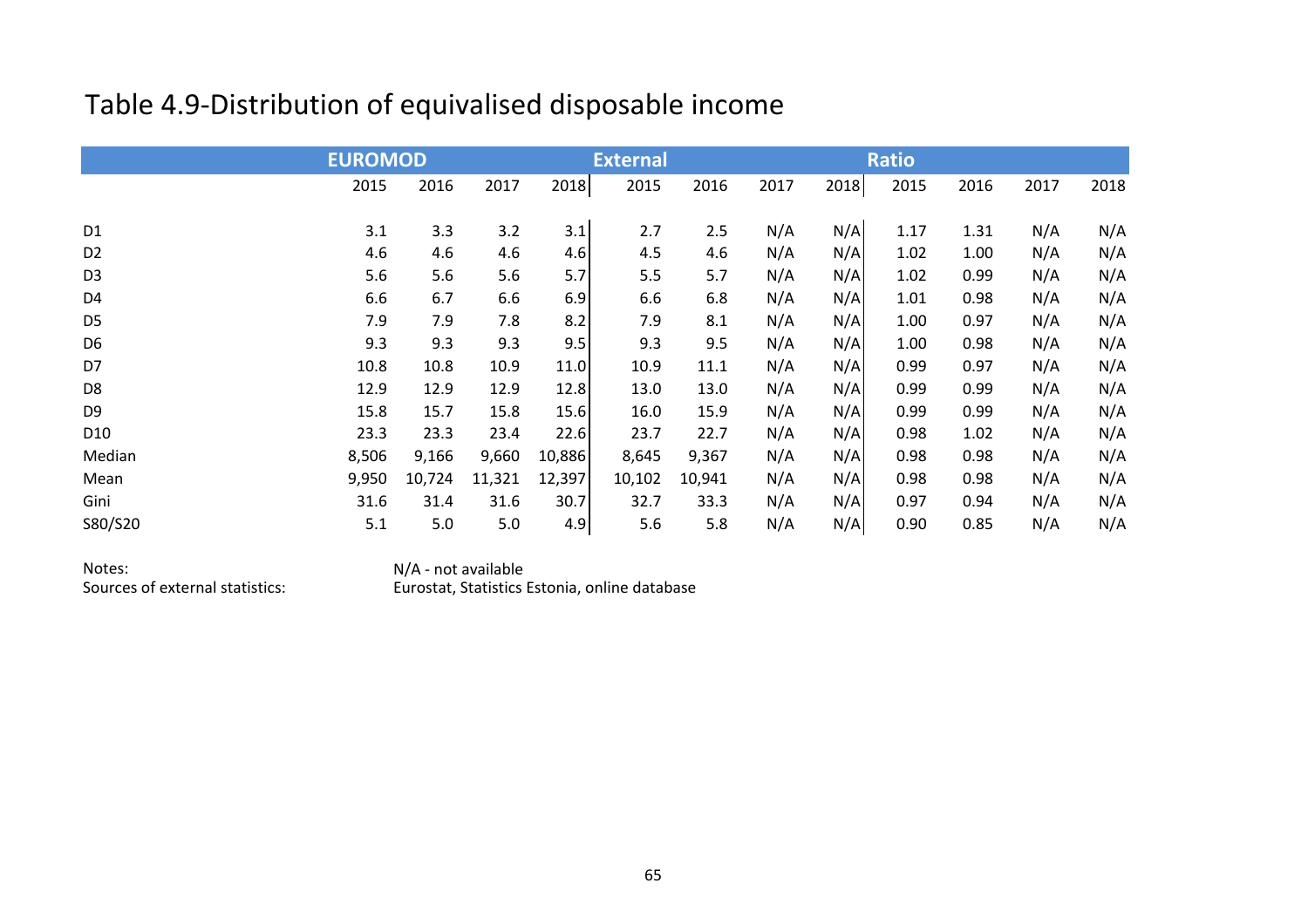# Table 4.10-Poverty rates by gender and age

|                | <b>EUROMOD</b> |      |      |      | <b>External</b> |      |      | <b>Ratio</b> |      |      |      |      |
|----------------|----------------|------|------|------|-----------------|------|------|--------------|------|------|------|------|
|                | 2015           | 2016 | 2017 | 2018 | 2015            | 2016 | 2017 | 2018         | 2015 | 2016 | 2017 | 2018 |
|                |                |      |      |      |                 |      |      |              |      |      |      |      |
| 40% median HDI |                |      |      |      |                 |      |      |              |      |      |      |      |
| Total          | 5.4            | 4.9  | 5.3  | 6.3  | 6.2             | 6.6  | N/A  | N/A          | 0.88 | 0.74 | N/A  | N/A  |
| Males          | 6.7            | 6.2  | 6.5  | 7.5  | 7.4             | 7.7  | N/A  | N/A          | 0.90 | 0.80 | N/A  | N/A  |
| Females        | 4.3            | 3.8  | 4.1  | 5.2  | 5.1             | 5.6  | N/A  | N/A          | 0.85 | 0.68 | N/A  | N/A  |
| 50% median HDI |                |      |      |      |                 |      |      |              |      |      |      |      |
| Total          | 11.1           | 11.3 | 11.1 | 13.0 | 12.3            | 12.9 | N/A  | N/A          | 0.90 | 0.88 | N/A  | N/A  |
| Males          | 11.6           | 11.3 | 11.7 | 12.4 | 12.5            | 12.5 | N/A  | N/A          | 0.93 | 0.91 | N/A  | N/A  |
| Females        | 10.7           | 11.3 | 10.7 | 13.4 | 12.1            | 13.3 | N/A  | N/A          | 0.88 | 0.85 | N/A  | N/A  |
| 60% median HDI |                |      |      |      |                 |      |      |              |      |      |      |      |
| Total          | 20.8           | 20.6 | 21.1 | 20.8 | 21.3            | 21.1 | N/A  | N/A          | 0.97 | 0.97 | N/A  | N/A  |
| <b>Males</b>   | 18.2           | 18.0 | 18.6 | 18.0 | 18.9            | 18.5 | N/A  | N/A          | 0.96 | 0.97 | N/A  | N/A  |
| Females        | 23.0           | 22.8 | 23.4 | 23.2 | 23.3            | 23.5 | N/A  | N/A          | 0.99 | 0.97 | N/A  | N/A  |
| 70% median HDI |                |      |      |      |                 |      |      |              |      |      |      |      |
| Total          | 28.2           | 28.2 | 28.8 | 29.0 | 28.5            | 29.1 | N/A  | N/A          | 0.99 | 0.97 | N/A  | N/A  |
| Males          | 25.7           | 25.6 | 26.3 | 26.3 | 26.3            | 26.1 | N/A  | N/A          | 0.98 | 0.98 | N/A  | N/A  |
| Females        | 30.4           | 30.5 | 31.0 | 31.3 | 30.5            | 31.7 | N/A  | N/A          | 1.00 | 0.96 | N/A  | N/A  |
| 60% median HDI |                |      |      |      |                 |      |      |              |      |      |      |      |
| 0-15 years     | 16.5           | 16.3 | 16.9 | 14.3 | 18.3            | 16.0 | N/A  | N/A          | 0.90 | 1.02 | N/A  | N/A  |
| 16-24 years    | 19.2           | 18.5 | 19.2 | 18.1 | 18.1            | 21.9 | N/A  | N/A          | 1.06 | 0.85 | N/A  | N/A  |
| 25-49 years    | 14.9           | 14.1 | 15.0 | 13.9 | 15.3            | 14.0 | N/A  | N/A          | 0.97 | 1.00 | N/A  | N/A  |
| 50-64 years    | 18.3           | 18.3 | 18.7 | 18.9 | 18.2            | 17.8 | N/A  | N/A          | 1.01 | 1.03 | N/A  | N/A  |
| 65+ years      | 38.9           | 40.0 | 40.1 | 42.8 | 40.2            | 41.8 | N/A  | N/A          | 0.97 | 0.96 | N/A  | N/A  |

Notes:

N/A - not available

Sources of external statistics: Statistics Estonia, online database